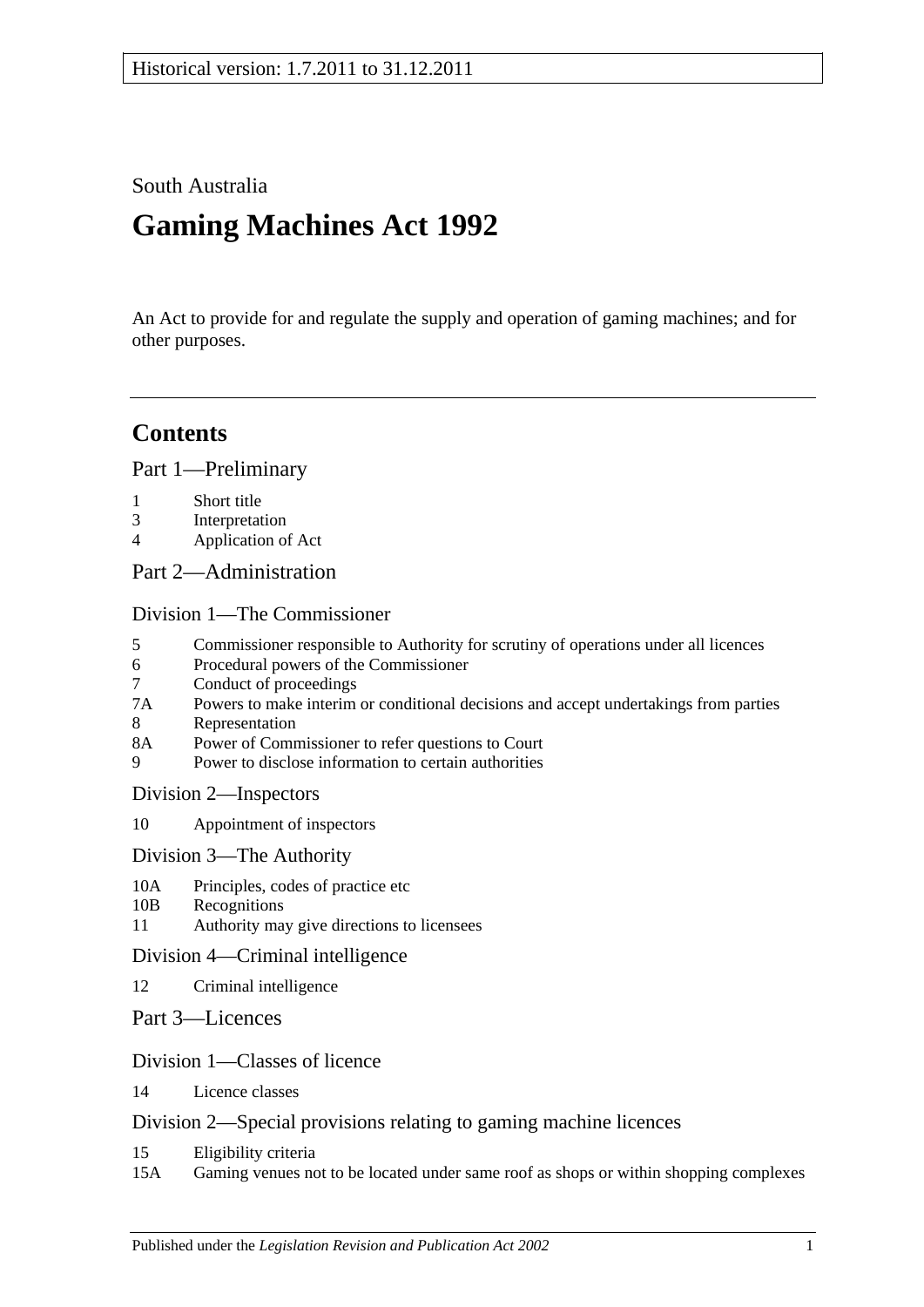- 16 [Number of gaming machines to be operated under licence](#page-17-1)
- 17 [Plurality of licences](#page-18-0)
- 17A [Proposed premises certificate](#page-18-1)
- 17B [Social effect certificate](#page-19-0)

#### [Division 3—Applications, criteria and licence conditions](#page-20-0)

- 18 [Form of application](#page-20-1)<br>19 Certain criteria must
- [Certain criteria must be satisfied by all applicants](#page-20-2)
- 20 [Applications to be given to Commissioner of Police](#page-21-0)
- 21 [Special criteria for gaming machine monitor licence](#page-21-1)
- 22 [Holder of monitor licence cannot hold other licences](#page-21-2)
- 23 [Minors not to hold licence etc](#page-21-3)
- 23A [Discretion to treat application for gaming machine licence as application for proposed](#page-21-4)  [premises certificate](#page-21-4)
- 24 [Discretion to refuse application](#page-22-0)
- 24A [Special club licence](#page-22-1)
- 25 [Independent Gaming Corporation](#page-23-0)
- 26A [How licences are to be held](#page-23-1)
- 27 [Conditions](#page-23-2)
- 27AA [Variation of licence](#page-24-0)

#### [Division 3A—Gaming machine entitlements](#page-25-0)

- 27A [Gaming machine entitlements](#page-25-1)
- 27B [Transferability of gaming machine entitlements](#page-26-0)
- 27C [Premises to which gaming machine entitlements relate](#page-28-0)
- 27D [Effect of this Division on obligations under a lease or mortgage](#page-28-1)
- 27E [Statement of Parliamentary intention with regard to gaming machine numbers](#page-29-0)

#### [Division 4—Transfer of licences](#page-29-1)

- 28 [Certain gaming machine licences only are transferable](#page-29-2)
- 28AA [Applications to be given to Commissioner of Police](#page-30-0)
- 28AAB [Discretion to grant or refuse application under section](#page-30-1) 28
- 28A [Condition requiring payment of gaming machine surcharge](#page-31-0)

#### [Division 4A—Devolution of licensee's rights](#page-31-1)

- 28B [Devolution of licensee's rights](#page-31-2)
- 28C [Bankruptcy or winding up of licensee](#page-32-0)
- 28D [Notice to be given of exercise of powers under Division](#page-32-1)

#### [Division 5—Objections and intervention](#page-32-2)

- 29 [Certain applications require advertisement](#page-32-3)
- 30 [Objections](#page-33-0)<br>31 Intervention
- [Intervention by Commissioner of Police](#page-33-1)

#### [Division 6—Suspension, revocation and surrender of licences and certificates](#page-34-0)

- 32 [Voluntary suspension](#page-34-1)
- 32A [Surrender or revocation of social effect certificate](#page-34-2)
- 33 [Surrender](#page-34-3)
- 34 [Effect of surrender, suspension or revocation of liquor licence](#page-34-4)
- 35 [Cessation of gaming machine monitor licence](#page-35-0)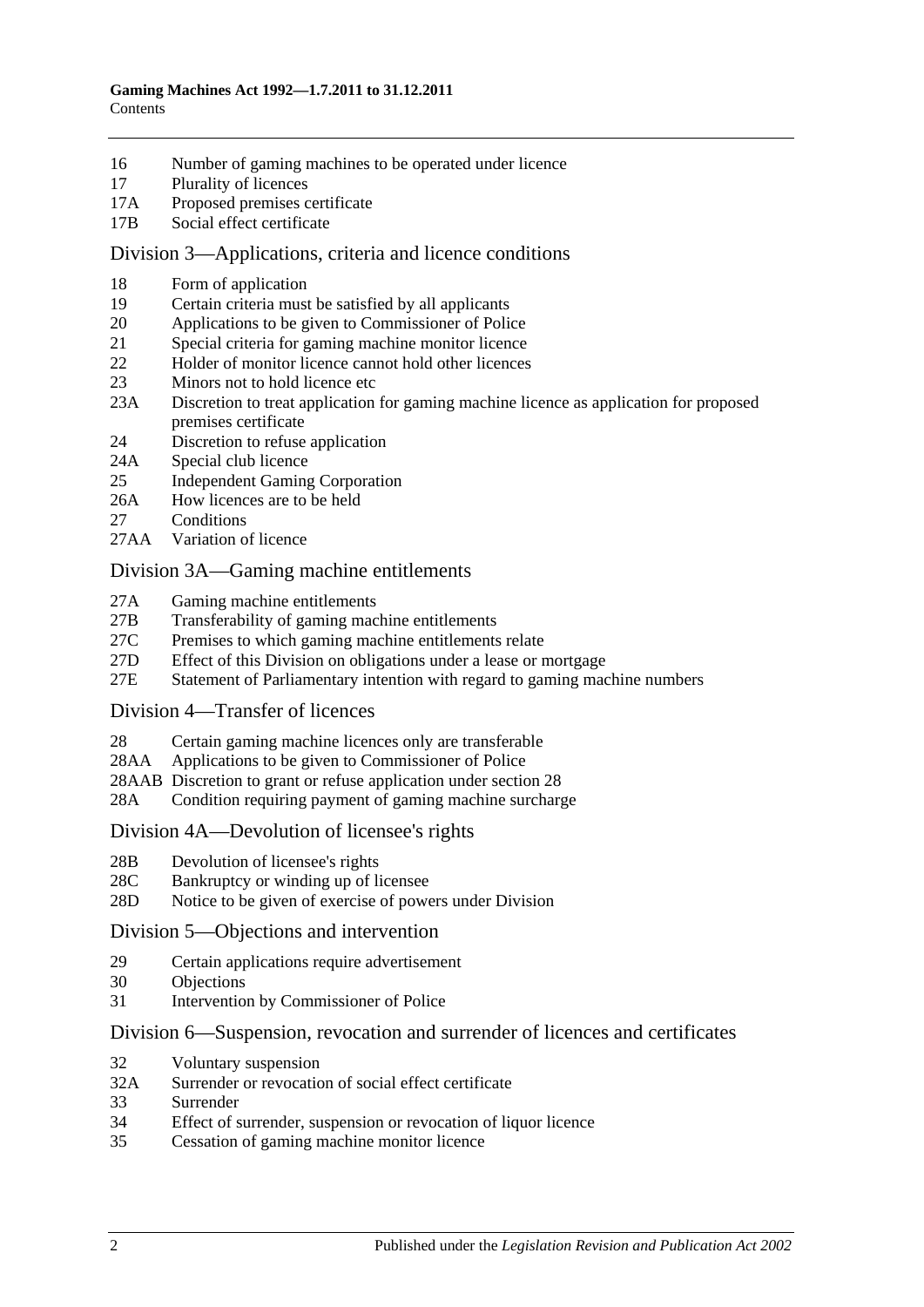[Division 7—Disciplinary action against licensees](#page-35-1)

- 35A [Interpretation](#page-35-2)
- 36 [Cause for disciplinary action against licensees](#page-35-3)
- 36A [Inquiry](#page-36-0)
- 36B [Taking of disciplinary action against licensees](#page-36-1)

#### [Part 4—Approvals](#page-37-0)

- 37 [Commissioner may approve managers and employees](#page-37-1)
- 38 [Commissioner may approve persons in authority](#page-37-2)
- 38A [Condition requiring payment of gaming machine surcharge](#page-38-0)
- 38B [Commissioner may approve gaming machine technicians](#page-38-1)
- 39 [Approval of form of supply contract](#page-38-2)<br>40 Approval of gaming machines and g
- 40 [Approval of gaming machines and games](#page-38-3)
- 41 [Commissioner may approve gaming tokens and gaming token](#page-39-0) manufacturers
- 41A [Applications to be given to Commissioner of Police](#page-39-1)
- 42 Discretion to [grant or refuse approval](#page-39-2)
- 42A [Advertisement of certain applications and objections](#page-40-0)
- 43 [Intervention by Commissioner of Police](#page-40-1)
- 44 [Revocation of approval](#page-40-2)

### Part [4A—Special provisions relating to licensed dealers](#page-41-0)

- 44A [Prohibition of links between dealers and other licensees](#page-41-1)
- [Part 5—Offences](#page-42-0)

### [Division 1—Offences relating to licences and approvals](#page-42-1)

- 45 [Offence of being unlicensed](#page-42-2)
- 46 [Offence of breach of licence conditions](#page-42-3)
- 47 [Offence of breach of mandatory provisions of codes](#page-43-0)
- 47A [Offence of selling or supplying gaming machines, components or equipment without](#page-43-1)  [approved contract or with inducement](#page-43-1)
- 48 [Offences relating to management of business or positions of authority](#page-43-2)
- 49 [Offence related to employment in gaming areas](#page-44-0)
- 50 [Offence related to personal performance of work on gaming machines](#page-44-1)
- 50A [Approved gaming machine managers and employees must carry identification](#page-44-2)
- 51 [Persons who may not operate gaming machines](#page-45-0)

#### [Division 2—Offences relating to conduct of gaming operations](#page-46-0)

- 51A [Cash facilities not to be provided within gaming areas](#page-46-1)
- 51B [Cash facilities withdrawal limit](#page-46-2)
- 52 [Prohibition of lending or extension of credit](#page-47-0)
- 53 [Prohibition of linked jackpots](#page-47-1)
- 53A [Prohibition of certain gaming machine facilities](#page-48-0)
- 53B [Commissioner's directions to ensure security of gaming machines](#page-48-1)
- 54 [Licences to be displayed](#page-49-0)
- [Division 3—Offences relating to minors](#page-49-1)
- 55 [Minors must not be employed in gaming operations](#page-49-2)<br>56 Minors not permitted in gaming areas
- [Minors not permitted in gaming areas](#page-49-3)
- 57 [Licensee must erect warning notices](#page-49-4)
- 58 [Powers in relation to minors in gaming areas](#page-50-0)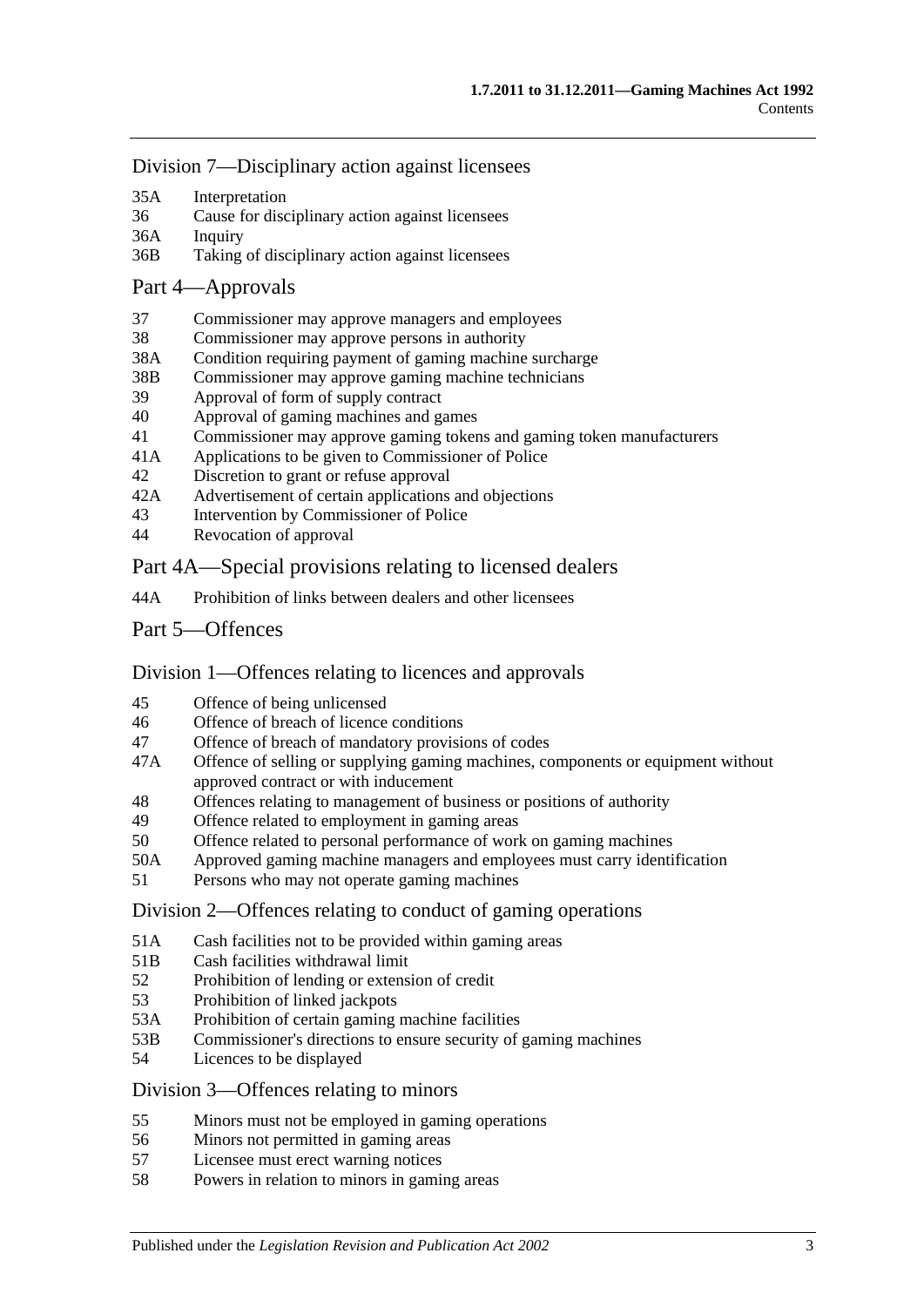#### [Division 4—Persons barred from gaming areas](#page-50-1)

- 59 [Licensee may bar excessive gamblers](#page-50-2)
- 60 [Power to remove persons who have been barred](#page-51-0)
- 61 [Commissioner may review decision of licensee](#page-51-1)

#### [Division 5—Offences relating to cheating etc](#page-51-2)

- 62 [Interference with machines, equipment or games](#page-51-3)
- 63 [Interference devices](#page-52-0)
- 64 [Sealing of gaming equipment and gaming machines](#page-52-1)
- 65 [Removal of gaming tokens](#page-52-2)
- 66 [Machines not to be operated in certain circumstances](#page-52-3)
- 67 [Power to remove offenders](#page-52-4)

#### [Division 6—Offences relating to profit sharing etc](#page-53-0)

68 [Certain profit sharing etc is prohibited](#page-53-1)

#### [Part 6—Appeals](#page-54-0)

- 69 [Right of appeal](#page-54-1)
- 70 [Operation of decisions pending appeal](#page-55-0)
- 70A [Procedure in relation to criminal intelligence](#page-55-1)

#### [Part 7—Powers of inspection etc](#page-55-2)

71 [Powers of authorised officers](#page-55-3)

#### [Part 8—Gaming tax](#page-57-0)

- 71A [Moratorium on increases in rates of gaming tax](#page-57-1)
- 72 [Interpretation](#page-57-2)
- 72A [Gaming tax](#page-60-0)
- 72B [Recovery of tax](#page-61-0)
- 73 [Accounts and monthly returns](#page-62-0)
- 73A [Sport and Recreation Fund](#page-62-1)
- 73B [Charitable and Social Welfare Fund](#page-63-0)
- 73BA [Gamblers Rehabilitation Fund](#page-63-1)
- 73C [Community Development Fund](#page-63-2)

#### [Part 9—Miscellaneous](#page-63-3)

- 74 [Annual reports](#page-63-4)<br>75 Audit requirem
- [Audit requirements for gaming machine monitor licence](#page-64-0)
- 76 [Power to refuse to pay winnings](#page-64-1)
- 76A [Financing of licensee's business](#page-64-2)
- 77 [Certain agreements and arrangements are unlawful](#page-65-0)
- 78 [False or misleading statements](#page-65-1)
- 79 [Bribery](#page-65-2)
- 80 [Licensees to disclose gifts etc](#page-66-0)
- 81 [Liability of licensed dealer for acts of agent](#page-66-1)
- 82 [Service](#page-66-2)
- 84 [Prosecution of summary offences](#page-67-0)
- 85 [Vicarious liability](#page-67-1)
- 85A [Destruction of fingerprints](#page-67-2)
- 86 [Evidentiary provision](#page-68-0)
- 87 [Regulations](#page-68-1)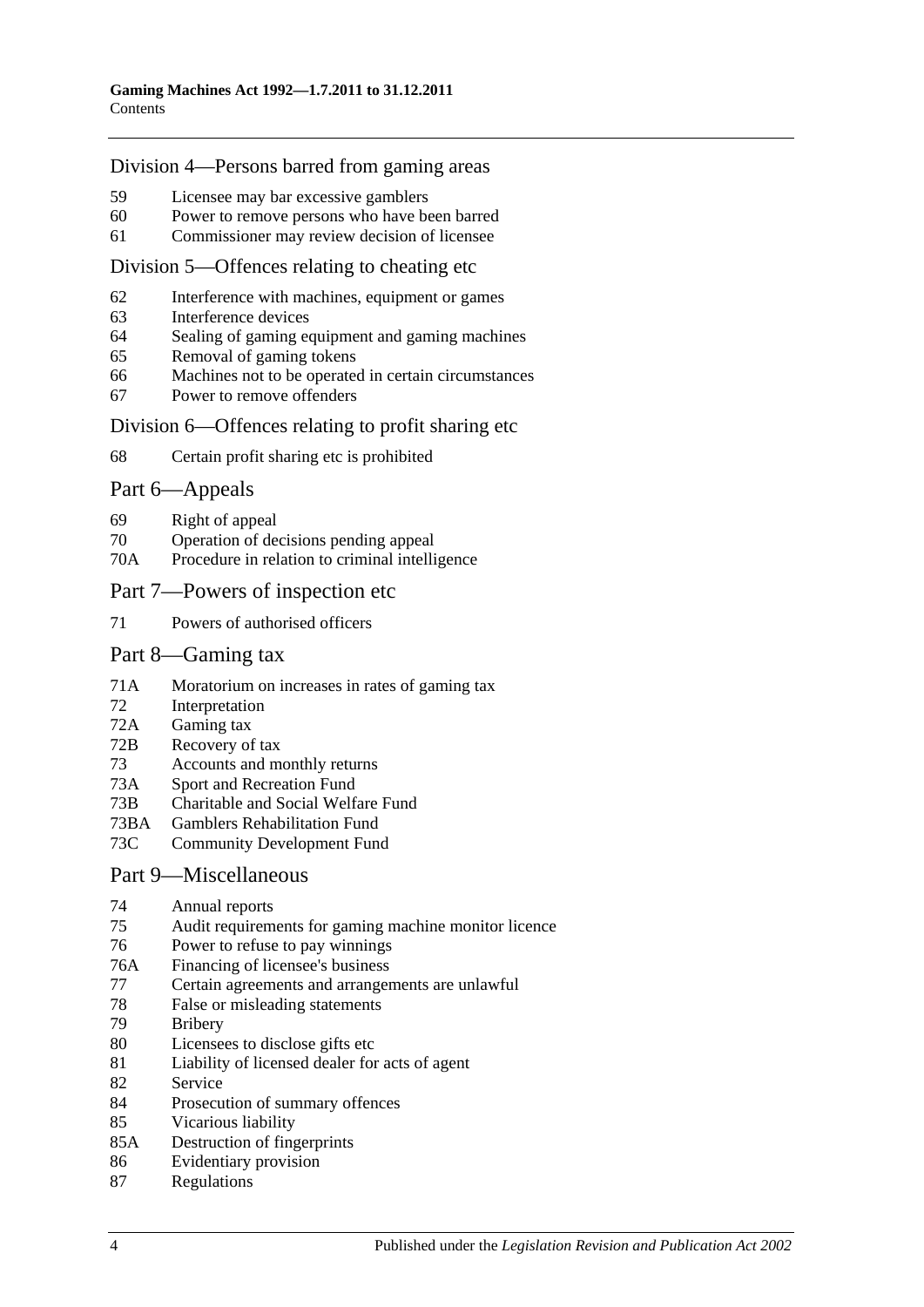- 88 [Exclusion of compensation](#page-69-0)
- 89 [Minister to obtain reports](#page-69-1)
- 90 [Minister to obtain report on Smartcard technology](#page-70-0)
- 91 [Minister to obtain report on gambling rehabilitation programs](#page-70-1)

[Schedule 1—Gaming machine licence conditions](#page-70-2)

[Schedule 2—Gaming machine monitor licence conditions](#page-71-0)

[Schedule 3—Special provision for licence for Roosters Club Incorporated](#page-72-0)

- 1 [Gaming machine licence purportedly granted to Roosters Club Incorporated](#page-72-1)
- 2 [Expiry of Schedule](#page-72-2)

#### [Schedule 4—Transitional provision](#page-73-0)

1 [Gaming machine](#page-73-1) entitlements

[Legislative history](#page-74-0)

#### <span id="page-4-0"></span>**The Parliament of South Australia enacts as follows:**

## **Part 1—Preliminary**

#### <span id="page-4-1"></span>**1—Short title**

This Act may be cited as the *Gaming Machines Act 1992*.

#### <span id="page-4-2"></span>**3—Interpretation**

(1) In this Act, unless the contrary intention appears—

*advanced problem gambling intervention training* means a course of training recognised under section [10B\(1\)\(b\)](#page-12-1) as advanced problem gambling intervention training;

*advertising code of practice*—see section [10A\(1\)\(d\);](#page-11-2)

*approved* means approved by the Commissioner under this Act;

*approved crowd controller* means a person approved under Part 4 Division 10A of the *[Liquor Licensing Act](http://www.legislation.sa.gov.au/index.aspx?action=legref&type=act&legtitle=Liquor%20Licensing%20Act%201997) 1997* to act as a crowd controller for licensed premises, but does not include a person whose approval has been revoked or suspended;

*approved gaming machine* means a gaming machine of a class approved by the Commissioner for the purposes of this Act;

*approved gaming machine employee* in relation to the gaming operations conducted on licensed premises means a person who is approved under [Part 4](#page-37-0) as a gaming machine employee in respect of those operations;

*approved gaming machine manager* in relation to the gaming operations conducted on licensed premises means—

(a) a person who is approved under [Part 4](#page-37-0) as a gaming machine manager in respect of those operations; or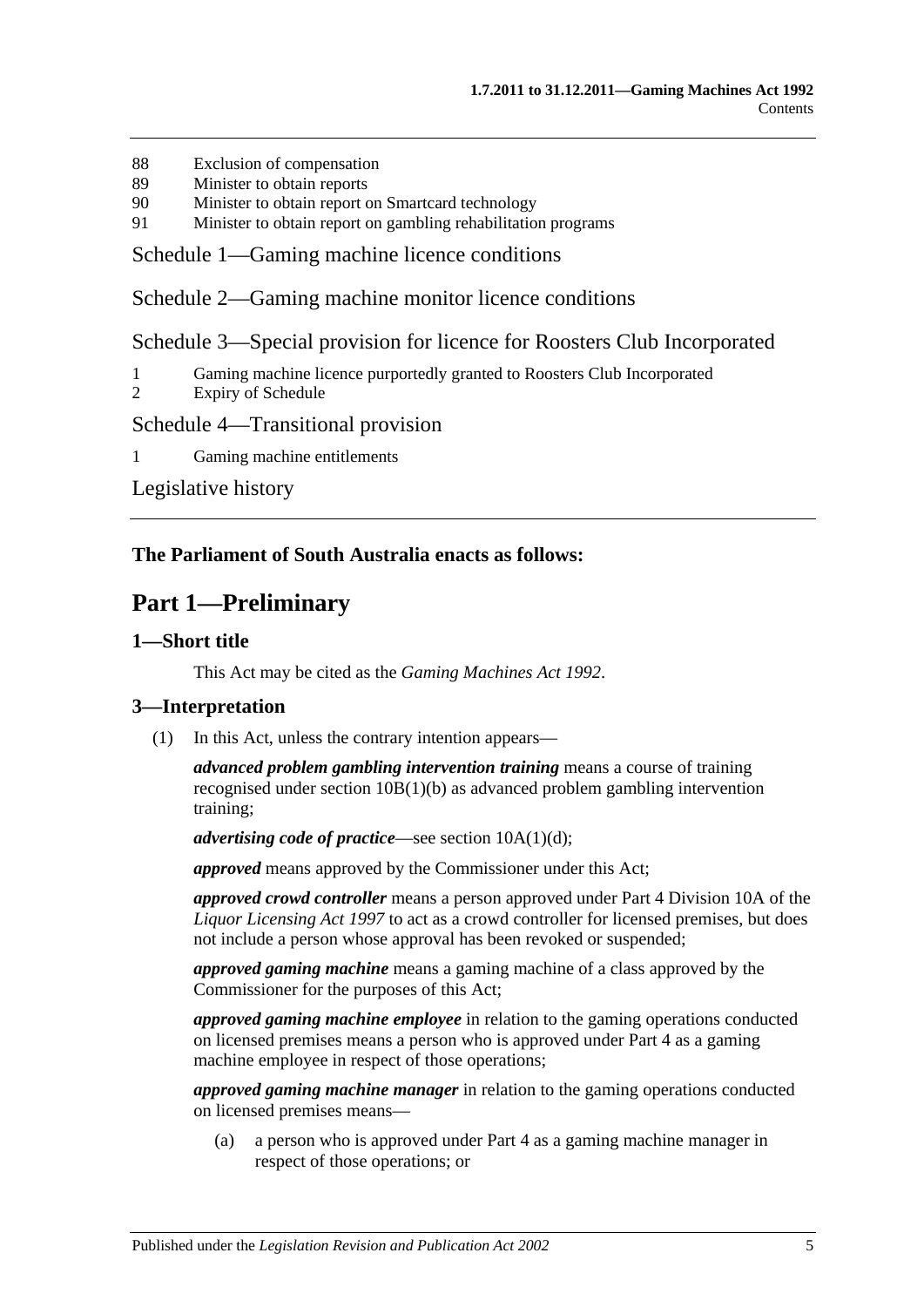(b) a natural person who is a licensee, or a director or member of the governing body of a licensee, in respect of the premises;

*approved gaming machine technician* means a person approved under [Part 4](#page-37-0) as a gaming machine technician for the holder of a gaming machine service licence;

*Authority* means the Independent Gambling Authority established under the *[Independent Gambling Authority Act](http://www.legislation.sa.gov.au/index.aspx?action=legref&type=act&legtitle=Independent%20Gambling%20Authority%20Act%201995) 1995*;

*authorised officer* means—

- (a) the Commissioner; or
- (b) an inspector; or
- (c) a police officer;

*authorised person*, in relation to premises to which a gaming machine licence relates, means—

- (a) the licensee; or
- (b) a responsible person for the licensed premises; or
- (c) an approved gaming machine manager or approved gaming machine employee for the licensed premises; or
- (d) an inspector; or
- (e) a police officer; or
- (f) an approved crowd controller;

*beneficiary* includes an object of a discretionary trust;

*cash facility* means—

- (a) an automatic teller machine; or
- (b) an EFTPOS facility; or
- (c) any other facility, prescribed by the regulations, that enables a person to gain access to his or her funds or to credit;

*category A, B, C or D offence*—see section [10A\(3\);](#page-11-3)

*certificate* means a proposed premises certificate or a social effect certificate;

*club licence* means a club licence under the *[Liquor Licensing Act](http://www.legislation.sa.gov.au/index.aspx?action=legref&type=act&legtitle=Liquor%20Licensing%20Act%201997) 1997*;

*Club One* means the body holding the special club licence (see [section](#page-22-1) 24A);

*the Commissioner* means the Liquor and Gambling Commissioner;

*the Court* means the Licensing Court of South Australia;

*criminal intelligence* means information relating to actual or suspected criminal activity (whether in this State or elsewhere) the disclosure of which could reasonably be expected to prejudice criminal investigations, or to enable the discovery of the existence or identity of a confidential source of information relevant to law enforcement;

*domestic partner* means a person who is a domestic partner within the meaning of the *[Family Relationships Act](http://www.legislation.sa.gov.au/index.aspx?action=legref&type=act&legtitle=Family%20Relationships%20Act%201975) 1975*, whether declared as such under that Act or not;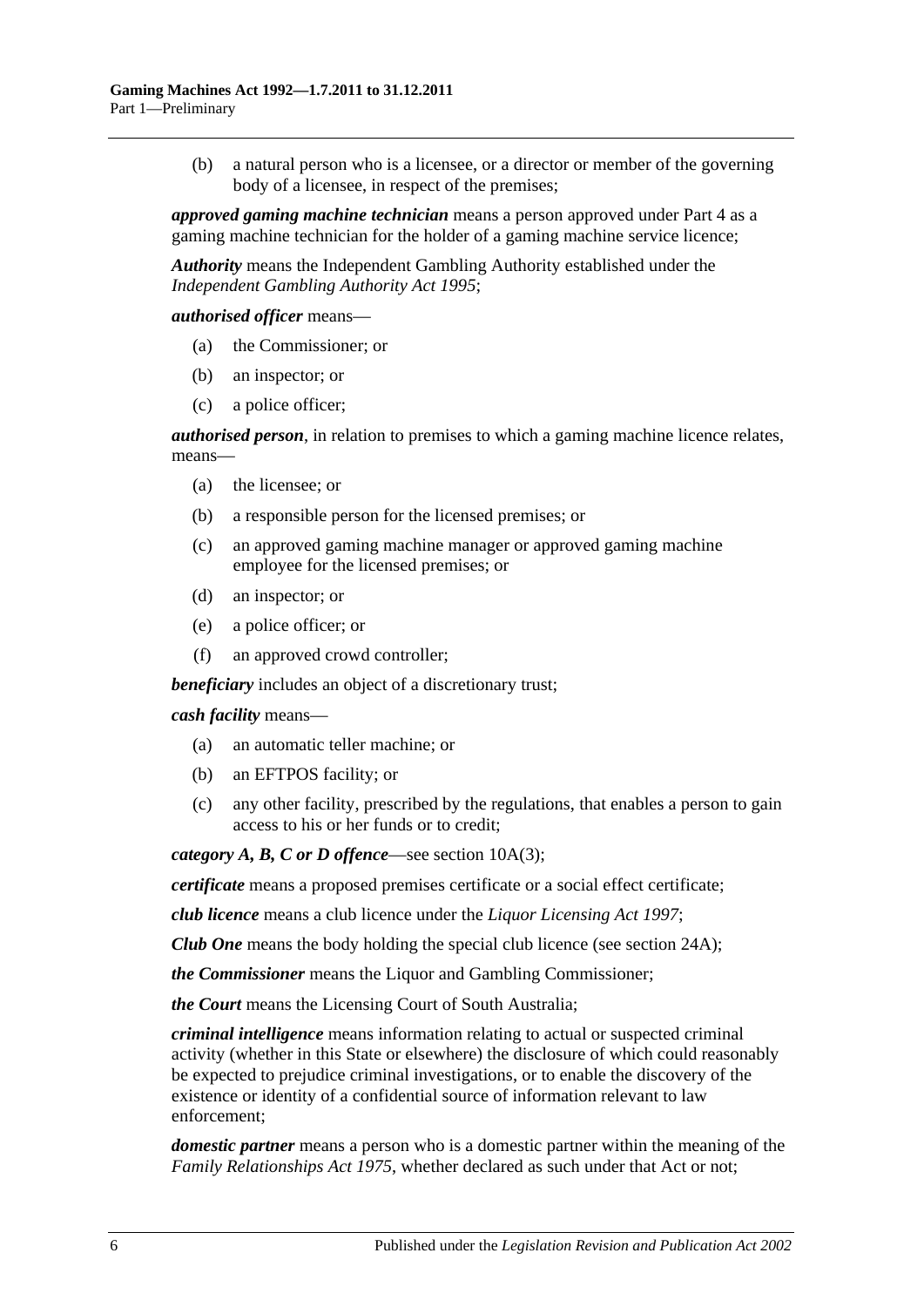*gaming area* means that part of licensed premises that is delineated under a gaming machine licence as the area within which gaming machines may be operated pursuant to the licence;

*gaming equipment* means any of the following for use in connection with a gaming machine—

- (a) electronic monitoring equipment; and
- (b) prescribed security devices; and
- (c) any other prescribed equipment;

*gaming machine* means a device—

- (a) that is designed or has been adapted for the purpose of gambling by playing a game of chance or a game combined of chance and skill; and
- (b) and that is capable of being operated by the insertion of a coin or other token (whether in that device or another device to which it is linked) or by the electronic transfer of credits accrued on some other gaming machine;

*gaming machine entitlement* means an entitlement to operate 1 gaming machine under a gaming machine licence;

*hotel licence* means a hotel licence under the *[Liquor Licensing Act](http://www.legislation.sa.gov.au/index.aspx?action=legref&type=act&legtitle=Liquor%20Licensing%20Act%201997) 1997*;

*inspector* means a person appointed as an inspector for the purposes of this Act;

*licence* means a licence under this Act, and *licensed* and *licensee* have correlative meanings;

*linked jackpot equipment* means any fitting or device to be used for, or in connection with, the linking of two or more gaming machines for the purpose only of recording all or part of the winnings from each of those machines;

*liquor licence* means a hotel licence, club licence or special circumstances licence;

*mandatory provision*—see section [10A\(3\);](#page-11-3)

*non-profit association* means incorporated association or some other kind of body corporate as to which the Commissioner is satisfied that profits cannot be returned to members or shareholders;

*officer*—an officer—

- (a) in relation to a body corporate—means a director or a member of the governing body of the body corporate;
- (b) in relation to a trust—means a trustee;

*prescribed gaming machine component* means a component of a gaming machine of a class prescribed by the regulations for the purposes of this definition;

*proposed premises certificate*—see [section](#page-18-1) 17A;

*responsible gambling agreement* means an agreement in the form prescribed by the Authority under [section](#page-11-1) 10A between a licensee and an industry body recognised by the Authority under [section](#page-12-0) 10B;

*responsible gambling code of practice*—see section [10A\(1\)\(e\);](#page-11-4)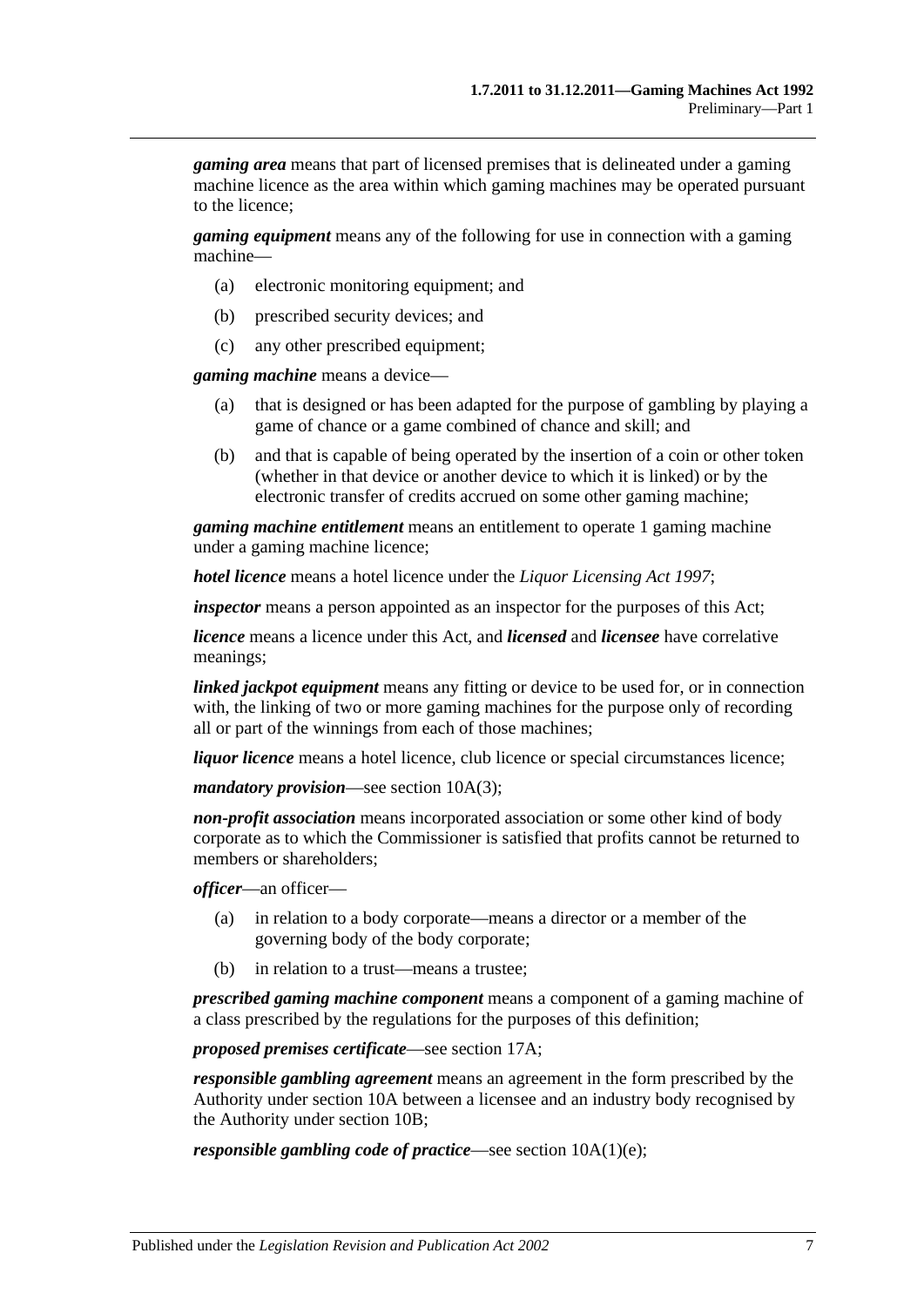*responsible person* for licensed premises means a person who is, in accordance with section 97 of the *[Liquor Licensing Act](http://www.legislation.sa.gov.au/index.aspx?action=legref&type=act&legtitle=Liquor%20Licensing%20Act%201997) 1997*, responsible for supervising and managing the business conducted under the liquor licence in respect of the licensed premises;

*social effect certificate*—see [section](#page-19-0) 17B;

*social effect inquiry*—see section [10A\(1\)\(a\);](#page-11-5)

*social effect principles*—see section [10A\(1\)\(b\);](#page-11-6)

*special circumstances licence* means a special circumstances licence under the *[Liquor](http://www.legislation.sa.gov.au/index.aspx?action=legref&type=act&legtitle=Liquor%20Licensing%20Act%201997)  [Licensing Act](http://www.legislation.sa.gov.au/index.aspx?action=legref&type=act&legtitle=Liquor%20Licensing%20Act%201997) 1997*;

*spouse*—a person is the spouse of another if they are legally married;

*trust*—a trust is considered for the purposes of this Act as a single entity consisting of the trustees and the beneficiaries;

*trust or corporate entity* means a trust or a body corporate;

*variation of licence* means variation or revocation of conditions of licence or imposition of further conditions of licence.

- (2) A person occupies a position of authority in a trust or corporate entity if the person—
	- (a) in the case of a body corporate—
		- (i) is a director or a member of the governing body of the body corporate;
		- (ii) exercises, or is in a position to exercise, control or substantial influence over the body corporate in the conduct of its affairs;
		- (iii) manages, or is to manage, the undertaking to be carried out under a licence;
		- (iv) if the body corporate is a proprietary company—is a shareholder in the body corporate; or
	- (b) in the case of a trust—is a trustee or beneficiary of the trust.
- (3) However—
	- (a) a minor who is a shareholder in a proprietary company, or a beneficiary under a trust, is not for that reason to be regarded as a person occupying a position of authority; and
	- (b) a charitable organisation that is a beneficiary of a trust is not for that reason to be regarded as a person occupying a position of authority.

### <span id="page-7-0"></span>**4—Application of Act**

- (1) This Act does not apply to or in relation to a gaming machine operated in the licensed casino under the *[Casino Act](http://www.legislation.sa.gov.au/index.aspx?action=legref&type=act&legtitle=Casino%20Act%201997) 1997*.
- (1a) The Governor may, by regulation, apply provisions of this Act, with or without modification, to a person who is not required to hold a gaming machine licence because of a Commonwealth law as if the person holds a gaming machine licence.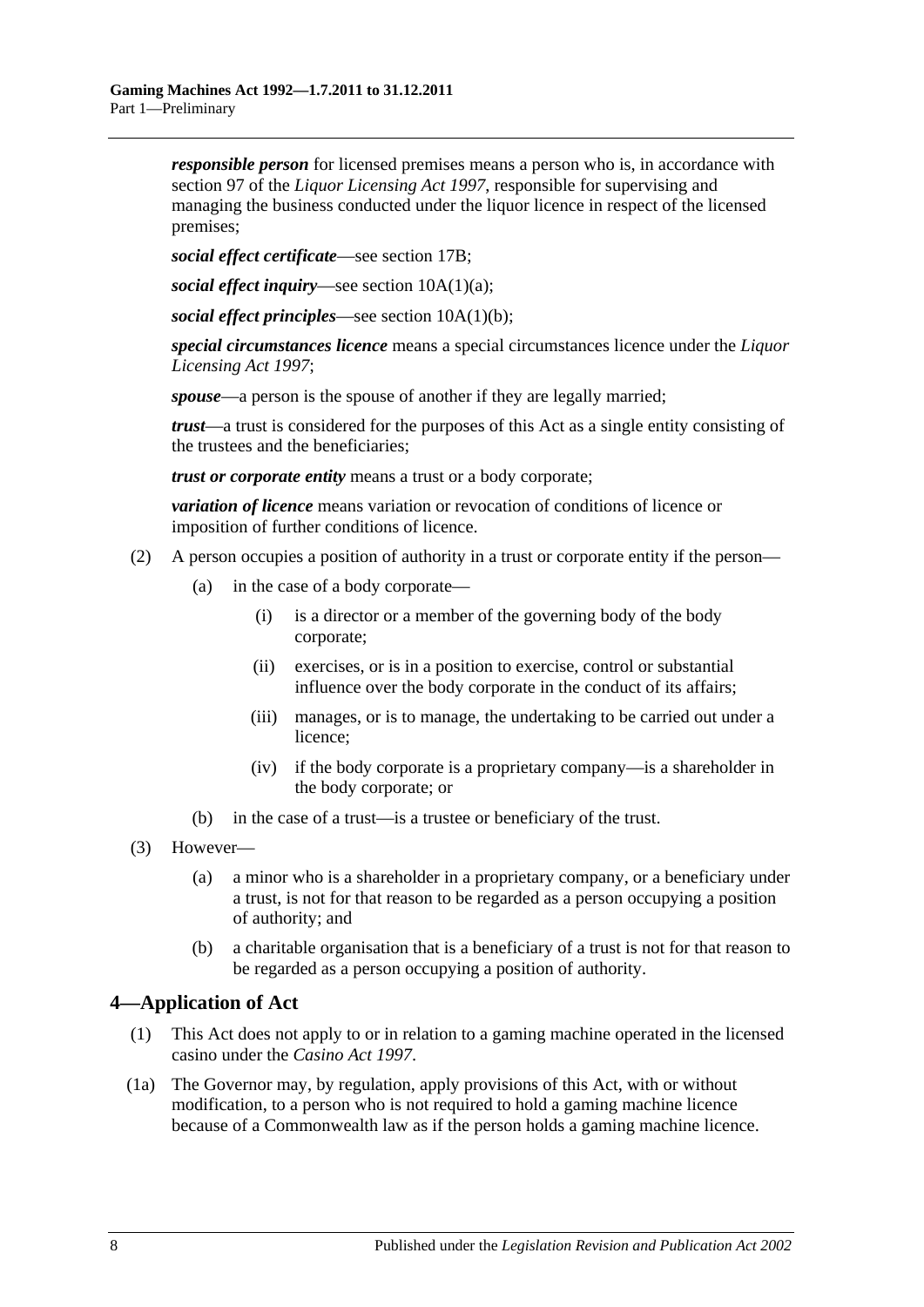- (2) Despite any other Act or law to the contrary, gaming and the possession, sale, supply or operation of a gaming machine, as authorised by this Act or a licence under this Act, are lawful.
- (3) Subject to any other provision of this Act to the contrary, this Act binds the Crown.

## <span id="page-8-0"></span>**Part 2—Administration**

### <span id="page-8-1"></span>**Division 1—The Commissioner**

### <span id="page-8-2"></span>**5—Commissioner responsible to Authority for scrutiny of operations under all licences**

The Commissioner is responsible to the Authority for the constant scrutiny of the operations under all licences (of all classes) under this Act.

#### <span id="page-8-3"></span>**6—Procedural powers of the Commissioner**

- (1) The Commissioner may, for the purposes of proceedings before the Commissioner—
	- (a) by summons, require the attendance of a person before the Commissioner at a time and place specified in the summons; or
	- (b) by summons, require the production of any relevant equipment or other item, or any relevant books, papers or documents; or
	- (c) inspect any equipment, item, books, papers or documents so produced, retain them for such reasonable period as the Commissioner thinks fit and, in the case of books, papers or documents, make copies of any of them or of any of their contents; or
	- (d) require any person appearing before the Commissioner to make an oath or affirmation to answer truthfully all questions put by the Commissioner; or
	- (e) require any person appearing before the Commissioner to answer any question put by the Commissioner or by a person appearing before the Commissioner.
- (2) Subject to this section, a person who—
	- (a) having been served with a summons to appear before the Commissioner, fails, without reasonable excuse, to attend in obedience to the summons; or
	- (b) having been served with a summons to produce equipment or other items, or books, papers or documents, fails, without reasonable excuse, to comply with the summons; or
	- (c) refuses to be sworn or to affirm, or to answer any relevant question when required to do so by the Commissioner,

is guilty of an offence.

Maximum penalty: \$10 000 or imprisonment for 6 months.

(3) A person who appears as a witness before the Commissioner has the same protection as a witness in proceedings before the Supreme Court.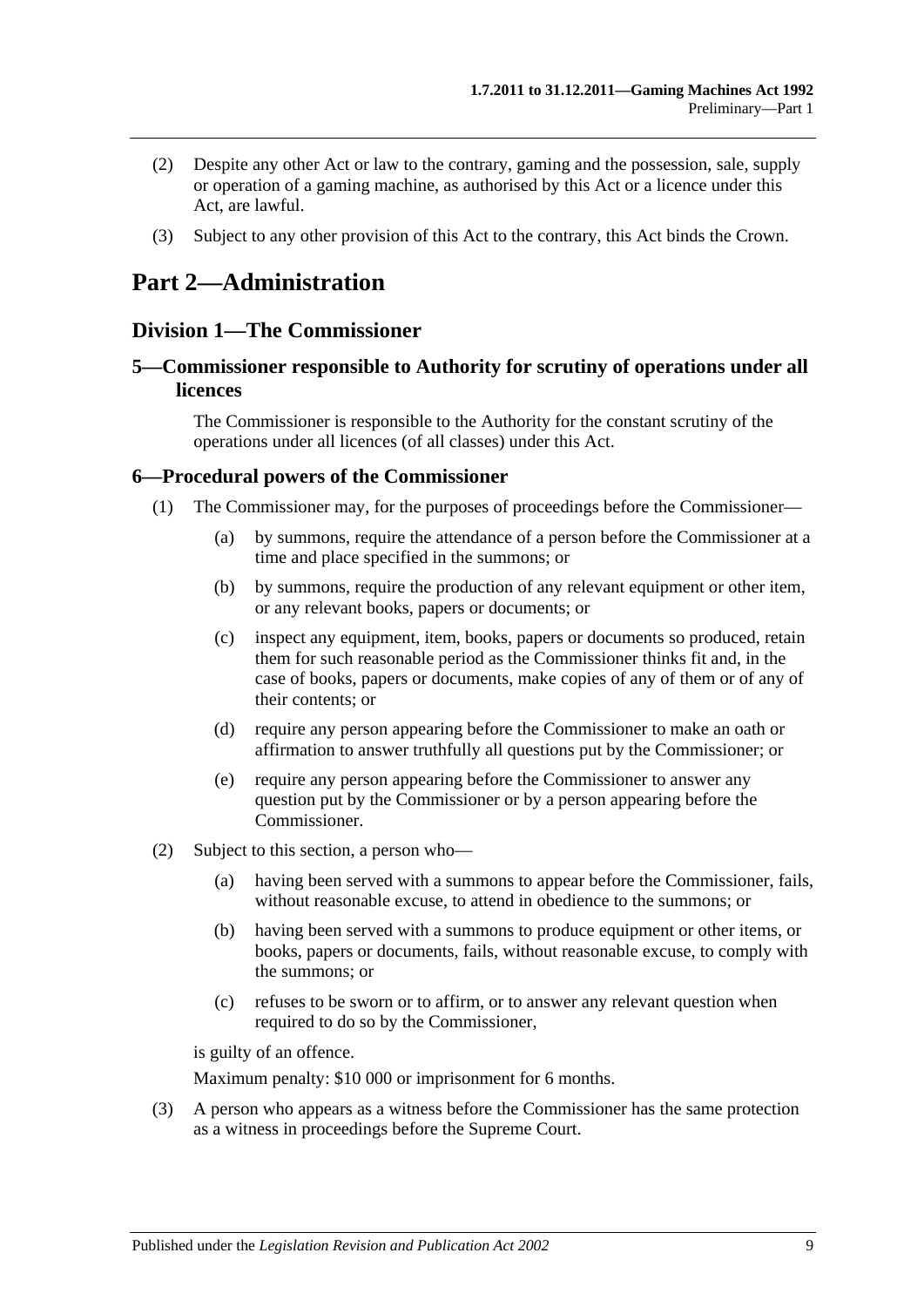### <span id="page-9-0"></span>**7—Conduct of proceedings**

- (1) In proceedings under this Act, the Commissioner—
	- (a) must act without undue formality; and
	- (b) is not bound by the rules of evidence but may inform himself or herself on any question that arises for decision in such manner as he or she thinks fit.
- (2) Subject to [section](#page-13-2) 12, hearings before the Commissioner are open hearings.
- (3) The Commissioner must, subject to [subsection](#page-9-3) (4), make a reasonable attempt to achieve, by conciliation, agreement between an applicant under this Act and any objectors in relation to the application and, if agreement is achieved between the parties, have regard to the agreement in determining the matter.
- <span id="page-9-3"></span>(4) The requirement to conciliate does not arise—
	- (a) in relation to the Commissioner of Police if the Commissioner of Police lodges an objection; or
	- (b) in other circumstances that the Commissioner considers makes conciliation inappropriate.

### <span id="page-9-1"></span>**7A—Powers to make interim or conditional decisions and accept undertakings from parties**

- (1) The Commissioner may—
	- (a) grant an application on an interim basis;
	- (b) specify that a condition of a licence, certificate or approval is to be effective for a specified period,

and, in consequence, may give any necessary procedural directions in the matter.

- <span id="page-9-4"></span>(2) If the Commissioner considers that an applicant should satisfy the Commissioner as to a certain matter for the purposes of determining the application, the Commissioner may, if he or she thinks fit, nevertheless grant the application on the condition that the applicant satisfies the Commissioner as to the matter within a period determined by the Commissioner.
- (3) If a licence, certificate or approval is granted on a condition under [subsection](#page-9-4) (2), the Commissioner may, on failure by the applicant to comply with the condition, revoke the licence, certificate or approval, or suspend the licence, certificate or approval until further order.
- (4) The Commissioner may in proceedings accept an undertaking from a party in relation to the conduct of the proceedings and, on failure by the party to fulfil the undertaking, refuse to hear the party further in the proceedings subject to any further order of the Commissioner.

### <span id="page-9-2"></span>**8—Representation**

- (1) A party to proceedings before the Commissioner may appear in those proceedings—
	- (a) personally;
	- (b) by counsel;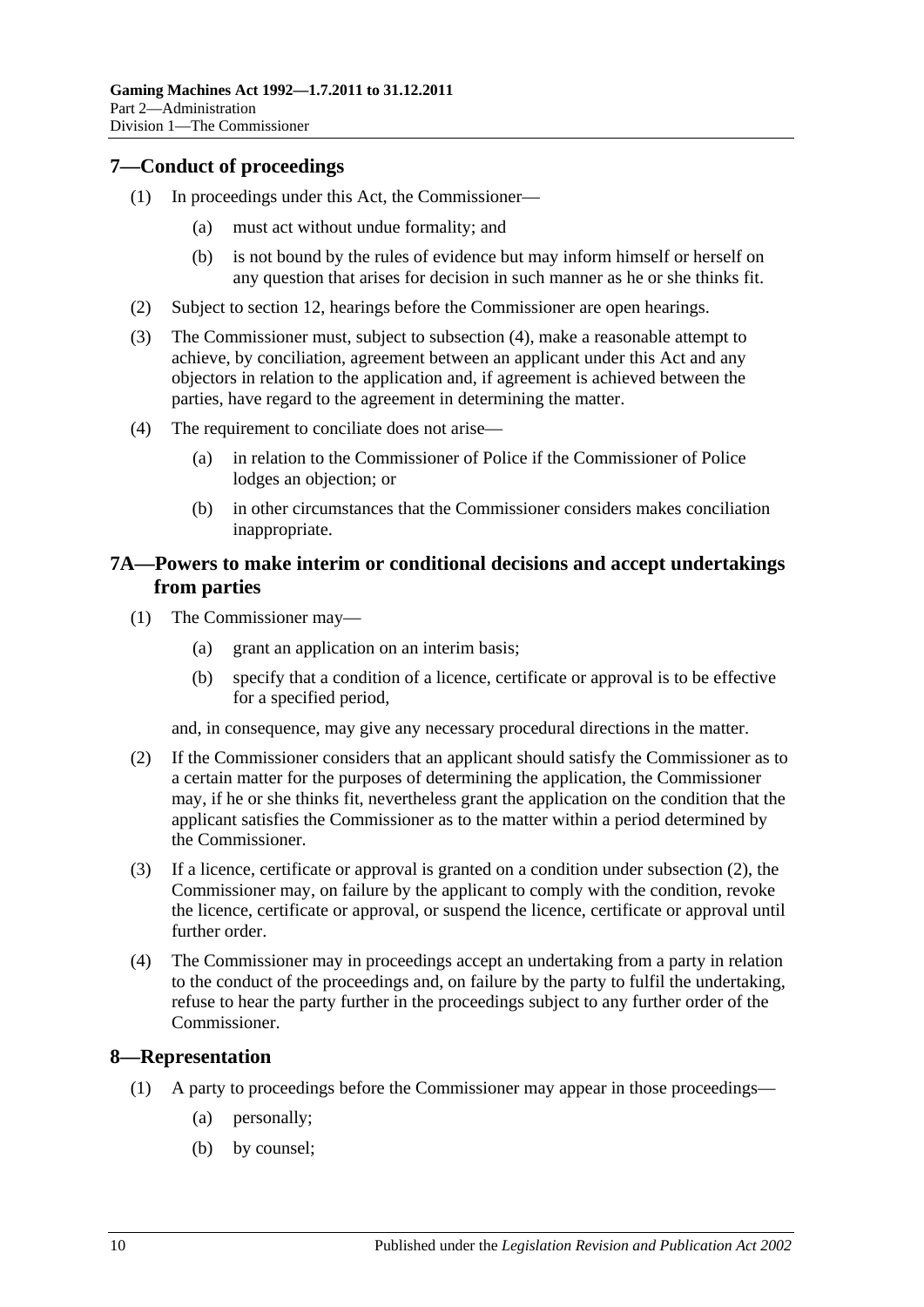- (c) if the party is a trust or corporate entity—by an officer or employee of the entity who has obtained leave of the Commissioner to appear on behalf of the entity;
- (d) if the party is a member of a genuine association formed to promote or protect the interests of a section of the liquor industry or the gaming machine industry or of employees in those industries—by an officer or employee of that association.
- (2) The Commissioner of Police may be represented in proceedings before the Commissioner—
	- (a) by a police officer; or
	- (b) by counsel.

#### <span id="page-10-0"></span>**8A—Power of Commissioner to refer questions to Court**

The Commissioner may refer for hearing and determination by the Court—

- (a) proceedings that involve questions of substantial public importance; or
- (b) a question of law that arises in proceedings before the Commissioner; or
- (c) any other matter that should, in the public interest or in the interests of a party to the proceedings, be heard and determined by the Court.

#### <span id="page-10-1"></span>**9—Power to disclose information to certain authorities**

The Commissioner may disclose information gained in the course of the administration of this Act to—

- (a) authorities vested with the administration of gaming machine laws in any other State or a Territory of the Commonwealth; and
- (b) any other authorities that may require the information for the purpose of discharging duties of a public nature; and
- (c) if the information is disclosed in a form that does not identify the person to whom it relates—any other person, or in any other way, the Commissioner (in the exercise of an unqualified discretion) considers appropriate in the public interest.

### <span id="page-10-2"></span>**Division 2—Inspectors**

#### <span id="page-10-3"></span>**10—Appointment of inspectors**

- (1) There will be such number of inspectors as are necessary for the proper administration of this Act.
- (2) An inspector is a Public Service employee.
- (3) The Commissioner must provide each inspector with a certificate of identity and an inspector must, at the request of a person in relation to whom the inspector has exercised, or intends to exercise, powers under this Act, produce that certificate.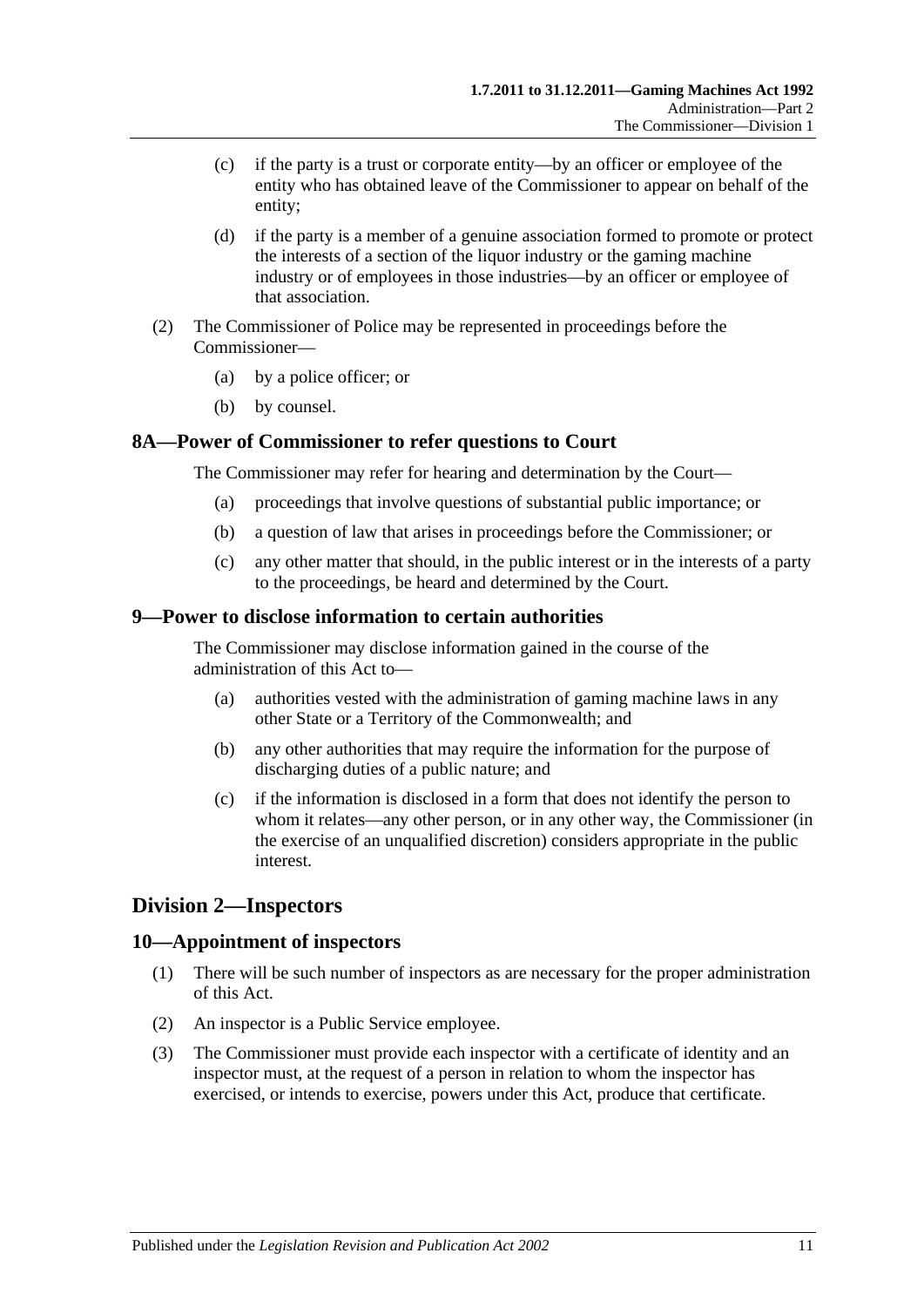## <span id="page-11-0"></span>**Division 3—The Authority**

### <span id="page-11-1"></span>**10A—Principles, codes of practice etc**

- <span id="page-11-6"></span><span id="page-11-5"></span>(1) For the purposes of this Act, the Authority may, by notice in the Gazette, prescribe—
	- (a) an inquiry process that must precede an application for a social effect certificate or, if required by the Commissioner, a variation of a gaming machine licence (a *social effect inquiry*); and
	- (b) principles for assessing the social effect of the grant or variation of a gaming machine licence (*social effect principles*); and
	- (c) principles for assessing whether a game is likely to lead to an exacerbation of problem gambling; and
	- (d) an advertising code of practice; and
	- (e) a responsible gambling code of practice; and
	- (f) the form of a responsible gambling agreement.
- <span id="page-11-4"></span><span id="page-11-2"></span>(2) Without limiting the generality of [subsection](#page-11-4)  $(1)(e)$ , the responsible gambling code of practice may—
	- (a) require the display of signs, and the provision of information at licensed premises relating to responsible gambling and the availability of services to address problems associated with gambling; and
	- (b) require gaming machine licensees to have a program for early intervention in problem gambling designed to promote—
		- (i) early identification of persons engaging in problem gambling, including through observation of the attendance patterns, behaviour and statements of gamblers; and
		- (ii) the provision of information relating to responsible gambling and the availability of services to address problems associated with gambling to persons so identified; and
		- (iii) the use of the barring procedures under this Act in relation to persons so identified; and
		- (iv) the referral of persons so identified to the Department within the meaning of the *[Problem Gambling Family Protection Orders](http://www.legislation.sa.gov.au/index.aspx?action=legref&type=act&legtitle=Problem%20Gambling%20Family%20Protection%20Orders%20Act%202004)  Act [2004](http://www.legislation.sa.gov.au/index.aspx?action=legref&type=act&legtitle=Problem%20Gambling%20Family%20Protection%20Orders%20Act%202004)*; and
	- (c) deal with the provision of training to staff relating to the early intervention program and generally to responsible gambling on gaming machines and the services available to address problems associated with gambling; and
	- (d) include other matters designed to reduce the incidence of problem gambling.
- <span id="page-11-3"></span>(3) The Authority may include provisions in the advertising code of practice or the responsible gambling code of practice that—
	- (a) designate a provision of the code as a mandatory provision for the purposes of [section](#page-43-0) 47; and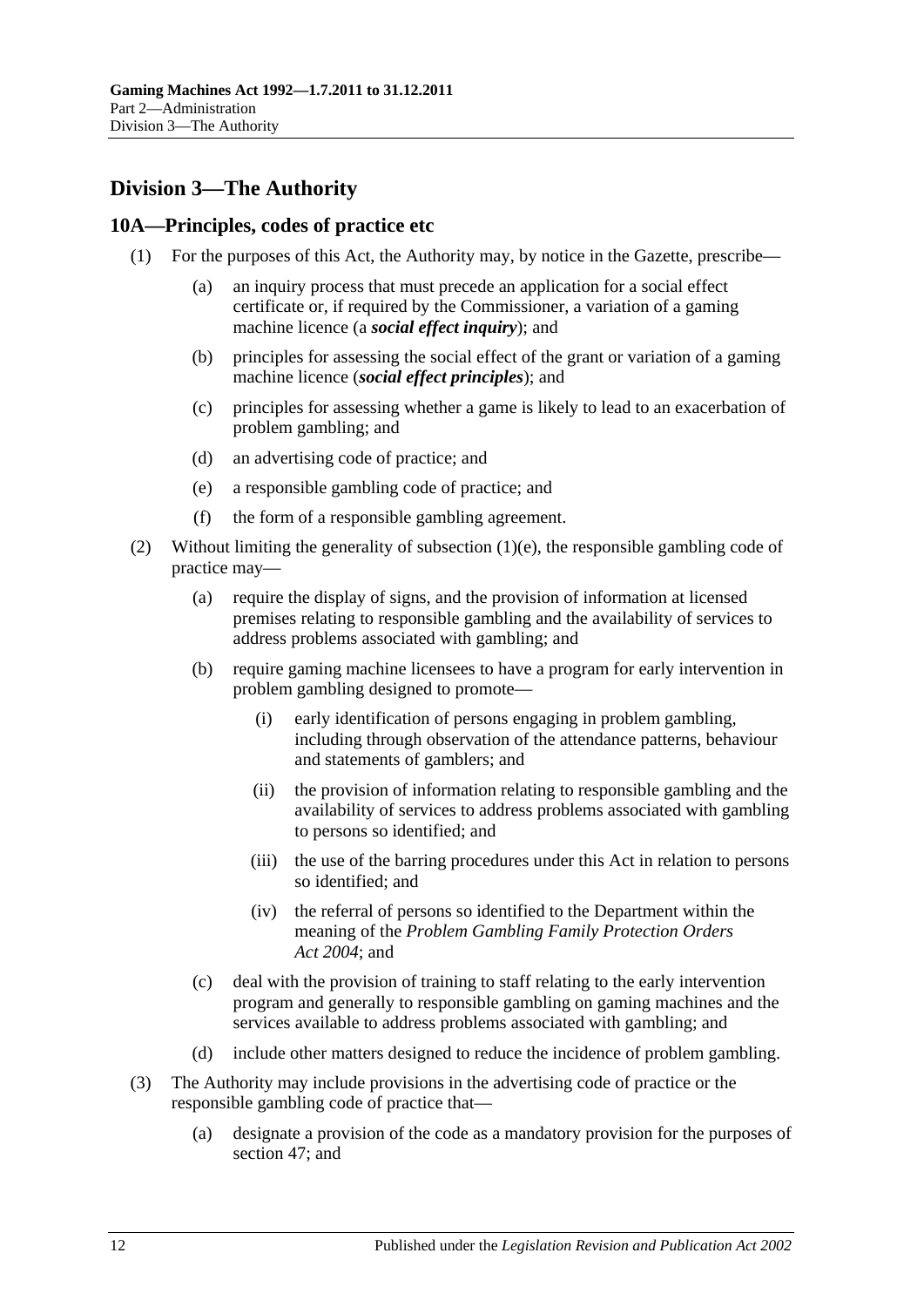- (b) declare whether contravention or failure to comply with the mandatory provision is a category A, B, C or D offence for the purposes of that section; and
- (c) if the offence is to be expiable—declare whether the offence is a category A, B, C or D expiable offence for the purposes of that section.
- (4) The Authority may, by subsequent notice in the Gazette, vary or revoke a notice under this section.
- (5) Before the Authority publishes a notice in the Gazette under this section, the Authority must—
	- (a) give notice in writing of the proposed notice to a body representative of licensees; and
	- (b) consider any representations made by the body about the proposed notice within 28 days after the notice is given or a longer period allowed in the notice.
- (6) A notice published in the Gazette under this section may come into operation on the day on which it is published or on a later day or days specified in the notice.
- (7) Sections 10 and 10A of the *[Subordinate Legislation Act](http://www.legislation.sa.gov.au/index.aspx?action=legref&type=act&legtitle=Subordinate%20Legislation%20Act%201978) 1978* apply to a notice published in the Gazette under this section as if it were a regulation within the meaning of that Act.
- (8) The Authority must review the process, principles, codes and form prescribed under this section at least every 5 years.
- (9) The Authority must seek and consider written submissions from a body representative of gaming machine licensees and from the public when conducting a review.

### <span id="page-12-0"></span>**10B—Recognitions**

- (1) For the purposes of this Act, the Authority may, by notice in the Gazette, recognise—
	- (a) a person as an industry body with whom a licensee may enter into a responsible gambling agreement; and
	- (b) a course of training as advanced problem gambling intervention training.
- <span id="page-12-1"></span>(2) The Authority may, by subsequent notice in the Gazette, withdraw a recognition under this section.
- (3) Before the Authority publishes a notice in the Gazette under this section, the Authority must—
	- (a) give notice in writing of the proposed notice to a body representative of licensees; and
	- (b) consider any representations made by the body about the proposed notice within 28 days after the notice is given or a longer period allowed in the notice.
- (4) If the Authority—
	- (a) refuses to recognise a person or a course under this section; or
	- (b) withdraws a recognition of a person or a course under this section,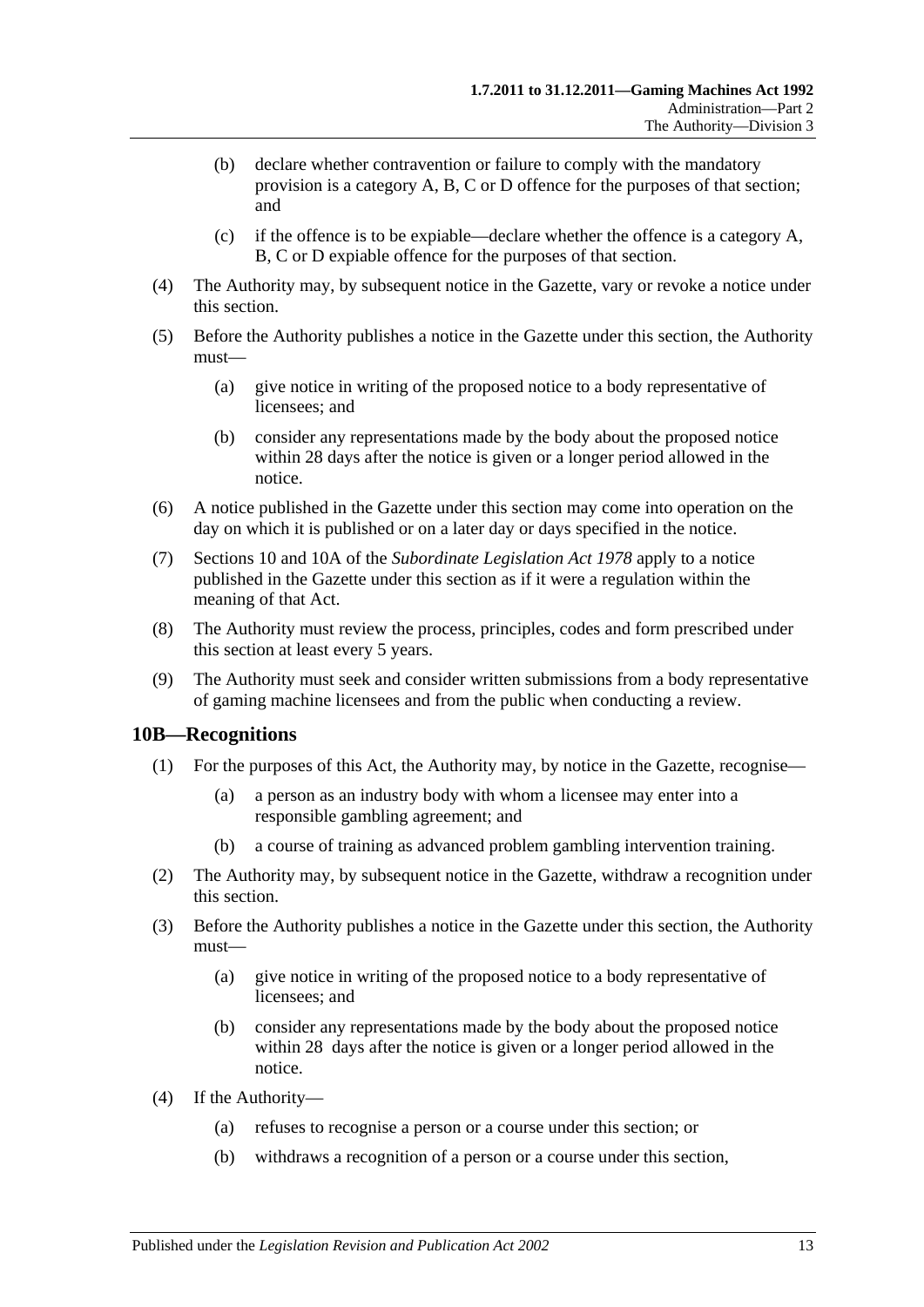the person or the provider of the course may apply to the Minister for a review of that decision.

(5) The Minister may determine the application as the Minister thinks fit and, if the Minister finds in favour of the applicant, grant or preserve the recognition (as appropriate) and require the Authority to publish a notice in the Gazette accordingly.

### <span id="page-13-0"></span>**11—Authority may give directions to licensees**

- (1) The Authority may, by notice in writing to the holder of a licence, give directions in relation to the carrying out of the undertaking under the licence.
- (2) A licensee must diligently observe and carry out a direction given under this section. Maximum penalty:
	- (a) in the case of an offence committed by the holder of the gaming machine monitor licence—\$50 000 or imprisonment for 4 years;
	- (b) in any other case—\$35 000 or imprisonment for 2 years.
- (3) A direction given under this Act to a licensee by the Commissioner is subject to a direction given by the Authority.

### <span id="page-13-1"></span>**Division 4—Criminal intelligence**

### <span id="page-13-2"></span>**12—Criminal intelligence**

- (1) No information provided by the Commissioner of Police to the Authority or the Commissioner may be disclosed to any person (except the Minister, a court or a person to whom the Commissioner of Police authorises its disclosure) if the information is classified by the Commissioner of Police as criminal intelligence.
- (2) If the Commissioner—
	- (a) refuses an application for a licence, certificate, consent or approval, or takes or proposes to take disciplinary action against a licensee, or revokes or proposes to revoke an approval; and
	- (b) the decision to do so is made because of information that is classified by the Commissioner of Police as criminal intelligence,

the Commissioner is not required to provide any grounds or reasons for the decision other than that to grant the application would be contrary to the public interest, or that it would be contrary to the public interest if the licensee were to continue to be licensed, or that it would be contrary to the public interest if the approval were to continue in force.

- (3) In any proceedings under this Act, the Commissioner—
	- (a) must, on the application of the Commissioner of Police, take steps to maintain the confidentiality of information classified by the Commissioner of Police as criminal intelligence, including steps to receive evidence and hear argument about the information in private in the absence of the parties to the proceedings and their representatives; and
	- (b) may take evidence consisting of or relating to information classified by the Commissioner of Police as criminal intelligence by way of affidavit of a police officer of or above the rank of superintendent.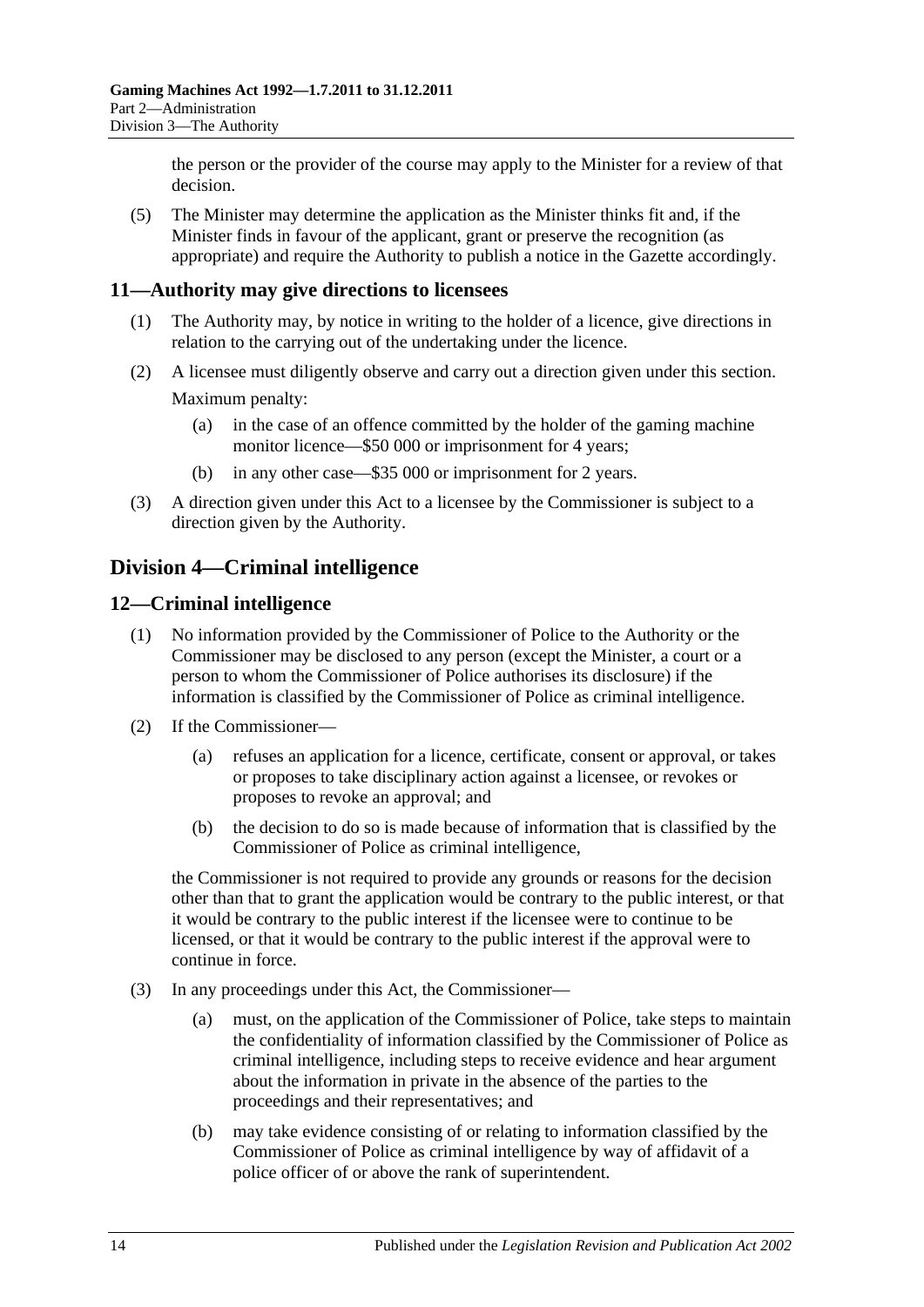- (4) If the Commissioner of Police lodges an objection to an application under this Act because of information that is classified by the Commissioner of Police as criminal intelligence—
	- (a) the Commissioner of Police is not required to serve a copy of the notice of objection on the applicant; and
	- (b) the Commissioner must, at least 7 days before the day appointed for the hearing of the application, advise the applicant in writing that the Commissioner of Police has objected to the application on the ground that to grant the application would be contrary to the public interest.
- (5) The Commissioner of Police may not delegate the function of classifying information as criminal intelligence for the purposes of this Act except to a Deputy Commissioner or Assistant Commissioner of Police.

## <span id="page-14-0"></span>**Part 3—Licences**

### <span id="page-14-1"></span>**Division 1—Classes of licence**

### <span id="page-14-2"></span>**14—Licence classes**

- (1) Licences under this Act are of the following classes:
	- (a) gaming machine licence: subject to this Act and the conditions of the licence, a gaming machine licence authorises the licensee to possess approved gaming machines on premises designated in the licence and to conduct gaming on those machines;
	- (ab) special club licence: subject to the Act and the conditions of the licence, the special club licence authorises the licensee to possess approved gaming machines and to operate them on premises in respect of which someone else holds a gaming machine licence as agent of the holder of the gaming machine licence;
	- (b) gaming machine dealer's licence: subject to this Act and the conditions of the licence, a gaming machine dealer's licence authorises the licensee to manufacture gaming machines and prescribed gaming machine components and, under a contract in a form approved by the Commissioner, to sell or supply to the holder of a gaming machine licence or a gaming machine service licence, or to another holder of a gaming machine dealer's licence, approved gaming machines, prescribed gaming machine components and gaming equipment;
	- (d) gaming machine monitor licence: subject to this Act and the conditions of the licence, a gaming machine monitor licence authorises the licensee to provide and operate an approved computer system for monitoring the operation of all gaming machines operated pursuant to gaming machine licences under this Act;
	- (e) gaming machine service licence: subject to this Act and the conditions of the licence, a gaming machine service licence authorises the licensee to install, service and repair approved gaming machines, prescribed gaming machine components and gaming equipment in the course of a business carried on by the licensee.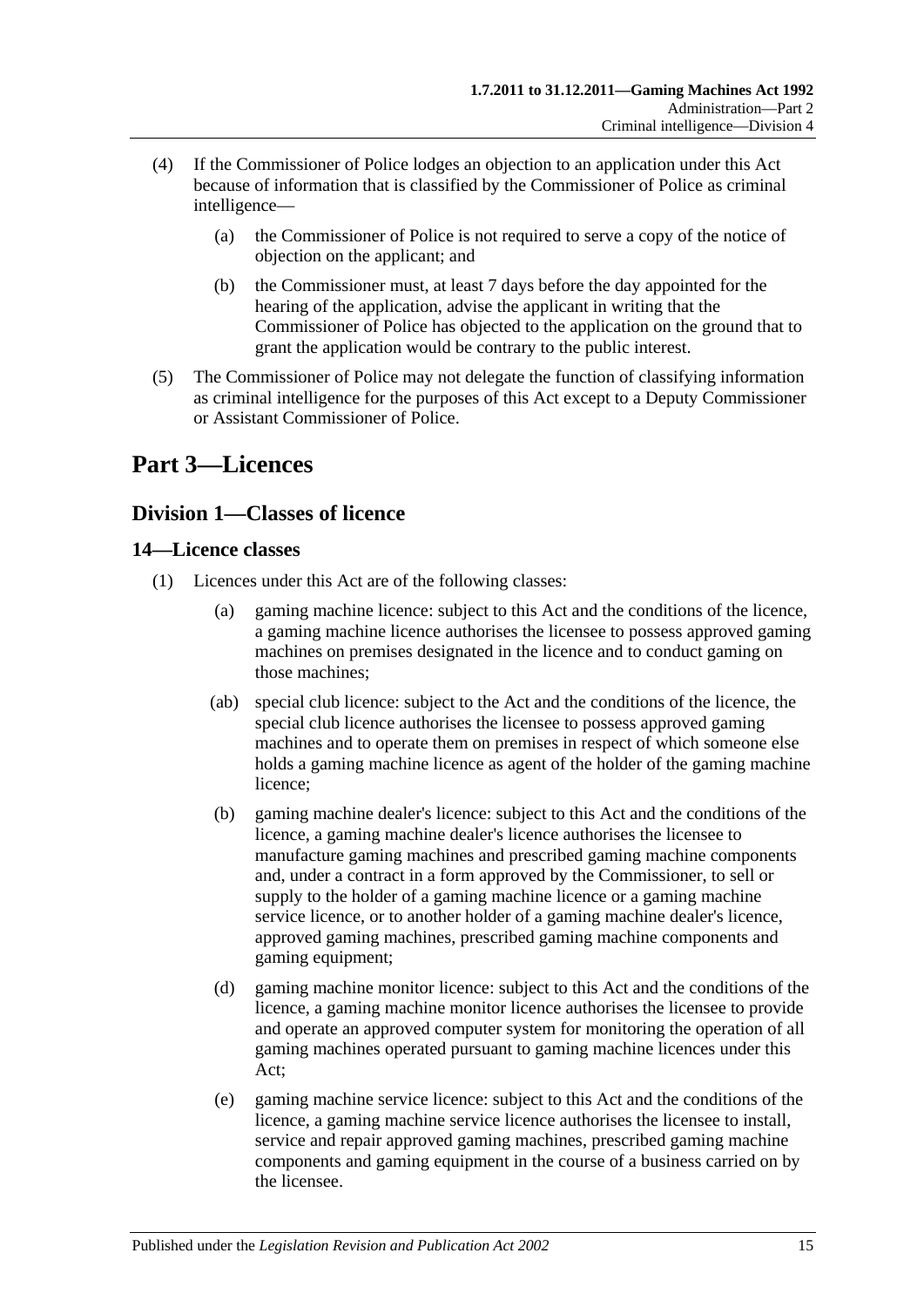- (2) There will be only—
	- (a) 1 special club licence; and
	- (c) 1 gaming machine monitor licence.

### <span id="page-15-0"></span>**Division 2—Special provisions relating to gaming machine licences**

### <span id="page-15-2"></span><span id="page-15-1"></span>**15—Eligibility criteria**

- (1) The following persons only are eligible to hold a gaming machine licence:
	- (a) the holder of a hotel licence (whether temporary or otherwise);
	- (b) the holder of a club licence, or two or more holders of separate club licences, jointly;
	- (c) the holder of a special circumstances licence (whether temporary or otherwise) if—
		- $(i)$
- the special circumstances licence was granted on the surrender of a hotel licence or a club licence; and
- the nature of the undertaking carried out under the licence is substantially similar to that of a licensed hotel or club; or
- (ii) the premises to which the special circumstances licence relates constitute—
	- a major sporting venue; or
	- the headquarters in this State for any particular sporting code,

and the nature of the undertaking carried out under the licence is substantially similar to that of a licensed club.

- (1a) Club One is eligible to hold a gaming machine licence for particular premises if it holds a licence under the *[Liquor Licensing Act](http://www.legislation.sa.gov.au/index.aspx?action=legref&type=act&legtitle=Liquor%20Licensing%20Act%201997) 1997* in respect of the premises as required by [subsection](#page-15-2) (1).
- (2) Subject to [subsection](#page-15-3) (3a), the premises to which a liquor licence referred to in [subsection](#page-15-2) (1) relates will be the licensed premises in respect of the gaming machine licence.
- (3) A person referred to in [subsection](#page-15-2) (1) can hold only one gaming machine licence in respect of the premises to which the liquor licence relates.
- <span id="page-15-3"></span>(3a) If two or more holders of separate club licences are, or are to be, the joint holders of a gaming machine licence, the following provisions apply:
	- (a) none of the holders can hold, either solely or jointly, another gaming machine licence; and
	- (b) the jointly held licence can only relate to the premises of one of the clubs, being the premises nominated by the applicants.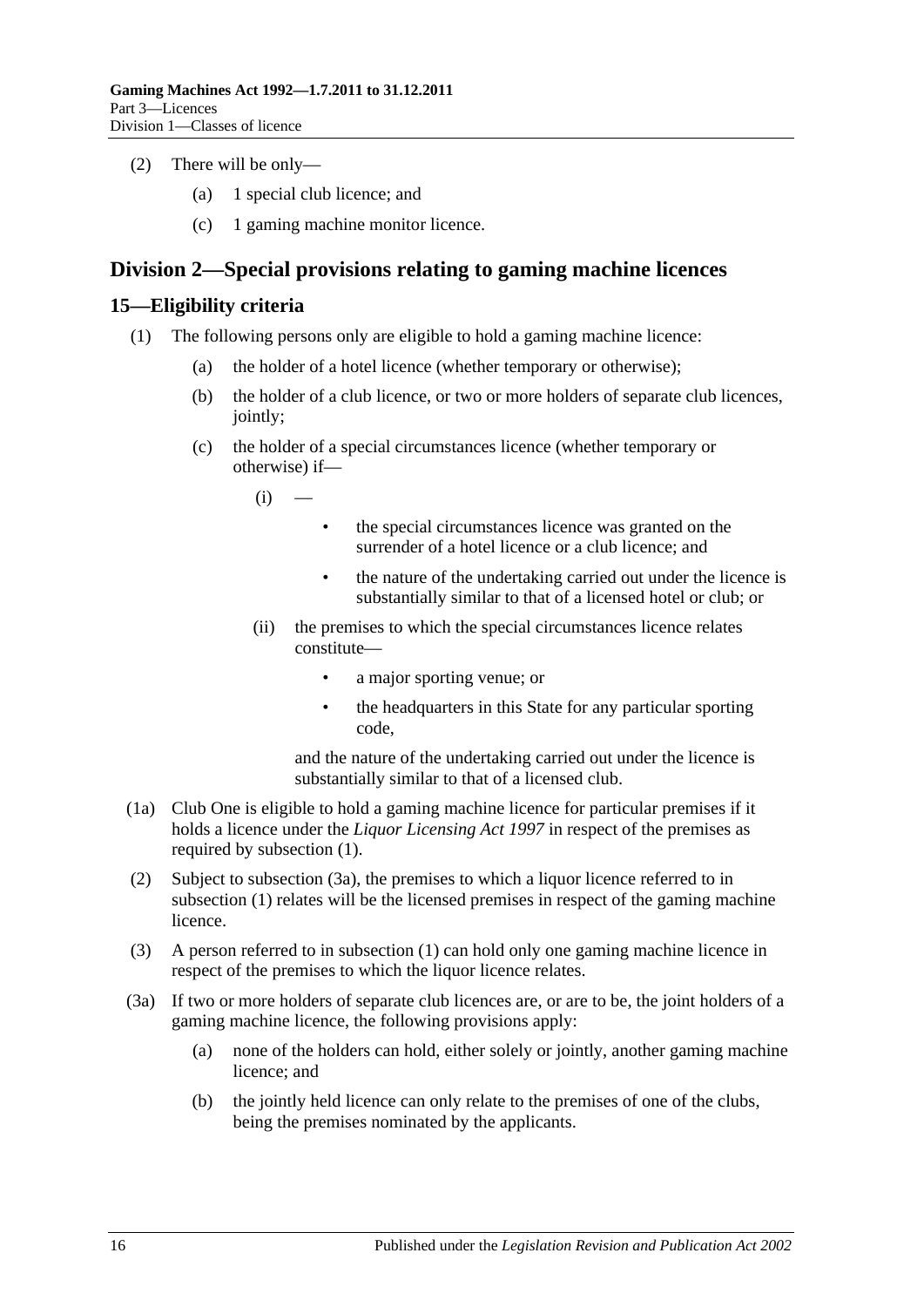- (4) A gaming machine licence will not be granted unless the applicant for the licence held a social effect certificate for the site of the premises in respect of which the licence is sought at the time of making the application for the licence.
- <span id="page-16-0"></span>(5) A gaming machine licence will not be granted unless—
	- (a) the applicant for the licence satisfies the Commissioner, by such evidence as the Commissioner may require—
		- (i) that the proposed gaming area, or gaming areas, within the premises in respect of which the licence is sought is or are suitable for the purpose; and
		- (ii) that the proposed layout of gaming machines in a gaming area is suitable for the proper conduct of gaming operations within the area; and
		- (iii) that the arrangements proposed for the security of the premises, each gaming area and the gaming machines, and of the gaming operations generally, are adequate; and
		- (iv) that the conduct of the proposed gaming operations on the premises would be unlikely to result in undue offence, annoyance, disturbance or inconvenience to those who reside, work or worship in the vicinity of the premises; and
		- (v) that the size of the proposed gaming operations on the premises would not be such that they would predominate over the undertaking ordinarily carried out on the premises; and
		- (vi) that the conduct of the proposed gaming operations on the premises would not detract unduly from the character of the premises, the nature of the undertaking carried out on the premises or the enjoyment of persons ordinarily using the premises (apart for the purpose of gaming); and
		- (vii) that no proposed gaming area is so designed or situated that it would be likely to be a special attraction to minors; and
		- (viii) that the proposed gaming area is within a place or area that is enclosed as defined by the *[Tobacco Products Regulation Act](http://www.legislation.sa.gov.au/index.aspx?action=legref&type=act&legtitle=Tobacco%20Products%20Regulation%20Act%201997) 1997* (see section  $4(3)$  and  $(4)$ ); or
	- (b) the applicant holds a proposed premises certificate for the premises and satisfies the Commissioner, by such evidence as the Commissioner may require—
		- (i) that the conditions (if any) on which the certificate was granted have been complied with; and
		- (ii) that the premises have been completed in accordance with the plans approved in the certificate or a variation of those plans later approved by the Commissioner.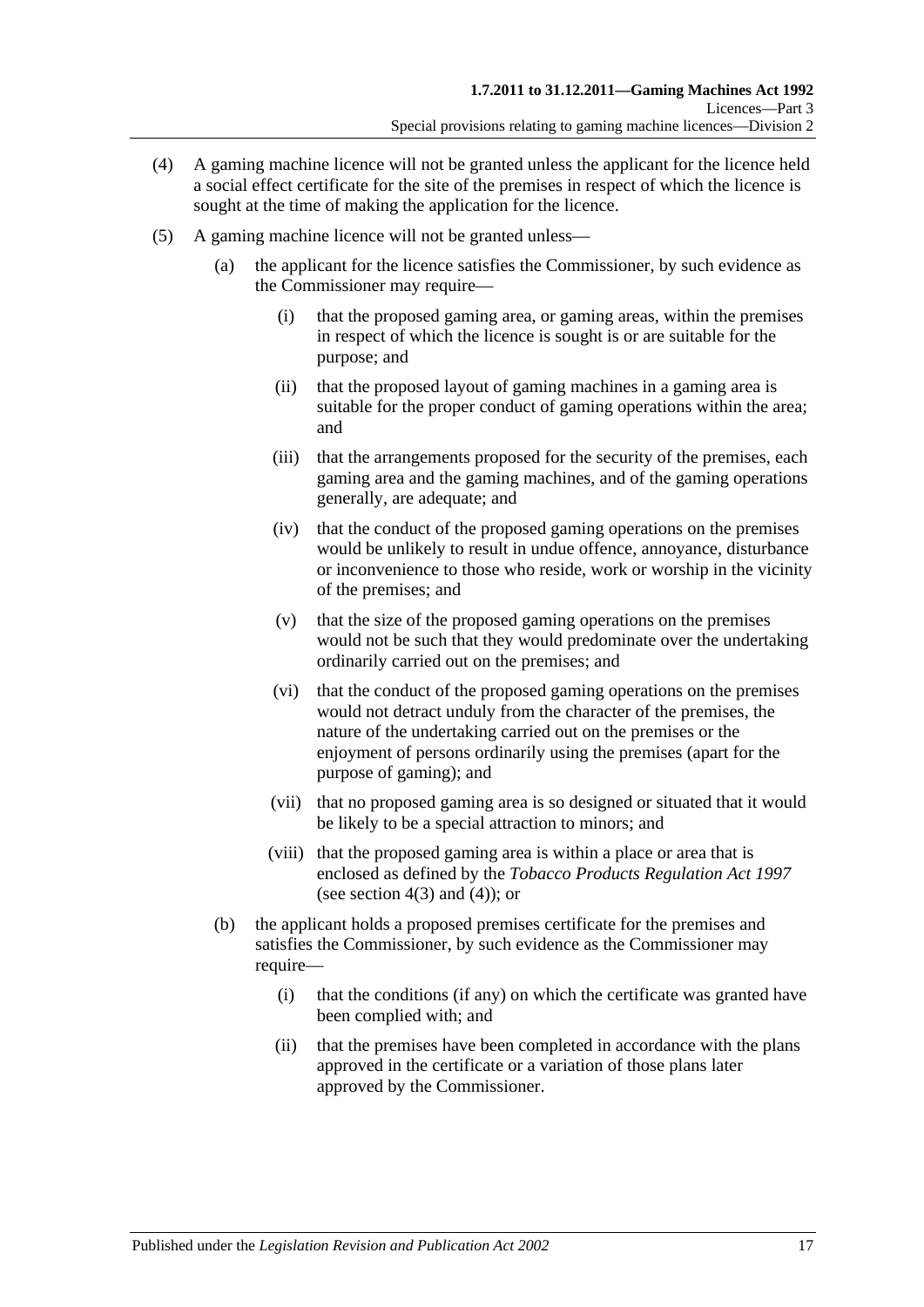### <span id="page-17-0"></span>**15A—Gaming venues not to be located under same roof as shops or within shopping complexes**

- <span id="page-17-2"></span>(1) Despite any other provision of this Act, the Commissioner cannot after the commencement of this section grant an application for a gaming machine licence in respect of licensed premises, or grant any other application under this Act in respect of licensed premises that are subject to a gaming machine licence, if to do so would result in the licensed premises, or the whole or part of a gaming area of the licensed premises, being located—
	- (a) under the same roof as a shop, whether or not on the same level or floor as the shop; or
	- (b) anywhere within the boundaries of a shopping complex.
- (2) [Subsection](#page-17-2) (1) applies only in respect of an application made after the commencement of this section (and any grant by the Commissioner of such an application will be taken to be void and of no effect).
- (3) [Subsection](#page-17-2) (1) does not apply where the shop—
	- (a) is a part of the licensed premises set aside for the purpose of selling liquor in bottles to the public; or
	- (b) is intended primarily for the use of guests staying on the licensed premises.
- (4) For the purposes of [subsection](#page-17-2) (1), licensed premises will be regarded as falling within the boundaries of a shopping complex if the land on which the premises are situated—
	- (a) formed part of the complex immediately prior to the granting of the development authorisation (or the first such authorisation if more than one) for the establishment of the licensed premises on the land; or
	- (b) shares a common boundary with the complex and the licensed premises are, in the opinion of the Commissioner, so linked to or integrated with the complex that they may properly be regarded as forming part of the complex.
- (5) In this section—

*shop* means a shop at which goods are sold to the public by retail;

*shopping centre* means a cluster of premises where—

- (a) at least one of the premises is a shop; and
- (b) the premises are located in the one building or in 2 or more buildings that are adjoining or are separated only by the grounds of the centre; and
- (c) the cluster of premises is promoted as, or generally regarded as constituting, a shopping centre, shopping mall, shopping court or shopping arcade;

*shopping complex* means a shop, or shopping centre, together with all parking and other areas adjacent and ancillary to, and intended primarily for the use of persons attending, the shop or shopping centre.

### <span id="page-17-1"></span>**16—Number of gaming machines to be operated under licence**

(1) A gaming machine licence authorises the licensee to possess and operate in the licensed premises a number of gaming machines equivalent to the number of gaming machine entitlements held in respect of the licensed premises (or a lesser number).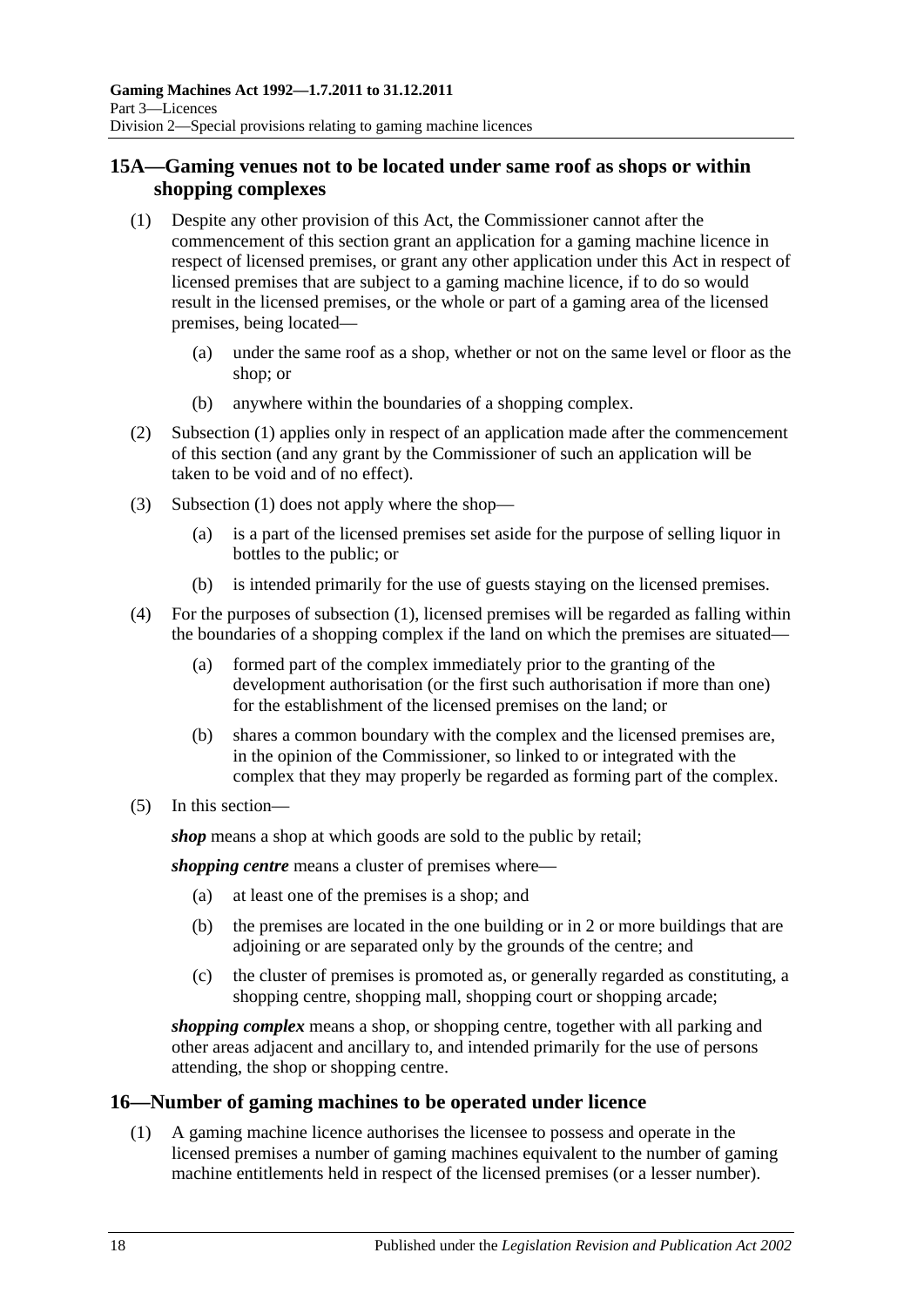- (2) The number of gaming machine entitlements held in respect of particular licensed premises cannot exceed the maximum number approved by the Commissioner for operation under the gaming machine licence for the premises.
- (3) The Commissioner cannot approve more than 40 gaming machines for operation under a gaming machine licence.
- (4) If 2 or more gaming machine licences are in force in relation to the same licensed premises, the aggregate number of gaming machines approved for operation under the licences cannot exceed 40.
- (5) The Commissioner may grant to the holder or former holder of a gaming machine licence a temporary authorisation to possess (but not to operate) gaming machines if the authorisation is necessary or desirable to enable the orderly disposal of gaming machines the holder or former holder is no longer authorised to operate.

### <span id="page-18-0"></span>**17—Plurality of licences**

- (1) More than one gaming machine licence may be held in respect of separate parts of the same premises where those parts are each subject to a separate liquor licence.
- (2) More than one gaming machine licence may be held by separate persons in respect of the same premises if—
	- (a) more than one club licence is held in respect of the premises; and
	- (b) the Commissioner is satisfied that each licensee will have sole control over the gaming machines owned by the club in respect of which he or she holds a club licence.

### <span id="page-18-1"></span>**17A—Proposed premises certificate**

- (1) A proposed premises certificate approving plans submitted by the applicant for the certificate will not be granted unless—
	- (a) the applicant holds a social effect certificate for the site of the proposed premises; and
	- (b) the applicant satisfies the Commissioner, by such evidence as the Commissioner may require—
		- (i) that the requirements of section  $15(5)(a)$  will be met in relation to the proposed premises if completed in accordance with the plans; and
		- (ii) that any approvals, consents or exemptions that are required under the law relating to development to permit the use of the proposed premises for the conduct of gaming operations have been obtained.
- (2) A proposed premises certificate must state the maximum number of gaming machines to be operated under the licence and may state conditions to which the licence should be subject.
- (3) A certificate granted under this section may, on notification to the Commissioner, be transferred to another person.
- (4) The Commissioner may, on application by the holder of a proposed premises certificate, approve a variation of the plans approved in the certificate.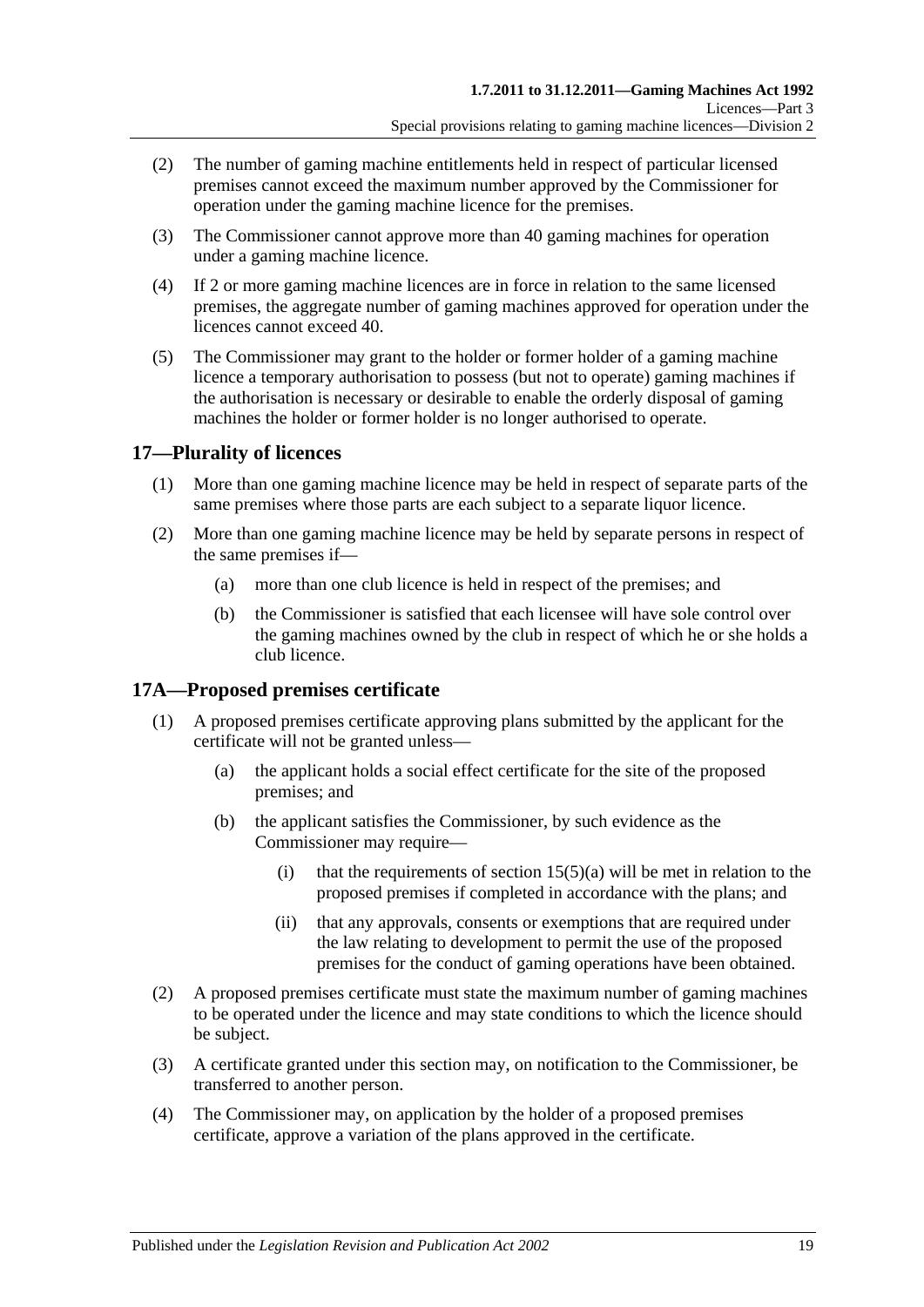### <span id="page-19-0"></span>**17B—Social effect certificate**

- (1) A social effect certificate—
	- (a) may only be granted in relation to a specific site in which the applicant has a proprietary interest; and
	- (b) may not be granted if an application for a gaming machine licence in respect of licensed premises at the site could not be granted under [section](#page-17-0) 15A; and
	- (c) subject to [subsection](#page-19-1) (2), ceases to be in force 18 months after the date on which it is granted.
- <span id="page-19-1"></span>(2) The Commissioner may, on application by the holder of a social effect certificate, extend the period for which the certificate remains in force if, in the Commissioner's opinion, it is appropriate to do so to enable—
	- (a) approvals, consents or exemptions for development on the site that are required under the law relating to development to be obtained; or
	- (b) development on the site that has been commenced to be completed.
- (3) A social effect certificate will only be granted if the applicant satisfies the Commissioner, by such evidence as the Commissioner may require, that the grant of a gaming machine licence in respect of premises on the site would not be contrary to the public interest on the ground of the likely social effect on the local community and, in particular, the likely effect on problem gambling within the local community.
- (4) In assessing the social effect of the grant of a gaming machine licence, the Commissioner—
	- (a) must apply the social effect principles; and
	- (b) must not have regard to the economic effect that the granting of a gaming machine licence might have on the business of other licensed premises in the relevant locality (except insofar as that economic effect may be relevant to an assessment of the likely social effect of the grant of the licence on the local community); and
	- (c) must take each site in respect of which a social effect certificate is then in force into account as if a gaming machine licence were held for licensed premises on the site.
- (5) A certificate granted under this section may, on notification to the Commissioner, be transferred to another person with a proprietary interest in the site to which the certificate relates.
- (6) The Commissioner must—
	- (a) keep a register of social effect certificates; and
	- (b) cause the register to be published on a website to which the public has access free of charge.
- (7) The Commissioner must—
	- (a) record on the register for each social effect certificate—
		- (i) the name of the holder of the certificate; and
		- (ii) the date on which it was granted; and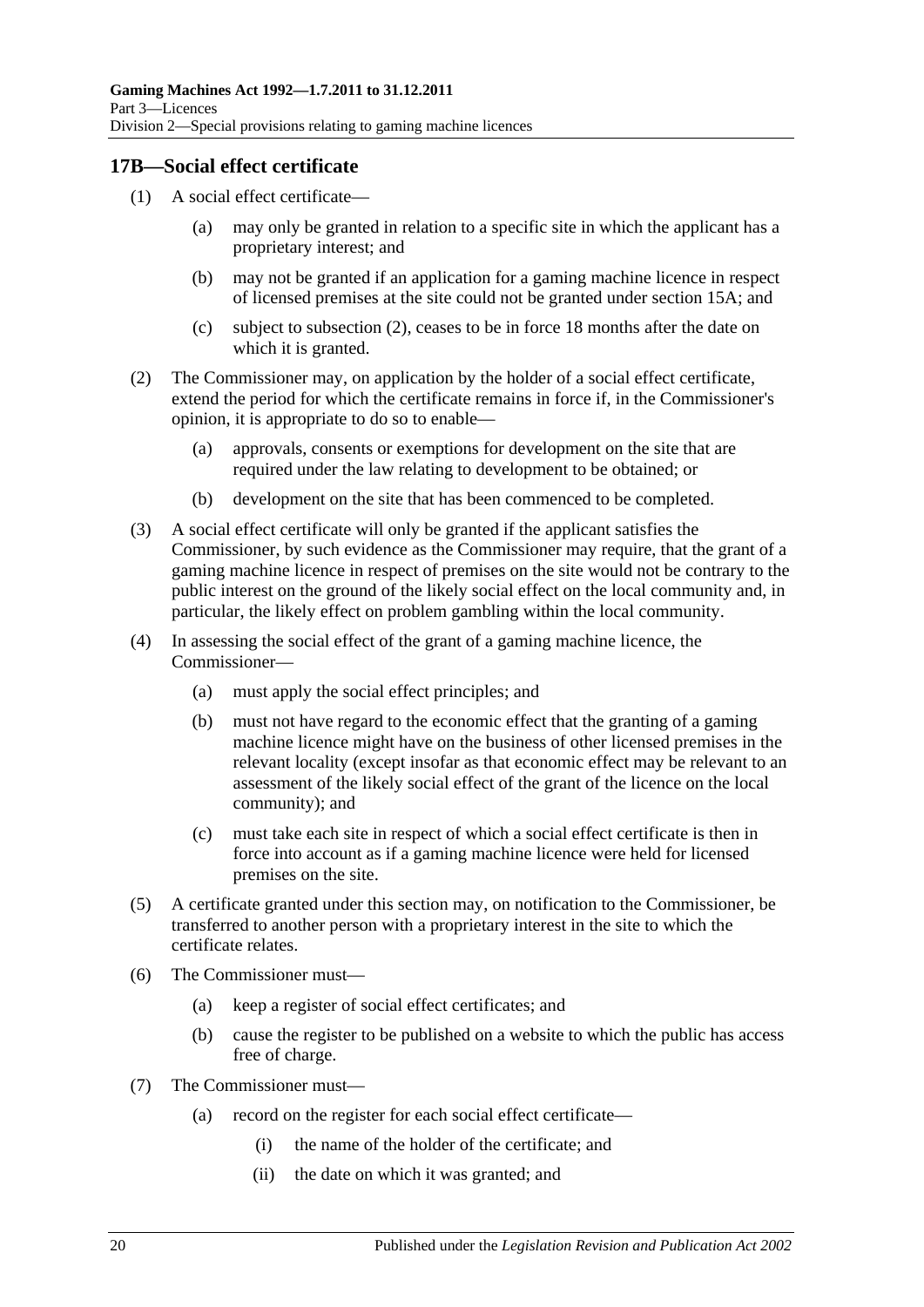- (iii) the site to which it relates; and
- (b) remove from the register any social effect certificate that has ceased to be in force.

### <span id="page-20-0"></span>**Division 3—Applications, criteria and licence conditions**

### <span id="page-20-1"></span>**18—Form of application**

- (1) An application for a licence or a certificate—
	- (a) must be made in the prescribed manner and form (which may include requirements relating to consultation and reports);
	- (b) must be accompanied by the prescribed fee;
	- (ba) may, in the case of an application for a social effect certificate, be made only if a social effect inquiry has been completed;
	- (c) may, in the case of an application for a gaming machine licence, be made by a person who does not yet hold the requisite liquor licence but is an applicant for such a licence;
	- (d) may, in the case of an application for a proposed premises certificate or a social effect certificate, be made by a person who does not yet hold the requisite liquor licence.
- <span id="page-20-3"></span>(2) The Commissioner may allow an applicant to vary the application at any time before the determination of the application.
- (3) If the Commissioner allows an application to be varied pursuant to [subsection](#page-20-3) (2), the Commissioner must cause the other parties to the application to be given notice of the variation a reasonable time before the hearing of the application.
- (4) An application for a gaming machine licence or a proposed premises certificate must be accompanied by a plan of the proposed licensed premises that delineates the gaming area or gaming areas within which the gaming machines are to be installed and the layout of the machines within each gaming area.
- (5) An applicant for the gaming machine monitor licence must submit with the application the specifications for the proposed monitoring system.
- (6) The Commissioner may require an applicant to produce to the Commissioner specified documents that are, in the Commissioner's opinion, relevant to the application.
- (7) The Commissioner may, on such conditions (if any) as he or she thinks fit, waive compliance with formal requirements relating to an application.

### <span id="page-20-2"></span>**19—Certain criteria must be satisfied by all applicants**

- (1) An applicant for a licence must satisfy the Commissioner by such evidence as the Commissioner may require—
	- (a) that the applicant is a fit and proper person to hold the licence; and
	- (b) if the applicant is a trust or corporate entity—that each person who occupies a position of authority in the entity is a fit and proper person to occupy such a position in an entity holding a licence of the class sought in the application.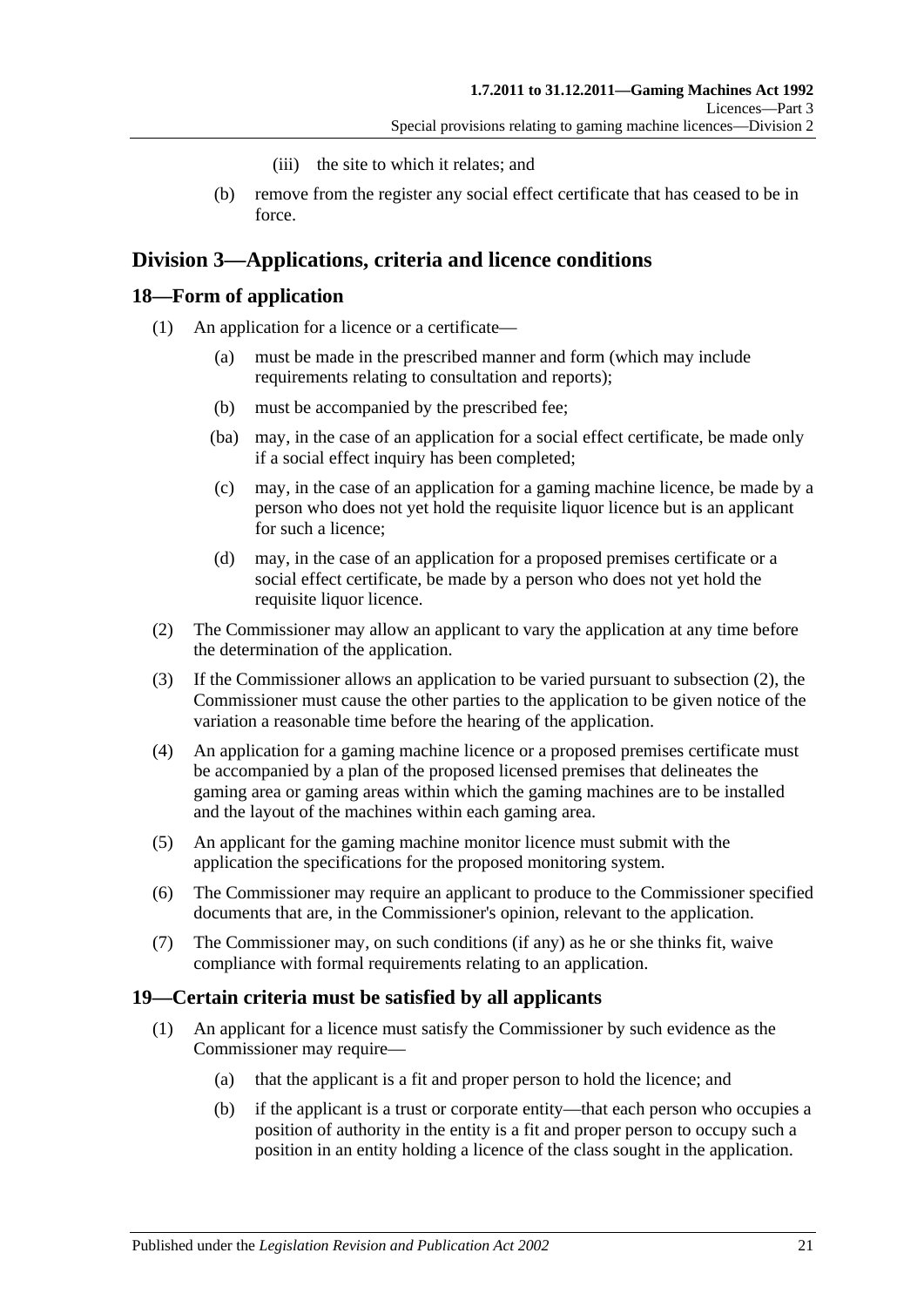- (2) For the purpose of determining whether a person is a fit and proper person to hold a licence or to occupy a position of authority in a trust or corporate entity that holds a licence—
	- (a) the Commissioner may cause the person's photograph and fingerprints to be taken; and
	- (b) the reputation, honesty and integrity (including the creditworthiness) of the person are matters to which consideration must be given; and
	- (c) the reputation, honesty and integrity of the person's known associates (including persons who are relatives) must also be considered.

### <span id="page-21-5"></span><span id="page-21-0"></span>**20—Applications to be given to Commissioner of Police**

- (1) The Commissioner must give the Commissioner of Police a copy of each application for a licence.
- (2) As soon as reasonably practicable following receipt of an application under [subsection](#page-21-5) (1), the Commissioner of Police—
	- (a) must make available to the Commissioner information about criminal convictions; and
	- (b) may make available to the Commissioner other information to which the Commissioner of Police has access,

relevant to whether the application should be granted.

#### <span id="page-21-1"></span>**21—Special criteria for gaming machine monitor licence**

An applicant for the gaming machine monitor licence must satisfy the Commissioner by such evidence as the Commissioner may require that the applicant has appropriate management and technical expertise.

#### <span id="page-21-2"></span>**22—Holder of monitor licence cannot hold other licences**

The holder of the gaming machine monitor licence cannot hold any other licence under this Act.

### <span id="page-21-3"></span>**23—Minors not to hold licence etc**

- (1) A minor cannot—
	- (a) hold a licence; or
	- (b) occupy a position of authority in a trust or corporate entity that holds a licence.

### <span id="page-21-4"></span>**23A—Discretion to treat application for gaming machine licence as application for proposed premises certificate**

The Commissioner may treat an application for a gaming machine licence for proposed premises as if it were an application for a proposed premises certificate having regard to the extent to which the proposed premises are uncompleted.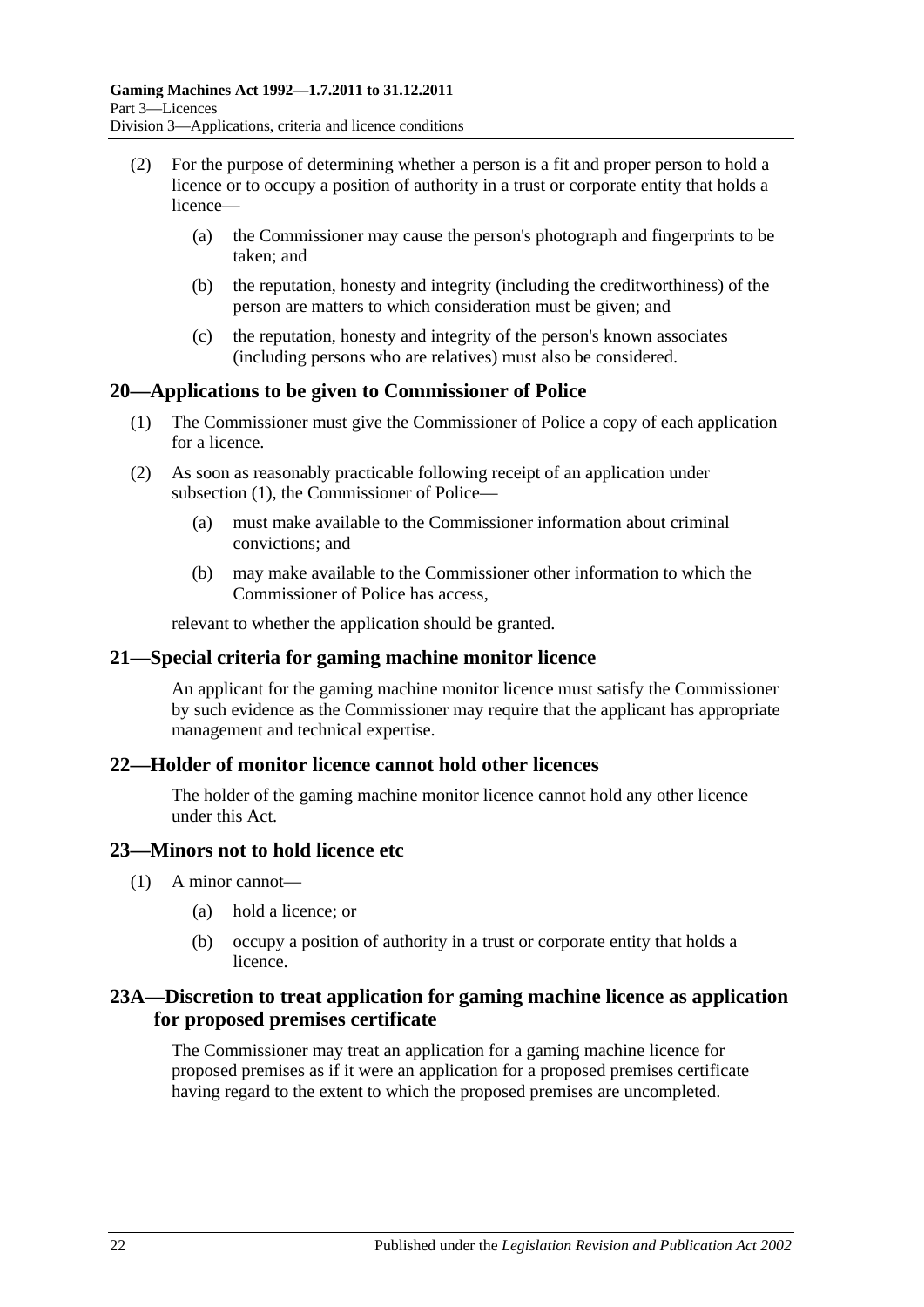### <span id="page-22-0"></span>**24—Discretion to refuse application**

- (1) Subject to this Act, the Commissioner has an unqualified discretion to refuse an application for a licence on any ground, or for any reason, that the Commissioner thinks fit.
- (2) The Commissioner should not grant an application as a matter of course without a proper inquiry into its merits (whether or not the Commissioner of Police has intervened in the proceedings or there are any objections to the application).
- (3) An application for a licence can only be granted if the Commissioner is satisfied that to grant the application would not be contrary to the public interest.

#### <span id="page-22-1"></span>**24A—Special club licence**

- (1) The special club licence is to be granted to a body (referred to in this Act as *Club*  **One**) that, on making due application for the licence, satisfies the Commissioner—
	- (a) that it is representative of a substantial number of clubs in the State; and
	- (b) that it has available to it the appropriate skills and expertise to operate gaming machines, and conduct gaming machine business.
- (2) The directors, or members of the board of management, of Club One must include the following:
	- (a) at least 1 person who is a lawyer of at least 3 years standing with experience in the club and gaming industry;
	- (b) at least 1 person who is a qualified accountant of at least 3 years standing with experience in the club and gaming industry;
	- (c) at least 1 person with experience in dealing with the issues of problem gambling and gambling addiction.
- (3) When Club One, in the exercise of its powers as the holder of the special club licence, has or operates gaming machines on the premises of some other person holding a gaming machine licence—
	- (a) Club One is to be regarded as an agent of the holder of the gaming machine licence; and
	- (b) Club One and the holder of the gaming machine licence are jointly and severally responsible to ensure compliance with the conditions of the gaming machine licence; and
	- (c) breach of a condition of the gaming machine licence is to be regarded as a breach by each licensee of a condition of their respective licences; and
	- (d) Club One and the holder of the gaming machine licence are jointly and severally responsible to ensure compliance with—
		- (i) the provisions of this Act regarding payment of gaming tax; and
		- (ii) the keeping of accounts and the furnishing of monthly returns.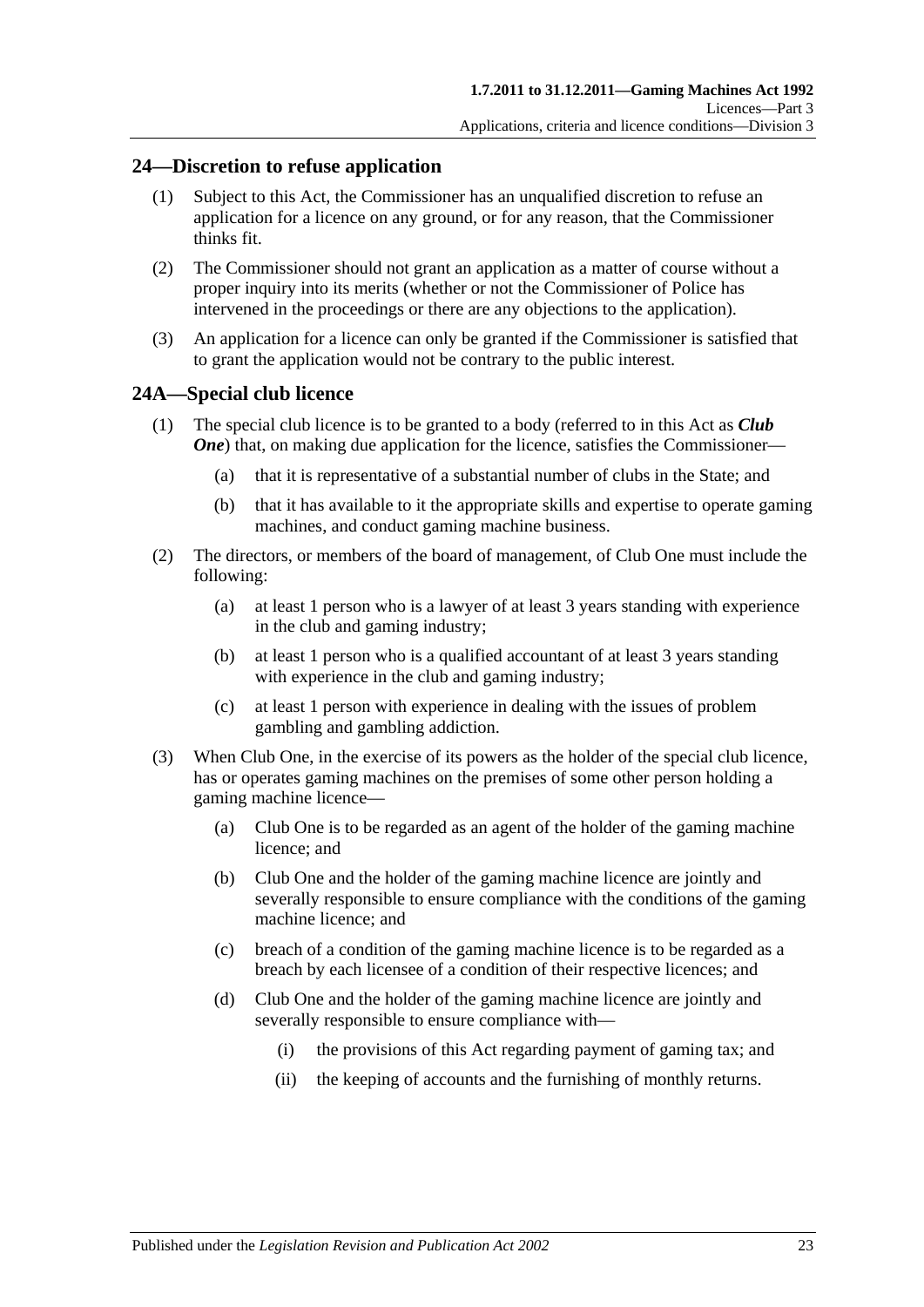- (4) A special club licence is subject to the following further conditions:
	- (a) a condition requiring the holder of the licence to submit for the Commissioner's approval contracts or arrangements under which management services are to be provided, officers or employees engaged in senior management positions are to be remunerated or profits are to be shared with other licensees;
	- (b) a condition requiring the holder of the licence to provide a report to the Minister, no later than 30 September in each year, on the conduct of its financial affairs during the financial year ending on the previous 30 June, including reference to distribution of funds among community, sporting and recreational groups;
	- (c) other conditions determined by the Commissioner and specified in the licence.
- (5) The Minister must, within 12 sitting days of receiving the report referred to above, cause a copy of the report to be laid before each House of Parliament.

### <span id="page-23-0"></span>**25—Independent Gaming Corporation**

- (1) The body corporate known as the *Independent Gaming Corporation* will, on due application being made and the Commissioner being satisfied as to the matters specified in [sections](#page-20-2) 19 and [21,](#page-21-1) be granted the gaming machine monitor licence issued under this Act.
- (2) Nothing in this section will be taken to prevent the grant of the gaming machine monitor licence to some other person or authority in the event of the Independent Gaming Corporation not being granted the licence or, if it is granted the licence, in the event of the licence being surrendered or revoked pursuant to this Act.

### <span id="page-23-1"></span>**26A—How licences are to be held**

- (1) A licence may be held jointly by two or more persons.
- (2) If a licence is held jointly by two or more persons, those persons are jointly and severally liable to any civil or criminal liability that attaches to the licensee under this Act.
- (3) If the trustee of a trust holds a licence for the purposes of a business conducted by the trustee under a trust—
	- (a) the name of the trust is to be specified in the licence; and
	- (b) the trust is to be considered as an entity holding the licence jointly with the trustee.

### <span id="page-23-2"></span>**27—Conditions**

- (1) The conditions to which a gaming machine licence will be subject are set out in [Schedule 1.](#page-70-2)
- (2) The conditions to which the gaming machine monitor licence will be subject are set out in [Schedule 2.](#page-71-0)
- (3) The Commissioner may grant any other licence under this Act subject to such conditions as he or she thinks fit and specifies in the licence.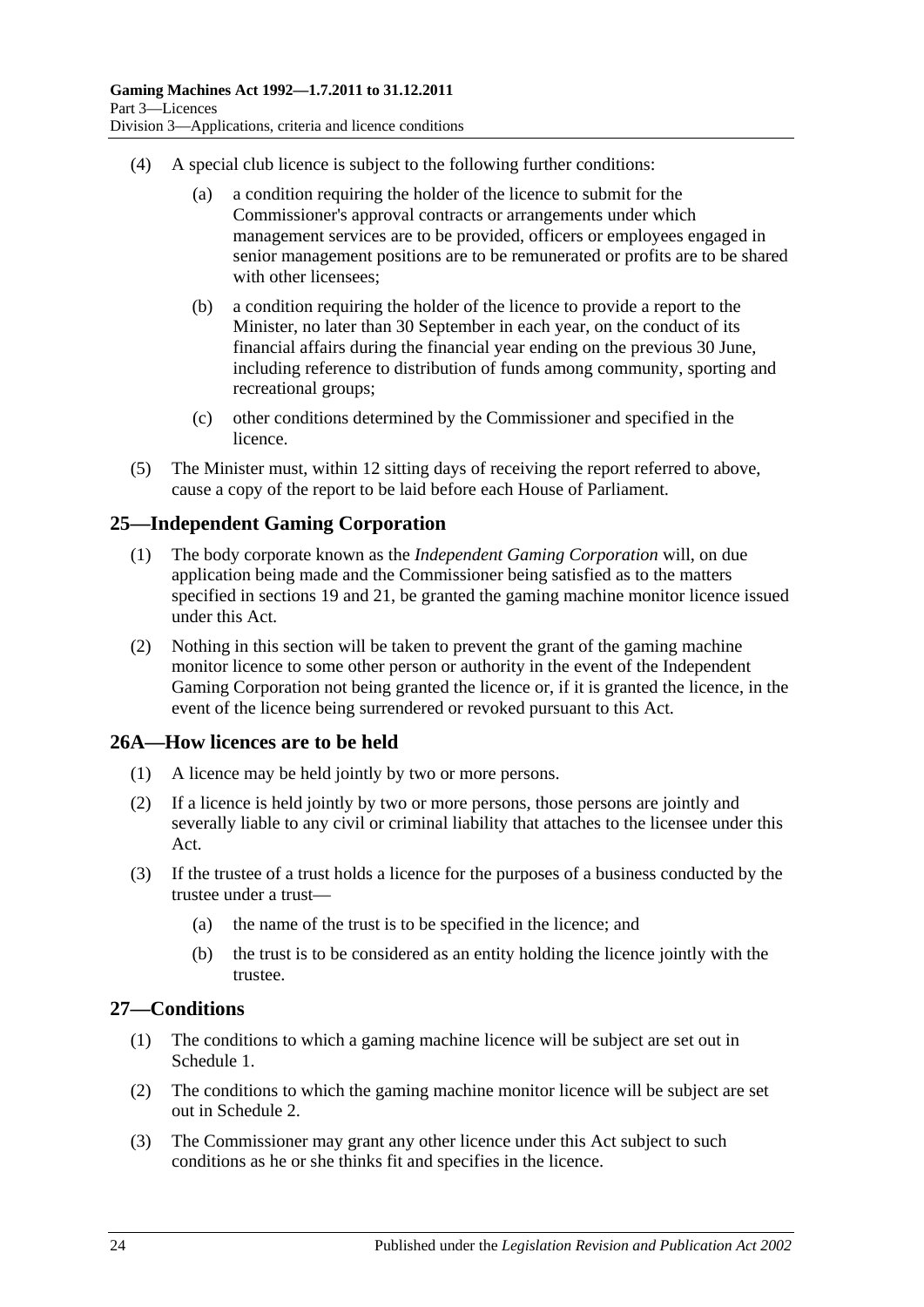- (7) In fixing (or varying) the hours during which gaming operations may be conducted pursuant to a gaming machine licence, the Commissioner—
	- (a) cannot fix hours that are outside the hours during which the licensed premises are authorised to be open for the sale of liquor; and
	- (b) must ensure—
		- (i) that gaming operations cannot be conducted on the premises on Christmas Day or Good Friday; and
		- (ii) that at other times there are at least 6 hours in each 24 hour period (which may be a continuous period of 6 hours, or 2 separate periods of 3 hours or 3 separate periods of 2 hours) during which gaming operations cannot be conducted on the premises.

### <span id="page-24-1"></span><span id="page-24-0"></span>**27AA—Variation of licence**

- (1) Subject to this section, the Commissioner may, by notice in writing addressed to the licensee, vary or revoke any condition of a licence or impose further conditions on the licence.
- (2) The Commissioner may exercise his or her powers under [subsection](#page-24-1) (1) on his or her own initiative or on application by the licensee or the Commissioner of Police.
- (3) The Commissioner cannot revoke the statutory conditions of a licence and cannot vary them except in relation to those matters that are determinable by the Commissioner for the purposes of those conditions.
- (4) The Commissioner may require an applicant for variation of a gaming machine licence to complete a social effect inquiry if of the opinion that the variation of the licence in respect of the premises may significantly alter the likely social effect on the local community and, in particular, the likely effect on problem gambling within the local community.
- (5) If an applicant is required to complete a social effect inquiry, the licence may not be varied unless the applicant satisfies the Commissioner, by such evidence as the Commissioner may require, that the variation of the licence in respect of the premises would not be contrary to the public interest on the ground of the likely social effect on the local community and, in particular, the likely effect on problem gambling within the local community.
- (6) In assessing the social effect of the variation of a gaming machine licence, the Commissioner—
	- (a) must apply the social effect principles; and
	- (b) must not have regard to the economic effect that the variation of a gaming machine licence might have on the business of other licensed premises in the relevant locality (except insofar as that economic effect may be relevant to an assessment of the likely social effect of the variation of the licence on the local community); and
	- (c) must take each site in respect of which a social effect certificate is then in force into account as if a gaming machine licence were held for licensed premises on the site.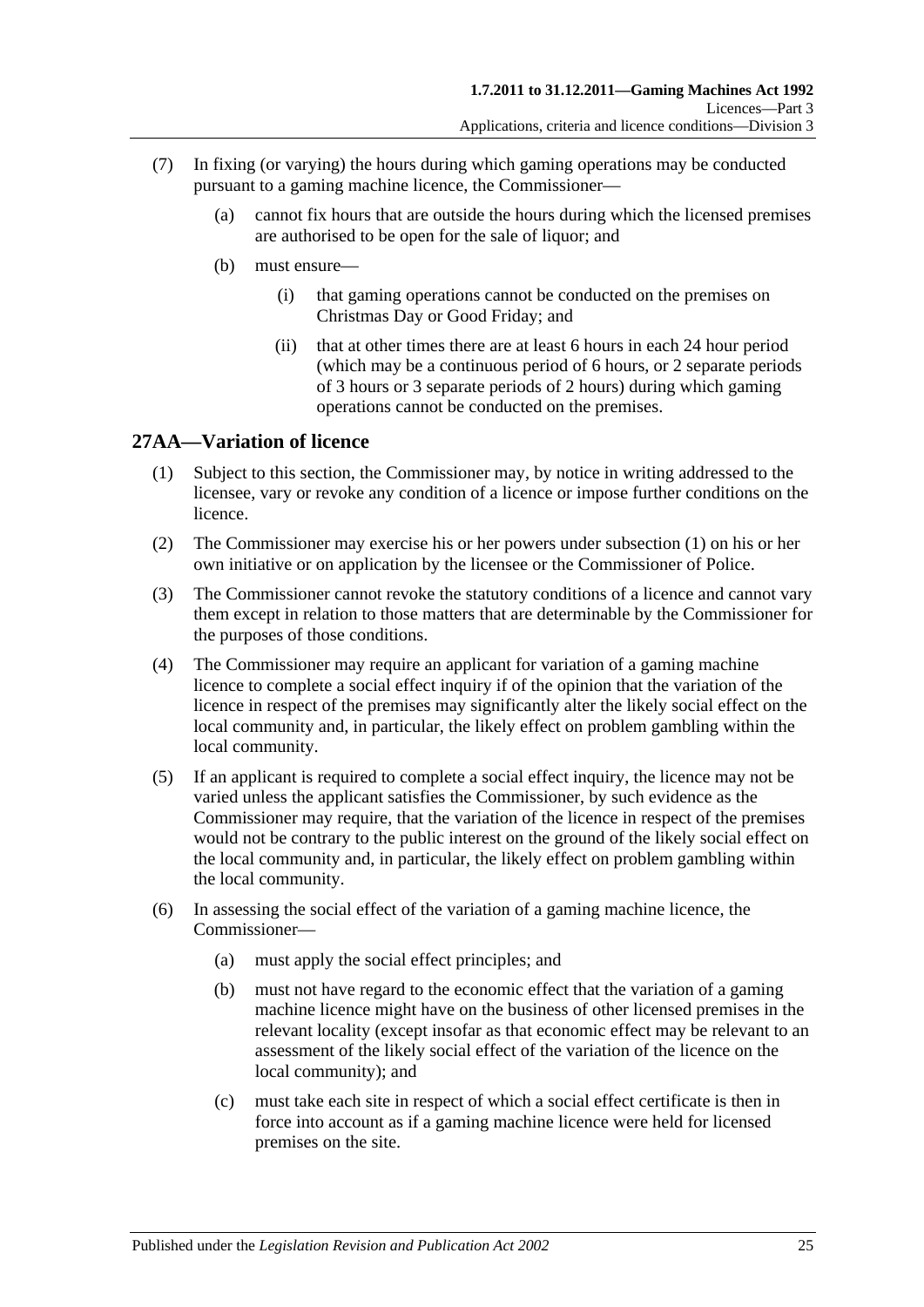## <span id="page-25-0"></span>**Division 3A—Gaming machine entitlements**

### <span id="page-25-1"></span>**27A—Gaming machine entitlements**

- (1) On the commencement of this Division, the Commissioner is to assign to each licensee who holds a gaming machine licence gaming machine entitlements as follows:
	- $(a)$  if—
		- (i) the Commissioner has approved the operation of 20 gaming machines or less under the licence; or
		- (ii) the Commissioner has approved the operation of more than 20 gaming machines under the licence and the licensee is a non-profit association,

the Commissioner is to issue to the licensee a number of gaming machine entitlements equivalent to the number approved by the Commissioner; and

- $(h)$  if—
	- (i) the Commissioner has approved the operation of more than 20 but not more than 28 gaming machines under the licence; and
	- (ii) the licensee is not a non-profit association,

the Commissioner is to issue 20 gaming machine entitlements to the licensee; and

- $(c)$  if—
	- (i) the Commissioner has approved the operation of more than 28 gaming machines under the licence; and
	- (ii) the licensee is not a non-profit association,

the Commissioner is to issue to the licensee a number of gaming machine entitlements calculated by subtracting 8 from the approved number.

- (2) A gaming machine entitlement may be held only by—
	- (a) a licensee holding a gaming machine licence who has an approval from the Commissioner to operate on the licensed premises a number of gaming machines equal to or exceeding the number of gaming machine entitlements held by the licensee; or
	- (b) Club One.
- (3) The Commissioner must—
	- (a) keep a register of licensees holding gaming machine entitlements; and
	- (b) cause the register to be published on a website to which the public has access free of charge.
- (4) The Commissioner must record on the register—
	- (a) the number of gaming machine entitlements held by each licensee; and
	- (b) the premises to which the gaming machine entitlements relate.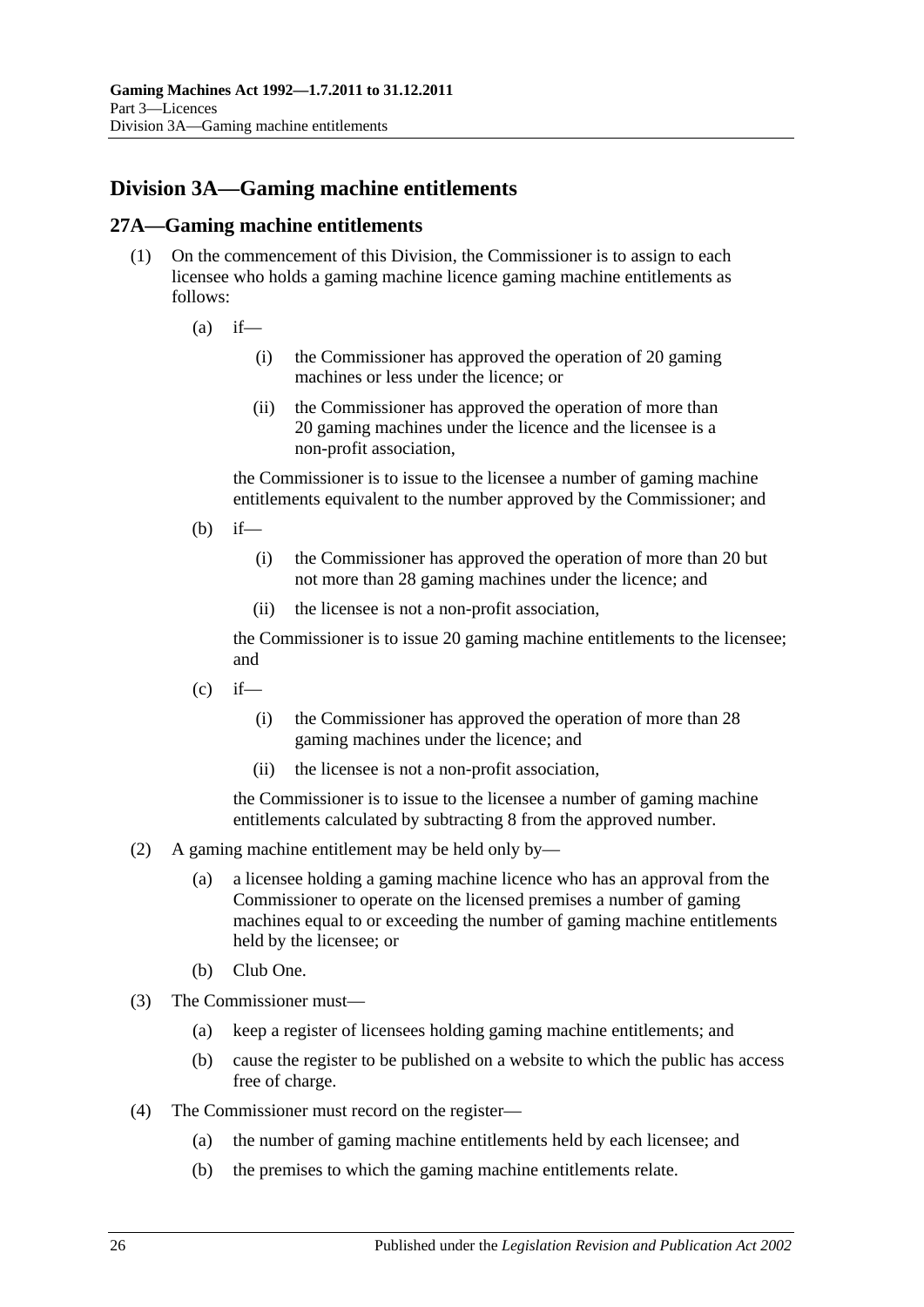### <span id="page-26-0"></span>**27B—Transferability of gaming machine entitlements**

- <span id="page-26-2"></span><span id="page-26-1"></span>(1) A gaming machine entitlement is transferable as follows:
	- (a) if a gaming machine licence is transferred, the transferor may transfer together with the licence all gaming machine entitlements held by the transferor immediately before the transfer;
	- (b) a non-profit association that holds a gaming machine licence may transfer, absolutely or for a limited period, a gaming machine entitlement to Club One under an arrangement approved by the Commissioner;
	- (c) a non-profit association that holds a gaming machine licence may transfer, absolutely or for a limited period, a gaming machine entitlement to another licensed non-profit association, under an arrangement approved by the Commissioner, for the purpose of facilitating merger or amalgamation of gaming machine operations for the benefit of both non-profit associations;
	- (d) if a person is authorised by or under [Part 3 Division 4A](#page-31-1) to carry on the business of a licensee, the licensee's gaming machine entitlements vest in the authorised person for the duration of the authorisation (and are not otherwise transferable during that period) but then revert to the person in whom they would (apart from this paragraph) have been vested;
	- (e) if a person holds a temporary licence under [Part 3 Division 4A,](#page-31-1) the former licensee's gaming machine entitlements vest in the licensee for the duration of the temporary licence (and are not otherwise transferable during that period) but then—
		- (i) if the temporary licence is converted into an ordinary licence—vest on the conversion in the holder of the licence; or
		- (ii) if the temporary licence is not converted into an ordinary licence—revert to the person in whom they would (apart from this paragraph) have been vested;
	- (f) the holder of gaming machine entitlements may (subject to this section) sell 1 or more of the entitlements under the approved trading system.
- <span id="page-26-3"></span>(2) The approved trading system is a system established by the regulations.
- (3) The regulations establishing the approved trading system may include the following:
	- (a) provisions dealing with the eligibility of intending sellers and purchasers to participate in the system;
	- (b) conditions and restrictions on the sale of gaming machine entitlements (such as, for example, a condition providing that a gaming machine entitlement formerly held by the holder of a particular type of liquor licence may only be purchased by the holder of a liquor licence of a similar type);
	- (c) provisions for allocating gaming machine entitlements that are available for purchase under the approved trading system between intending purchasers;
	- (d) a provision requiring the purchaser of a gaming machine entitlement to acquire and operate a gaming machine under the entitlement within a specified period and providing that, if the purchaser fails to do so, the entitlement is to lapse;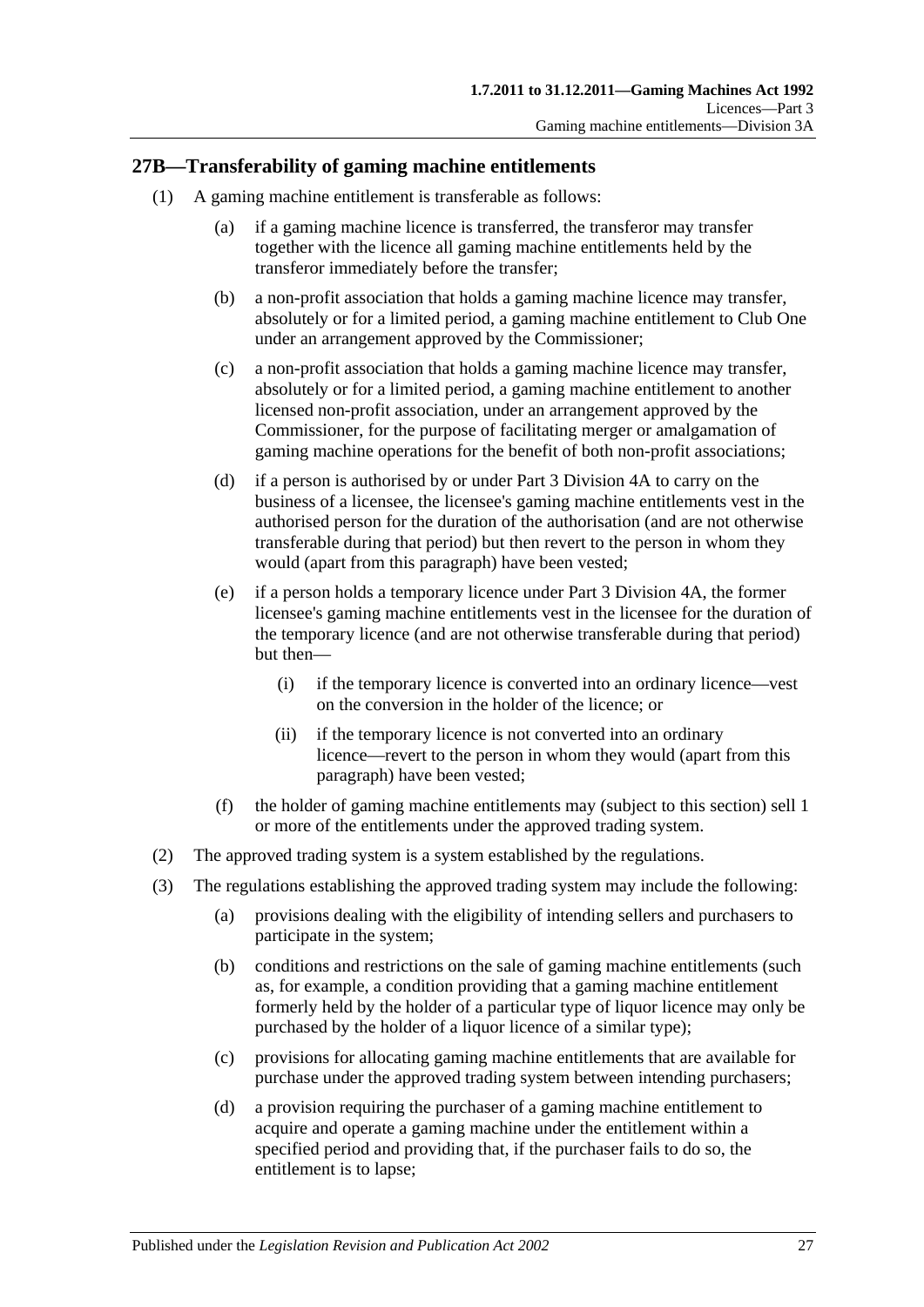- (e) a provision requiring an intending seller of gaming machine entitlements to surrender a proportion of its entitlements to the Crown and prescribing how the Crown is to deal with entitlements so surrendered;
- (f) a provision for the payment of a commission (not exceeding one-third of the purchase price) to the Crown on sale of a gaming machine entitlement under the approved trading system;
- (g) a provision for the payment of fees by participants in the approved trading system;
- (h) provisions dealing with any other aspect of the approved trading system.
- (4) Any commission on the sale of a gaming machine entitlement is to be paid into the Gamblers Rehabilitation Fund.
- <span id="page-27-0"></span>(5) If a gaming machine entitlement relates to premises that are (or were) held by the licensee under a lease, the right to sell the entitlement under the approved trading system is qualified as follows:
	- (a) if the lease is entered into after the commencement of this section, the lease may exclude or limit the right of sale;
	- (b) if the lease was entered into before the commencement of this section, the right may only be exercised if—
		- (i) all parties to the lease agree; or
		- (ii) the District Court, on application by the holder of the entitlement, determines that it is fair and equitable to authorise its sale and gives its authorisation accordingly.
- (6) If the District Court gives an authorisation under [subsection](#page-27-0)  $(5)(b)$ , it may exercise either or both of the following powers:
	- (a) it may impose conditions, such as a condition that the proceeds of the sale be shared between the parties on a fair and equitable basis;
	- (b) it may make a consequential alteration to the terms of the lease.
- (7) If the holder of a gaming machine entitlement makes an application for an authorisation under [subsection](#page-27-0)  $(5)(b)$  and, before the proceedings are determined—
	- (a) the applicant is required under the terms of a lease to transfer the entitlement to someone else; or
	- (b) the entitlement vests in someone else on conversion of a temporary licence into an ordinary licence under [Part 3 Division 4A,](#page-31-1)

the District Court may order the sale of the entitlement under the approved trading system and the payment of the net proceeds of sale to the applicant or the division of the net proceeds of the sale between the applicant and another or others in proportions the District Court considers fair and equitable.

(8) No liability to stamp duty arises in relation to a transfer of gaming machine entitlements under [subsection](#page-26-1)  $(1)(b)$ ,  $(c)$  or  $(f)$  executed after the commencement of this subsection.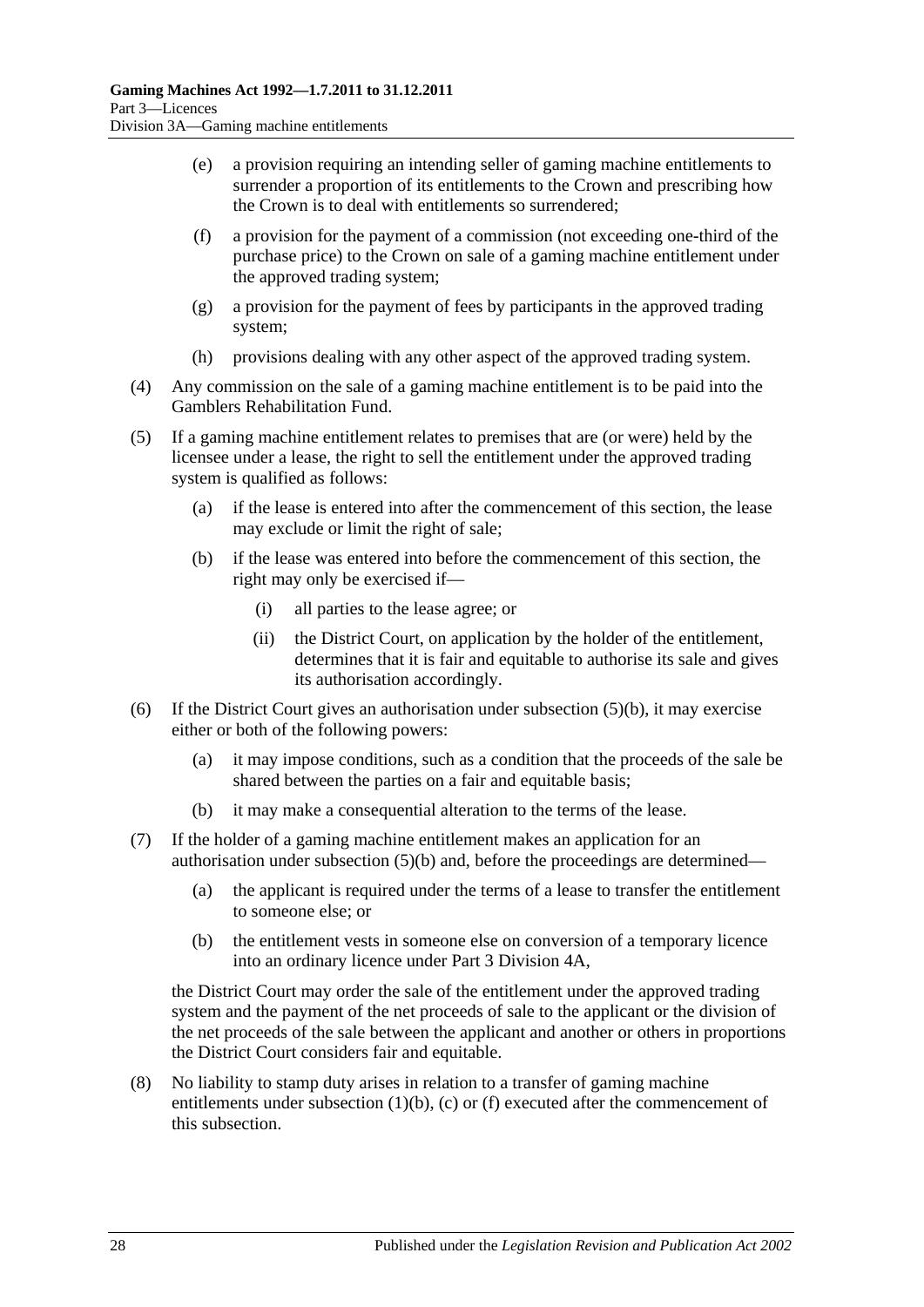### <span id="page-28-0"></span>**27C—Premises to which gaming machine entitlements relate**

- (1) A gaming machine entitlement is to be issued for the licensed premises in respect of which the licensee to whom it is issued holds a gaming machine licence.
- (2) The following provisions apply on the transfer of a gaming machine entitlement:
	- (a) if the entitlement is transferred together with a gaming machine licence, it will upon transfer relate to the same licensed premises;
	- (b) if the entitlement is transferred by a non-profit association under an arrangement approved by the Commissioner, it will upon transfer relate to premises nominated in the arrangement;
	- (c) if the entitlement is sold under the approved trading system, it will relate to premises nominated by the purchaser and approved by the Commissioner as part of the trading process.
- (3) However, the Commissioner may approve the acquisition of gaming machine entitlements by Club One on the basis that the entitlements will be subsequently allocated to licensed premises with the Commissioner's approval.
- (4) The Commissioner may approve the re-allocation by Club One of gaming machine entitlements from 1 set of licensed premises to another (but gaming machine entitlements allocated to premises in respect of which Club One itself holds a gaming machine licence cannot be re-allocated under this subsection).
- (5) The Commissioner may approve the re-allocation by a licensee of gaming machine entitlements from 1 set of licensed premises (*premises A*) to another (*premises B*) if—
	- (a) the licensee has surrendered the gaming machine licence held in respect of premises A; and
	- (b) the licensee's liquor licence has been removed from premises A to premises B; and
	- (c) premises A and premises B are in the same locality (but this requirement does not apply where the licensee is a non-profit association).

### <span id="page-28-1"></span>**27D—Effect of this Division on obligations under a lease or mortgage**

- If—
	- (a) a lease, mortgage or related agreement was entered into before the commencement of this Division; and
	- (b) the licensee is required by the lease, mortgage or related agreement to maintain a certain number of gaming machines in operation on the licensed premises; and
	- (c) the number exceeds the number of gaming machine entitlements assigned to the licensee on the commencement of this Division,

the lease, mortgage or related agreement will be construed as if it required the licensee to maintain a number of gaming machines in operation on the licensed premises equivalent to the number of gaming machine entitlements assigned to the licensee on the commencement of this Division.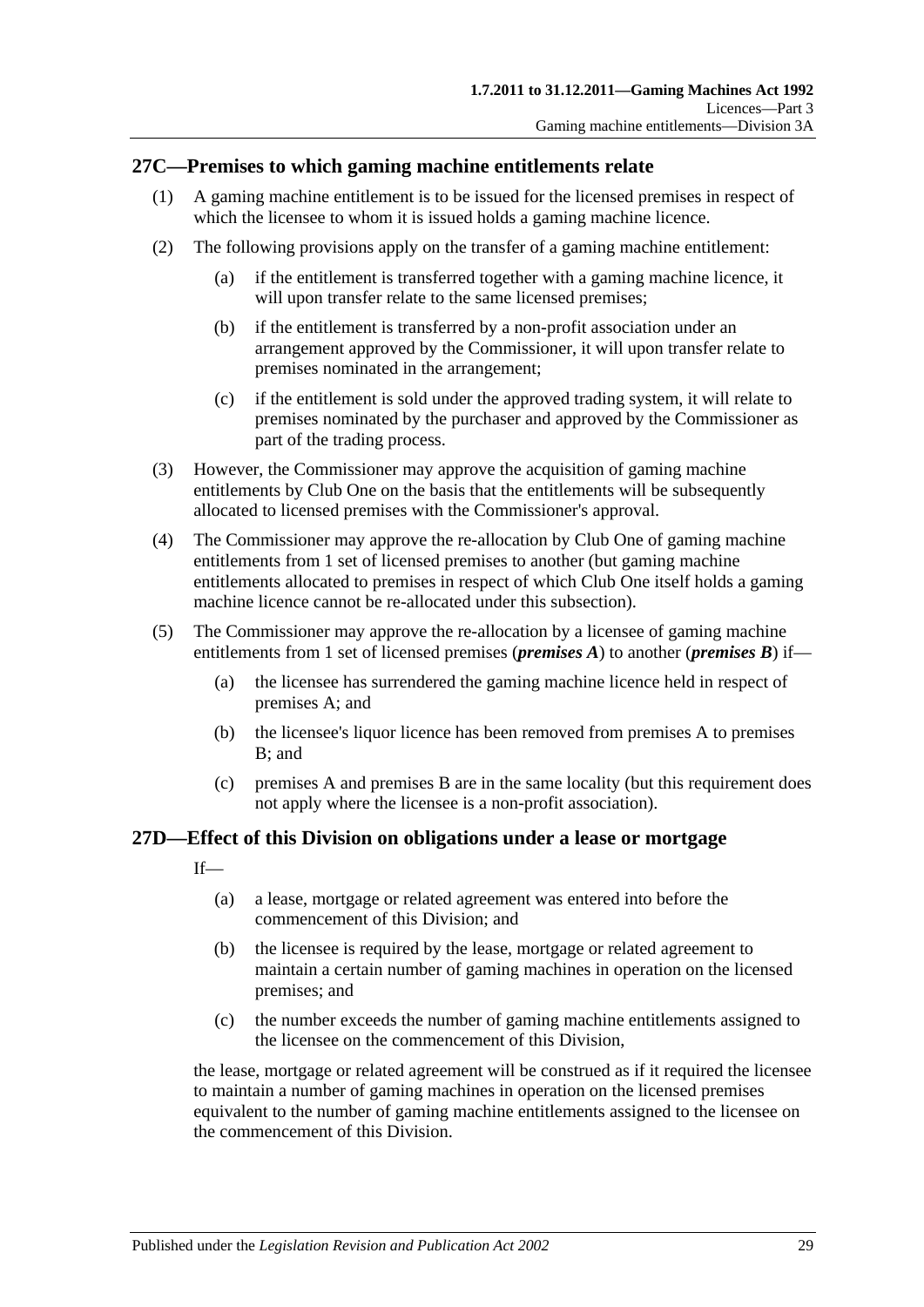### <span id="page-29-0"></span>**27E—Statement of Parliamentary intention with regard to gaming machine numbers**

It is Parliament's intention to make no further reduction in gaming machine numbers (beyond the reduction resulting from the implementation of this Division) before 30 June 2014.

### <span id="page-29-1"></span>**Division 4—Transfer of licences**

### <span id="page-29-3"></span><span id="page-29-2"></span>**28—Certain gaming machine licences only are transferable**

- (1) Where a hotel licence or special circumstances licence is transferred, any gaming machine licence held by the transferor may, with the consent of the Commissioner, be transferred to the transferee of the hotel or special circumstances licence.
- <span id="page-29-4"></span>(1a) A gaming machine licence held by the holder of a club licence may, with the consent of the Commissioner, be transferred to that holder jointly with one or more other holders of separate club licences.
- (1b) A gaming machine licence is not transferable otherwise than under [subsection](#page-29-3) (1) or [\(1a\).](#page-29-4)
- (2) No other licence under this Act is transferable.
- (3) The Commissioner cannot consent to the transfer of a gaming machine licence unless—
	- (a) application for consent is made in the prescribed manner and form; and
	- (b) the application is accompanied by the prescribed fee; and
	- (c) each applicant satisfies the Commissioner, by such evidence as the Commissioner may require—
		- (i) that the applicant is a fit and proper person to hold the licence; and
		- (ii) if the applicant is a trust or corporate entity—that each person who occupies a position of authority in the entity is a fit and proper person to occupy such a position in an entity holding such a licence.
- (4) For the purpose of determining whether a person is a fit and proper person to hold a licence or to occupy a position of authority in a trust or corporate entity that holds a licence—
	- (a) the Commissioner may cause the person's photograph and fingerprints to be taken; and
	- (b) the reputation, honesty and integrity (including the creditworthiness) of the person are matters to which consideration must be given; and
	- (c) the reputation, honesty and integrity of the person's known associates (including persons who are relatives) must also be considered.
- (5) An application under [subsection](#page-29-3) (1) may be made by a person who is not yet the holder of a hotel licence or special circumstances licence but who is an applicant for the transfer of such a licence.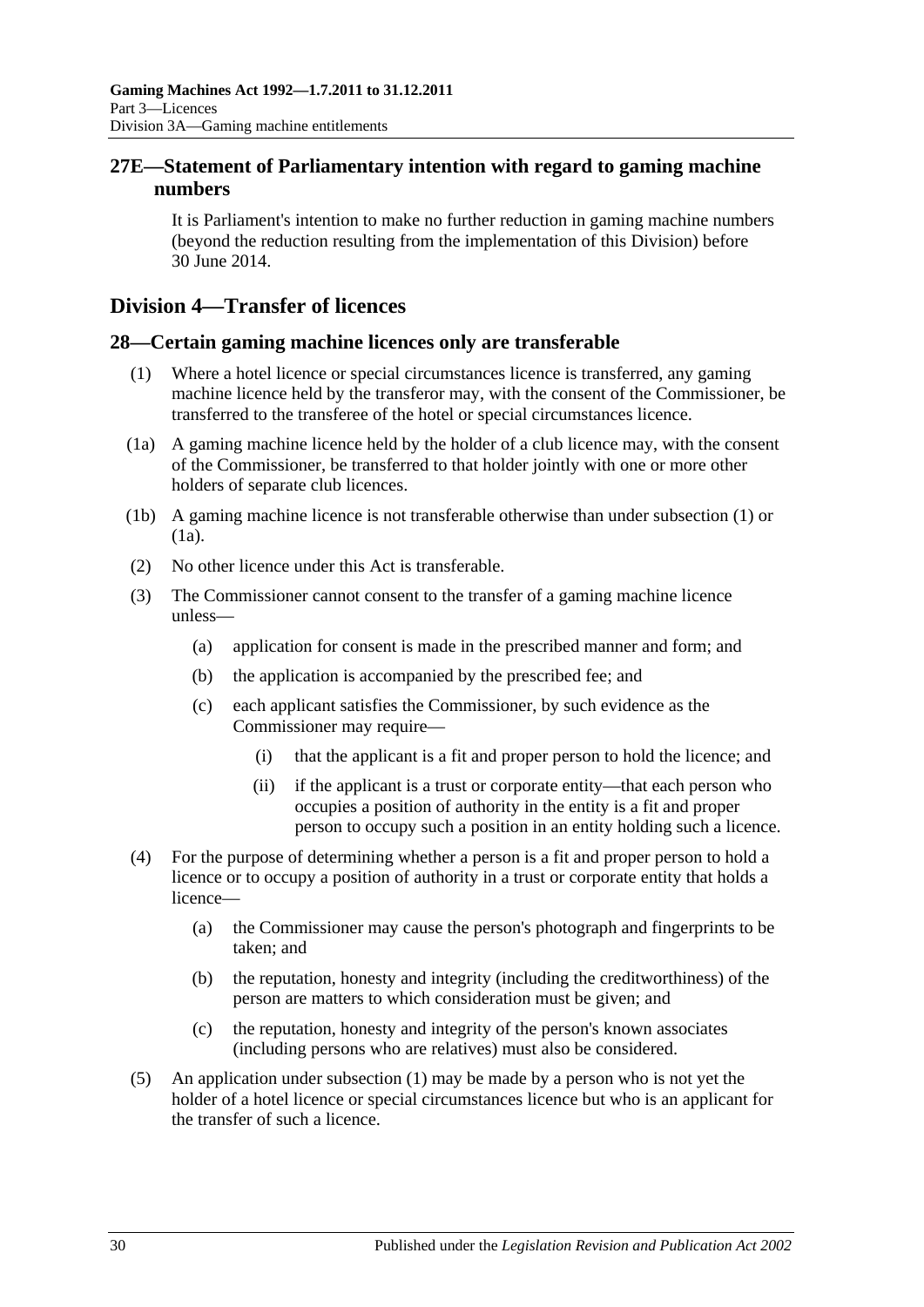- (6) The Commissioner may require an applicant for transfer to produce to the Commissioner specified documents that are, in the Commissioner's opinion, relevant to the application.
- <span id="page-30-2"></span>(7) A licensee cannot sell or assign the rights to carry on business in pursuance of a gaming machine licence to which [subsection](#page-29-3) (1) refers unless the Commissioner has consented to the transfer of the licence to the purchaser or assignee in accordance with this section.
- (8) [Subsection](#page-30-2) (7) does not prevent a licensee from entering into a contract for the sale or assignment of those rights if the contract is subject to a condition precedent that the sale or assignment will not take effect unless and until the Commissioner has consented to the transfer of the licence to the purchaser or assignee in accordance with this section.
- (9) Subject to [subsection](#page-30-3) (10), where a gaming machine licence is transferred pursuant to this section, each transferee succeeds to the liabilities of the transferor under this Act.
- <span id="page-30-3"></span>(10) A transferee of a gaming machine licence is jointly and severally liable with the transferor for any gaming tax outstanding at the date of transfer, except for any such tax arising out of an intentional understatement of gross gaming turnover or net gambling revenue by the transferor.

### <span id="page-30-4"></span><span id="page-30-0"></span>**28AA—Applications to be given to Commissioner of Police**

- (1) The Commissioner must give the Commissioner of Police a copy of each application for consent under [section](#page-29-2) 28.
- (2) As soon as reasonably practicable following receipt of an application under [subsection](#page-30-4) (1), the Commissioner of Police—
	- (a) must make available to the Commissioner information about criminal convictions; and
	- (b) may make available to the Commissioner other information to which the Commissioner of Police has access,

relevant to whether the application should be granted.

### <span id="page-30-1"></span>**28AAB—Discretion to grant or refuse application under [section](#page-29-2) 28**

- (1) Subject to this Act, the Commissioner has an unqualified discretion to grant or refuse an application for consent under [section](#page-29-2) 28 on any ground, or for any reason, that the Commissioner thinks fit.
- (2) The Commissioner should not grant an application for consent under [section](#page-29-2) 28 as a matter of course without a proper inquiry into its merits (whether or not the Commissioner of Police has intervened in the proceedings or there are any objections to the application).
- (3) An application for consent under [section](#page-29-2) 28 can only be granted if the Commissioner is satisfied that to grant the application would not be contrary to the public interest.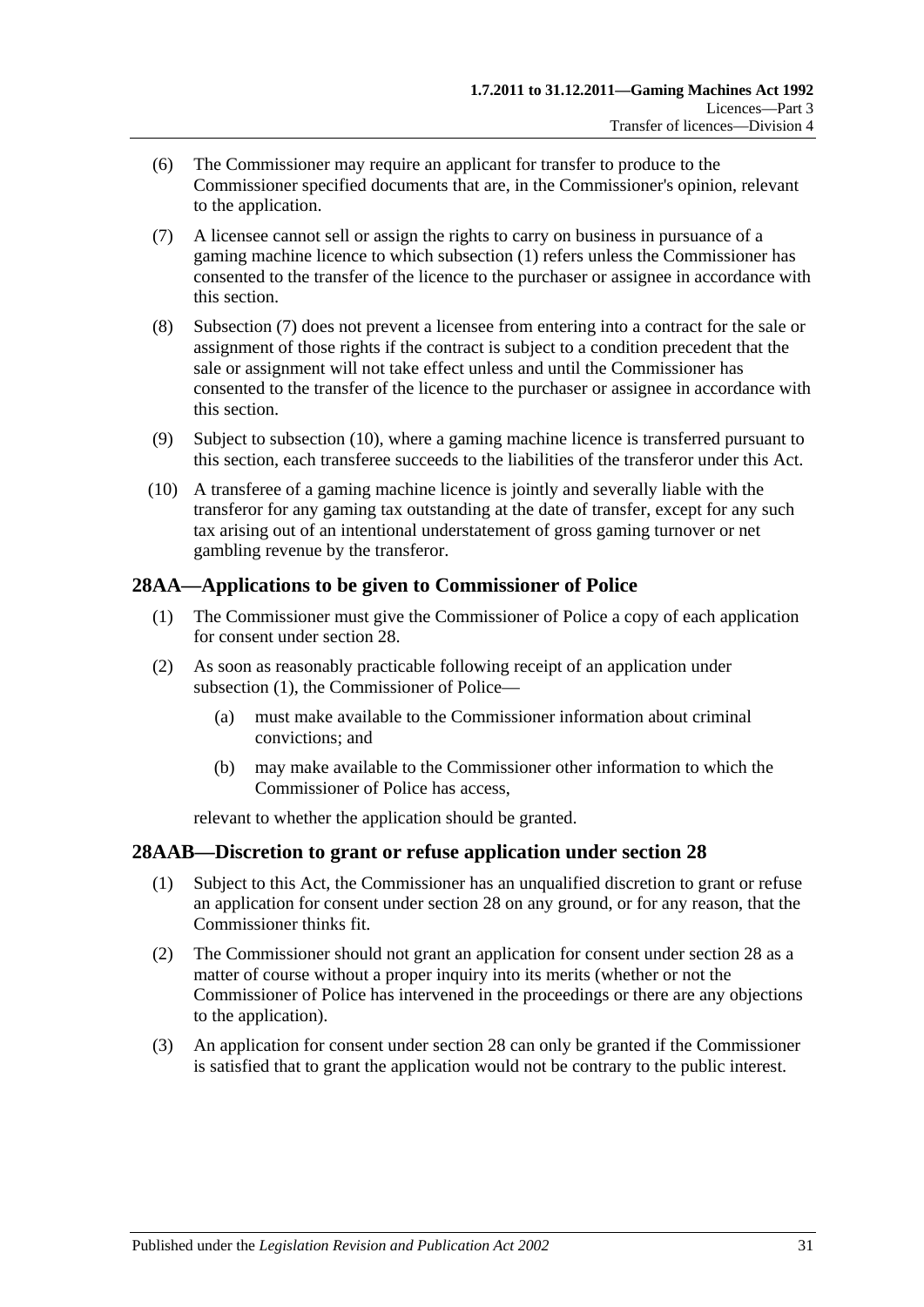### <span id="page-31-0"></span>**28A—Condition requiring payment of gaming machine surcharge**

If, on the Commissioner's consenting to the transfer of a gaming machine licence, any gaming machine surcharge payable under the *[Stamp Duties Act](http://www.legislation.sa.gov.au/index.aspx?action=legref&type=act&legtitle=Stamp%20Duties%20Act%201923) 1923* in respect of the transfer of the business conducted under the licence has not been paid, it is a condition of the licence that the surcharge be paid within the period allowed under that Act.

### <span id="page-31-1"></span>**Division 4A—Devolution of licensee's rights**

### <span id="page-31-2"></span>**28B—Devolution of licensee's rights**

- (1) If a licensee or 1 of 2 or more joint licensees dies—
	- (a) the executor of the will or the administrator of the estate; or
	- (b) a relative of the deceased acting with the permission of the Commissioner,

may, for 1 month after the date of death or a longer period approved by the Commissioner, carry on business as the licensee or 1 of the licensees (as the case requires) under the licence.

- (2) If a licensee or 1 of 2 or more joint licensees becomes physically or mentally incapable of carrying on business under the licence—
	- (a) a person authorised or appointed by law to administer the licensee's affairs; or
	- (b) a relative of the licensee acting with the permission of the Commissioner,

may, for 1 month after the commencement of the incapacity or a longer period approved by the Commissioner, carry on business as the licensee or 1 of the licensees (as the case requires) under the licence.

- (3) If a licensee ceases to occupy the licensed premises to which the licence relates, a landlord, mortgagee or other person acting with the permission of the Commissioner may, for a period of 1 month or a longer period approved by the Commissioner, carry on business as the licensee under the licence.
- (4) If a licence is surrendered or revoked, the Commissioner may, on application by a landlord, mortgagee or other person who satisfies the Commissioner that it stands to suffer loss in consequence of the surrender or revocation, grant a temporary licence—
	- (a) of the same class, and subject to the same conditions, as the licence that was surrendered or revoked; but
	- (b) subject to a condition that the licence will expire at the end of a term fixed by the Commissioner not exceeding 6 months.
- <span id="page-31-3"></span>(5) An approval, permission or temporary licence may be granted under this section by the Commissioner—
	- (a) on the application of the person seeking it without hearing or inviting representations from any other person; and
	- (b) on conditions the Commissioner thinks fit.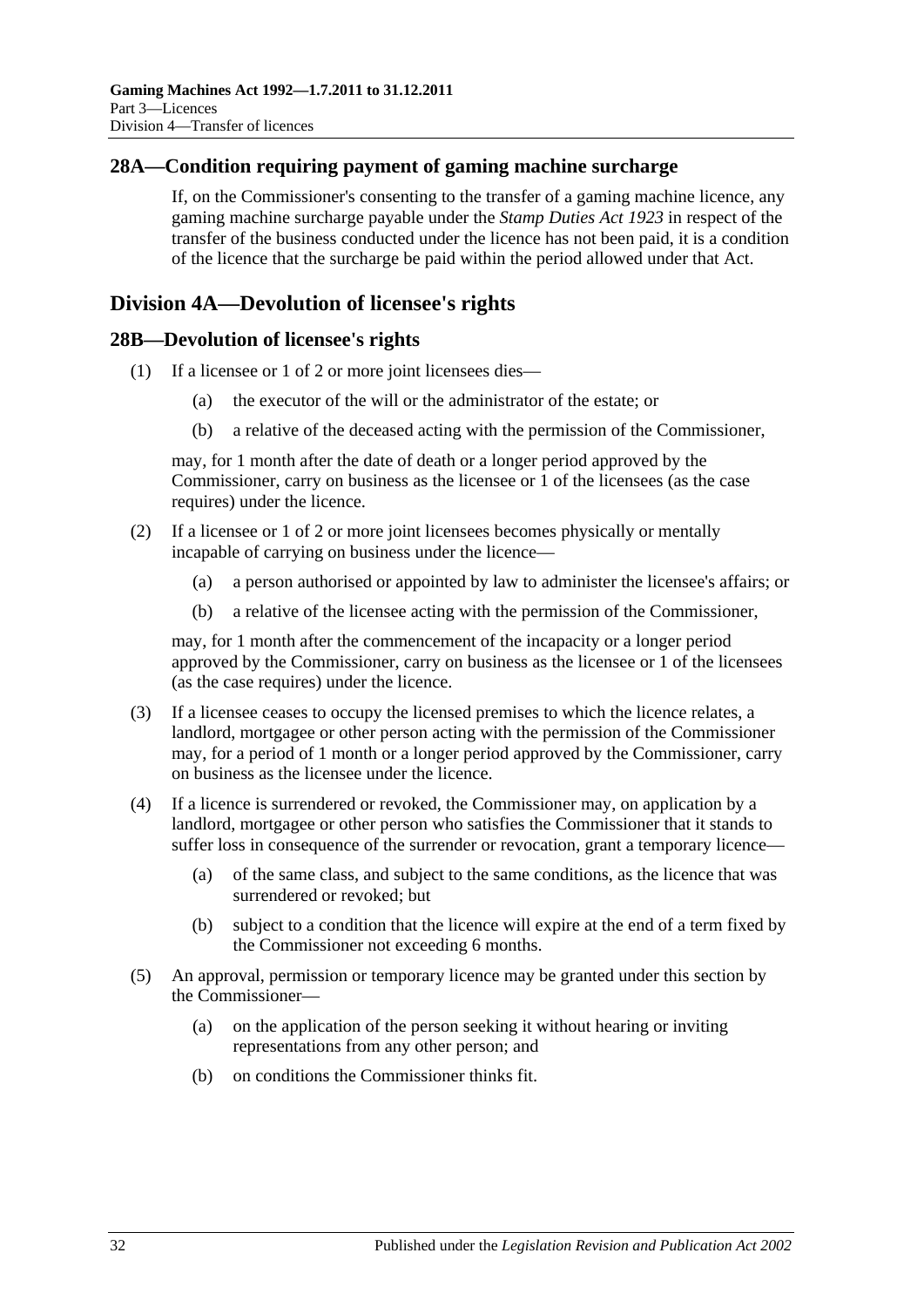- (6) A temporary licence under this section may be converted into an ordinary licence by revocation of the condition referred to in [subsection](#page-31-3) (4)(b), but an application for revocation of such a condition must not be granted unless the Commissioner is satisfied—
	- (a) that the person who is to hold the licence on revocation of the condition is a fit and proper person to hold a licence of the relevant class; and
	- (b) if that person is a trust or corporate entity—that each person who occupies a position of authority in the entity is a fit and proper person to occupy such a position in an entity holding a licence of that class.

### <span id="page-32-0"></span>**28C—Bankruptcy or winding up of licensee**

- (1) If a licensee becomes bankrupt or insolvent, the official receiver may carry on business as the licensee under the licence.
- (2) If a corporate licensee is being wound up or is under administration, receivership or official management, a person vested by law with power to administer the affairs of the body corporate may carry on business as the licensee under the licence.

### <span id="page-32-1"></span>**28D—Notice to be given of exercise of powers under Division**

A person who exercises rights under this Division (except by prior permission of the Commissioner) must, within 7 days after starting to do so, give notice in writing of that fact to the Commissioner.

### <span id="page-32-2"></span>**Division 5—Objections and intervention**

### <span id="page-32-3"></span>**29—Certain applications require advertisement**

- (1) The following applications must be advertised in accordance with this section:
	- (a) an application for the grant of a gaming machine licence;
	- (ab) an application for the grant of a proposed premises certificate;
	- (ac) an application for the grant of a social effect certificate;
	- (ad) an application for the variation of a gaming machine licence if the applicant is required to conduct a social effect inquiry;
	- (b) an application for the transfer of a gaming machine licence;
	- (c) an application for the grant of a gaming machine dealer's licence;
	- (d) an application of any other class if the Commissioner so directs.
- <span id="page-32-4"></span>(2) Where an application is required to be advertised, notice of the application, in the prescribed form, must—
	- (a) be published by the applicant—
		- (i) in a newspaper circulating generally throughout the State; and
		- (ii) in the case of an application in respect of a gaming machine licence, a proposed premises certificate or a social effect certificate—in another newspaper circulating in the area in which the licensed premises are, or are to be, situated; and
		- (iii) in the Gazette,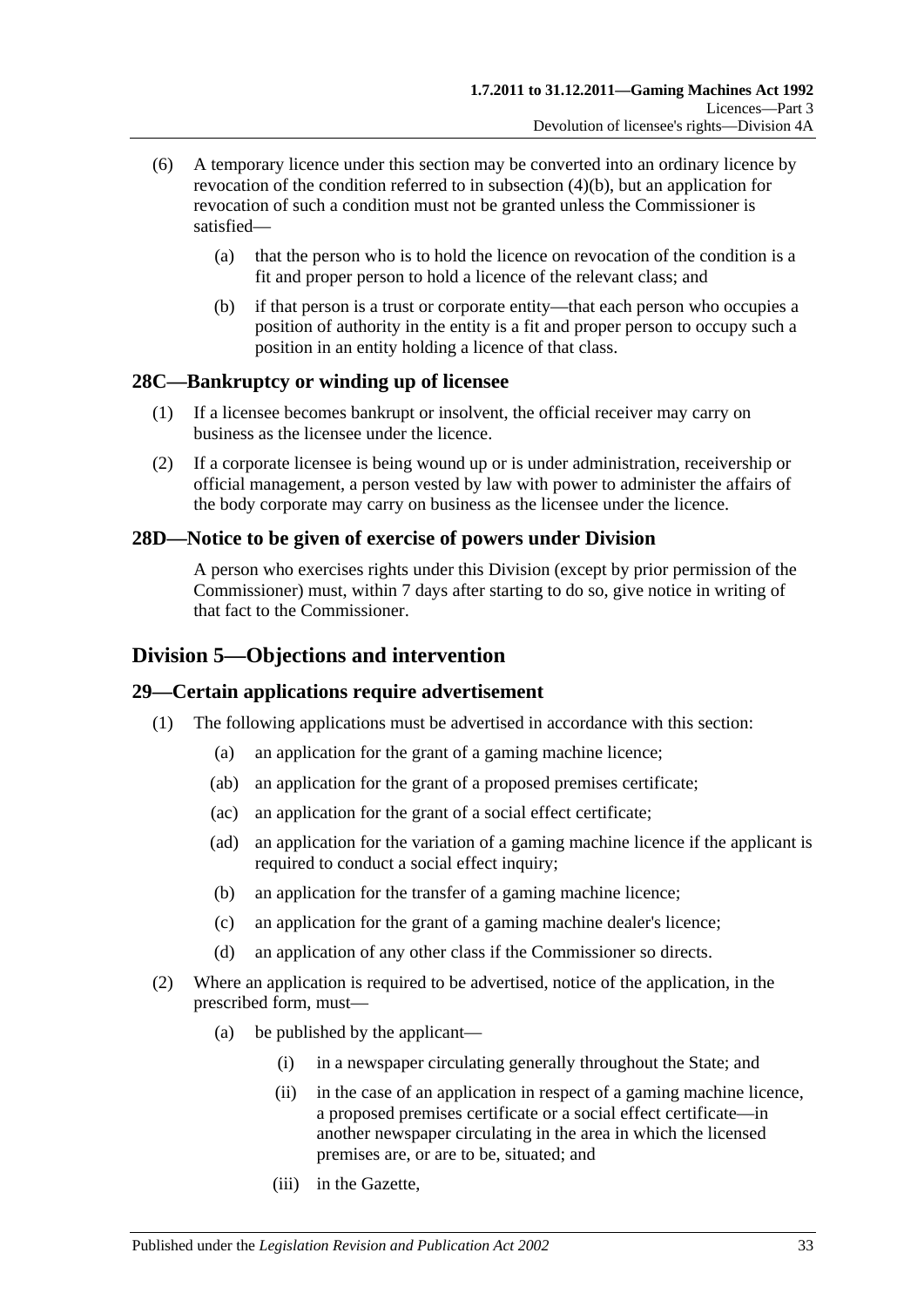at least 28 days before the date fixed for the hearing of the application; and

- (b) in the case of an application in respect of a gaming machine licence, a proposed premises certificate or a social effect certificate, be served on the council under the *[Local Government Act](http://www.legislation.sa.gov.au/index.aspx?action=legref&type=act&legtitle=Local%20Government%20Act%201999) 1999* for the area in which the licensed premises are, or are to be, situated.
- (3) The Commissioner may, in an appropriate case, dispense with or modify a requirement of [subsection](#page-32-4) (2).

#### <span id="page-33-0"></span>**30—Objections**

- (1) Where an application has been advertised under this Part, any person may, by notice in the prescribed form lodged with the Commissioner at least seven days before the day appointed for the hearing of the application, object to the application.
- (2) Subject to [section](#page-13-2) 12, a copy of the notice of objection must be served by the objector on the applicant at least 7 days before the day appointed for the hearing of the application.
- (2a) However, the Commissioner may (in the Commissioner's absolute discretion) accept an objection even though it is lodged, or served on the applicant, out of time.
- (3) An objection may be made on behalf of an unincorporated association under this section by an agent duly appointed for the purpose.
- (4) An objection may be made on the ground that the grant of the application would be contrary to this Act, in that any one or more of the matters as to which the Commissioner is required by this Act to be satisfied before granting the application would not, in the opinion of the objector, be satisfied.
- <span id="page-33-2"></span>(5) The Commissioner may allow a person who has made an objection to vary the objection at any time before the determination of the proceedings.
- (6) If the Commissioner allows an objection to be varied pursuant to [subsection](#page-33-2) (5), the Commissioner must cause the parties to the proceedings to be given notice of the variation a reasonable time before the hearing of the proceedings.
- (7) An objector to an application is a party to proceedings on the application.

### <span id="page-33-1"></span>**31—Intervention by Commissioner of Police**

- (1) The Commissioner of Police may intervene in any proceedings before the Commissioner on an application under this Part for the purpose of introducing evidence or making submissions and, in particular, may intervene on the question of—
	- (a) whether a person is a fit and proper person; or
	- (b) whether, if the application were to be granted, public disorder or disturbance would be likely to result; or
	- (c) whether to grant the application would be contrary to the public interest.
- (2) The Commissioner of Police is a party to any proceedings in which he or she has intervened.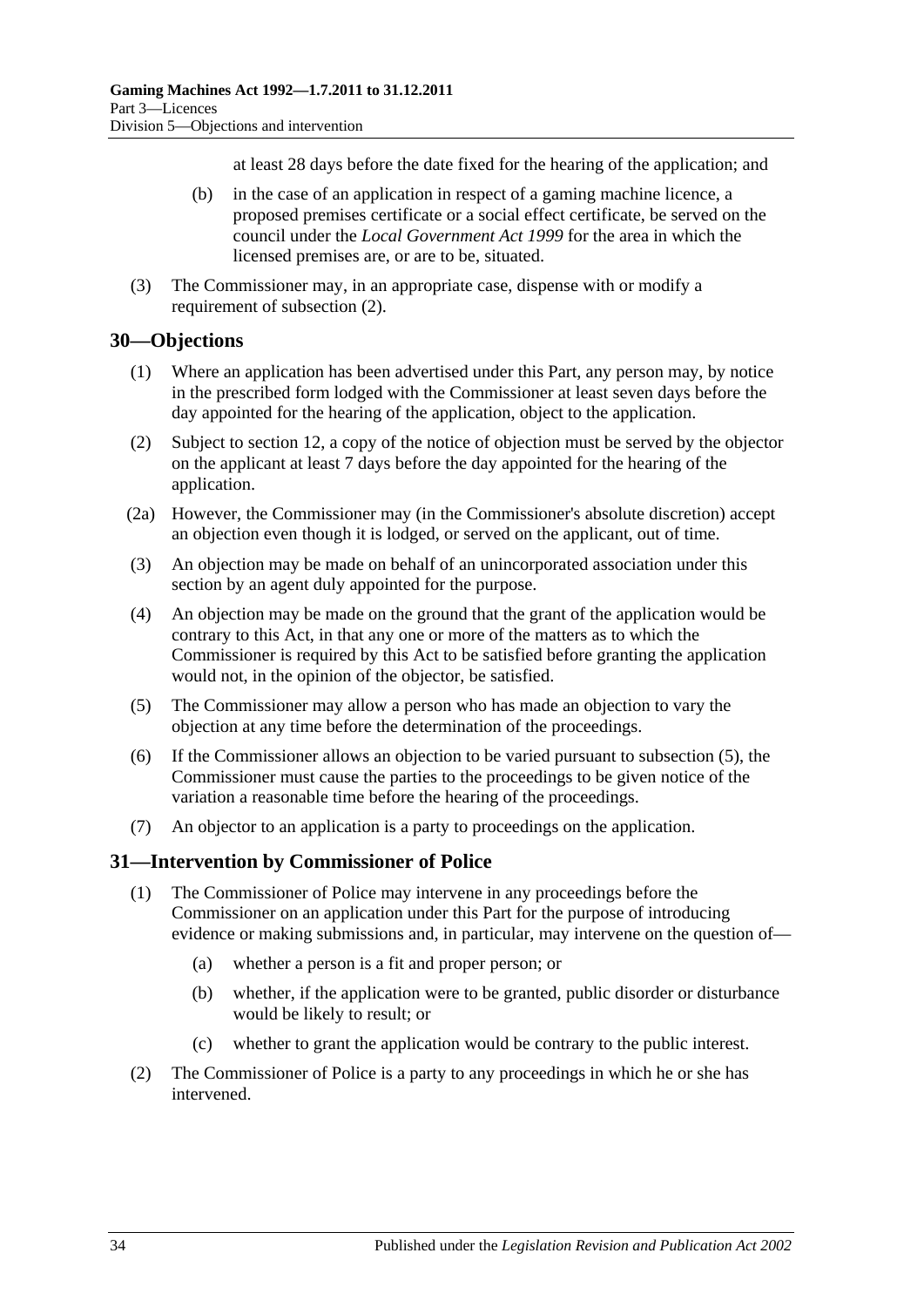### <span id="page-34-0"></span>**Division 6—Suspension, revocation and surrender of licences and certificates**

### <span id="page-34-1"></span>**32—Voluntary suspension**

The Commissioner may, on the application of a licensee, suspend the licence held by the licensee for such period as the Commissioner thinks fit.

### <span id="page-34-2"></span>**32A—Surrender or revocation of social effect certificate**

- (1) The holder of a social effect certificate may, by notice in writing to the Commissioner, surrender the social effect certificate and the certificate will cease to be in force on acceptance by the Commissioner of the surrender.
- (2) The Commissioner cannot accept a surrender of a social effect certificate while there is an application before the Commissioner for a gaming machine licence in respect of premises on the site to which the certificate relates.
- (3) The Commissioner may, by notice in writing to the holder of a social effect certificate, revoke the certificate if satisfied that the holder has ceased to have a proprietary interest in the site to which the certificate relates.
- (4) The Commissioner must, before revoking a social effect certificate—
	- (a) give notice in writing to the holder of the certificate of the proposed revocation; and
	- (b) allow the holder a period of 21 days (or such longer period as the Commissioner may in any particular case allow) to show cause why the certificate should not be revoked.

### <span id="page-34-3"></span>**33—Surrender**

- (1) A licensee may, by notice in writing addressed to the Commissioner, surrender his or her licence and the licence will cease to operate on acceptance by the Commissioner, by endorsement on the licence, of the surrender.
- (2) The surrender of a licence does not affect liabilities incurred by the licensee under this Act up to the date on which the licensee ceases to operate.
- (3) The Commissioner cannot accept a surrender of a gaming machine licence unless he or she is satisfied that all gaming machines have been removed from the premises to which the licence related.

### <span id="page-34-4"></span>**34—Effect of surrender, suspension or revocation of liquor licence**

If a liquor licence held by a licensee under the *[Liquor Licensing Act](http://www.legislation.sa.gov.au/index.aspx?action=legref&type=act&legtitle=Liquor%20Licensing%20Act%201997) 1997* in respect of any premises is surrendered, revoked or suspended, any gaming machine licence held by that licensee in respect of those premises will be taken to have been surrendered or revoked, or suspended until the liquor licence comes back into operation, as the case may require.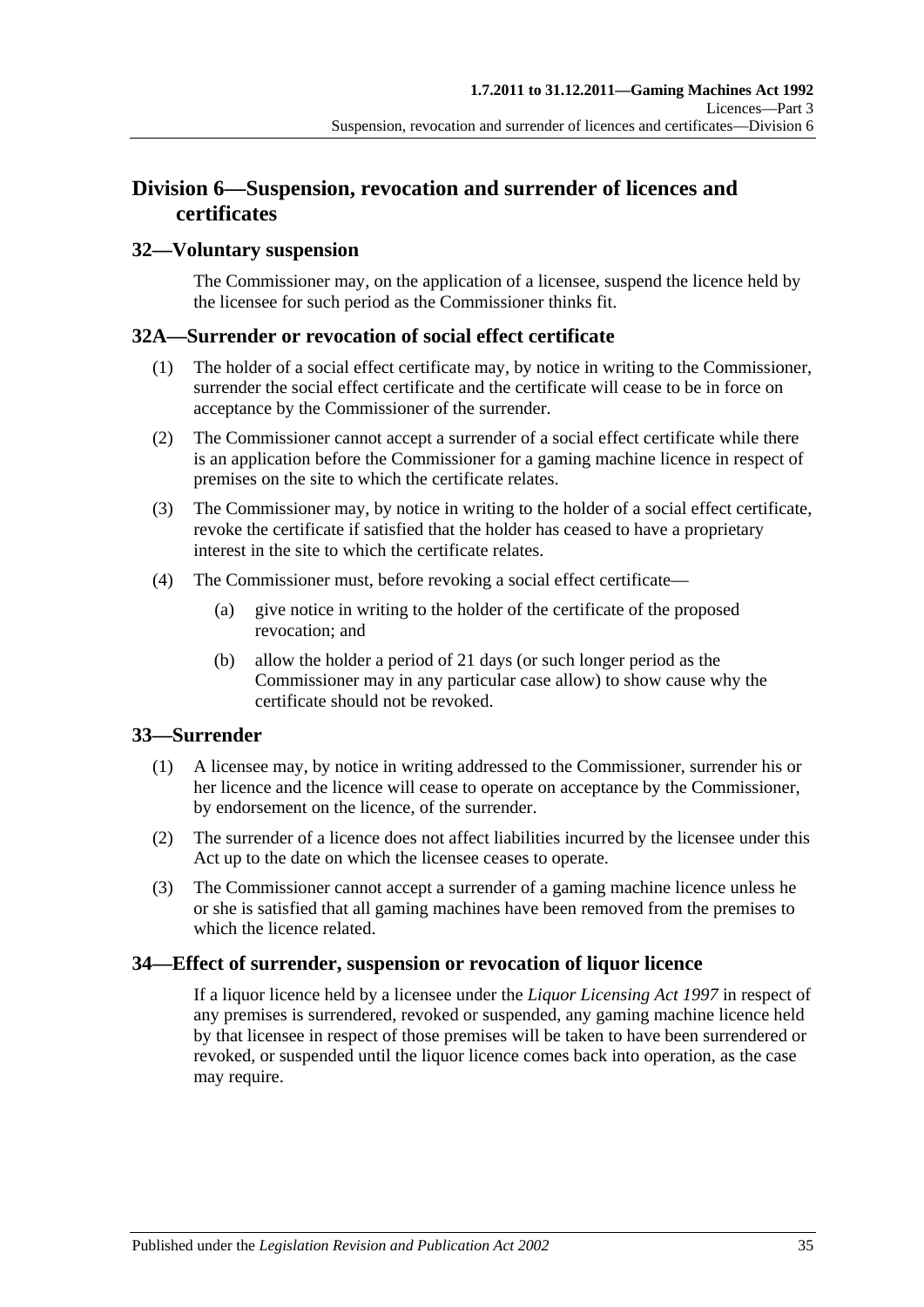### <span id="page-35-0"></span>**35—Cessation of gaming machine monitor licence**

In the event of—

- (a) the gaming machine monitor licence being revoked, suspended or surrendered; or
- (b) the holder of that licence ceasing for any reason to carry on the undertaking authorised by the licence,

the Commissioner or a person authorised by the Commissioner for the purpose may—

- (c) enter the premises in which the monitor system is situated; and
- (d) take possession and assume control of the system; and
- (e) operate the system until such time as the suspension terminates, or a further licence is granted to some other person or authority, as the case may be.

### <span id="page-35-1"></span>**Division 7—Disciplinary action against licensees**

### <span id="page-35-2"></span>**35A—Interpretation**

In this Division—

*licensee* includes former licensee.

### <span id="page-35-3"></span>**36—Cause for disciplinary action against licensees**

- (1) There is proper cause for disciplinary action against a licensee if the Commissioner is satisfied that—
	- (a) the licence was improperly obtained; or
	- (b) the licensee is not a fit and proper person to hold the licence; or
	- (c) in the case of a licensee that is a trust or corporate entity—a person who occupies a position of authority in the entity is not a fit and proper person to occupy such a position in an entity holding such a licence; or
	- (d) the licensee has contravened or failed to comply with a provision of this Act or a condition of the licence; or
	- (da) the licensee has contravened or failed to comply with the advertising code of practice or the responsible gambling code of practice; or
	- (e) the licensee has been convicted of an offence against this Act; or
	- (f) the licensee has been convicted of an offence punishable by imprisonment; or
	- (g) the licensee has ceased to operate gaming machines on the premises the subject of a gaming machine licence; or
	- (h) it would be contrary to the public interest if the licensee were to continue to be licensed.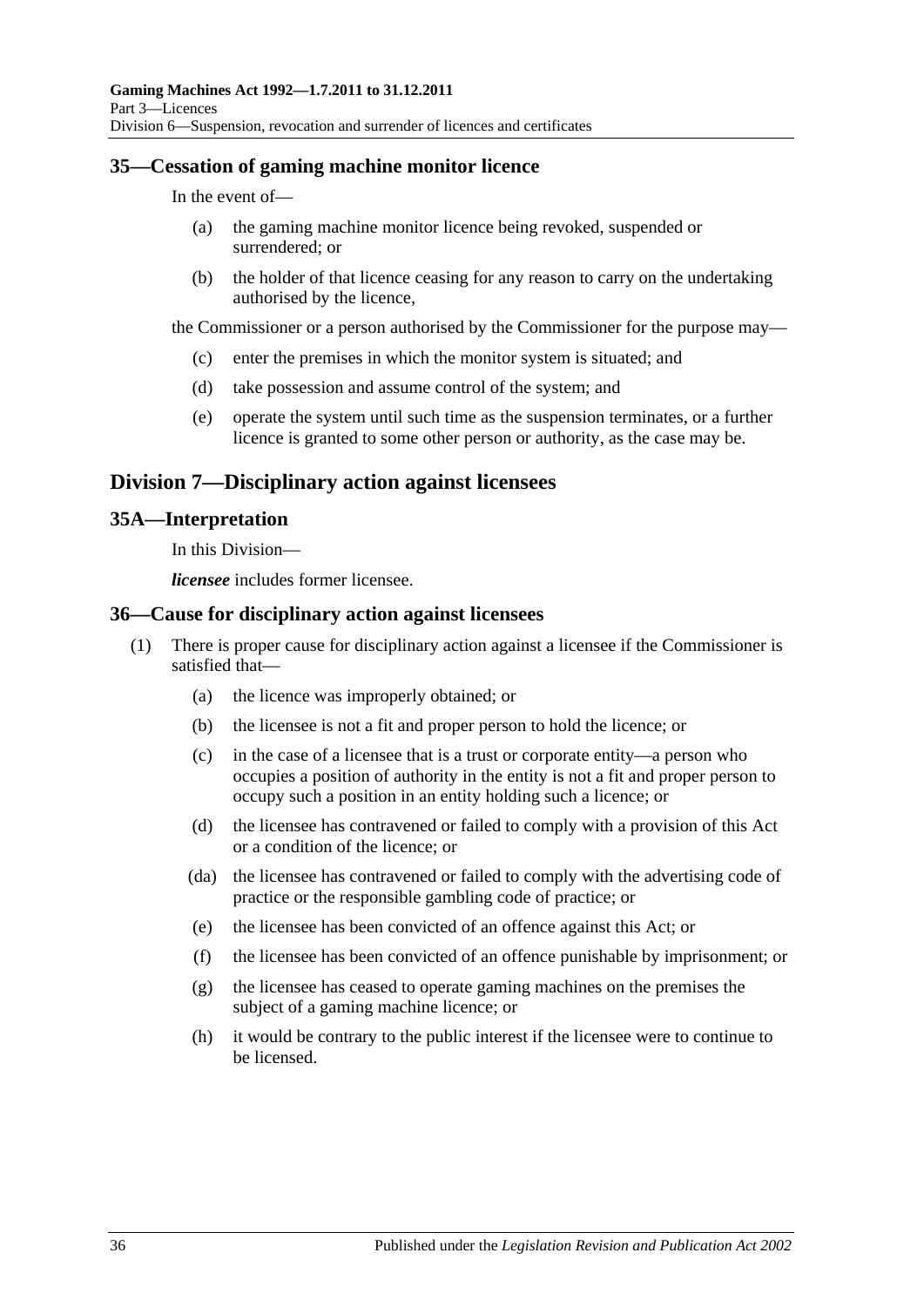(2) In determining whether there is proper cause for disciplinary action against a licensee under [subsection](#page-35-0) (1), regard may be had to such evidence of the conduct (no matter when the conduct is alleged to have occurred) of the licensee or persons with whom the licensee associates (or has associated at any relevant time) as the Commissioner considers relevant, including information that existed at the time the licence was granted, regardless of whether that information was known or could have been made known to the Commissioner at that time.

# **36A—Inquiry**

- (1) The Commissioner may, of his or her own motion or on the complaint of the Commissioner of Police, hold an inquiry to determine whether there is proper cause for disciplinary action against a licensee.
- (2) The Commissioner must give the licensee and the Commissioner of Police at least 21 days' written notice of an inquiry under this section and, subject to [section](#page-13-0) 12, afford the licensee and the Commissioner of Police a reasonable opportunity to call and give evidence, to examine and cross-examine witnesses, and to make submissions to the Commissioner.
- (3) If a party does not attend at the time and place fixed by the Commissioner for the commencement or resumption of proceedings under this section, the Commissioner may proceed to hear and determine the matter in the absence of the party.
- (4) On giving notice to a licensee under this section, the Commissioner may, in the same or a subsequent notice, suspend the licence pending determination of the disciplinary proceedings.

# **36B—Taking of disciplinary action against licensees**

- (1) If, on an inquiry, the Commissioner is satisfied there is proper cause for disciplinary action against a licensee, the Commissioner may take disciplinary action against the licensee by doing 1 or more of the following:
	- (a) administering a reprimand;
	- (b) adding to, or altering, the conditions of the licence;
	- (c) cancelling 1 or more gaming machine entitlements;
	- (d) suspending or revoking the licence;
	- (e) imposing a fine not exceeding \$20 000;
	- (f) if a licence is revoked—disqualifying the former licensee from being licensed or approved under this Act.
- (2) When the Commissioner revokes a licence, the Commissioner must determine whether all or any of the gaming machine entitlements held by the former licensee should be cancelled and, if so, cancel them accordingly.
- (3) The Commissioner may—
	- (a) direct that a disqualification is to apply permanently;
	- (b) direct that a suspension or disqualification is to apply—
		- (i) for a specified period; or
		- (ii) until the fulfilment of stipulated conditions; or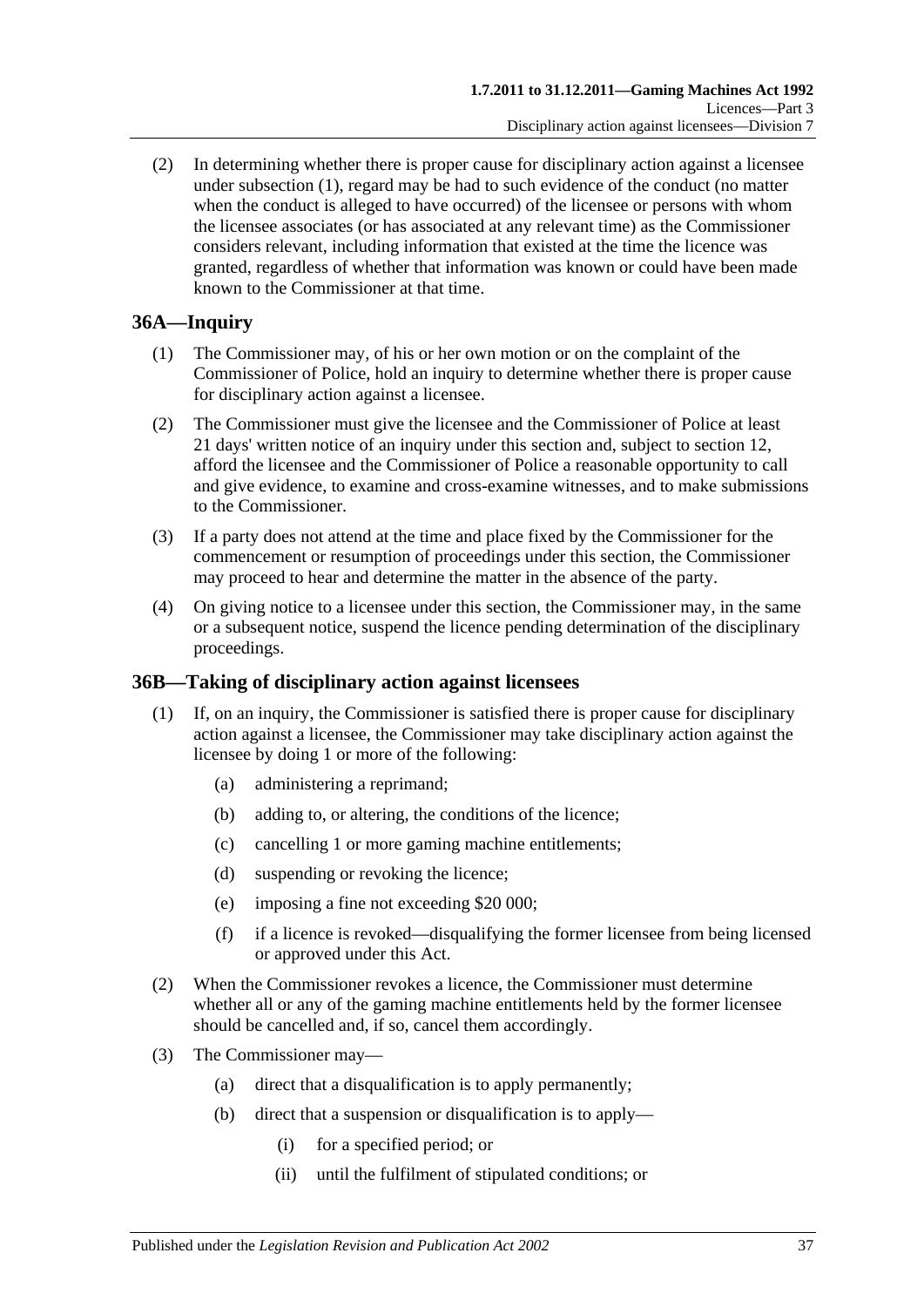- (iii) until further order;
- (c) direct that disciplinary action is to have effect at a specified future time or is to have effect at a specified future time unless stipulated conditions are fulfilled.
- $(4)$  If—
	- (a) a person has been found guilty of an offence; and
	- (b) the circumstances of the offence form, in whole or in part, the grounds for disciplinary action,

the person is not liable to a fine under this section for conduct giving rise to the offence.

- (5) A fine imposed under this section may be recovered summarily.
- (6) When the Commissioner cancels gaming machine entitlements under this section, an equivalent number of entitlements may be offered for sale by the Crown under the approved trading system.
- (7) However, the Crown may only exercise its power of sale if the total number of gaming machine entitlements in force under this Act is less than a number calculated by subtracting 3 000 from the number of gaming machines approved for operation under this Act immediately before the commencement of [section](#page-25-0) 27A.

# **Part 4—Approvals**

#### **37—Commissioner may approve managers and employees**

- (1) The Commissioner may, on application by the holder of a gaming machine licence or the special club licence, approve a natural person as a gaming machine manager or a gaming machine employee for the purposes of the gaming operations conducted pursuant to that licence.
- (3) The Commissioner—
	- (a) cannot approve a person as a gaming machine manager or a gaming machine employee if the person is an employee of the holder of a gaming machine dealer's licence; and
	- (b) may, if he or she thinks it appropriate to do so, refuse to grant such an approval in respect of a person who provides services under contract to the holder of a gaming machine dealer's licence.

#### **38—Commissioner may approve persons in authority**

The Commissioner may, on the application of a person who seeks to assume a position of authority in a trust or corporate entity that holds a licence, approve the assumption by that person of that position in the entity.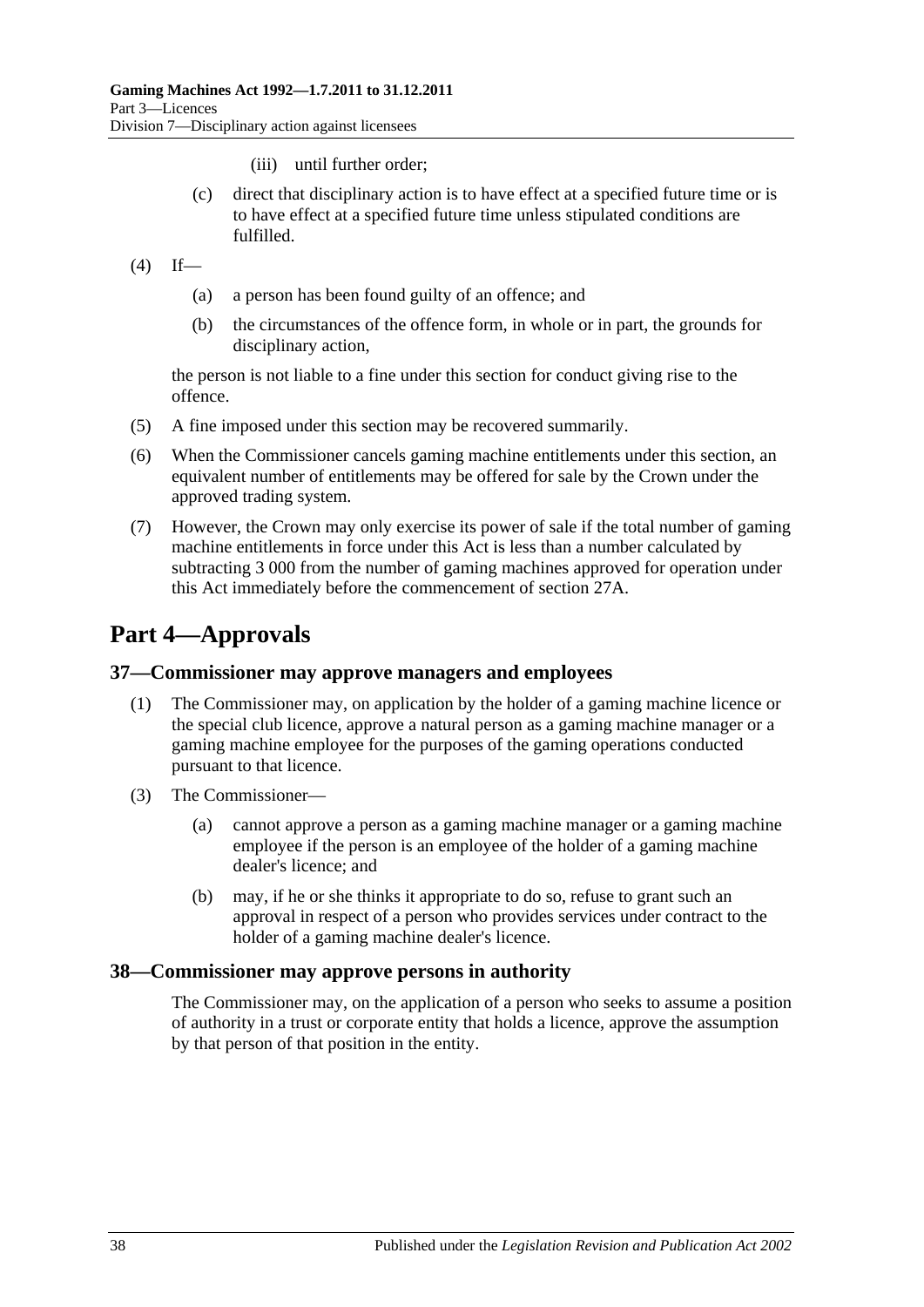# **38A—Condition requiring payment of gaming machine surcharge**

If, on approval by the Commissioner of the assumption by a person of a position in authority in a trust or corporate entity that holds a gaming machine licence, any gaming machine surcharge payable under the *[Stamp Duties Act](http://www.legislation.sa.gov.au/index.aspx?action=legref&type=act&legtitle=Stamp%20Duties%20Act%201923) 1923* in respect of a transaction related to the assumption by the person of the position has not been paid, it is a condition of the licence that the surcharge be paid within the period allowed under that Act.

## **38B—Commissioner may approve gaming machine technicians**

The Commissioner may, on application by the holder of a gaming machine service licence, approve a natural person as a gaming machine technician for the holder of the licence.

## <span id="page-38-0"></span>**39—Approval of form of supply contract**

- (1) The Commissioner may, on application by the holder of a gaming machine dealer's licence, approve the form of a contract to be entered into by the holder of the licence and—
	- (a) the holder of a gaming machine licence; or
	- (b) the holder of a gaming machine service licence; or
	- (c) the holder of another gaming machine dealer's licence,

for the sale or supply of approved gaming machines, prescribed gaming machine components or gaming equipment.

- (2) The Commissioner has an unqualified discretion to approve or refuse to approve the form of a contract except that the Commissioner must refuse to approve a form if, in the Commissioner's opinion, it would result in a contract that—
	- (a) is harsh and unconscionable; or
	- (b) provides for a payment by reference to the proceeds or profits of the business of a licensee; or
	- (c) provides for an inducement to enter the contract other than a discount based on the number of machines, components or items of equipment to be supplied; or
	- (d) may otherwise jeopardise the proper conduct of gaming operations.

#### <span id="page-38-1"></span>**40—Approval of gaming machines and games**

- (1) The Commissioner may, on application by a person, approve particular gaming machines, or particular games, to be of a class that is approved for the purposes of this Act.
- (3) If the Commissioner is of the opinion that the game the subject of the application is likely to lead to an exacerbation of problem gambling, the Commissioner must refuse the application.
- (4) In determining whether a game is likely to lead to an exacerbation of problem gambling, the Commissioner must apply the principles prescribed by the Authority under section  $10A(1)(c)$ .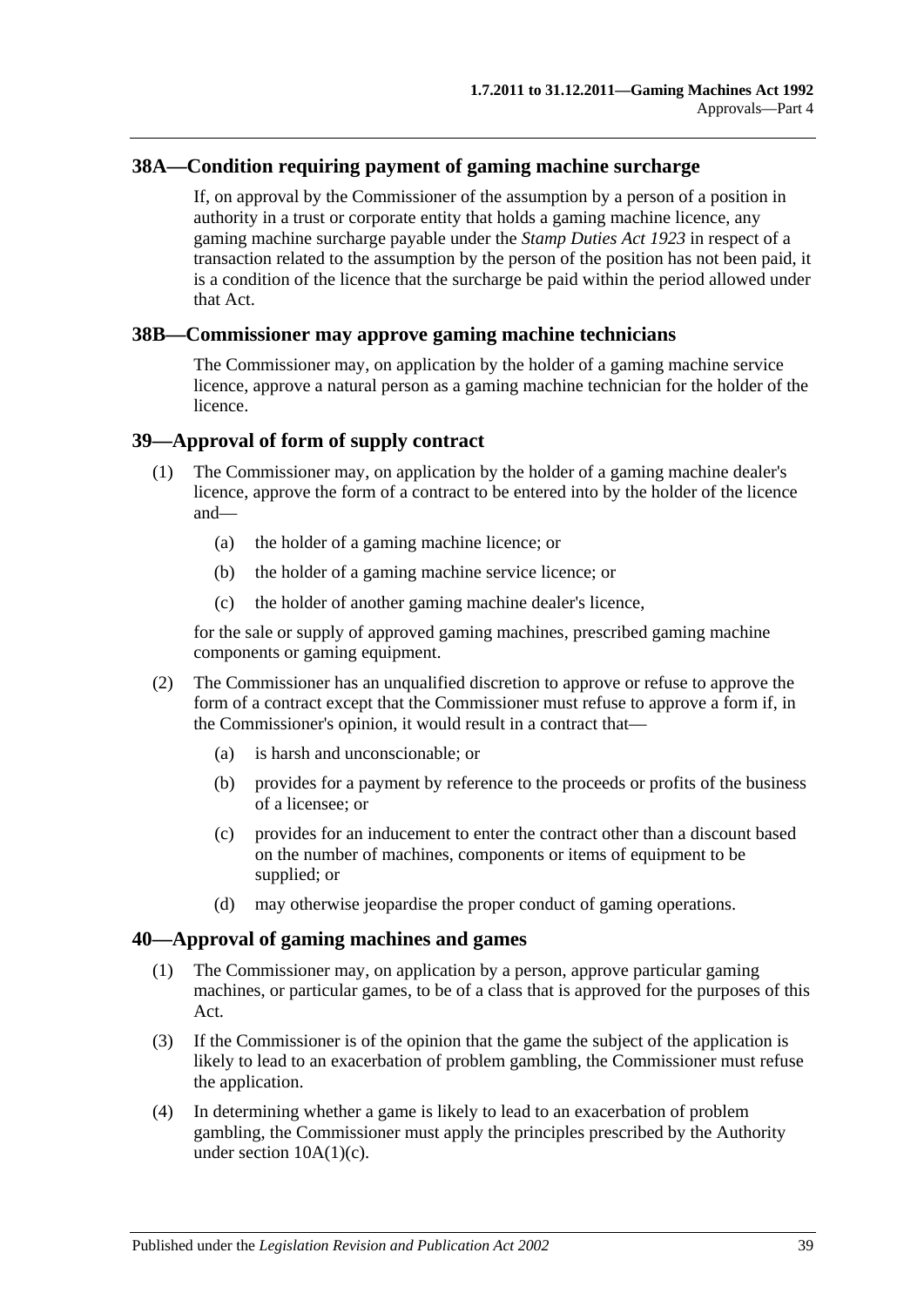## <span id="page-39-0"></span>**41—Commissioner may approve gaming tokens and gaming token manufacturers**

- (1) The Commissioner may, on application by a manufacturer of gaming tokens, approve the manufacturer for the purposes of this Act.
- (2) The Commissioner may, on application by a person, approve particular gaming tokens to be of a class that is approved for the purposes of this Act.

## **41A—Applications to be given to Commissioner of Police**

- (1) The Commissioner must give the Commissioner of Police a copy of each application for approval made under this Part other than under [section](#page-38-0) 39, [40](#page-38-1) or [41.](#page-39-0)
- (2) As soon as reasonably practicable following receipt of an application under [subsection](#page-21-0) (1), the Commissioner of Police—
	- (a) must make available to the Commissioner information about criminal convictions; and
	- (b) may make available to the Commissioner other information to which the Commissioner of Police has access,

relevant to whether the application should be granted.

#### <span id="page-39-5"></span>**42—Discretion to grant or refuse approval**

- (1) Subject to this Act, the Commissioner has an unqualified discretion to grant or refuse an application for approval on any ground, or for any reason, that the Commissioner thinks fit.
- (1a) An application for approval can only be granted if the Commissioner is satisfied that to grant the application would not be contrary to the public interest.
- <span id="page-39-1"></span>(2) The Commissioner cannot approve a person as a gaming machine manager unless satisfied, by such evidence as he or she may require, that the person is a fit and proper person to carry out the duties of gaming machine manager.
- <span id="page-39-2"></span>(3) The Commissioner cannot approve a person as a gaming machine employee unless satisfied, by such evidence as he or she may require, that the person is a fit and proper person to carry out prescribed duties.
- <span id="page-39-3"></span>(3a) The Commissioner cannot approve a person as a gaming machine technician unless satisfied, by such evidence as he or she may require, that the person is a fit and proper person to personally perform the work of installing, servicing and repairing gaming machines.
- <span id="page-39-4"></span>(4) The Commissioner cannot approve the assumption by a person of a position of authority in a trust or corporate entity that holds a licence unless satisfied, by such evidence as he or she may require, that the person is a fit and proper person to assume such a position.
- (6) In making a determination for the purposes of [subsection](#page-39-1) (2), [\(3\),](#page-39-2) [\(3a\)](#page-39-3) or [\(4\),](#page-39-4) the Commissioner may cause the person's photograph and fingerprints to be taken and must give consideration to—
	- (a) the reputation, honesty and integrity (including the creditworthiness) of the person; and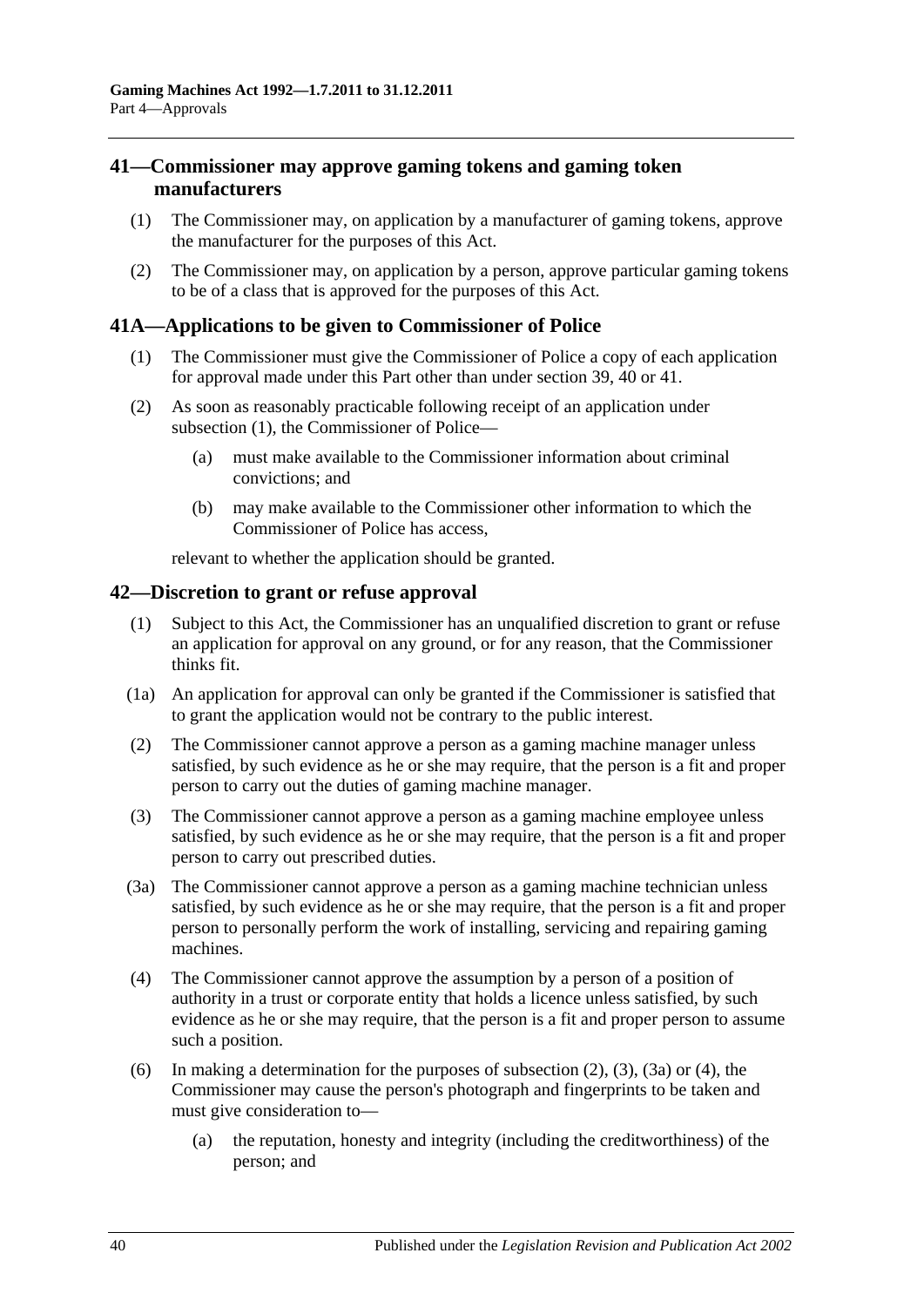(b) the reputation, honesty and integrity of the person's known associates (including persons who are relatives).

# **42A—Advertisement of certain applications and objections**

- (1) An application for approval must, if the Commissioner so directs, be advertised by publication by the applicant of notice, in a form approved by the Commissioner, in a newspaper circulating generally throughout the State and in the Gazette at least 28 days before the date fixed for the hearing of the application.
- (2) If an application has been advertised under this section, any person may, by notice in the prescribed form lodged with the Commissioner at least 7 days before the day appointed for the hearing of the application, object to the application.
- (3) A copy of the notice of objection must be served by the objector on the applicant at least 7 days before the day appointed for the hearing of the application.
- (4) However, the Commissioner may (in the Commissioner's absolute discretion) accept an objection even though it is lodged, or served on the applicant, out of time.
- (5) An objection may be made on behalf of an unincorporated association under this section by an agent duly appointed for the purpose.
- (6) An objection may be made on the ground that the grant of the application would be contrary to this Act.
- <span id="page-40-0"></span>(7) The Commissioner may allow a person who has made an objection to vary the objection at any time before the determination of the proceedings.
- (8) If the Commissioner allows an objection to be varied pursuant to [subsection](#page-40-0) (7), the Commissioner must cause the parties to the proceedings to be given notice of the variation a reasonable time before the hearing of the proceedings.
- (9) An objector to an application is a party to proceedings on the application.

## **43—Intervention by Commissioner of Police**

- (1) The Commissioner of Police may intervene in proceedings before the Commissioner on an application for approval under this Part other than under [section](#page-38-0) 39, [40](#page-38-1) or [41](#page-39-0) for the purpose of introducing evidence or making submissions and, in particular, may intervene on the question of whether the person to whom the application relates is a fit and proper person or whether to grant the application would be contrary to the public interest.
- (2) The Commissioner of Police is a party to any proceedings in which he or she has intervened.

## <span id="page-40-1"></span>**44—Revocation of approval**

- (1) The Commissioner has an unqualified discretion to revoke an approval given under this Part on such ground or for such reason as he or she thinks fit.
- (2) The Commissioner must, before exercising powers under [subsection](#page-40-1) (1) in relation to a person—
	- (a) give written notice to the person of the proposed revocation, including, subject to [section](#page-13-0) 12, a statement of the reasons that the Commissioner considers justify the revocation; and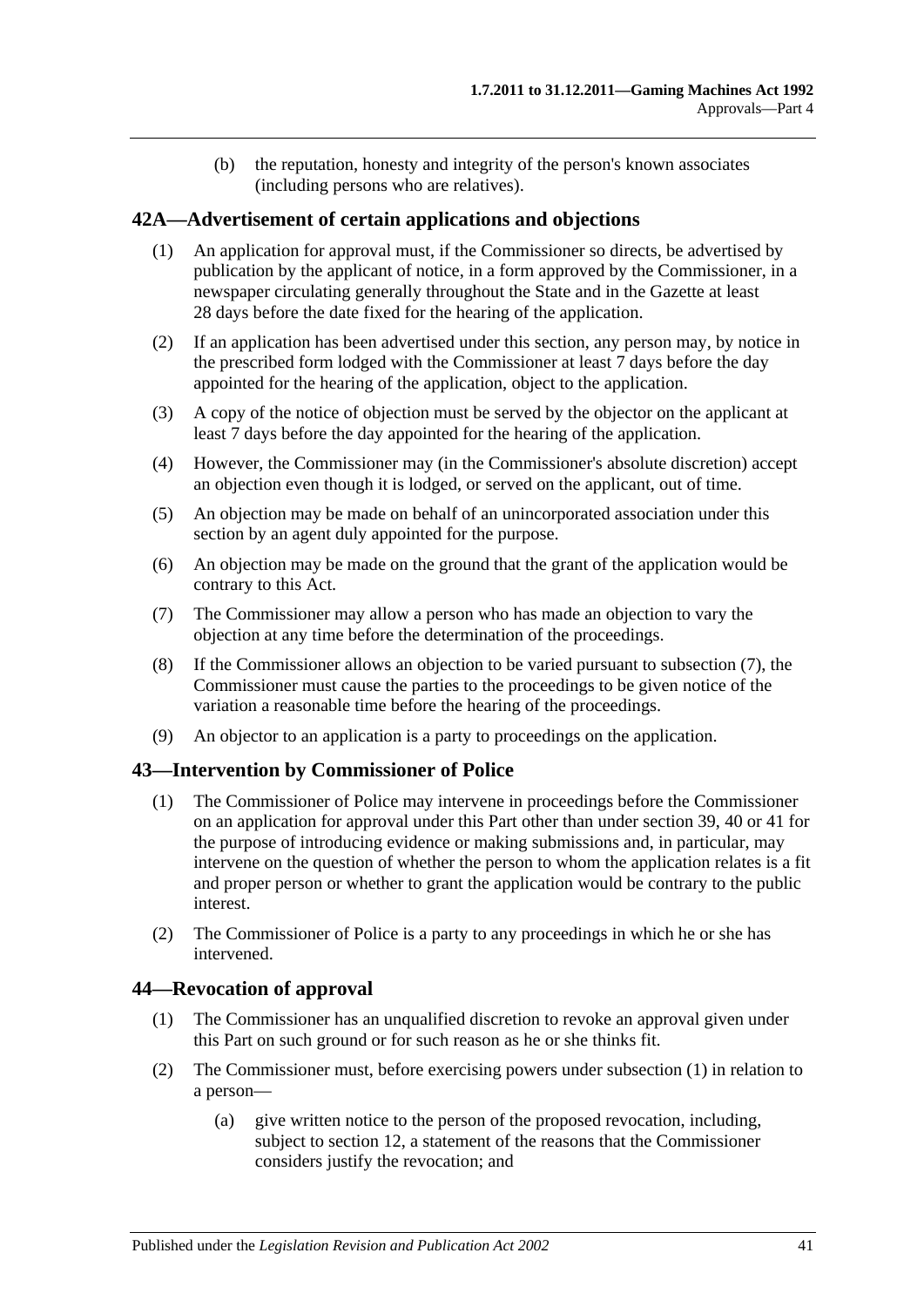- (b) allow the person a period of 21 days (or such longer period as the Commissioner may in any particular case allow) to show cause why the approval should not be revoked.
- (3) The Commissioner may suspend an approval pending final determination of the question as to whether the approval should be revoked.
- (4) On revoking an approval, the Commissioner must cause notice of the revocation to be given, personally or by post, to all persons affected by the revocation.

# **Part 4A—Special provisions relating to licensed dealers**

## <span id="page-41-0"></span>**44A—Prohibition of links between dealers and other licensees**

- (1) A person must not, at the one time—
	- (a) be the holder of both a gaming machine dealer's licence and a licence of some other class under this Act; or
	- (b) be the holder of a gaming machine dealer's licence and be associated with a licensee of some other class under this Act; or
	- (c) be the holder of a licence (other than a gaming machine dealer's licence) and be associated with the holder of a gaming machine dealer's licence; or
	- (d) be associated with both a licensed gaming machine dealer and a licensee of some other class under this Act.
- (2) The Commissioner must refuse an application for a licence or for any approval under this Act if the grant of the application would result in a contravention of [subsection](#page-41-0)  $(1)$ .
- (3) It is a ground for the Commissioner to exercise his or her powers under this Act to revoke or suspend any relevant licence or approval if a contravention of [subsection](#page-41-0) (1) has occurred or is about to occur.
- (4) For the purposes of this section, a person is associated with a licensee—
	- (a) in the case of a licensee that is a body corporate, if—
		- (i) the person is a related body corporate (as defined in the *Corporations Act 2001* of the Commonwealth); or
		- (ii) the person occupies a position of authority in the body corporate;
	- (b) in the case of a licensee that is not a body corporate, if—
		- (i) the person manages, or is to manage, the undertaking to be carried out under the licence; or
		- (ii) the person is the spouse or domestic partner of the licensee; or
	- $(c)$  in any case, if
		- (i) the person is the partner or agent of the licensee; or
		- (ii) the person and the licensee have an agreement, arrangement or understanding under which one acts in accordance with the directions or wishes of the other, or they act in accordance with a pre-arranged pattern; or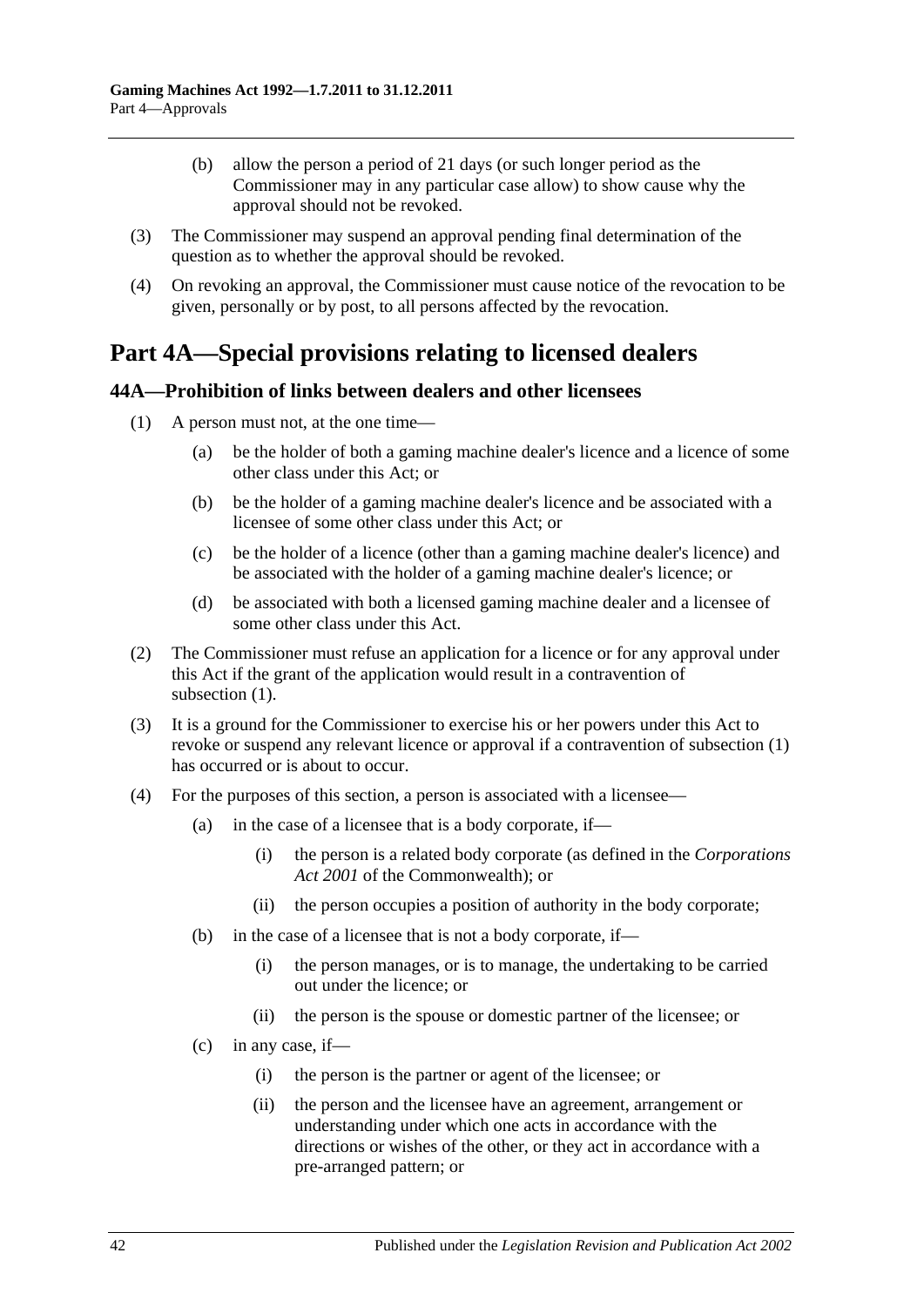- (iii) the person and the licensee have common employees or the employees of one provide services for the other; or
- (iv) the person and the licensee are trustees or beneficiaries of the same trust or one is a trustee and the other is a beneficiary of the same trust (a *trust* in this subparagraph being a trust that relates to the undertaking under a licence); or
- (iva) the person and the licensee are parties to an agreement or arrangement under which one participates in, or is remunerated or paid for something by reference to, the proceeds or profits of the business of the other; or
- (v) there is some other relationship or connection between the person and the licensee or any other person that could, in the opinion of the Commissioner, prejudice the proper operation of this Act or of the licensee's undertaking under the licence.

# **Part 5—Offences**

# **Division 1—Offences relating to licences and approvals**

# **45—Offence of being unlicensed**

A person must not—

- (a) have possession of a gaming machine on any premises; or
- (b) manufacture, sell or supply a gaming machine or a prescribed gaming machine component; or
- (c) sell or supply gaming equipment; or
- (d) install, service or repair a gaming machine, gaming equipment or a prescribed gaming machine component; or
- (e) provide a computer-based system for monitoring the operation of gaming machines,

without being licensed to do so.

Maximum penalty: \$35 000 or imprisonment for 2 years.

## **46—Offence of breach of licence conditions**

A licensee must not contravene or fail to comply with a condition of his or her licence. Maximum penalty:

- (a) in the case of an offence committed by the holder of the gaming machine monitor licence—\$50 000 or imprisonment for 4 years;
- <span id="page-42-0"></span>(b) in the case of an offence committed by the holder of a gaming machine licence—
	- (i) except in the case referred to in [subparagraph](#page-42-0) (ii)—\$35 000 or imprisonment for 2 years;
	- (ii) if the offence is constituted of the contravention of or failure to comply with a condition imposed under [Schedule 1\(](#page-70-0)o)—\$10 000;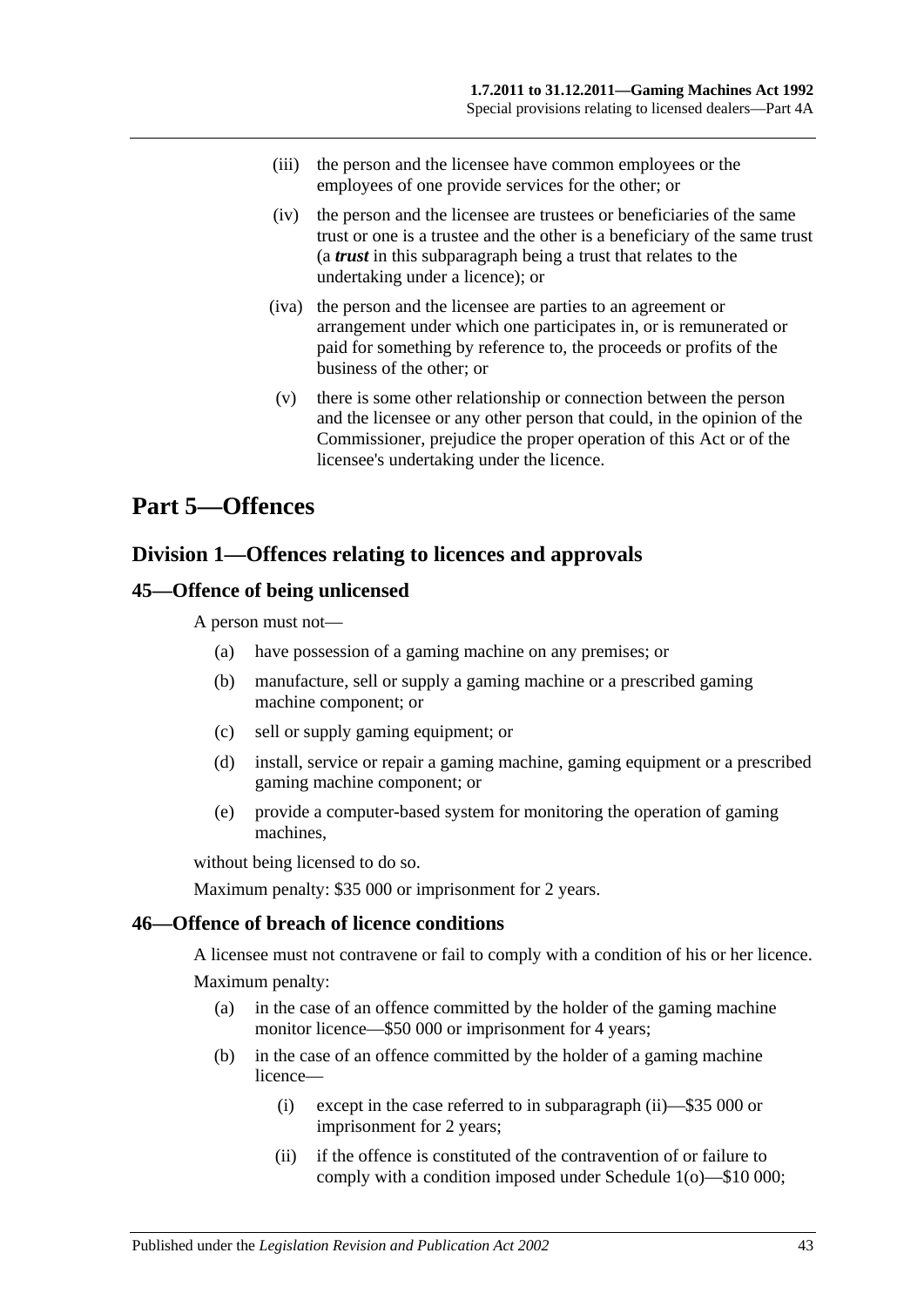(c) in any other case—\$35 000 or imprisonment for 2 years.

Expiation fee: in the case of an offence allegedly committed by the holder of a gaming machine licence and constituted of the alleged contravention of or failure to comply with a condition imposed under [Schedule 1\(](#page-70-0)o)—\$1 200.

# **47—Offence of breach of mandatory provisions of codes**

The holder of a gaming machine licence must not contravene or fail to comply with a mandatory provision of the advertising code of practice or the responsible gambling code of practice.

Maximum penalty:

- (a) for a category A offence—\$10 000;
- (b) for a category B offence—\$5 000;
- (c) for a category C offence—\$2 500;
- (d) for a category D offence—\$1 250.

Expiation fee:

- (a) for a category A expiable offence—\$1 200;
- (b) for a category B expiable offence—\$315;
- (c) for a category C expiable offence—\$210;
- (d) for a category D expiable offence—\$160.

# **47A—Offence of selling or supplying gaming machines, components or equipment without approved contract or with inducement**

(1) The holder of a gaming machine dealer's licence must not enter into a contract to sell or supply a gaming machine, a prescribed gaming machine component or gaming equipment unless the contract is in a form that has been approved by the Commissioner under [section](#page-38-0) 39.

Maximum penalty: \$35 000 or imprisonment for 2 years.

(2) The holder of a gaming machine dealer's licence must not provide or offer to provide any form of inducement to a person to enter into a contract for the sale or supply of a gaming machine, a prescribed gaming machine component or gaming equipment other than a discount that is calculated on a basis that has been fully disclosed in the contract and depends on the number of machines, components or items of equipment to be supplied under the contract.

Maximum penalty: \$35 000 or imprisonment for 2 years.

#### **48—Offences relating to management of business or positions of authority**

(1) If the gaming operations conducted on any premises pursuant to a gaming machine licence are supervised or managed by a person who is not an approved gaming machine manager in respect of those gaming operations, the licensee and the person are each guilty of an offence.

Maximum penalty: \$35 000 or imprisonment for 2 years.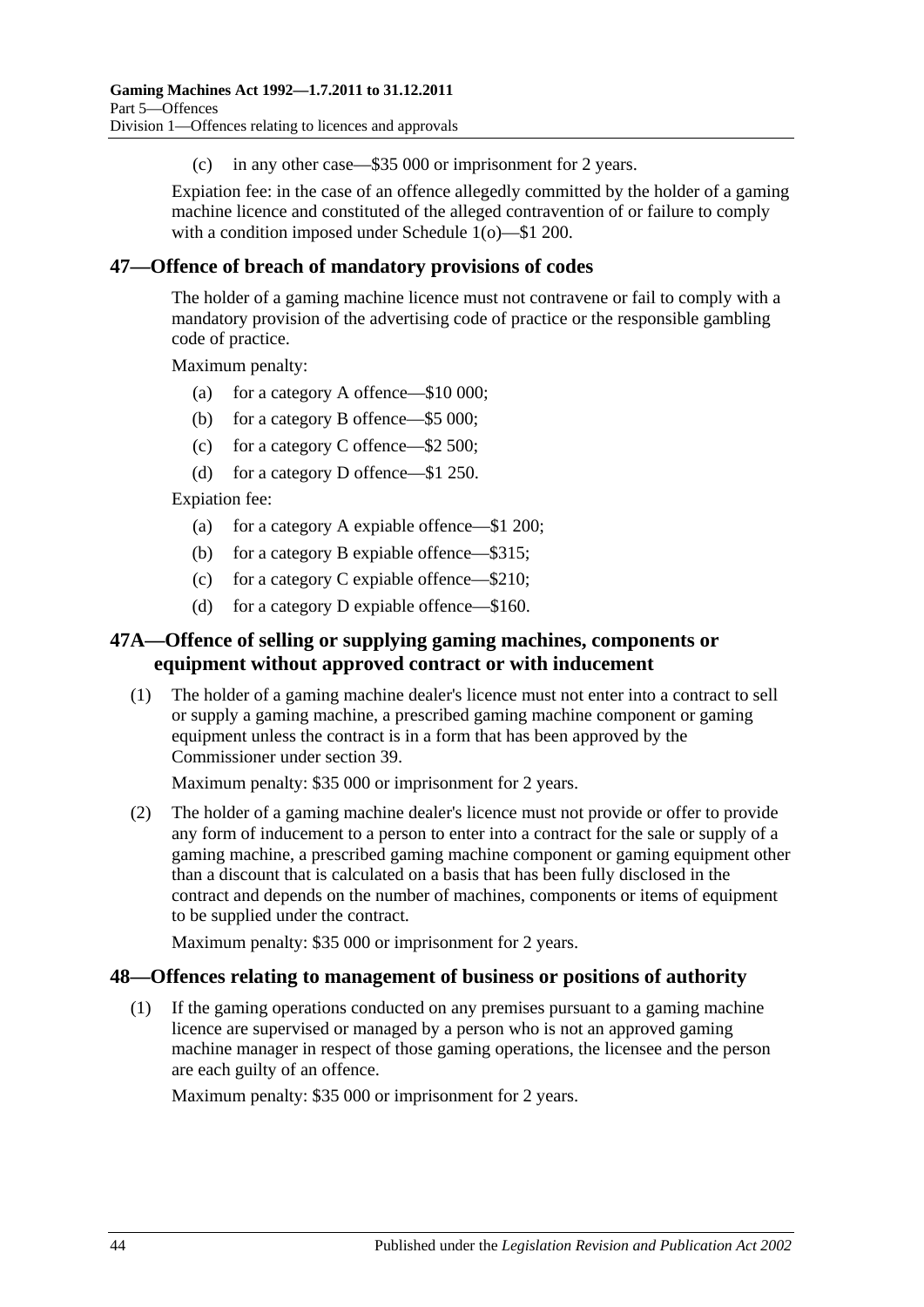(2) If a person assumes a position of authority in a trust or corporate entity that holds a licence without the approval of the Commissioner, the licensee and the person are each guilty of an offence.

Maximum penalty: \$35 000 or imprisonment for 2 years.

## **49—Offence related to employment in gaming areas**

If prescribed duties are carried out in connection with the gaming operations conducted on licensed premises by a person who is not—

- (a) an approved gaming machine manager in respect of those premises; or
- (b) an approved gaming machine employee in respect of those premises,

the licensee and the person are each guilty of an offence.

Maximum penalty: \$10 000 or imprisonment for 6 months.

## **50—Offence related to personal performance of work on gaming machines**

If the work of installing, servicing or repairing a gaming machine is personally performed on licensed premises by a person who is not—

- (a) the holder of a gaming machine service licence; or
- (b) approved as a gaming machine technician for the holder of a gaming machine service licence,

the licensee and the person are each guilty of an offence.

Maximum penalty: \$10 000 or imprisonment for 6 months.

## **50A—Approved gaming machine managers and employees must carry identification**

If an approved gaming machine manager or approved gaming machine employee does not, while carrying out his or her duties on the licensed premises, wear an identification card—

- (a) that is in the form approved by the Commissioner; and
- (b) that is clearly visible to other persons,

the licensee and the person are each guilty of an offence.

Maximum penalty:

- (a) in the case of an offence committed by a licensee—\$2 500;
- (b) in any other case—\$1 250.

Expiation fee:

- (a) in the case of an offence allegedly committed by a licensee—\$210;
- (b) in any other case—\$160.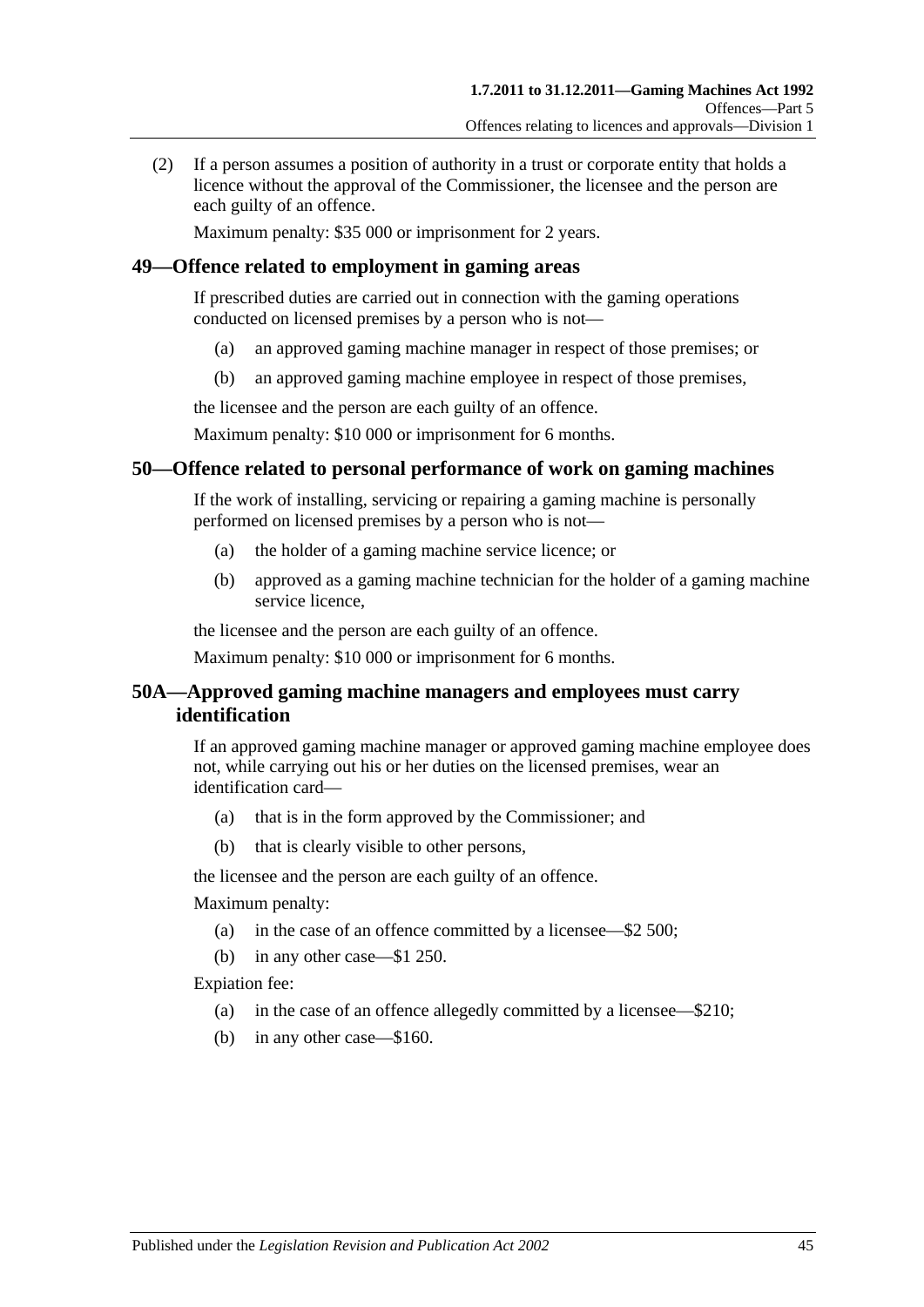## **51—Persons who may not operate gaming machines**

(1) The holder of a gaming machine licence or a person who occupies a position of authority in a trust or corporate entity that holds such a licence, or an approved gaming machine manager or approved gaming machine employee for any particular licensed premises, must not, except as is necessary for the purpose of carrying out his or her duties, operate a gaming machine on the licensed premises.

Maximum penalty:

- (a) in the case of an offence committed by the holder of a gaming machine licence or a person who occupies a position of authority in a trust or corporate entity that holds such a licence—\$10 000 or imprisonment for 6 months;
- (b) in the case of an offence committed by an approved gaming machine manager or gaming machine employee—\$5 000.

Expiation fee: in the case of an offence allegedly committed by an approved gaming machine manager or gaming machine employee—\$315.

(2) A person must not, within 28 days of ceasing to be the holder of a gaming machine licence or a person who occupies a position of authority in a trust or corporate entity that holds such a licence, or to be an approved gaming machine manager or approved gaming machine employee in any particular licensed premises, operate a gaming machine on the licensed premises.

Maximum penalty:

- (a) in the case of an offence committed by the holder of a gaming machine licence or a person who occupies a position of authority in a trust or corporate entity that holds such a licence—\$10 000 or imprisonment for 6 months;
- (b) in the case of an offence committed by an approved gaming machine manager or gaming machine employee—\$5 000.

Expiation fee: in the case of an offence allegedly committed by an approved gaming machine manager or gaming machine employee—\$315.

(3) The holder of a gaming machine dealer's licence, or a person in a position of authority in a trust or corporate entity that holds such a licence, must not, except as is necessary for the purpose of carrying out duties pursuant to the licence, operate a gaming machine on any licensed premises.

Maximum penalty: \$10 000 or imprisonment for 6 months.

(4) The holder of the gaming machine monitor licence, an employee of such a licensee or a person in a position of authority in a trust or corporate entity that holds such a licence must not operate a gaming machine on any licensed premises.

Maximum penalty: \$10 000 or imprisonment for 6 months.

(4a) The holder of a gaming machine service licence or a person in a position of authority in a trust or corporate entity that holds such a licence, or an approved gaming machine technician for the holder of such a licence, must not, except as is necessary for the purpose of carrying out his or her duties, operate a gaming machine on any licensed premises.

Maximum penalty: \$10 000 or imprisonment for 6 months.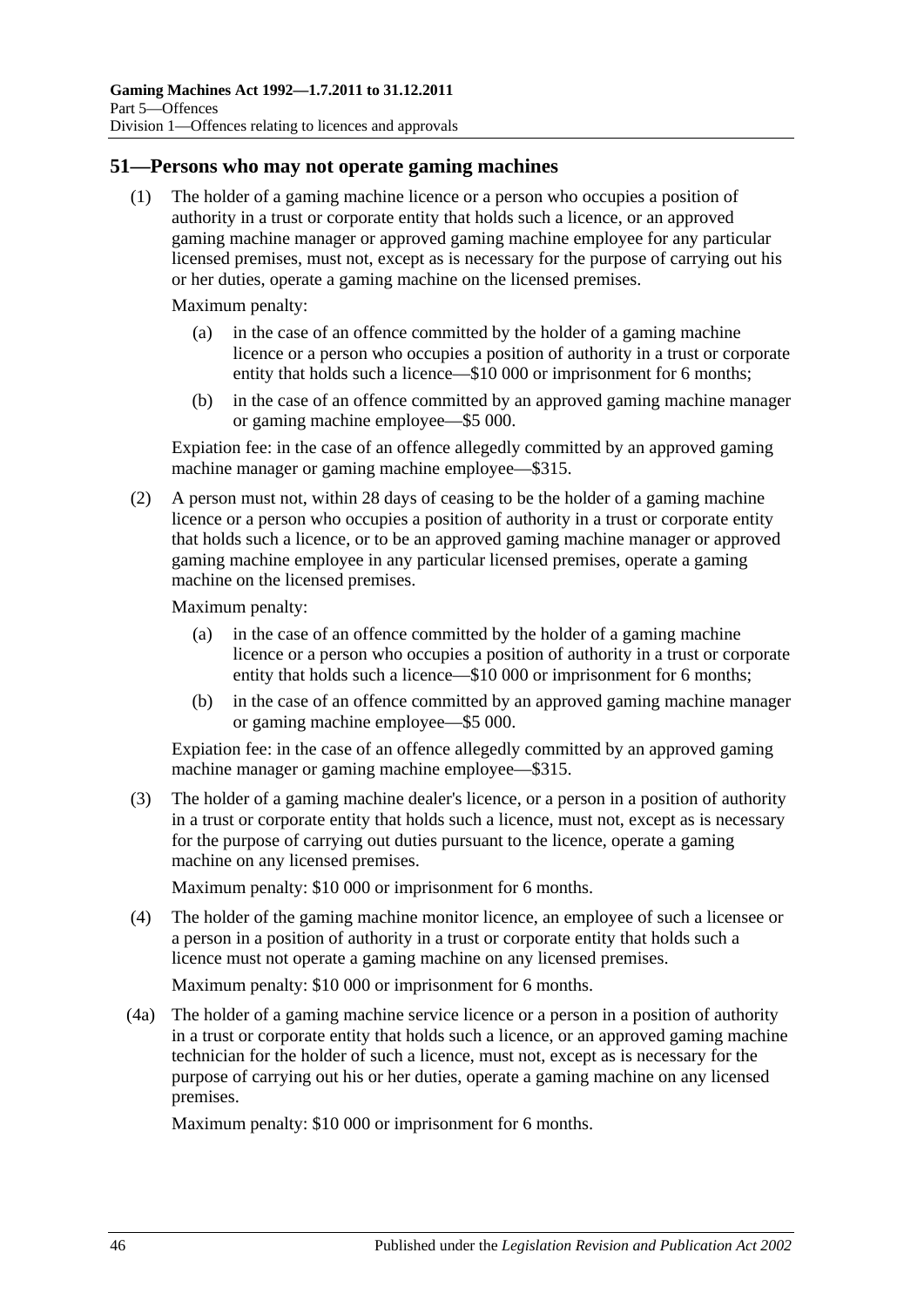- (5) The following persons must not, except as is necessary for the purposes of the administration of this Act, operate a gaming machine on any licensed premises:
	- (a) the Commissioner;
	- (b) an inspector.

Maximum penalty: \$10 000 or imprisonment for 6 months.

# **Division 2—Offences relating to conduct of gaming operations**

## **51A—Cash facilities not to be provided within gaming areas**

- (1) The holder of a gaming machine licence must not provide, or allow another person to provide, a cash facility within a gaming area on the licensed premises. Maximum penalty: \$35 000.
- <span id="page-46-0"></span>(2) The Commissioner may, by instrument in writing, exempt a licensee who has, on the commencement of this section, a cash facility within a gaming area on the licensed premises from the operation of this section.
- (3) An exemption may be granted under [subsection](#page-46-0) (2) only for such period as the Commissioner thinks necessary for the purpose of the removal of the cash facility from the gaming area and as is specified in the instrument of exemption.
- <span id="page-46-1"></span>(4) The Minister may, if he or she thinks exceptional circumstances exist for doing so, exempt a licensee (conditionally or unconditionally) from the operation of this section.
- (5) A licensee who contravenes a condition of an exemption granted under [subsection](#page-46-1) (4) is guilty of an offence.

Maximum penalty: \$35 000.

## <span id="page-46-3"></span>**51B—Cash facilities withdrawal limit**

- <span id="page-46-2"></span>(1) The holder of a gaming machine licence must not, on or after the prescribed day, provide, or allow another person to provide, cash facilities on the licensed premises that allow a person to obtain by means of those facilities, in any one transaction, on any one debit or credit card, an amount of cash that exceeds—
	- (a) if the Commissioner has fixed a monetary limit in respect of the premises under this section—that limit;
	- (b) in any other case—
		- (i) the sum of \$200; or
		- (ii) if some other sum is prescribed by the regulations for the purposes of this section—that sum.

Maximum penalty: \$35 000.

(2) The Commissioner may from time to time, by notice in writing to the licensee, fix a monetary limit for daily withdrawals on a debit or credit card from cash facilities on particular licensed premises that is higher than the limit applicable under [subsection](#page-46-2) (1)(b), if the Commissioner thinks that good reason (eg, the location of the licensed premises) exists for doing so.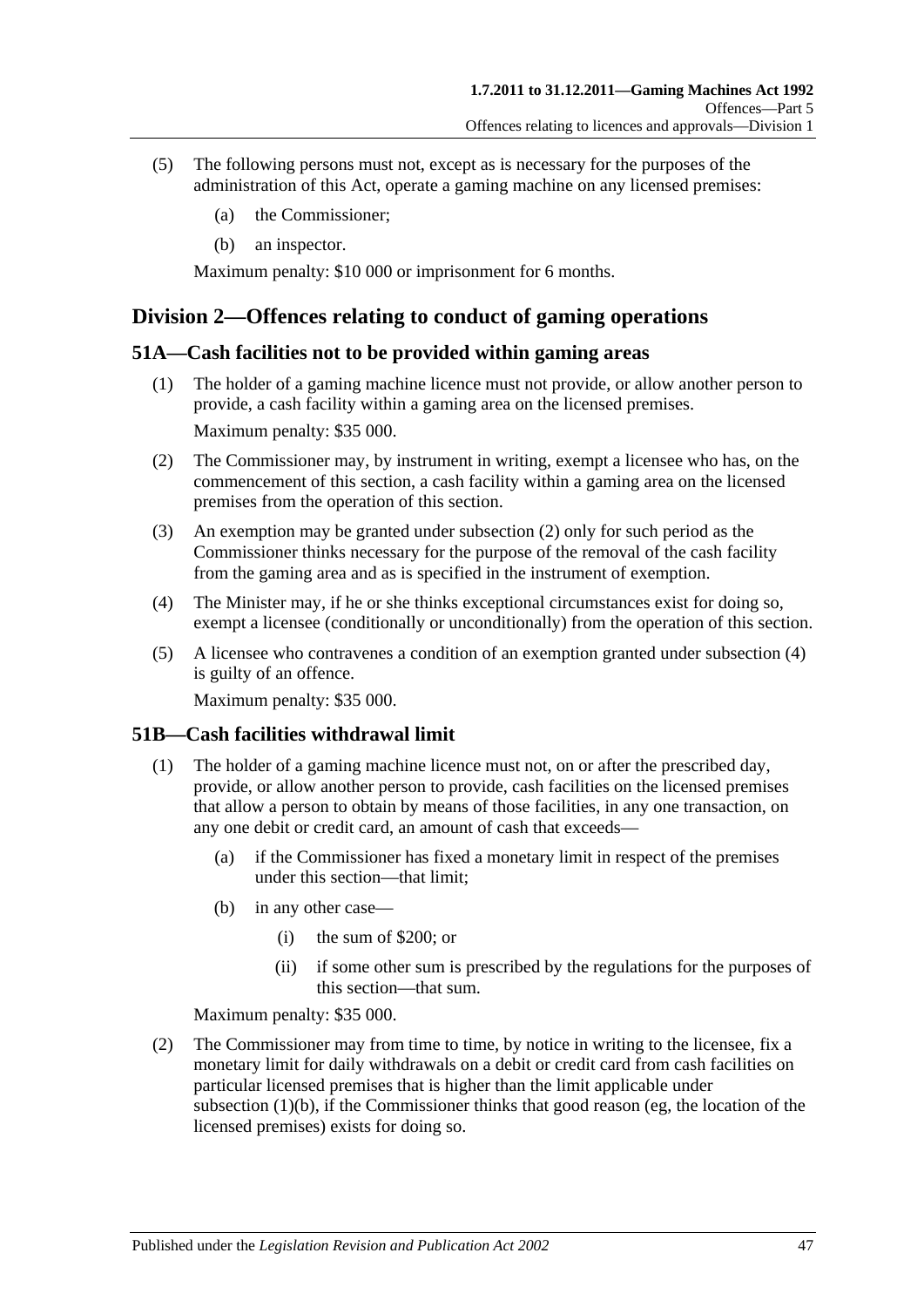- <span id="page-47-0"></span>(3) The holder of a gaming machine licence must not, on or after the prescribed day, provide, or allow another person to provide, cash facilities on the licensed premises that allow a person to obtain cash by means of those facilities more than once, on any one debit or credit card, on any one day.
- (4) In this section—

*prescribed day* means—

- (a) for the purposes of [subsection](#page-46-3) (1)—the day falling 3 months after the commencement of this section;
- (b) for the purposes of [subsection](#page-47-0) (3)—a day fixed by proclamation.

# **52—Prohibition of lending or extension of credit**

- (1) The holder of a gaming machine licence—
	- (a) who lends or offers to lend money to a person who is in or who is about to enter the licensed premises; or
	- (b) who allows a person to use a credit card or charge card for the purpose of paying for playing the gaming machines on the licensed premises or in circumstances where the holder could reasonably be expected to know that the use of the card is for that purpose; or
	- (c) who otherwise extends or offers to extend credit to any person for the purpose of enabling the person to play the gaming machines on the licensed premises or in circumstances where the holder could reasonably be expected to know that the credit is to be used for that purpose,

is guilty of an offence.

Maximum penalty: \$35 000 or imprisonment for 2 years.

- (2) If an approved gaming machine manager or an approved gaming machine employee—
	- (a) lends or offers to lend money to a person who is in or who is about to enter the licensed premises; or
	- (b) allows a person to use a credit card or charge card for the purpose of paying for playing the gaming machines on the licensed premises or in circumstances where the manager or employee could reasonably be expected to know that the use of the card is for that purpose; or
	- (c) otherwise extends or offers to extend credit to any person for the purpose of enabling the person to play the gaming machines on the licensed premises or in circumstances where the manager or employee could reasonably be expected to know that the credit is to be used for that purpose,

the licensee and the manager or employee are each guilty of an offence.

Maximum penalty: \$35 000 or imprisonment for 2 years.

# **53—Prohibition of linked jackpots**

The holder of a gaming machine licence must not cause, suffer or permit any gaming machine on the licensed premises—

(a) to be fitted with linked jackpot equipment; or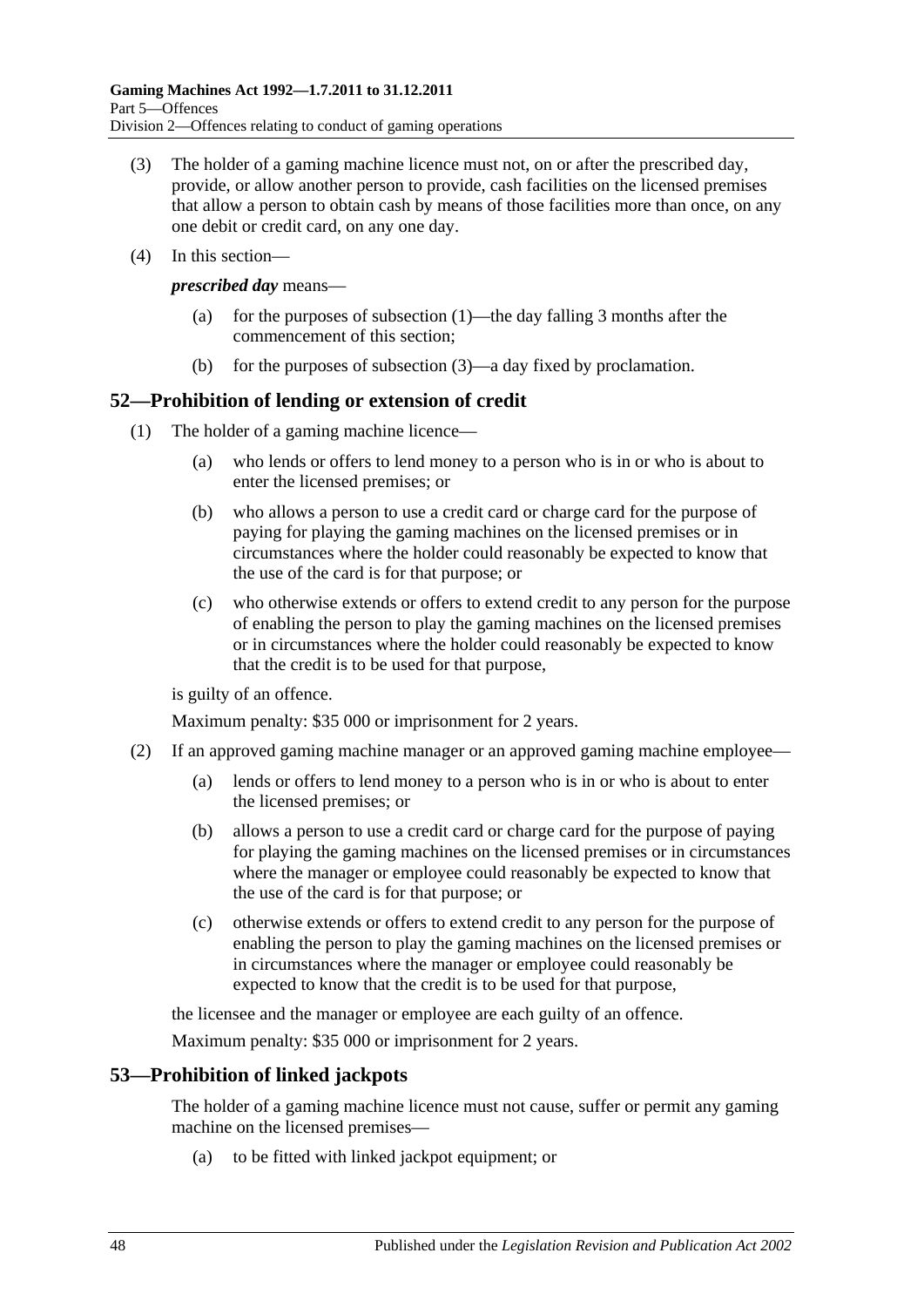(b) to be linked in any manner that allows the winnings, or part of the winnings, from the machine to accumulate with the winnings, or part of the winnings, from any other gaming machine.

Maximum penalty: \$35 000 or imprisonment for 2 years.

# <span id="page-48-0"></span>**53A—Prohibition of certain gaming machine facilities**

(1) The holder of a gaming machine licence must not provide any gaming machine on the licensed premises that is capable of being operated by means other than the insertion of a coin in the machine or in any linked device.

Maximum penalty: \$35 000.

- <span id="page-48-1"></span>(2) The Governor may, by regulation, grant an exemption from [subsection](#page-48-0) (1) for a specified period for the purposes of the conduct of a trial of a system designed to monitor or limit levels of gambling through the operation of gaming machines otherwise than by the insertion of coins.
- (3) Regulations made for the purposes of [subsection](#page-48-1) (2) may make provision for the recording and reporting of data in connection with the trial.
- (4) A regulation under [subsection](#page-48-1) (2) cannot come into operation until the time has passed during which the regulation may be disallowed by resolution of either House of Parliament.
- (5) The Minister must, within 3 months after expiry of an exemption under [subsection](#page-48-1) (2), cause a report to be laid before both Houses of Parliament about the conduct and results of the trial.
- <span id="page-48-2"></span>(6) The holder of a gaming machine licence must not, on or after the prescribed day, provide any gaming machine on the licensed premises that is fitted with a device or mechanism designed to allow the playing of successive games by an automatic process.

Maximum penalty: \$35 000.

(7) In this section—

*prescribed day* means the day falling 3 months from the commencement of [subsection](#page-48-2) (6).

# **53B—Commissioner's directions to ensure security of gaming machines**

- $(1)$  If—
	- (a) gaming machines are left on licensed premises after the premises have been vacated by the licensee; or
	- (b) the Commissioner has any reason to believe that gaming machines on licensed premises are not adequately secured against unauthorised use or interference,

the Commissioner may give any directions, in writing, that the Commissioner considers are reasonably required to secure the machines against unauthorised use or interference.

- (2) The Commissioner may, for example, do either or both of the following:
	- (a) direct the licensee to remove the machines to a secure storage location;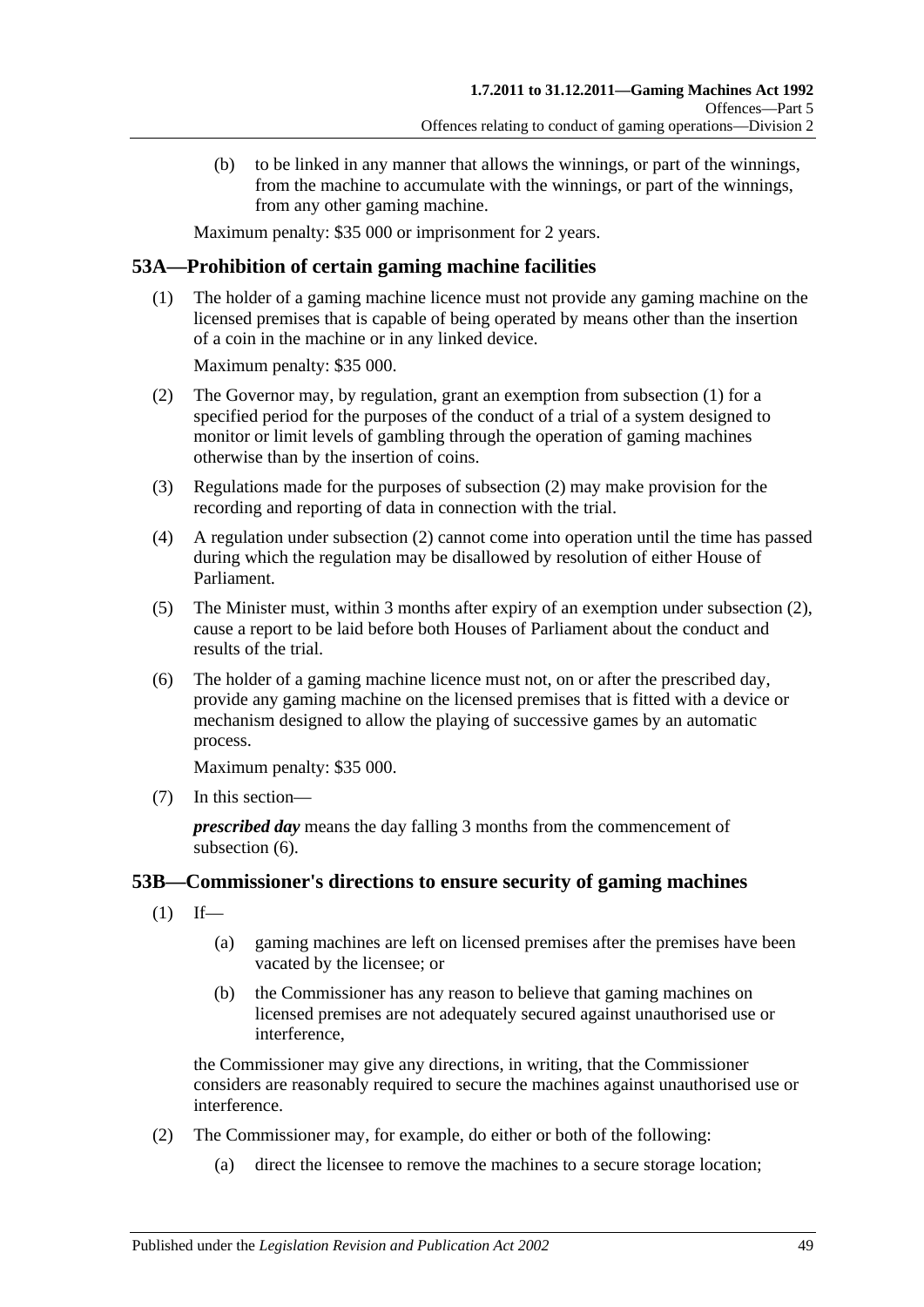- (b) direct the holder of the gaming machine monitor licence to electronically disable the machines (and maintain its monitoring of the machines).
- (3) A person given a direction by the Commissioner under this section must not fail to comply with the direction.

Maximum penalty: \$35 000.

## **54—Licences to be displayed**

The holder of a gaming machine licence must display a copy of the gaming machine licence in a prominent position at the entrance to each gaming area on the licensed premises or, if there is more than one entrance, at the principal entrance.

Maximum penalty: \$10 000.

Expiation fee: \$1 200.

# **Division 3—Offences relating to minors**

## **55—Minors must not be employed in gaming operations**

If a minor is employed in any capacity in connection with the conduct of gaming operations on licensed premises, the licensee is guilty of an offence.

Maximum penalty: \$10 000 or imprisonment for 6 months.

## **56—Minors not permitted in gaming areas**

(1) A minor must not enter or remain in a gaming area or operate a gaming machine on licensed premises.

Maximum penalty: \$2 500.

<span id="page-49-0"></span>(2) Where a minor enters or remains in a gaming area or operates a gaming machine on licensed premises, the licensee and the approved gaming machine manager on duty at the time are each guilty of an offence.

Maximum penalty: \$10 000.

- (3) It is a defence to a charge of an offence against [subsection](#page-49-0) (2) for the defendant to prove that he or she took reasonable steps to prevent the entry of the minor to, or to remove the minor from, the gaming area or to prevent him or her from operating the gaming machine.
- (4) A holder of a gaming machine licence or an approved gaming machine manager who permits a minor to enter or remain in a gaming area on the licensed premises, or to operate a gaming machine on the premises, is guilty of an offence.

Maximum penalty: \$20 000.

(5) A minor who operates a gaming machine in contravention of this section is not entitled to any winnings he or she may have made on the machine and those winnings are forfeited to the Crown.

#### <span id="page-49-1"></span>**57—Licensee must erect warning notices**

(1) The holder of a gaming machine licence must cause a notice, in the prescribed form, to be erected in a prominent position at each entrance to each gaming area on the licensed premises and to be displayed prominently on each gaming machine.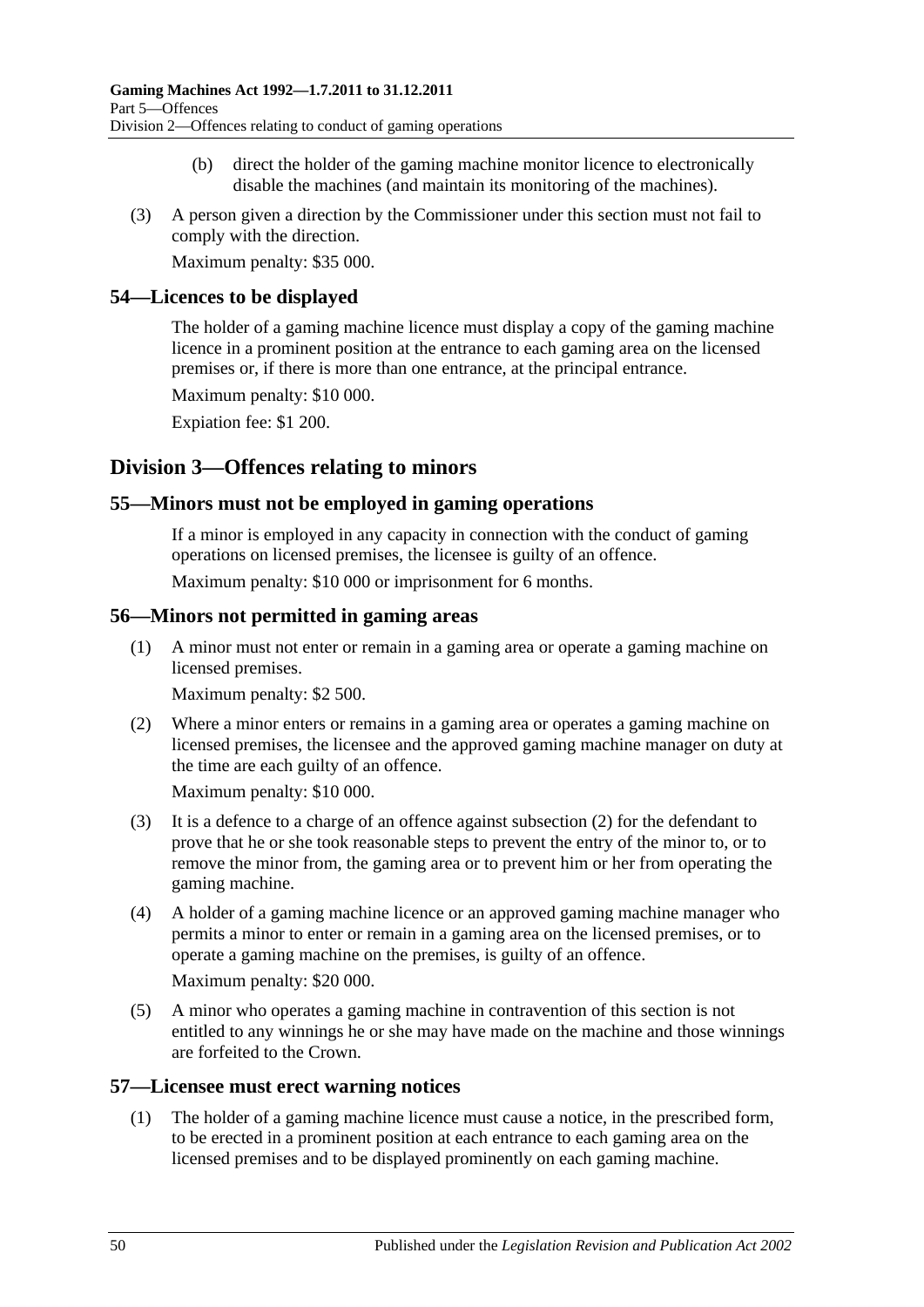- (2) The notice must state—
	- (a) the minimum age at which a person may enter and remain in the gaming area and operate a gaming machine; and
	- (b) that a person suspected of being under the minimum age may be required to provide evidence of age; and
	- (c) that a person under the minimum age is not entitled to any winnings from the operation of a gaming machine on the premises; and
	- (d) the maximum penalties for entering or remaining in the gaming area or for operating a gaming machine; and
	- (e) any other information required by the regulations or the gaming machine licence conditions.
- (3) A licensee who fails to comply with [subsection](#page-49-1) (1) is guilty of an offence.

Maximum penalty: \$10 000. Expiation fee: \$1 200.

#### **58—Powers in relation to minors in gaming areas**

- (1) Where an authorised person suspects on reasonable grounds that a person in a gaming area may be a minor, he or she may require the person to produce evidence to the authorised person's satisfaction as to the person's age.
- (2) A person who—
	- (a) fails, without reasonable excuse, to comply with a requirement under this section; or
	- (b) makes a false statement, or produces false evidence, in response to such a requirement,

is guilty of an offence.

Maximum penalty: \$2 500.

- <span id="page-50-0"></span>(3) Where an authorised person suspects on reasonable grounds that a person who is in a gaming area or who is about to enter a gaming area is a minor, the authorised person may require the person to leave the gaming area.
- (4) If a person refuses or fails to comply with a requirement under [subsection](#page-50-0) (3), the authorised person may remove him or her from the licensed premises, using only such force as is reasonably necessary for the purpose.
- (5) An authorised person must comply with any procedures prescribed under the *[Liquor](http://www.legislation.sa.gov.au/index.aspx?action=legref&type=act&legtitle=Liquor%20Licensing%20Act%201997)  [Licensing Act](http://www.legislation.sa.gov.au/index.aspx?action=legref&type=act&legtitle=Liquor%20Licensing%20Act%201997) 1997* in relation to the removal by authorised persons (within the meaning of that Act) of minors from licensed premises or a part of licensed premises.

## **Division 4—Persons barred from gaming areas**

#### <span id="page-50-1"></span>**59—Licensee may bar excessive gamblers**

(1) A person who enters or remains in a gaming area from which he or she has been barred pursuant to this section is guilty of an offence.

Maximum penalty: \$2 500.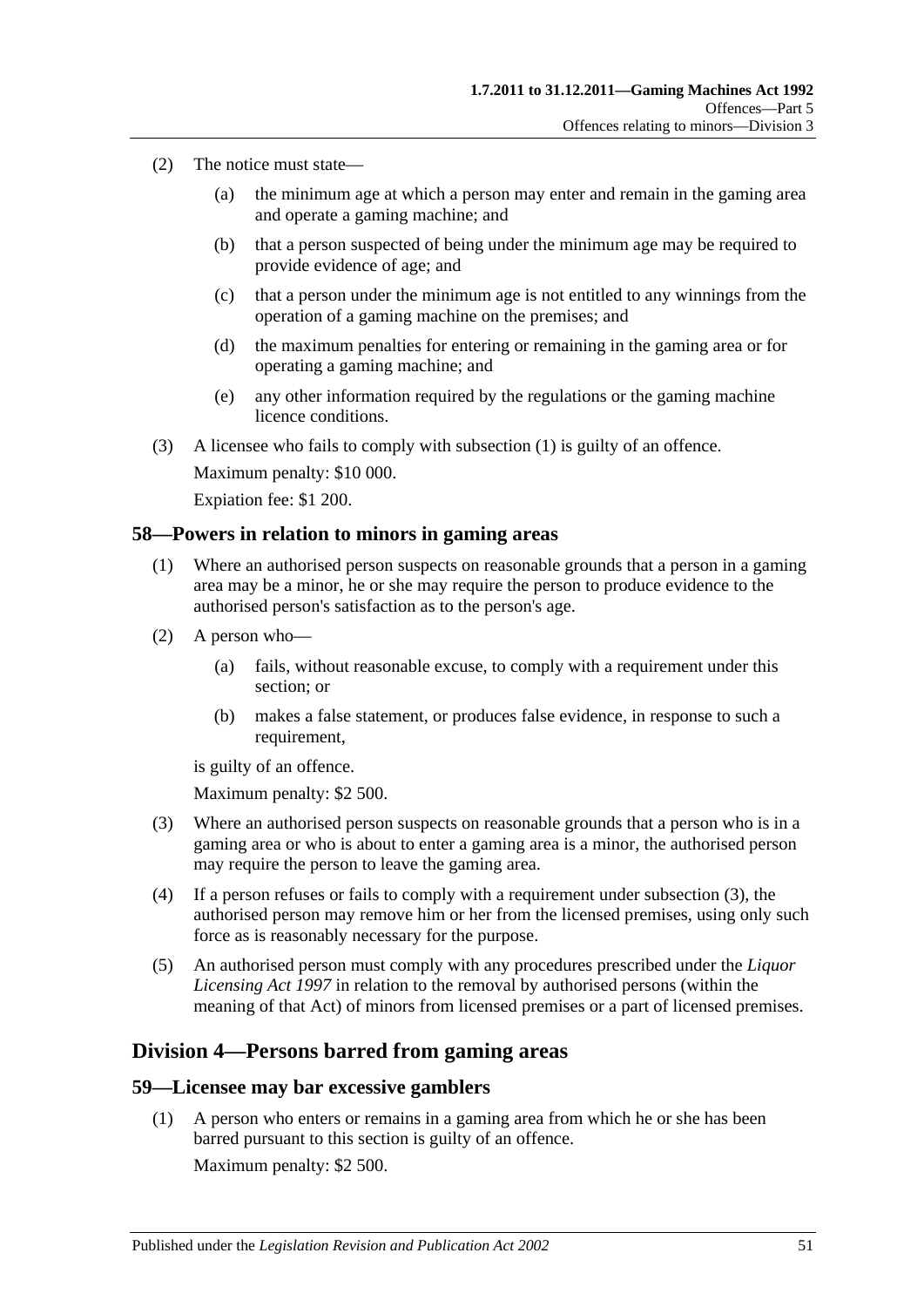- (2) If the holder of a gaming machine licence is satisfied that the welfare of a person, or the welfare of a person's dependants, is seriously at risk as a result of the excessive playing of gaming machines by the person, he or she may, by order, bar the person from entering or remaining in the gaming area, or areas, of the premises to which the licence relates.
- (3) The holder of a gaming machine licence may revoke an order made by him or her under this section.
- (4) The holder of a gaming machine licence who suffers or permits a person to enter or remain in a gaming area from which the person has been barred is guilty of an offence. Maximum penalty: \$10 000.
- (5) If an approved gaming machine manager or an approved gaming machine employee suffers or permits a person to enter or remain in a gaming area from which the person has been barred, the licensee and the manager or employee are each guilty of an offence.

Maximum penalty: \$10 000.

## <span id="page-51-0"></span>**60—Power to remove persons who have been barred**

- (1) Where an authorised person suspects on reasonable grounds that a person who is in, or who is entering or about to enter, a gaming area is barred from that gaming area pursuant to this Division, the authorised person may require the person to leave the gaming area.
- (2) If a person refuses or fails to comply with a requirement under [subsection](#page-51-0) (1), the authorised person may remove him or her from the licensed premises, using only such force as is reasonably necessary for the purpose.
- (3) An authorised person must comply with any procedures prescribed under the *[Liquor](http://www.legislation.sa.gov.au/index.aspx?action=legref&type=act&legtitle=Liquor%20Licensing%20Act%201997)  [Licensing Act](http://www.legislation.sa.gov.au/index.aspx?action=legref&type=act&legtitle=Liquor%20Licensing%20Act%201997) 1997* in relation to the removal by authorised persons (within the meaning of that Act) of persons from licensed premises.

#### **61—Commissioner may review decision of licensee**

- (1) The Commissioner may, on application by a person who is aggrieved by a decision of a licensee to bar a person from a gaming area, review that decision.
- (2) The Commissioner may confirm or revoke the decision and his or her decision on the matter is not appealable.

# **Division 5—Offences relating to cheating etc**

#### **62—Interference with machines, equipment or games**

A person who interferes in any way with the proper operation of an approved gaming machine or gaming equipment, or the proper operation of an approved game in a gaming machine, with the intent of gaining any benefit or advantage for himself or herself or any other person, is guilty of an offence.

Maximum penalty: \$50 000 or imprisonment for 4 years.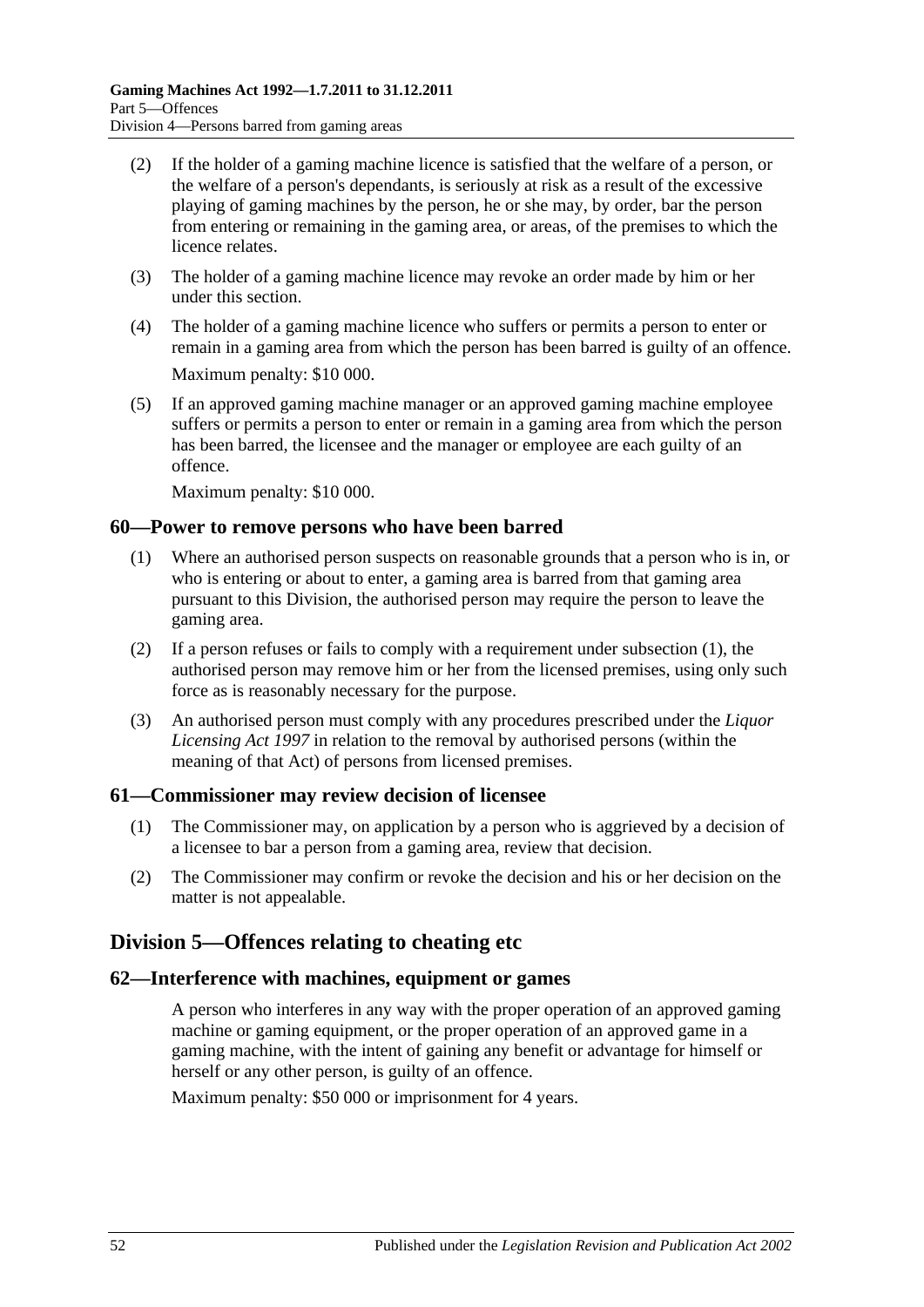## **63—Interference devices**

A person who manufactures, sells, supplies or has in his or her possession a device designed, adapted or intended to be used for the purpose of interfering with the proper operation of an approved gaming machine or gaming equipment or the proper operation of an approved game in a gaming machine is guilty of an offence.

Maximum penalty: \$50 000 or imprisonment for 4 years.

## **64—Sealing of gaming equipment and gaming machines**

(1) A person other than an authorised officer must not seal any gaming equipment or break or in any way interfere with any such seal.

Maximum penalty: \$5 000 or imprisonment for 3 months.

(2) A person other than an authorised officer or an approved gaming machine technician must not seal any part of a gaming machine or break or in any way interfere with any such seal.

Maximum penalty: \$5 000 or imprisonment for 3 months.

## **65—Removal of gaming tokens**

A person other than a person acting in the course of his or her duties must not remove any cash or gaming tokens from a gaming machine.

Maximum penalty: \$5 000 or imprisonment for 3 months.

### **66—Machines not to be operated in certain circumstances**

- (1) If, at any time when a gaming area on licensed premises is open for business, the licensee or an approved gaming machine manager suffers or permits a gaming machine to be operated—
	- (a) while the gaming machine or any game in the machine is not operating in such a manner that the rules of the game are being complied with, while the sequence or incidence of winnings has in any way been altered or while the machine is in any other way operating defectively; or
	- (b) while the gaming machine is not connected to the computer monitoring system or the connection is in anyway defective; or
	- (c) while the door of its computer cabinet is not sealed in the manner approved by the Commissioner,

the licensee or manager is guilty of an offence.

Maximum penalty: \$20 000 or imprisonment for 1 year.

#### <span id="page-52-0"></span>**67—Power to remove offenders**

- (1) An authorised person, if satisfied that a person who is in a gaming area on licensed premises—
	- (a) has damaged or physically abused any gaming machine; or
	- (b) has committed, is committing or is about to commit an offence; or
	- (c) is behaving in an offensive, abusive or disorderly manner,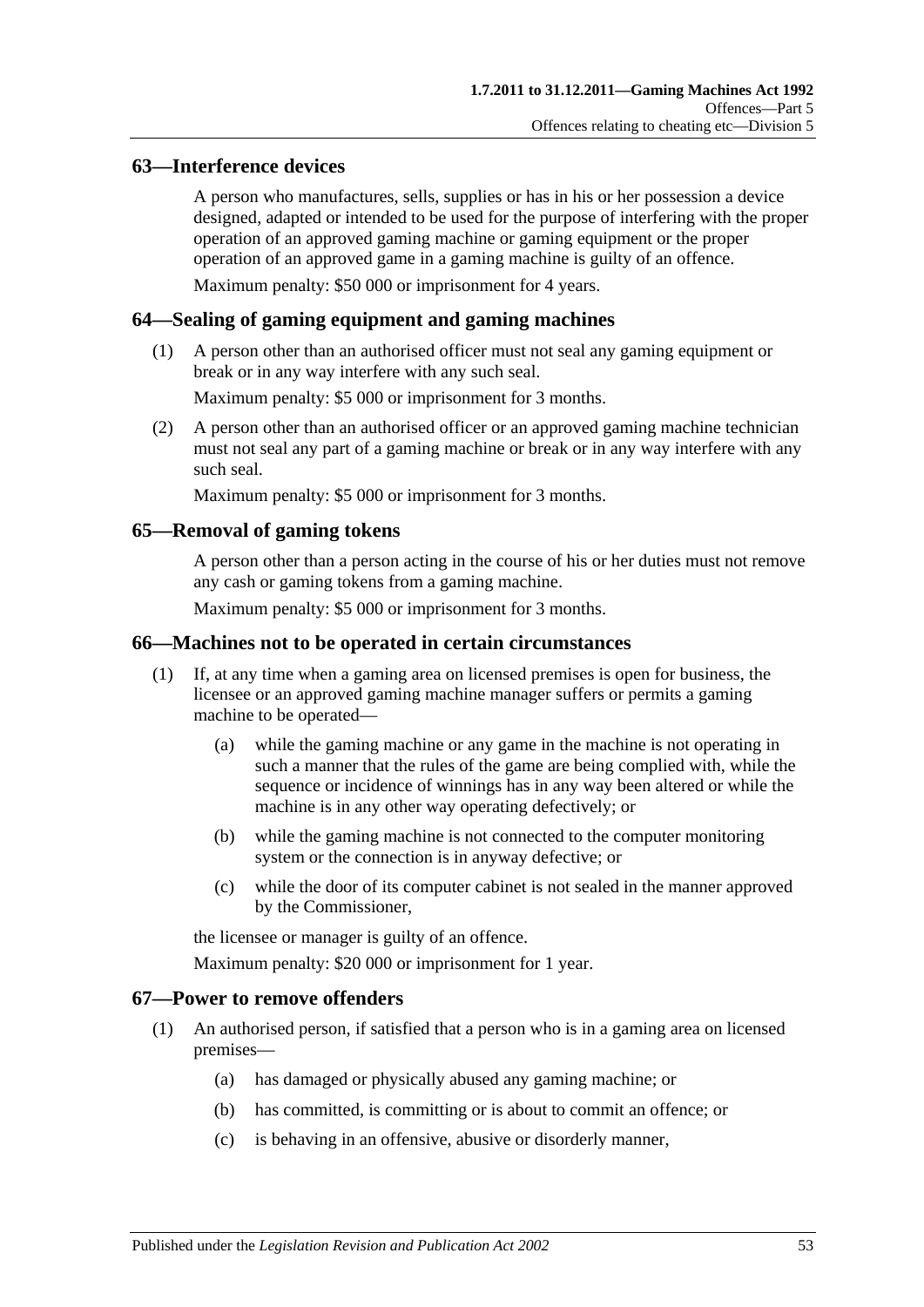may remove the person from the licensed premises, using only such force as is reasonably necessary for the purpose.

(2) A person removed from licensed premises under [subsection](#page-52-0) (1) who enters or attempts to enter the premises within 24 hours of being so removed from them is guilty of an offence.

Maximum penalty: \$2 500.

- <span id="page-53-0"></span>(3) An authorised person may refuse entry to, or prevent from entering, the gaming area, or areas, on licensed premises any person who is behaving in an offensive, abusive or disorderly manner.
- (4) A person—
	- (a) who is refused entry to, or prevented from entering, a gaming area under [subsection](#page-53-0) (3); and
	- (b) who enters or attempts to enter any of the gaming areas on the premises within 24 hours after entry is so refused or prevented,

is guilty of an offence.

Maximum penalty: \$2 500.

- <span id="page-53-1"></span>(4a) The regulations may prescribe procedures to be observed by authorised persons in or in connection with the prevention of persons from entering gaming areas.
- (4b) An authorised person must comply with any procedures—
	- (a) prescribed under [subsection](#page-53-1) (4a); or
	- (b) prescribed under the *[Liquor Licensing Act](http://www.legislation.sa.gov.au/index.aspx?action=legref&type=act&legtitle=Liquor%20Licensing%20Act%201997) 1997* in relation to the removal by authorised persons (within the meaning of that Act) of persons from licensed premises.
- (5) The powers exercisable under this section are in addition to any other powers that are exercisable at law.

# **Division 6—Offences relating to profit sharing etc**

## <span id="page-53-2"></span>**68—Certain profit sharing etc is prohibited**

- (1) If the holder of a gaming machine licence—
	- (a) enters into partnership with an unlicensed person (that is to say, a person who is not one of the holders of the gaming machine licence) in relation to the business conducted pursuant to the licence; or
	- (b) is party to any agreement or arrangement under which an unlicensed person in any way participates in the proceeds or profits of the business carried on pursuant to the licence; or
	- (c) remunerates an unlicensed person (other than the holder of the gaming machine monitor licence) by reference to the proceeds or profits of, or the amount staked in the course of, the business carried on pursuant to the licence; or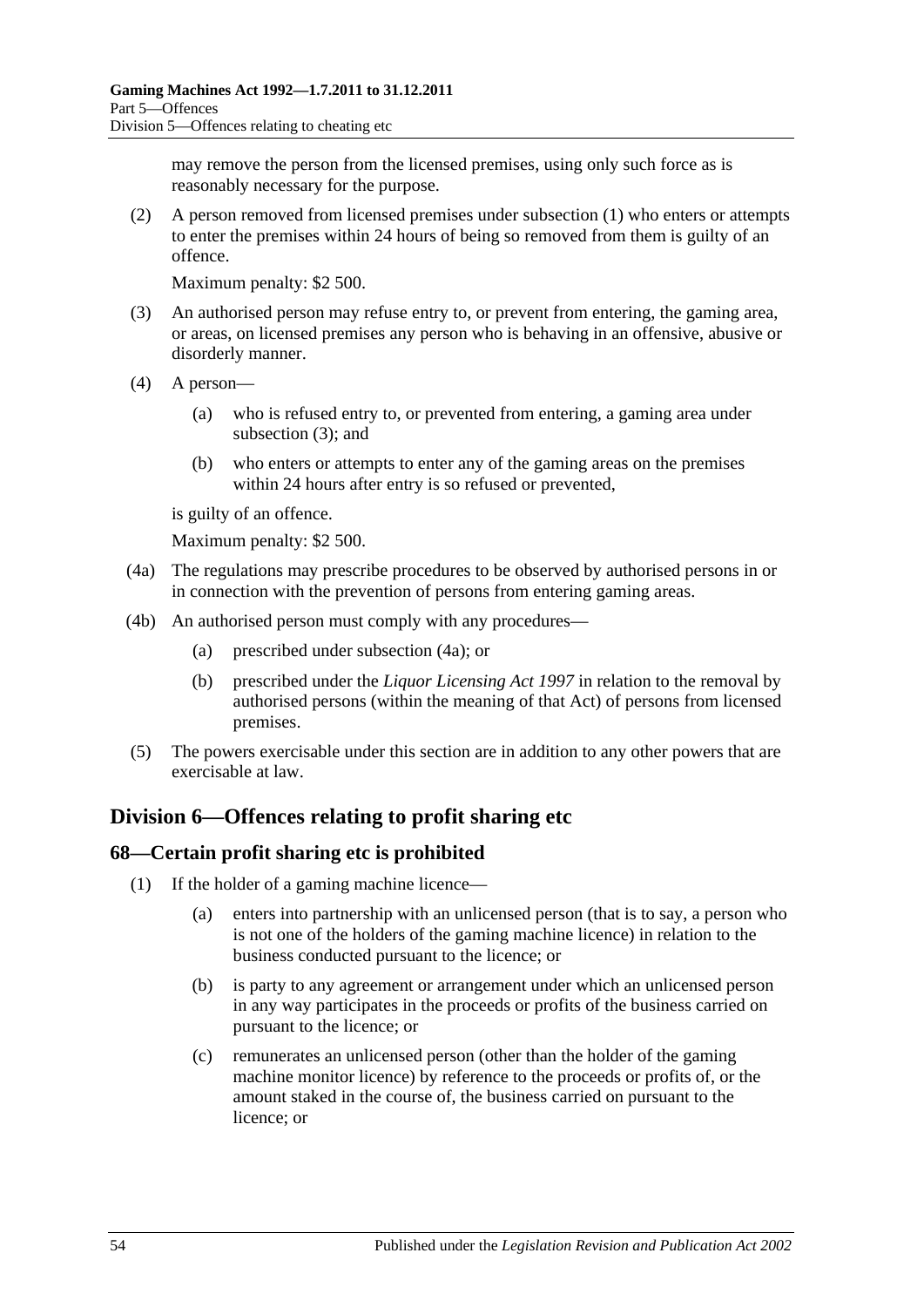- (d) permits an unlicensed person (not being a person who is an approved gaming machine manager in respect of the business) to conduct, superintend or manage the business carried on pursuant to the licence; or
- (e) permits an unlicensed person to hold himself or herself out to the public as the licensee,

the licensee and the unlicensed person are each guilty of an offence.

Maximum penalty: \$20 000 or imprisonment for 1 year.

- (2) [Subsection](#page-53-2) (1) does not apply to—
	- (a) an agreement or arrangement providing for the disbursement of proceeds or profits to a person in a position of authority in a trust or corporate entity that holds the gaming machine licence; or
	- (b) an agreement or arrangement on terms approved by the Commissioner.

# **Part 6—Appeals**

## **69—Right of appeal**

- (1) A party to proceedings before the Commissioner who is dissatisfied with a decision or order made or given in the proceedings may appeal to the Court against the decision or order.
- (2) A person who is the subject of a direction given by the Commissioner under this Act (except when acting as an authorised officer) may appeal to the Authority against that direction.
- (3) An appeal under this section must be instituted within one month of the decision, or order or direction being made or given or such longer period as the Court or the Authority, as the case may be, may allow.
- (4) An appeal under this section is in the nature of a rehearing.
- (5) The Court or Authority may, on an appeal under this section, do such of the following as the Court or Authority thinks appropriate:
	- (a) affirm, vary or quash the decision, order or direction subject to the appeal;
	- (b) substitute, or make in addition, any decision, order or direction that the Commissioner could make;
	- (c) remit the matter to the Commissioner for further consideration;
	- (d) make any incidental or ancillary order.
- (6) For the purposes of this section, the transferor of a gaming machine licence is a party to any proceedings relating to the transfer of the licence.
- (6a) For the purposes of this section, a person who has objected to an application under this Act is entitled to be joined as a party to any proceedings relating to the application.
- (7) No right of appeal lies against a decision or order of the Court or Authority on an appeal under this section.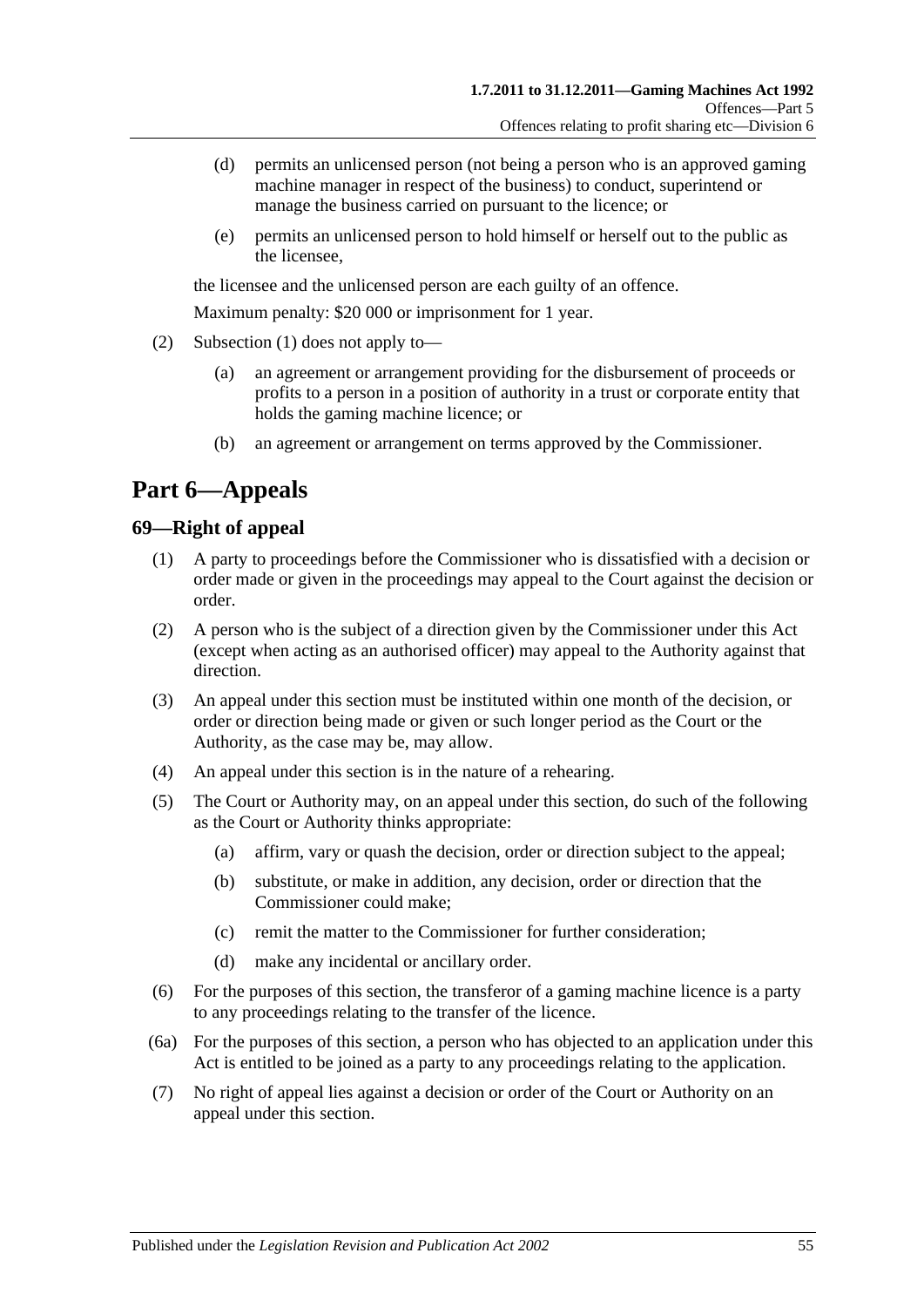## **70—Operation of decisions pending appeal**

- (1) Subject to [subsection](#page-55-0) (2), a decision, order or direction against which a right of appeal lies continues to operate despite that right of appeal or the institution of appeal proceedings.
- <span id="page-55-0"></span>(2) The Commissioner or the appropriate appellate authority may—
	- (a) suspend the operation of a decision, order or direction against which an appeal has been commenced or is proposed; or
	- (b) make any other order or direction that may be appropriate in the circumstances.
- (3) In [subsection](#page-55-0) (2)—

#### *appropriate appellate authority* means—

- (a) if the appeal lies to the Court—the Court;
- (b) if the appeal lies to the Authority—the Authority.

#### **70A—Procedure in relation to criminal intelligence**

In any proceedings under this Part, the Court or the Authority—

- (a) must, on the application of the Commissioner of Police, take steps to maintain the confidentiality of information classified by the Commissioner of Police as criminal intelligence, including steps to receive evidence and hear argument about the information in private in the absence of the parties to the proceedings and their representatives; and
- (b) may take evidence consisting of or relating to information classified by the Commissioner of Police as criminal intelligence by way of affidavit of a police officer of or above the rank of superintendent.

# **Part 7—Powers of inspection etc**

# **71—Powers of authorised officers**

- (1) An authorised officer—
	- (a) may, for the purposes of ascertaining whether the provisions of this Act or a licence under this Act are being complied with, at any time while premises on which the holder of a licence conducts any business pursuant to the licence are open for business or at any other reasonable time; or
	- (b) may, where the officer suspects on reasonable grounds that an offence has been, is being or is about to be committed on any premises or that evidence of an offence is likely to be found on any premises, at any time,

<span id="page-55-1"></span>exercise all or any of the following powers:

- (c) enter or, where necessary, break into the premises, using only such force as is reasonably necessary for the purpose;
- (d) inspect or search the premises or anything on the premises;
- (e) require any person on the premises to—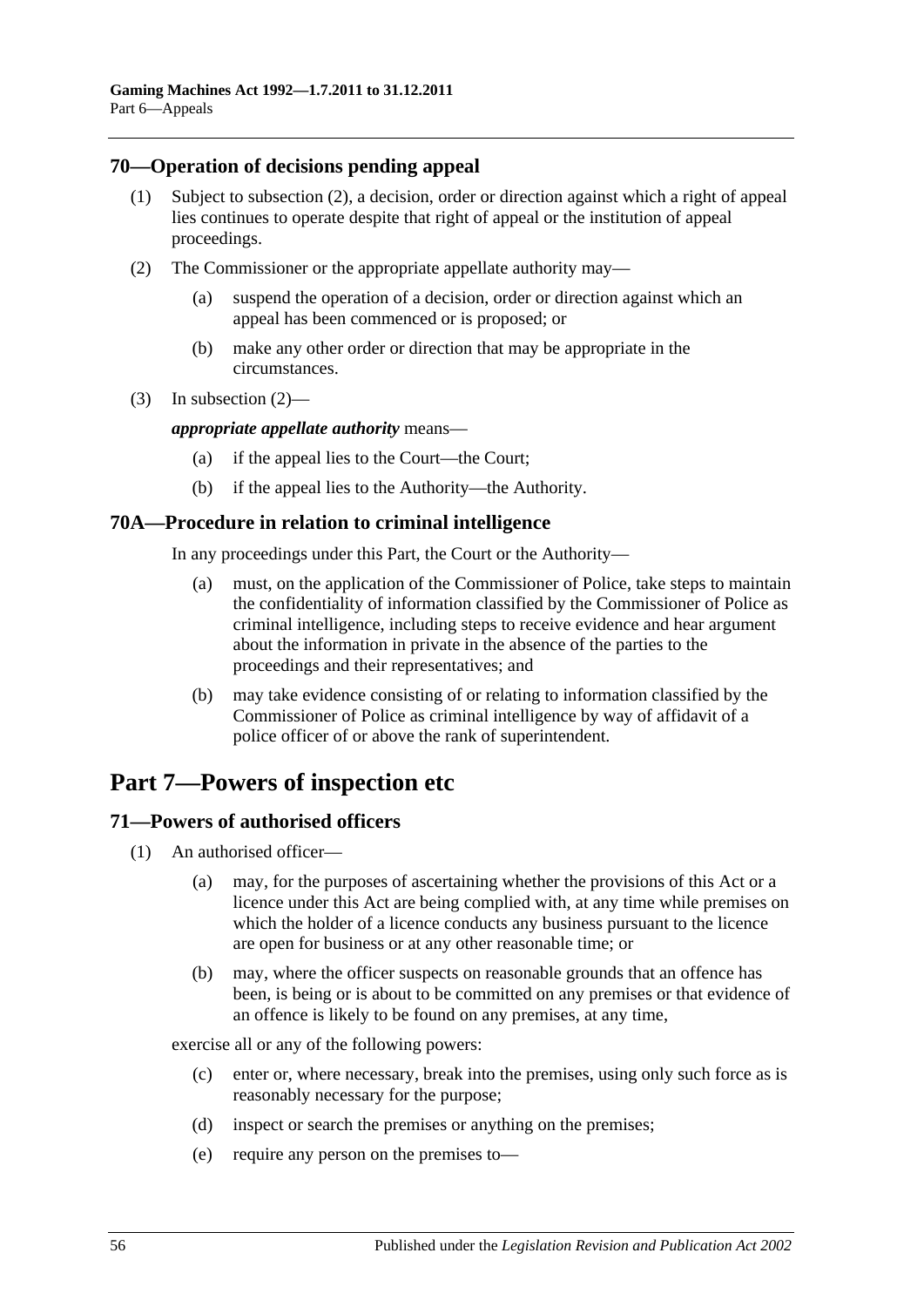- (i) produce any equipment or other items, or any books, papers or documents, that are in the person's custody or control;
- (ii) answer any questions put by the authorised officer;
- (iii) open any gaming machine on the premises or any part of such a machine;
- (f) inspect any books, papers or documents produced to him or her and retain them for so long as is reasonably necessary for the purpose of copying or taking extracts from any of them;
- (g) if the authorised officer suspects on reasonable grounds that an offence has been committed, seize and retain anything that he or she believes affords evidence of the offence;
- (h) give such directions as are reasonably necessary for, or as are incidental to, the effective exercise of the officer's powers under this section.
- <span id="page-56-0"></span>(2) An authorised officer cannot exercise powers under [subsection](#page-55-1) (1)(c) in relation to premises that are not used in the course of a business carried on pursuant to a licence under this Act except on the authority of a warrant issued by a justice.
- (3) A justice cannot issue a warrant under [subsection](#page-56-0) (2) unless satisfied, on information given on oath—
	- (a) that there are reasonable grounds for suspecting that an offence has been, is being or is about to be committed; and
	- (b) that the warrant is reasonably required in the circumstances.
- (4) An authorised officer may, in exercising powers under this section, be accompanied by such assistants as are reasonably necessary for the purpose.
- <span id="page-56-1"></span>(5) Where an authorised officer suspects on reasonable grounds that—
	- (a) a gaming machine, an approved game or any gaming equipment is defective or is not operating correctly; or
	- (b) that the computer system by which the operation of gaming machines is monitored is defective or is not operating correctly,

the authorised officer may give such directions to any licensee or employee of a licensee as the officer thinks fit for the purpose of ensuring compliance with this Act or the proper conduct of gaming operations.

- (6) If a person refuses or fails to comply with a direction given under [subsection](#page-56-1) (5), the authorised officer may himself or herself do such things as are reasonably necessary to ensure compliance with the direction, including, if the officer believes it to be the only effective way of ensuring compliance, the seizure of any gaming machine, gaming machine component or gaming equipment.
- (6a) An authorised officer may—
	- (a) require a person who has custody or control of books, papers or documents relevant to a business conducted under a licence to produce them at a specified place for inspection at a specified time or within a specified period; and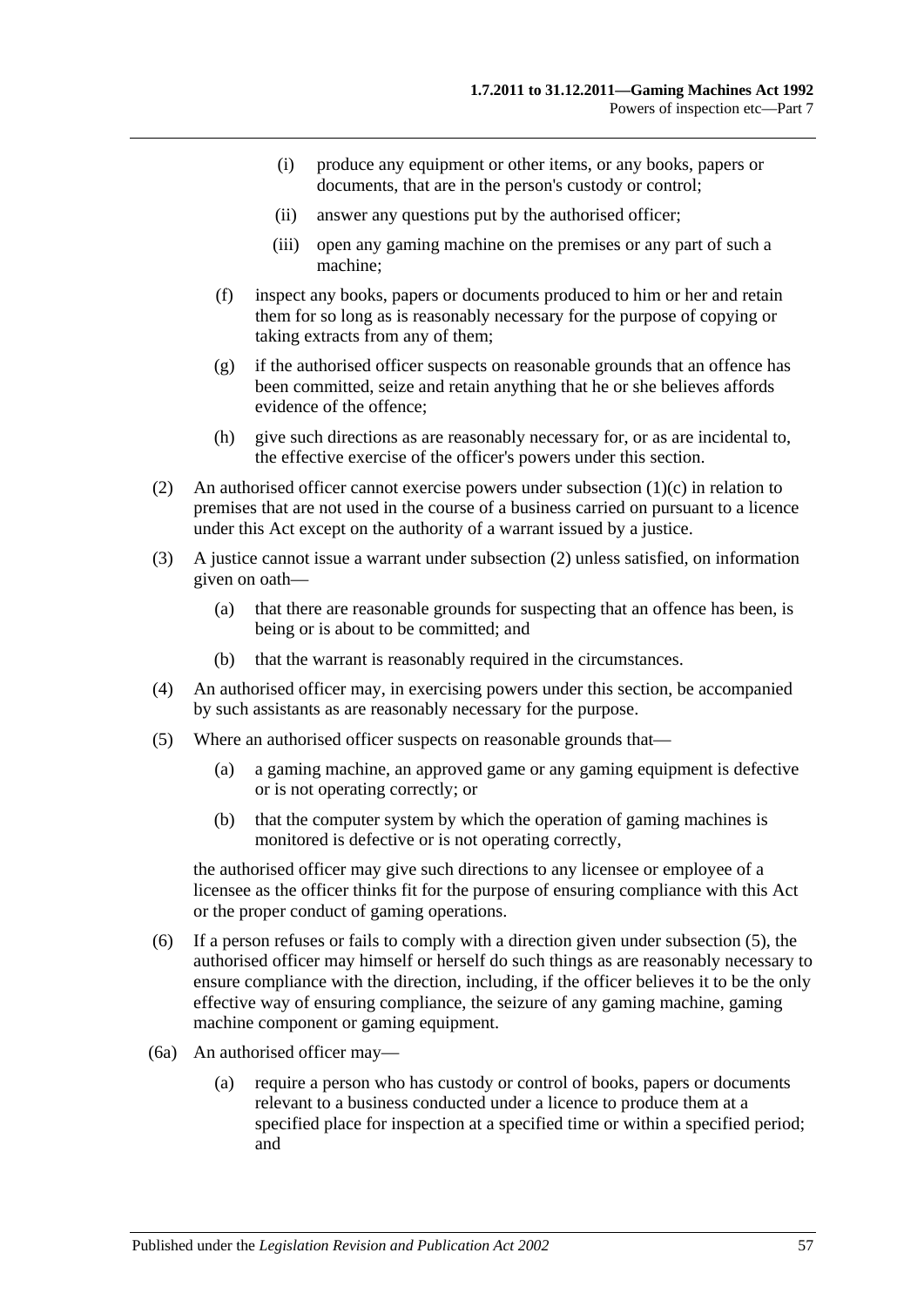- (b) inspect books, papers or documents so produced and retain them for as long as is reasonably necessary for the purposes of copying or taking extracts from any of them.
- (7) Subject to [subsection](#page-57-0) (8), a person who—
	- (a) without reasonable excuse, hinders or obstructs an authorised officer in the exercise of powers under this section; or
	- (b) fails to answer a question put by an authorised officer to the best of his or her knowledge, information or belief; or
	- (c) fails to comply with any other lawful requirement or direction of an authorised officer; or
	- (d) uses abusive, threatening or insulting language to an authorised officer or a person assisting an authorised officer; or
	- (e) falsely represents, by word or conduct, that he or she is an authorised officer,

is guilty of an offence.

Maximum penalty: \$20 000.

- <span id="page-57-0"></span>(8) A person is not required to answer a question, or to produce books, papers or documents, under this section if—
	- (a) the answer to the question or the contents of the books, papers or documents would tend to incriminate the person of an offence; or
	- (b) by answering the question or producing the books, papers or documents the person would commit a breach of legal professional privilege.
- (9) In this section—

*offence* means an offence against this Act or any other offence arising out of or committed in connection with the conduct of gaming operations pursuant to this Act.

# **Part 8—Gaming tax**

#### **71A—Moratorium on increases in rates of gaming tax**

It is the intention of Parliament that the rates of gaming tax, as in force at the time of the enactment of this section, should not be increased before 30 June 2014.

## **72—Interpretation**

In this Part—

*net gambling revenue* or *NGR*, in relation to the holder of a gaming machine licence and a financial year, means the total amount of all bets made on the gaming machines on the licensed premises during the year less the total amount of all prizes won on the machines during the year;

*non-profit business* means a business carried out under a gaming machine licence held by or on behalf of a body corporate or association, where the Minister is satisfied that the profits of the business cannot be returned to the members or shareholders of the body corporate or association;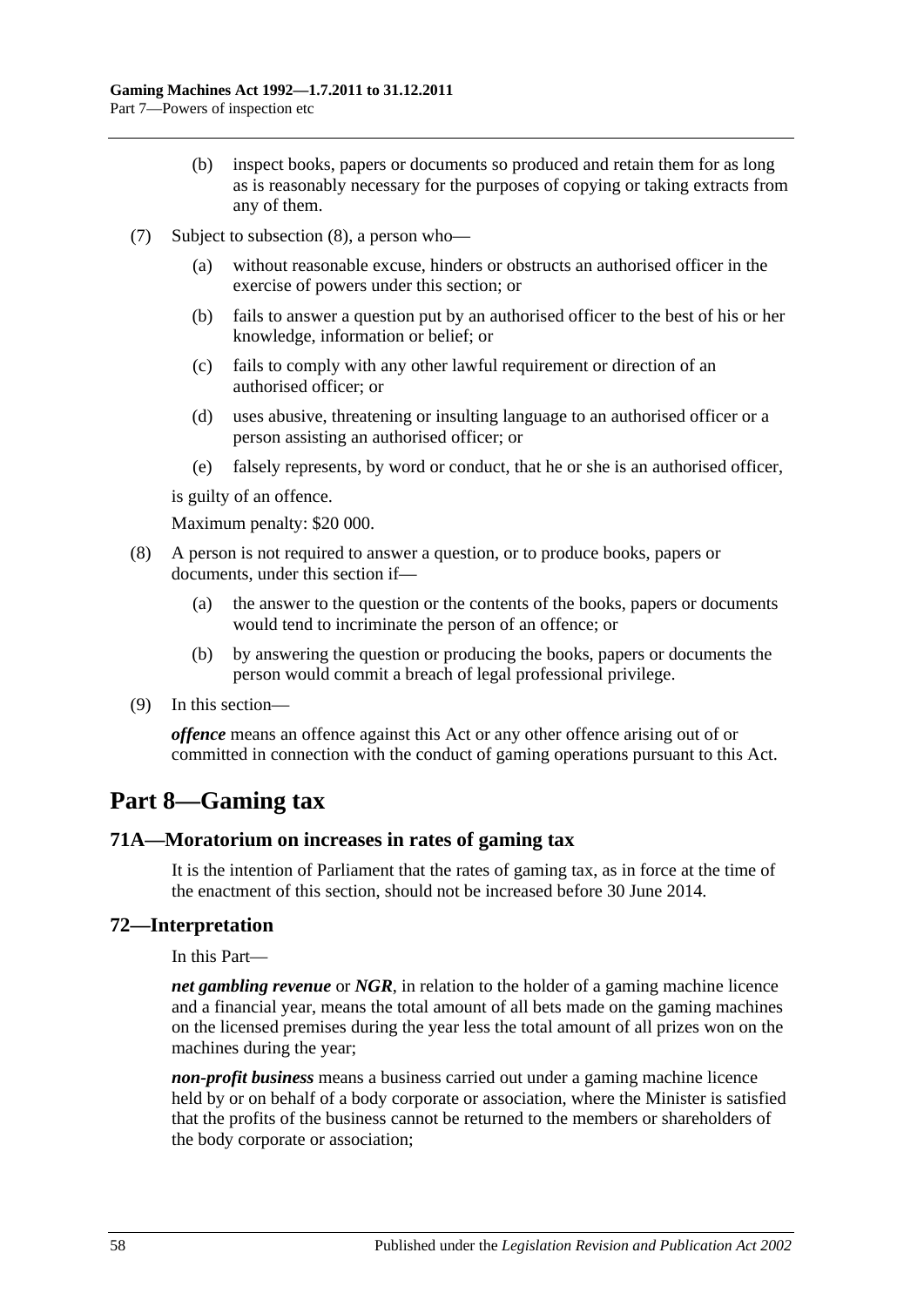#### *prescribed gaming tax*—

- (a) in respect of the 2002/2003 financial year, means—
	- (i) in the case of a non-profit business—the amount of tax calculated in accordance with Part 1 of the following table, as adjusted, for the 6 months from 1 January 2003 until 30 June 2003 (the *second 6 months*), by subtracting or adding (as the case requires) the adjustment amount in accordance with Part 2 of the table:

| Part 1                                                                                                                                               |                                                                         |  |
|------------------------------------------------------------------------------------------------------------------------------------------------------|-------------------------------------------------------------------------|--|
| <b>Tax Threshold</b>                                                                                                                                 | Tax                                                                     |  |
| For NGR of \$399 000 or less for the financial<br>vear                                                                                               | $20.91\%$ of the NGR                                                    |  |
| For NGR of more than \$399 000 but equal to or \$83 430.90 plus 25.91% of the<br>less than \$945 000 for the financial year                          | excess NGR over \$399 000                                               |  |
| For NGR of more than \$945 000 for the<br>financial year                                                                                             | \$224 899.50 plus 30.91% of<br>the excess NGR over \$945 000            |  |
| Part 2                                                                                                                                               |                                                                         |  |
| <b>Adjustment Threshold</b>                                                                                                                          | Adjustment                                                              |  |
| For NGR of \$37 500 or less for the second<br>6 months                                                                                               | subtract 20.91% of the NGR                                              |  |
| For NGR of more than \$37 500 but equal to or<br>less than \$199 500 for the second 6 months                                                         | subtract \$7 841.25 and add<br>0.09% of the excess NGR over<br>\$37 500 |  |
| For NGR of more than \$199 500 but equal to or subtract \$7 695.45 and add<br>less than \$472 500 for the second 6 months                            | 2.59% of the excess NGR over<br>\$199 500                               |  |
| For NGR of more than \$472 500 but equal to or subtract \$624.75<br>less than \$750 000 for the second 6 months                                      |                                                                         |  |
| For NGR of more than \$750 000 but equal to or subtract \$624.75 and add<br>less than \$1 250 000 for the second 6 months                            | 6.59% of the excess NGR over<br>\$750 000                               |  |
| For NGR of more than \$1 250 000 but equal to add \$32 325.25 plus 16.09% of<br>or less than \$1 750 000 for the second 6 months the excess NGR over | \$1 250 000                                                             |  |
| For NGR of more than \$1 750 000 for the<br>second 6 months                                                                                          | add \$112 775.25 plus 24.09%<br>of the excess NGR over<br>\$1 750 000   |  |

(ii) in any other case—the amount of tax calculated in accordance with Part 1 of the following table, as adjusted, for the 6 months from 1 January 2003 until 30 June 2003 (the *second 6 months*), by subtracting or adding (as the case requires) the adjustment amount in accordance with Part 2 of the table: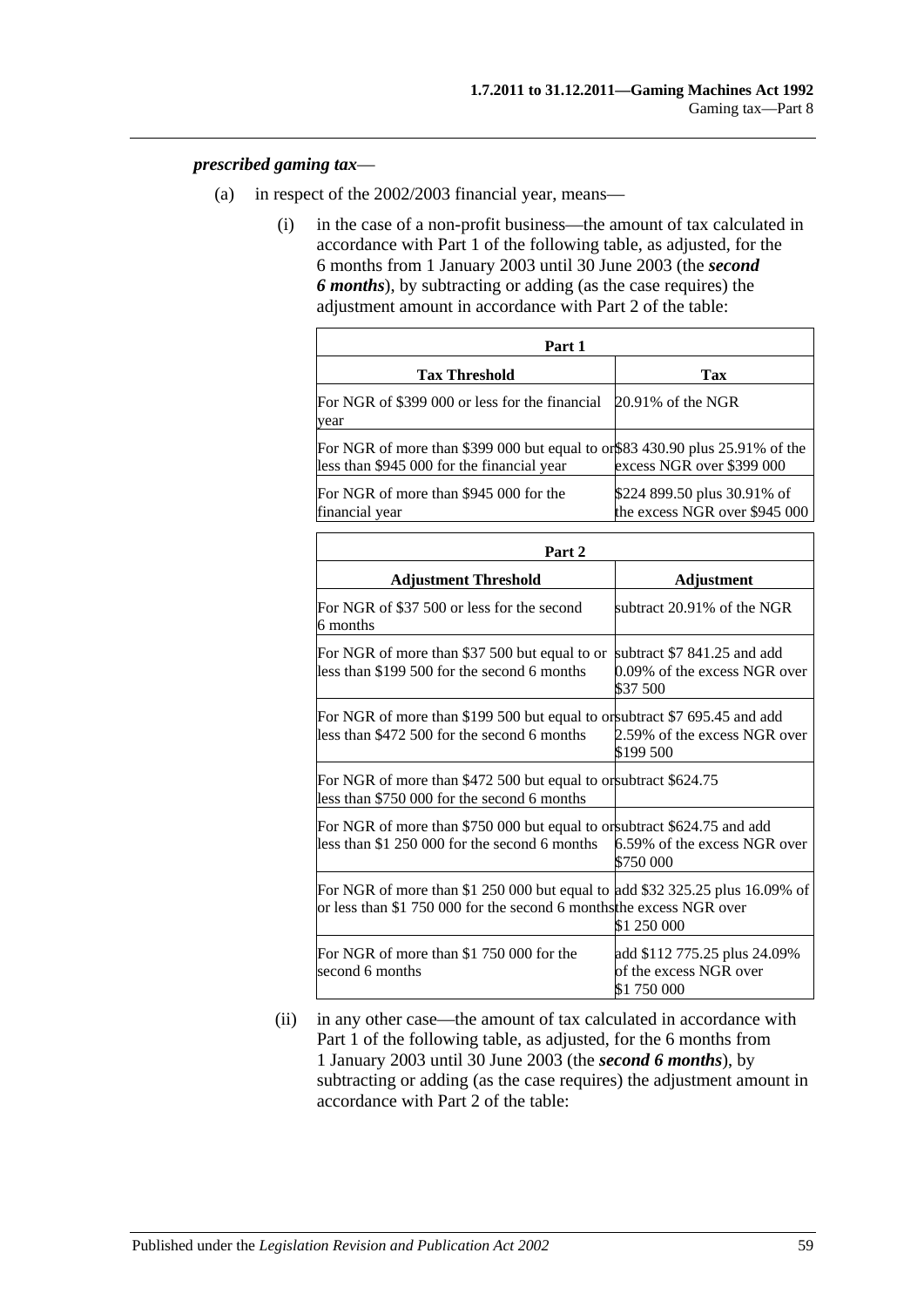| Part 1                                                                                                                  |                                                              |  |
|-------------------------------------------------------------------------------------------------------------------------|--------------------------------------------------------------|--|
| <b>Tax Threshold</b>                                                                                                    | Tax                                                          |  |
| For NGR of \$399 000 or less for the financial<br>year                                                                  | $25.91\%$ of the NGR                                         |  |
| For NGR of more than \$399 000 but equal to or\$103 380.90 plus 34.41% of<br>less than \$945 000 for the financial year | the excess NGR over \$399 000                                |  |
| For NGR of more than \$945 000 for the<br>financial year                                                                | \$291 259.50 plus 40.91% of<br>the excess NGR over \$945 000 |  |

| Part <sub>2</sub>                                                                                                                                    |                                                                         |  |
|------------------------------------------------------------------------------------------------------------------------------------------------------|-------------------------------------------------------------------------|--|
| <b>Adjustment Threshold</b>                                                                                                                          | <b>Adjustment</b>                                                       |  |
| For NGR of \$37 500 or less for the second<br>6 months                                                                                               | subtract 25.91% of the NGR                                              |  |
| For NGR of more than \$37 500 but equal to or<br>less than \$199 500 for the second 6 months                                                         | subtract \$9 716.25 and add<br>1.59% of the excess NGR over<br>\$37 500 |  |
| For NGR of more than \$199 500 but equal to or subtract \$7 140.45 and add<br>less than \$472 500 for the second 6 months                            | 2.59% of the excess NGR over<br>\$199 500                               |  |
| For NGR of more than \$472 500 but equal to or subtract \$69.75<br>less than \$750 000 for the second 6 months                                       |                                                                         |  |
| For NGR of more than \$750 000 but equal to or subtract \$69.75 and add 6.59%<br>less than \$1 250 000 for the second 6 months                       | of the excess NGR over<br>\$750 000                                     |  |
| For NGR of more than \$1 250 000 but equal to add \$32 880.25 plus 16.09% of<br>or less than \$1 750 000 for the second 6 months the excess NGR over | \$1 250 000                                                             |  |
| For NGR of more than \$1 750 000 for the<br>second 6 months                                                                                          | add \$113 330.25 plus 24.09%<br>of the excess NGR over<br>\$1 750 000   |  |

- (b) in respect of the 2003/2004 financial year and each successive financial year, means—
	- (i) in the case of a non-profit business—the amount of tax calculated in accordance with the following table:

| <b>Tax Threshold</b>                                                                                                           | Tax                                                           |
|--------------------------------------------------------------------------------------------------------------------------------|---------------------------------------------------------------|
| For NGR of \$75 000 or less for the financial<br>year                                                                          | nil                                                           |
| For NGR of more than \$75 000 but equal to or<br>less than \$399 000 for the financial year                                    | 21% of the excess NGR over<br>\$75 000                        |
| For NGR of more than \$399 000 but equal to or \$68 040 plus 28.5% of the<br>less than \$945 000 for the financial year        | excess NGR over \$399 000                                     |
| For NGR of more than \$945 000 but equal to or \$223 650 plus $30.91\%$ of the<br>less than \$1 500 000 for the financial year | excess NGR over \$945 000                                     |
| For NGR of more than \$1 500 000 but equal to<br>or less than \$2 500 000 for the financial year                               | \$395 200.50 plus 37.5% of the<br>excess NGR over \$1 500 000 |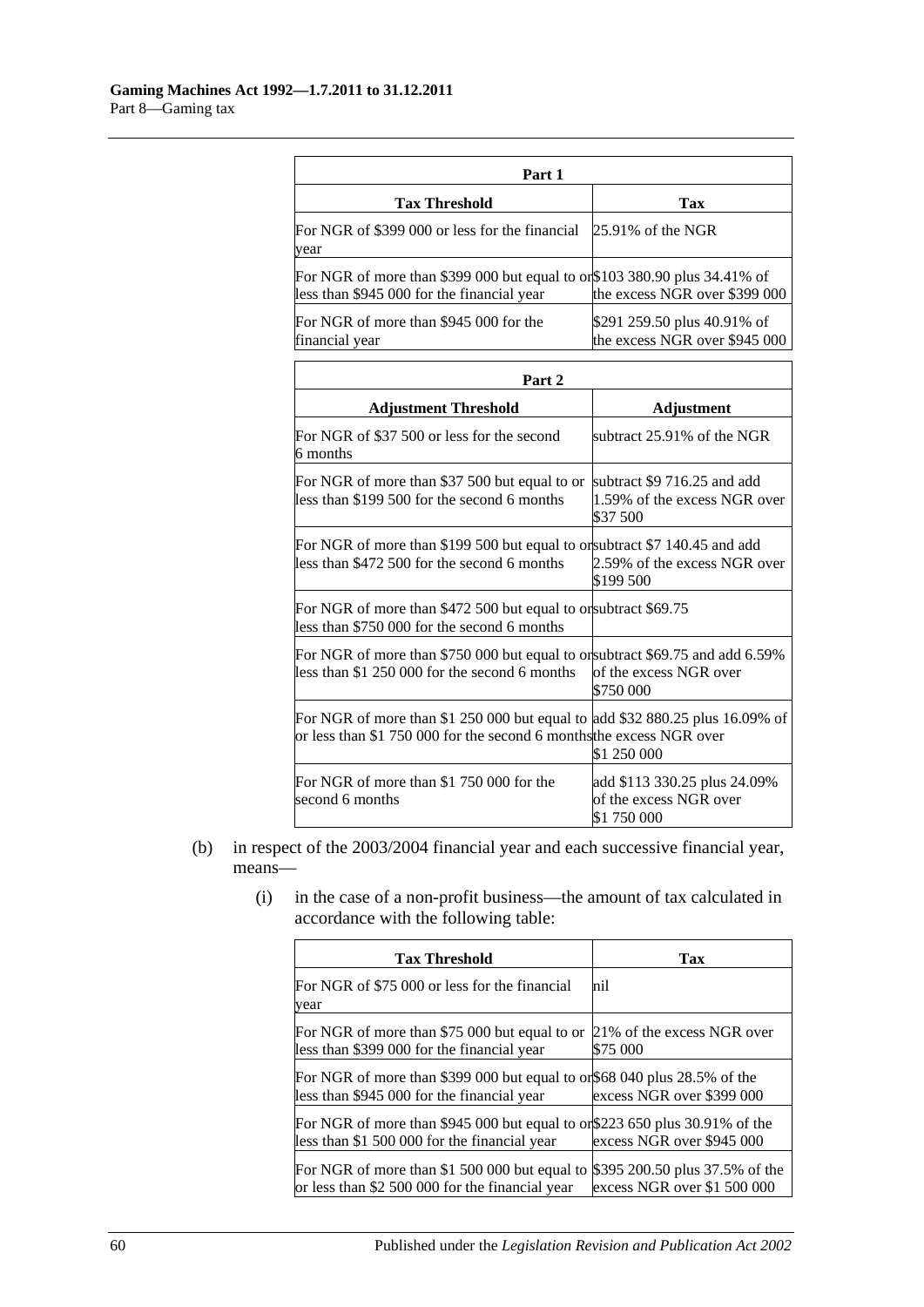| <b>Tax Threshold</b>                                                                                                          | Tax                                                           |
|-------------------------------------------------------------------------------------------------------------------------------|---------------------------------------------------------------|
| For NGR of more than \$2 500 000 but equal to \$770 200.50 plus 47% of the<br>or less than \$3 500 000 for the financial year | excess NGR over \$2 500 000                                   |
| For NGR of more than \$3 500 000 for the<br>financial year                                                                    | \$1 240 200.50 plus 55% of the<br>excess NGR over \$3 500 000 |

(ii) in any other case—the amount of tax calculated in accordance with the following table:

| <b>Tax Threshold</b>                                                                                                         | Tax                            |
|------------------------------------------------------------------------------------------------------------------------------|--------------------------------|
| For NGR of \$75 000 or less for the financial<br>year                                                                        | mil                            |
| For NGR of more than \$75 000 but equal to or                                                                                | 27.5% of the excess NGR over   |
| less than \$399 000 for the financial year                                                                                   | \$75 000                       |
| For NGR of more than \$399 000 but equal to or \$89 100 plus 37% of the excess<br>less than \$945 000 for the financial year | <b>NGR</b> over \$399 000      |
| For NGR of more than \$945 000 but equal to or \$291 120 plus 40.91% of the<br>less than \$1 500 000 for the financial year  | excess NGR over \$945 000      |
| For NGR of more than \$1 500 000 but equal to                                                                                | \$518 170.50 plus 47.5% of the |
| or less than \$2 500 000 for the financial year                                                                              | excess NGR over \$1 500 000    |
| For NGR of more than \$2 500 000 but equal to                                                                                | \$993 170.50 plus 57% of the   |
| or less than \$3 500 000 for the financial year                                                                              | excess NGR over \$2 500 000    |
| For NGR of more than \$3 500 000 for the                                                                                     | \$1 563 170.50 plus 65% of the |
| financial year                                                                                                               | excess NGR over \$3 500 000    |

## <span id="page-60-0"></span>**72A—Gaming tax**

- (1) The holder of a gaming machine licence must pay to the Treasurer, for each financial year, the prescribed gaming tax on the net gambling revenue derived in respect of the licensed premises in the financial year.
- <span id="page-60-2"></span>(3) The tax to which a licensee is liable under [subsection](#page-60-0) (1) is payable in monthly instalments, to be calculated and paid (subject to [subsection](#page-60-1) (3a)) in the manner specified by the Minister by notice in the Gazette.
- (3aa) The Minister may, by further notice in the Gazette, vary or revoke a notice under [subsection](#page-60-2) (3).
- <span id="page-60-1"></span>(3a) The monthly instalments referred to in [subsection](#page-60-2) (3) will be determined on the basis of the net gambling revenue derived in respect of the licensed premises for the whole of the relevant financial year whether that revenue is derived by the same person or different persons during different parts of the year or pursuant to one gaming machine licence or to two or more gaming machine licences during different parts of the year.
- (3b) The holder of a gaming machine licence at the end of a month in respect of which an instalment referred to in [subsection](#page-60-2) (3) is payable is liable for the amount payable in respect of that month whether he or she was the holder of the licence throughout the month or not.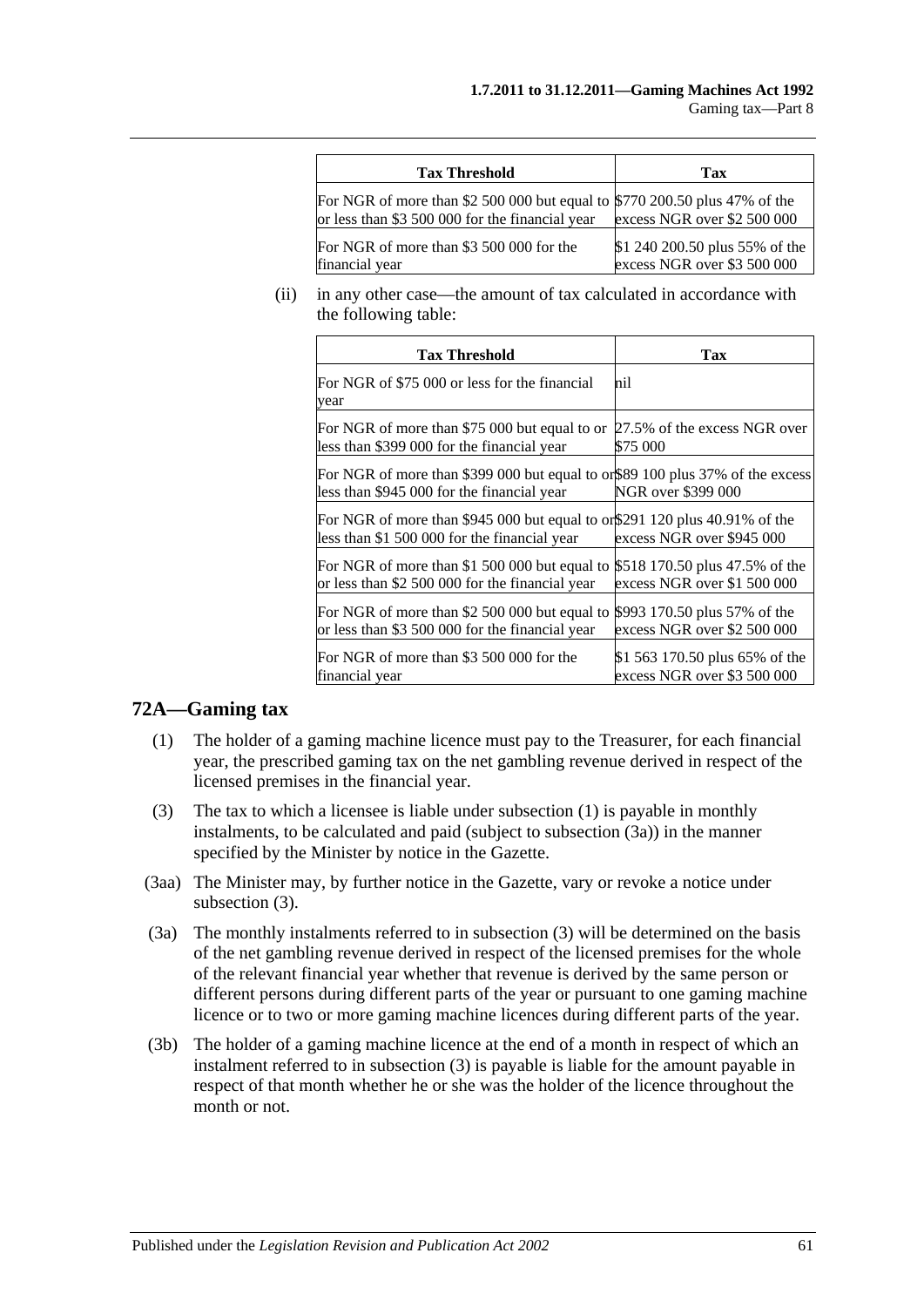- <span id="page-61-2"></span><span id="page-61-1"></span><span id="page-61-0"></span>(4) The revenue received under this section by the Treasurer in respect of each financial year is to be paid—
	- (a) as to \$3.5 million—into the *Sport and Recreation Fund* established under this Part;
	- (b) as to \$4 million—into the *Charitable and Social Welfare Fund* established under this Part;
	- (ba) as to \$3.845 million—into the *Gamblers Rehabilitation Fund* established under this Part;
	- (c) as to \$20 million—into the *Community Development Fund* established under this Part;
	- (d) as to the balance—into the Consolidated Account.
- <span id="page-61-3"></span>(5) The Treasurer will pay the sums referred to in [subsection](#page-61-0)  $(4)(a)$ ,  $(b)$ ,  $(ba)$  and  $(c)$  into the various Funds in equal monthly instalments (starting in July 1996).

## <span id="page-61-4"></span>**72B—Recovery of tax**

- (1) If default is made by a licensee for more than 7 days in paying an amount due and payable under this Part, a fine of 10 per cent of the amount outstanding is added to that amount.
- (2) The Commissioner may, if he or she thinks good reason exists for doing so, waive payment of the whole or a part of a fine incurred under [subsection](#page-61-4) (1).
- (2a) If default is made by a licensee for more than 10 days in paying an amount due and payable under this Part, the Commissioner may, by written notice to the licensee, suspend the licence (and the licence will remain suspended until the amount, and any fine, is paid or the Commissioner terminates the suspension of the licence).
- (3) An amount due and payable under this Part is recoverable by the Treasurer as a debt due to the Crown.
- (4) If an amount is due and payable under this Part by a licensee that is a body corporate and—
	- (a) the body corporate is dissolved; or
	- (b) the amount is not satisfied in full within 14 days of written demand being made by the Commissioner,

the amount outstanding may be recovered from—

- (c) a person who was a director or a member of the governing body of the body corporate or former body corporate at the time when the amount became due and payable by the licensee; or
- (d) a body corporate that was a related body corporate (as defined in the *Corporations Law*) at that time or a person who was a director of such a related body corporate at that time.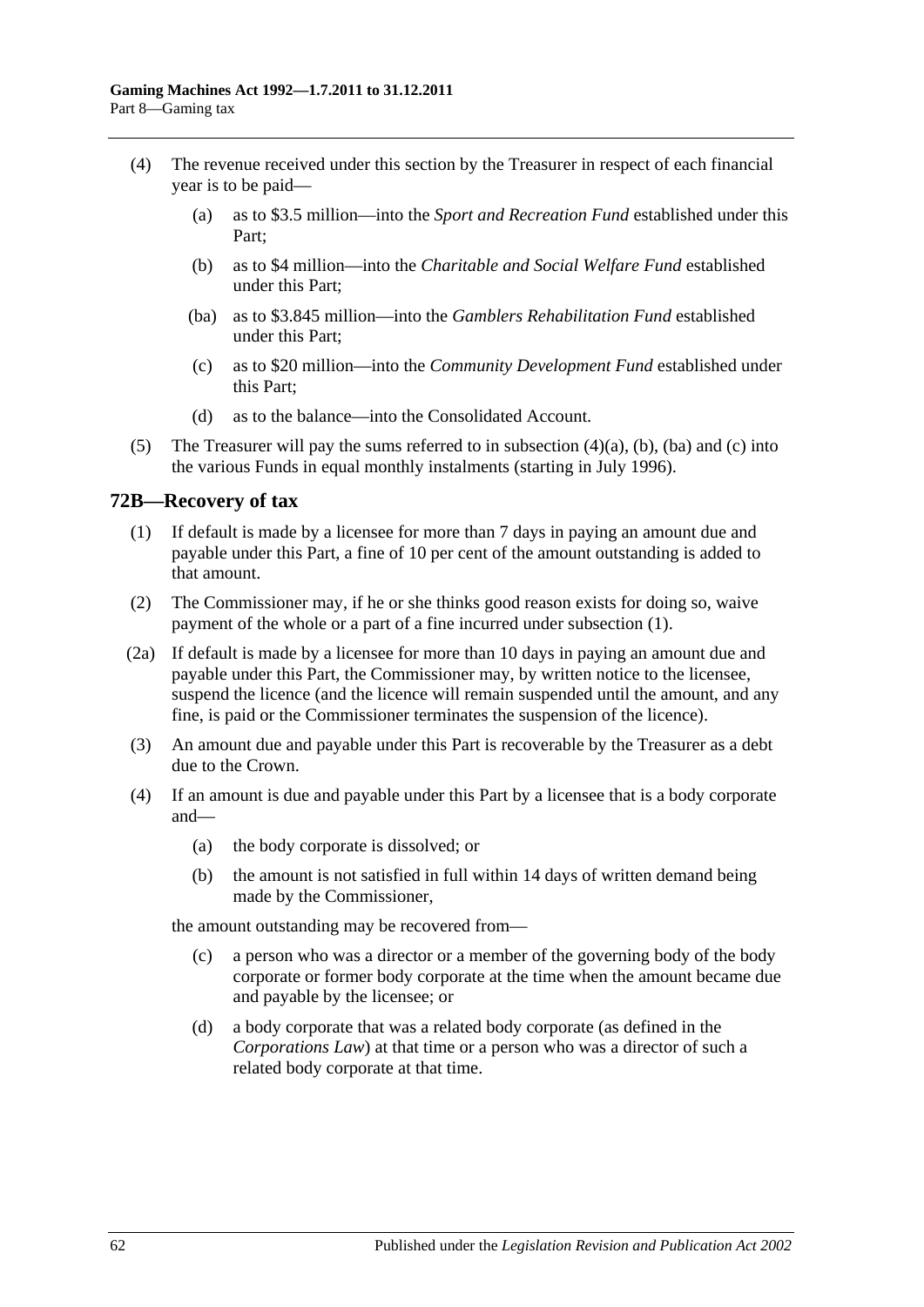## **73—Accounts and monthly returns**

- (1) The holder of a gaming machine licence must cause proper accounts to be kept, in accordance with this section, of the gross gaming turnover and net gambling revenue for each month in respect of the business carried out pursuant to the licence and such other accounts in relation to that business as the Commissioner may require.
- (2) The accounts must—
	- (a) be kept in a form determined by the Commissioner; and
	- (b) be kept on the licensed premises; and
	- (c) be preserved on those premises or, if the business to which they relate no longer exists, at some other place within the State, for a period of six years from the date on which they are compiled.
- (3) The holder of a gaming machine licence must furnish the Commissioner, within seven days of the end of each month in respect of which a payment is to be made pursuant to this Part, with a return in a form determined by the Commissioner giving such information as the Commissioner may require for the purposes of determining the amount of that payment.
- <span id="page-62-0"></span>(4) A licensee who, in a return furnished under this section, knowingly makes any false statement or knowingly gives any false information or particulars is guilty of an offence.

Maximum penalty: \$10 000 or imprisonment for 2 years.

(5) A court, on convicting a person of an offence against [subsection](#page-62-0) (4), may, if satisfied that the false statement, information or particulars resulted in a reduced amount of gaming tax being payable, impose (in addition to any other penalty imposed) a fine of an amount equal to twice the amount by which the tax was so reduced.

## **73A—Sport and Recreation Fund**

- (1) The *Sport and Recreation Fund* is established.
- (2) The Fund is to be kept at Treasury.
- <span id="page-62-1"></span>(3) The money paid into the Fund under this Part will from time to time be applied, in accordance with the directions of the prescribed Minister, in financial assistance for sporting or recreation organisations.
- (4) The prescribed Minister must, before giving a direction under [subsection](#page-62-1) (3), consult with the Economic and Finance Committee established under the *[Parliamentary](http://www.legislation.sa.gov.au/index.aspx?action=legref&type=act&legtitle=Parliamentary%20Committees%20Act%201991)  [Committees Act](http://www.legislation.sa.gov.au/index.aspx?action=legref&type=act&legtitle=Parliamentary%20Committees%20Act%201991) 1991*.
- (5) The Chief Executive of the administrative unit of the Public Service responsible to the prescribed Minister must provide the Economic and Finance Committee with such information as the Committee may require relating to applications for financial assistance made by sporting or recreation organisations.
- (6) Financial assistance will not be given under this section to an organisation that is the holder of a gaming machine licence.
- (7) In this section—

*prescribed Minister* means the Minister responsible for the administration of the *[Recreational Greenways Act](http://www.legislation.sa.gov.au/index.aspx?action=legref&type=act&legtitle=Recreational%20Greenways%20Act%202000) 2000*.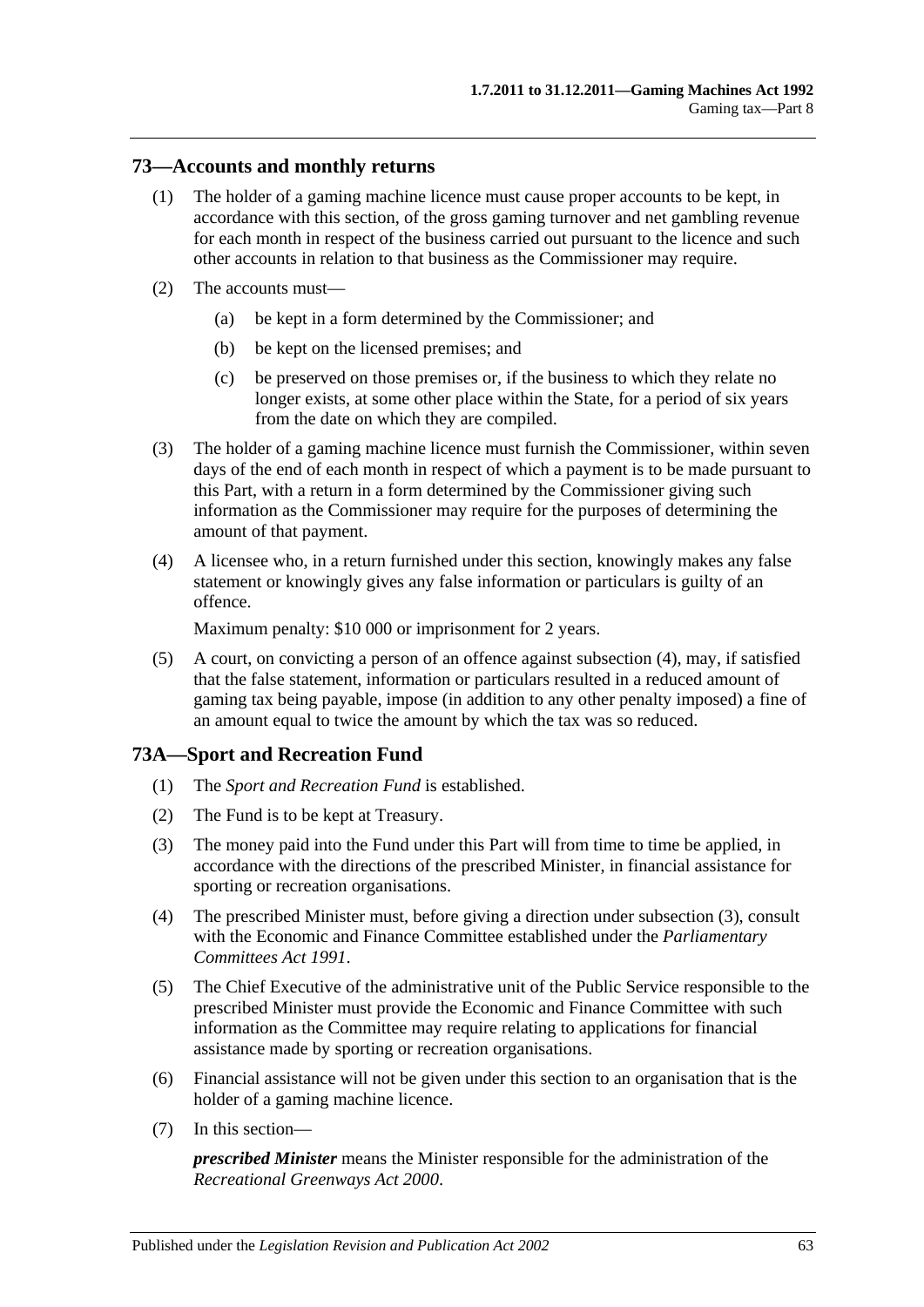# **73B—Charitable and Social Welfare Fund**

- (1) The *Charitable and Social Welfare Fund* is established.
- (2) The Fund will be kept at Treasury.
- <span id="page-63-0"></span>(3) The money paid into the Fund under this Part will from time to time be applied by the Treasurer, in accordance with the directions of a board that must be established by the Minister responsible for the administration of the *[Family and Community Services](http://www.legislation.sa.gov.au/index.aspx?action=legref&type=act&legtitle=Family%20and%20Community%20Services%20Act%201972)  Act [1972](http://www.legislation.sa.gov.au/index.aspx?action=legref&type=act&legtitle=Family%20and%20Community%20Services%20Act%201972)* for the purpose, in financial assistance for charitable or social welfare organisations.
- (4) The board established under [subsection](#page-63-0) (3) is to consist of 5 members—
	- (a) being persons who have, between them, appropriate expertise in financial management and charitable or social welfare organisation administration; and
	- (b) at least 2 of whom are women and 2 are men.
- (5) The procedures of the board will be as determined by the Minister responsible for the administration of the *[Family and Community Services Act](http://www.legislation.sa.gov.au/index.aspx?action=legref&type=act&legtitle=Family%20and%20Community%20Services%20Act%201972) 1972*.

## **73BA—Gamblers Rehabilitation Fund**

- (1) The *Gamblers Rehabilitation Fund* is established.
- (2) The Fund will be kept at the Treasury.
- (3) The Minister responsible for the administration of the *[Family and Community Services](http://www.legislation.sa.gov.au/index.aspx?action=legref&type=act&legtitle=Family%20and%20Community%20Services%20Act%201972)  Act [1972](http://www.legislation.sa.gov.au/index.aspx?action=legref&type=act&legtitle=Family%20and%20Community%20Services%20Act%201972)* will invite contributions to the Fund from stakeholders in the gambling industry.
- (4) The money paid into the Fund under this Part will from time to time be applied by the Minister responsible for the administration of the *[Family and Community Services](http://www.legislation.sa.gov.au/index.aspx?action=legref&type=act&legtitle=Family%20and%20Community%20Services%20Act%201972)  Act [1972](http://www.legislation.sa.gov.au/index.aspx?action=legref&type=act&legtitle=Family%20and%20Community%20Services%20Act%201972)* towards programs for or related to minimising problem gambling or rehabilitating problem gamblers.

## **73C—Community Development Fund**

- (1) The *Community Development Fund* is established.
- (2) The Fund will be kept at Treasury.
- <span id="page-63-1"></span>(3) The money paid into the Fund under this Part will from time to time be applied by the Treasurer, in accordance with the directions of the Governor, towards—
	- (a) financial assistance for community development; and
	- (b) the provision of government health, welfare or education services.
- (4) Despite [subsection](#page-63-1) (3), at least \$500 000 must be applied from the Fund in each financial year towards programs that will be of benefit to the live music industry.

# **Part 9—Miscellaneous**

#### **74—Annual reports**

(1) The Authority must, no later than 30 September in each year, submit to the Minister a report on the performance of its functions under this Act during the financial year ending on the previous 30 June.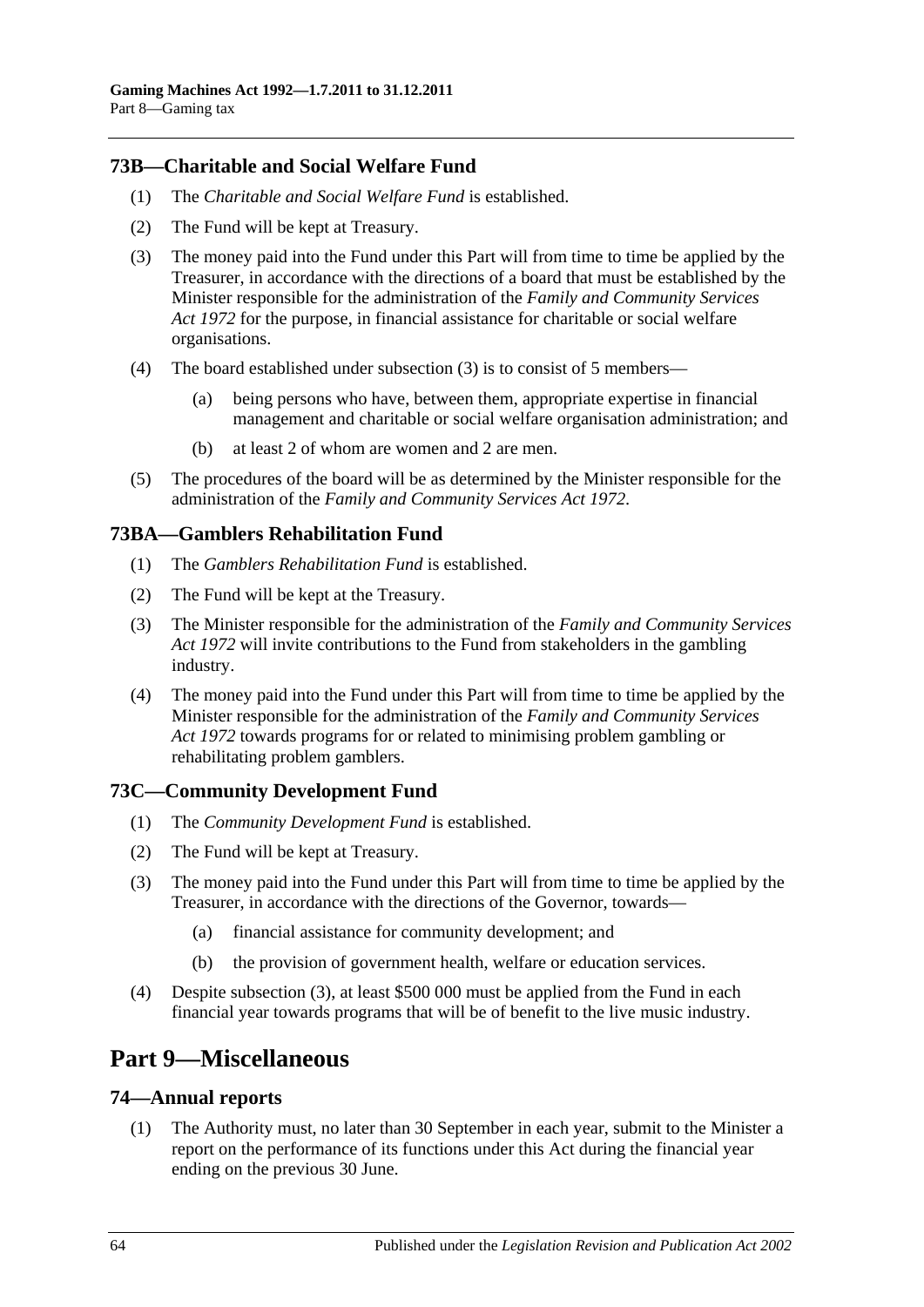- (2) The Commissioner must, no later than 30 September in each year, submit to the Minister a report on the administration of this Act during the financial year ending on the previous 30 June.
- (3) The annual report of the Commissioner must include the following information in relation to the financial year to which the report relates:
	- (a) the number of expiation notices issued for offences against this Act;
	- (b) the number of prosecutions commenced for offences against this Act;
	- (c) the number of persons barred by order under [section](#page-50-1) 59 and the number of orders made under that section against each such person.
- (4) The Minister must, within 12 sitting days of receiving a report under this section, cause a copy of the report to be laid before each House of Parliament.

## **75—Audit requirements for gaming machine monitor licence**

The accounts of the undertaking carried out pursuant to the gaming machine monitor licence, and the undertaking carried out by the holder of that licence pursuant to any other licence under this Act, may at any time, and must at least once in each year of operation, be audited by the Auditor-General.

### **76—Power to refuse to pay winnings**

- (1) If the holder of a gaming machine licence or an approved gaming machine manager for the licensed premises is satisfied that a gaming machine on the premises, or a game being played on such a machine, is not operating properly and that it would not be just and equitable to allow a particular player to redeem his or her winnings on the machine, the licensee or manager may withhold those winnings from that player and, in that event, must obtain the player's name and address and inform him or her of the right to have the decision reviewed.
- (2) A player who is aggrieved by a decision to have his or her winnings withheld may apply to the Commissioner for a review of the decision.
- (3) The Commissioner may confirm or revoke the decision and his or her decision on the matter is not appealable.

#### **76A—Financing of licensee's business**

- (1) The Minister may, by notice in the Gazette, grant an exemption from such provisions of this Act as may be necessary for the purpose of enabling—
	- (a) the holder of a gaming machine licence, the special club licence or a gaming machine dealer's licence and a credit provider to enter into any arrangements (including leasing arrangements) for the financing of the licensee's acquisition of gaming machines or gaming machine entitlements or otherwise financing the business conducted on the licensed premises; and
	- (b) a credit provider to exercise rights of repossession and sale over gaming machines, and gaming machine entitlements, subject to any credit arrangement.
- (2) An exemption is subject to any conditions specified in the notice.
- (3) The Minister may, by subsequent notice in the Gazette, vary an exemption.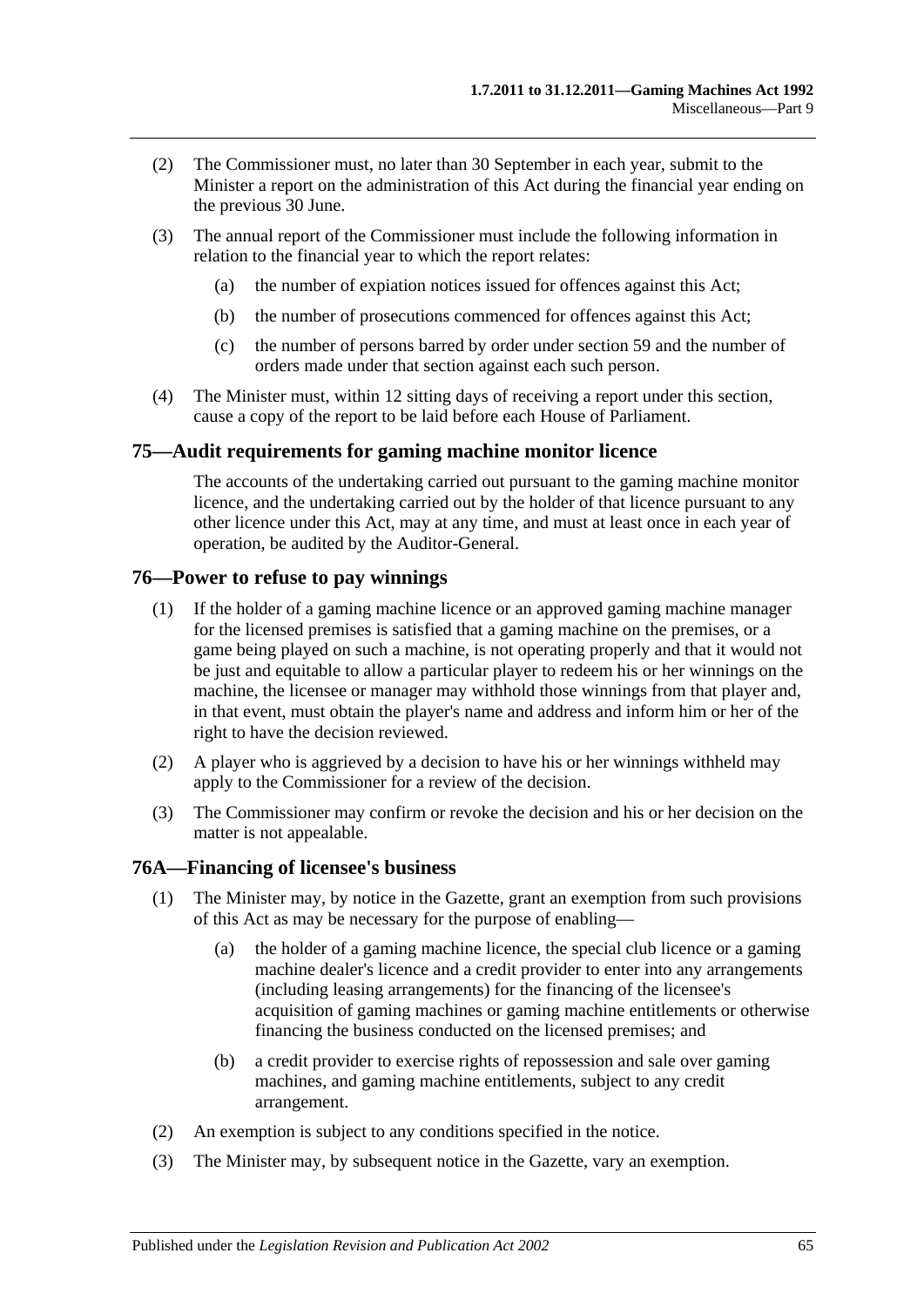- (4) If a credit provider repossesses or acquires a gaming machine or gaming machine entitlement under an arrangement to which an exemption relates, the credit provider—
	- (a) must, within 7 days after the repossession or acquisition, give written notice to the Commissioner of the repossession or acquisition; and
	- (b) must ensure the gaming machine is not operated while in the ownership of the credit provider; and
	- (c) must ensure the gaming machine is, while in the ownership of the credit provider, stored by the holder of a gaming machine dealer's licence or gaming machine service licence in a secure storage location; and
	- (d) must not sell the gaming machine except to the holder of a gaming machine dealer's licence; and
	- (e) must, within 7 days after selling or otherwise disposing of the gaming machine or gaming machine entitlement, give written notice to the Commissioner of the details of the sale or other disposition.

Maximum penalty: \$35 000.

## **77—Certain agreements and arrangements are unlawful**

- (1) If any agreement or arrangement is entered into by the holder of a gaming machine licence and any person other than the holder of a gaming machine dealer's licence for, or in connection with, the supply or acquisition of gaming machines, games or prescribed gaming machine components—
	- (a) the agreement or arrangement is null and void; and
	- (b) the parties to the agreement or arrangement are each guilty of an offence.

Maximum penalty: \$10 000.

- (3) If the Commissioner or an inspector enters into any agreement or arrangement of a financial or business nature with a licensee, a person who is an applicant for a licence or approval under this Act or an approved gaming machine manager or gaming machine employee without the prior approval of the Minister—
	- (a) the agreement or arrangement is null and void; and
	- (b) the parties to the agreement or arrangement are each guilty of an offence.

Maximum penalty: \$20 000.

#### **78—False or misleading statements**

A person who knowingly makes a false or misleading statement in an application, a return or any other document furnished by him or her under this Act is guilty of an offence.

Maximum penalty: \$10 000 or imprisonment for 2 years.

#### **79—Bribery**

(1) A person who offers, promises or gives a bribe to a licensee or an approved gaming machine manager or gaming machine employee with the intent of gaining for himself or herself or some other person an improper benefit in the course of gaming conducted pursuant to this Act is guilty of an offence.

Maximum penalty: \$50 000 or imprisonment for 4 years.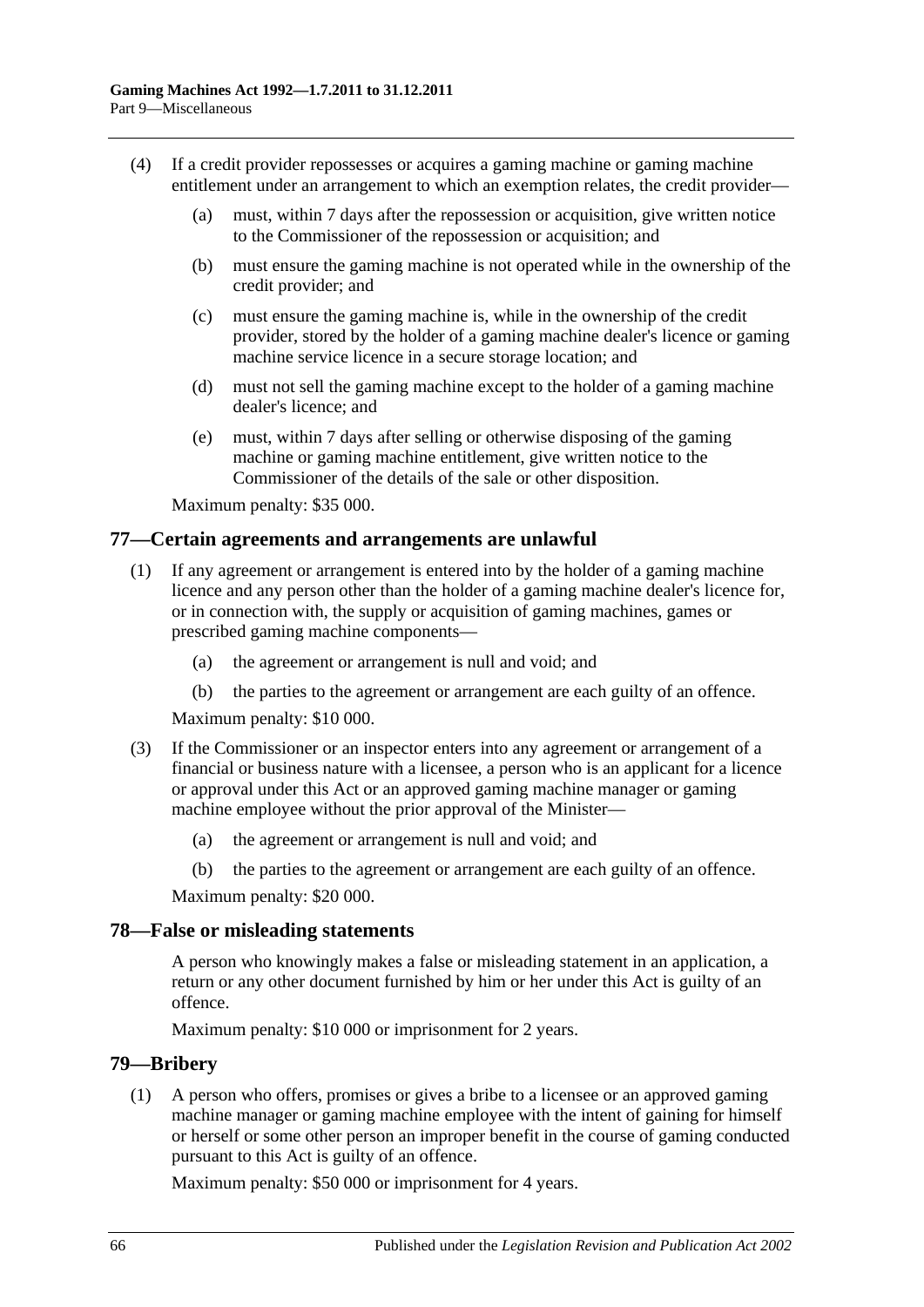(2) A licensee or an approved gaming machine manager or gaming machine employee who solicits, accepts or agrees to accept such a bribe (whether for himself or herself or some other person) is guilty of an offence.

Maximum penalty: \$50 000 or imprisonment for 4 years.

(3) In this section—

*bribe* includes any form of inducement.

## **80—Licensees to disclose gifts etc**

A licensee must, within one month of receiving, accepting or taking advantage of any gift, favour or benefit given or offered to him or her in connection with carrying out the undertaking authorised by the licence, furnish the Commissioner with a written report of the particulars of the gift, favour or benefit, including the name and address of the person who gave or offered it.

Maximum penalty: \$2 500.

## **81—Liability of licensed dealer for acts of agent**

If a person, in the course of acting as the agent of the holder of a gaming machine dealer's licence, commits an offence against this Act or commits any other offence in the course of dealing with a licensee under this Act in relation to the undertaking authorised by the licence held by the licensee, the holder of the gaming machine dealer's licence is guilty of an offence and liable to the same penalty as is prescribed for the principal offence.

#### **82—Service**

- (1) A notice or other document may be served on a licensee—
	- (a) personally; or
	- (b) by leaving it at the licensed premises, in an envelope addressed to the licensee, with a person apparently employed or engaged in the business conducted in pursuance of the licence; or
	- (c) by sending it by post to the licensee addressed to him or her at the licensed premises.
- (1a) A notice or other document may be served on any other person—
	- (a) personally; or
	- (b) if the person has nominated an address for service—by leaving it at or posting it to that address in an envelope addressed to the person; or
	- (c) by posting it to the person's usual place of business or residence in an envelope addressed to the person; or
	- (d) by leaving it at or posting it to the address of the person's solicitor in an envelope addressed to the solicitor.
- (2) A notice or other document sent by post to a person under this section will be conclusively presumed to have been served on the person at the time when it would, in the ordinary course of post, reach the address to which it was posted.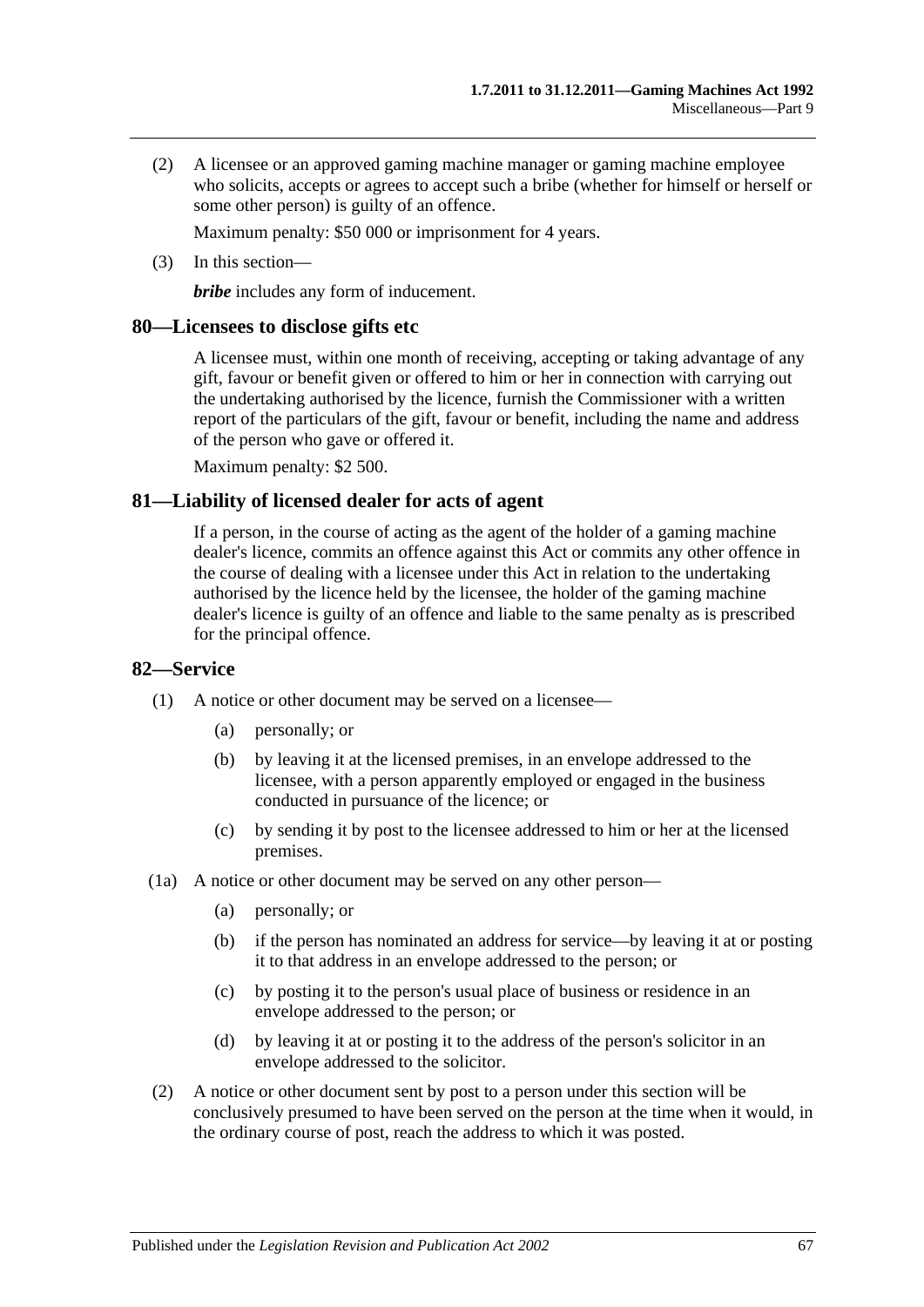### **84—Prosecution of summary offences**

Proceedings for a summary offence against this Act must be commenced—

- (a) in the case of an expiable offence—within the time limits prescribed for expiable offences by the *[Summary Procedure Act](http://www.legislation.sa.gov.au/index.aspx?action=legref&type=act&legtitle=Summary%20Procedure%20Act%201921) 1921*;
- (b) in any other case—within 5 years of the date on which the offence is alleged to have been committed.

## **85—Vicarious liability**

- (1) If a body corporate that holds a licence is guilty of an offence against this Act, any person occupying a position of authority in the body corporate and any approved gaming machine manager for the licensed premises are each guilty of an offence and liable to the same penalty as is prescribed for the principal offence unless it is proved that the person could not, by the exercise of reasonable care, have prevented the commission of the offence by the body corporate.
- (2) If the trustee of a trust that holds a licence is guilty of an offence against this Act, any other person occupying a position of authority in the trust and any approved gaming machine manager for the licensed premises are each guilty of an offence and liable to the same penalty as is prescribed for the principal offence unless it is proved that the person could not, by the exercise of reasonable care, have prevented the commission of the principal offence.
- (3) If there is proper cause for disciplinary action against a trust or corporate entity under [Part 3,](#page-14-0) there is proper cause for disciplinary action under that Part against each person occupying a position of authority in the entity unless it is proved that the person could not, by the exercise of reasonable care, have prevented the misconduct.

## **85A—Destruction of fingerprints**

- (1) This section applies—
	- (a) to fingerprints taken under [section](#page-20-0) 19, [28](#page-29-0) or [42](#page-39-5) in connection with an application for a licence, consent or approval if the application is refused; or
	- (b) to fingerprints taken under [section](#page-20-0) 19, [28](#page-29-0) or [42](#page-39-5) in connection with an application for a licence, consent or approval if the application is granted and—
		- (i) in the case of a licence—the licence is revoked or surrendered, or the holder, being a body corporate, dissolved; or
		- (ii) in the case of an approval—the approval is revoked.
- (2) A person whose fingerprints have been taken for the purposes of this Act may, if the fingerprints are fingerprints to which this section applies, apply to the Commissioner of Police to have the fingerprints, and any copies of the fingerprints, destroyed.
- (3) The Commissioner of Police may grant or refuse the application as the Commissioner of Police sees fit.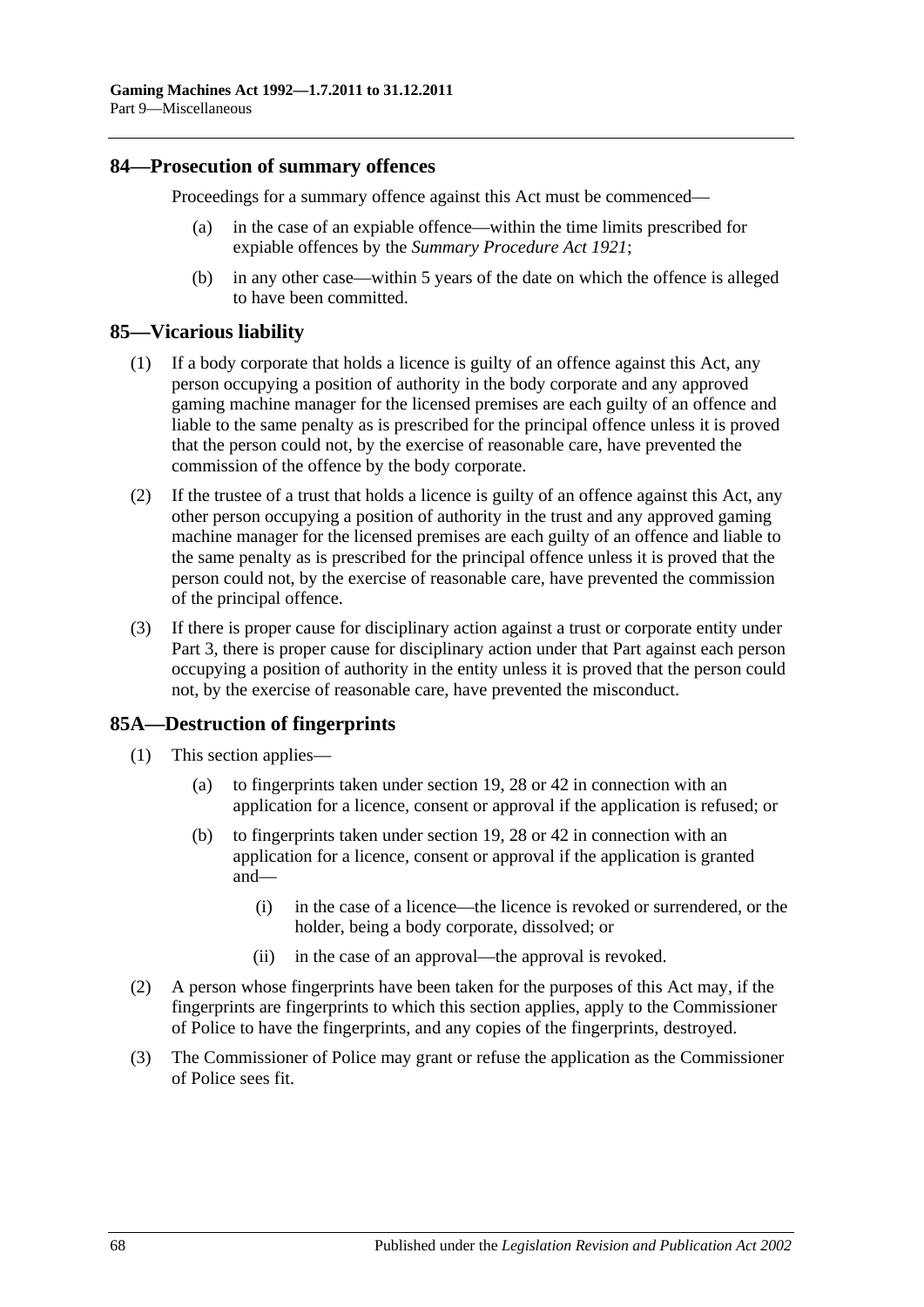## **86—Evidentiary provision**

- (1) In proceedings for an offence against this Act or in disciplinary proceedings against a licensee, an allegation in the complaint—
	- (a) that a person named in the complaint is or is not, or was or was not on a specified date, the holder of a specified licence;
	- (b) that premises referred to in the complaint are, or were on a specified date, licensed premises;
	- (c) that an area referred to in the complaint was or was not, on a specified date, a gaming area;
	- (d) that a person named in the complaint is, or was on a specified date, a minor;
	- (e) that a licence referred to in the complaint is, or was on a specified date, subject to specified conditions;
	- (f) that a person named in the complaint is or is not, or was or was not on a specified date, an approved gaming machine manager or approved gaming machine employee;
	- (g) that a machine referred to in the complaint was or was not on a specified date an approved gaming machine;
	- (h) that an item referred to in the complaint was or was not on a specified date an approved gaming token or an approved game;
	- (i) that a person named in the complaint is not, or was not on a specified date, an approved manufacturer of gaming tokens;
	- (j) that a person named in the complaint is, or was on a specified day, occupying a position of authority in a trust or corporate entity that holds a licence under this Act;
	- (k) that a person named in the complaint is or is not, or was or was not on a specified date, an inspector,

will be accepted as proved in the absence of proof to the contrary.

(2) In any legal proceedings, a document apparently certified by the Commissioner to be a licence, approval or other document issued under this Act, or to be a copy of such a licence, approval or other document, will be accepted as such in the absence of proof to the contrary.

#### <span id="page-68-0"></span>**87—Regulations**

- (1) The Governor may make such regulations as are contemplated by this Act, or as are necessary or desirable for the purposes of this Act.
- (2) Without limiting the generality of [subsection](#page-68-0) (1), the regulations may—
	- (a) regulate any matter relating to the conduct, management or procedures of a business carried on pursuant to a licence;
	- (b) fix fees in respect of any matter under this Act and provide for their payment, recovery or waiver;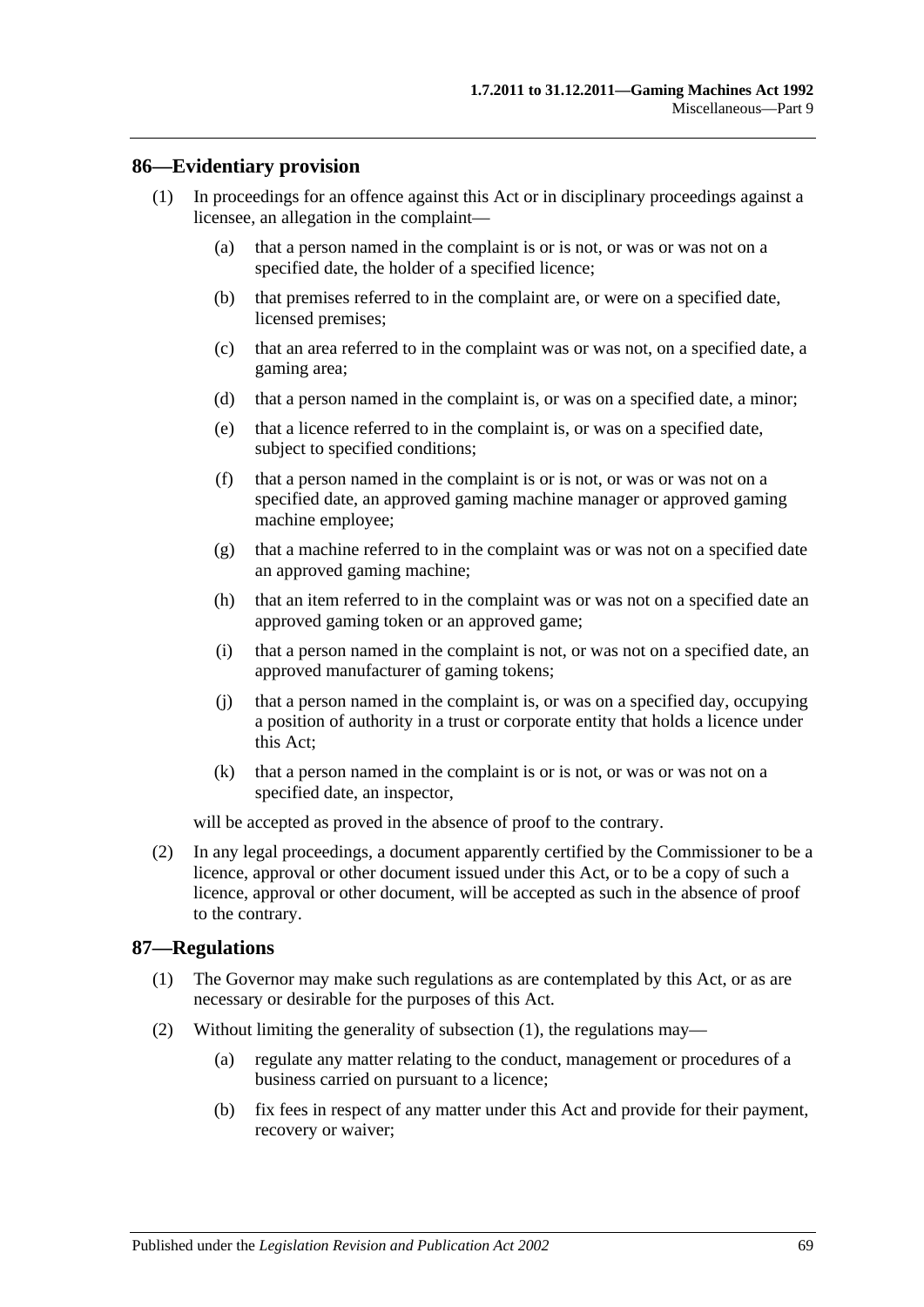- (c) provide for the exemption, subject to prescribed conditions, of any person who, immediately before the commencement of this Act, had possession of a gaming machine in his or her home;
- (d) provide for the granting by the Minister of other conditional or unconditional exemptions from this Act, or from any provision of this Act;
- (e) fix penalties not exceeding \$10 000 for breaches of the regulations;
- (f) fix expiation fees not exceeding \$1 200 for alleged breaches of the regulations.
- (3) A regulation under this Act may be of general, limited or varied application according to—
	- (a) the classes of person, gaming machines or gaming operations; or
	- (b) the circumstances; or
	- (c) any other specified factor,

to which the regulation is expressed to apply.

(4) A regulation under this Act may provide that a matter or thing in respect of which regulations may be made is to be determined according to the discretion of the Minister, the Authority or the Commissioner.

#### **88—Exclusion of compensation**

- (1) No right to compensation arises—
	- (a) as a result of the expropriation or diminution of rights of a licensee by the 2004 amendments; or
	- (b) as a result of the cancellation or lapse of a gaming machine entitlement under this Act.
- (2) In this section—

*2004 amendments* means the amendments to this Act made by the *[Gaming Machines](http://www.legislation.sa.gov.au/index.aspx?action=legref&type=act&legtitle=Gaming%20Machines%20(Miscellaneous)%20Amendment%20Act%202004)  [\(Miscellaneous\) Amendment Act 2004](http://www.legislation.sa.gov.au/index.aspx?action=legref&type=act&legtitle=Gaming%20Machines%20(Miscellaneous)%20Amendment%20Act%202004)*.

#### **89—Minister to obtain reports**

- <span id="page-69-0"></span>(1) The Minister must obtain the following reports from the Authority—
	- (a) a report on the introduction of gaming machine entitlements, the operation of the trading system for gaming machine entitlements, and the effects on the gambling industry;
	- (b) a report on the effects of the 2004 amendments on gambling in the State and in particular, on whether those amendments have been effective in reducing the incidence of problem gambling and the extent of any such reduction.
- <span id="page-69-1"></span>(2) The reports must be delivered to the Minister
	- (a) in the case of the report under [subsection](#page-69-0)  $(1)(a)$ —before 31 December 2005;
	- (b) in the case of the report under [subsection](#page-69-1)  $(1)(b)$ —as soon as practicable after the second anniversary of the commencement of the 2004 amendments.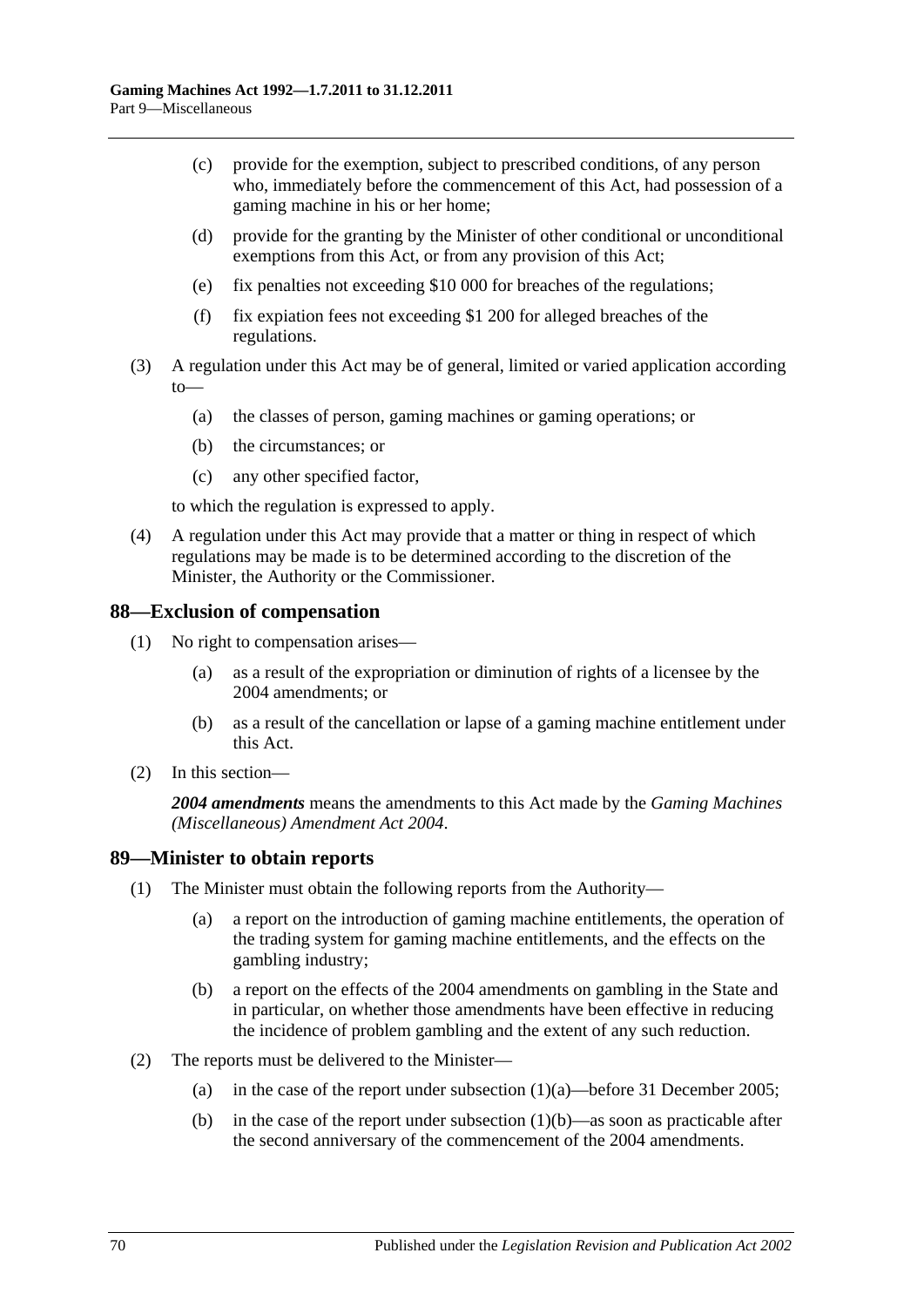- (3) The Minister must—
	- (a) if Parliament is sitting—have copies of a report received under this section laid before both Houses of Parliament within 6 sitting days; or
	- (b) if Parliament is not sitting—give copies of the report to the Speaker of the House of Assembly and the President of the Legislative Council so that they may lay copies of the report before their respective Houses on resumption of sittings and, in the meantime, distribute copies of the report among Members of their respective Houses.
- (4) In this section—

*2004 amendments* means the amendments to this Act made by the *[Gaming Machines](http://www.legislation.sa.gov.au/index.aspx?action=legref&type=act&legtitle=Gaming%20Machines%20(Miscellaneous)%20Amendment%20Act%202004)  [\(Miscellaneous\) Amendment Act 2004](http://www.legislation.sa.gov.au/index.aspx?action=legref&type=act&legtitle=Gaming%20Machines%20(Miscellaneous)%20Amendment%20Act%202004)*.

#### **90—Minister to obtain report on Smartcard technology**

- (1) Within 6 months after the Governor assents to the *[Gaming Machines \(Miscellaneous\)](http://www.legislation.sa.gov.au/index.aspx?action=legref&type=act&legtitle=Gaming%20Machines%20(Miscellaneous)%20Amendment%20Act%202004)  [Amendment Act 2004](http://www.legislation.sa.gov.au/index.aspx?action=legref&type=act&legtitle=Gaming%20Machines%20(Miscellaneous)%20Amendment%20Act%202004)*, the Minister must obtain a report from the Authority on how Smartcard technology might be implemented with a view to significantly reducing problem gambling.
- (2) The Minister must, within 6 sitting days after receiving the report, have copies of the report laid before both Houses of Parliament.

#### **91—Minister to obtain report on gambling rehabilitation programs**

- (1) Within 6 months after the Governor assents to the *[Gaming Machines \(Miscellaneous\)](http://www.legislation.sa.gov.au/index.aspx?action=legref&type=act&legtitle=Gaming%20Machines%20(Miscellaneous)%20Amendment%20Act%202004)  [Amendment Act 2004](http://www.legislation.sa.gov.au/index.aspx?action=legref&type=act&legtitle=Gaming%20Machines%20(Miscellaneous)%20Amendment%20Act%202004)*, the Minister must obtain a report from the Authority on the effectiveness of each gambling rehabilitation program conducted or funded (wholly or partly) by the State Government.
- (2) The Minister must, within 6 sitting days after receiving the report, have copies of the report laid before both Houses of Parliament.

# <span id="page-70-0"></span>**Schedule 1—Gaming machine licence conditions**

The conditions to which a gaming machine licence will be subject are as follows:

- (a) that the licensee will use only approved gaming machines, approved games and prescribed gaming machine components in the gaming operations conducted pursuant to the licence; and
- (b) that the licensee will not sell or otherwise dispose of a gaming machine or prescribed gaming machine component except with the approval of the Commissioner; and
- (c) that the licensee will conduct the gaming operations only within the area, or areas, designated in the licence as the gaming area, or areas, for the premises; and
- (ca) that the licensee will not have in the licensee's possession more gaming machines than the number of gaming machine entitlements held in respect of the licensed premises; and
- (d) that the licensee will not have in any gaming area on the licensed premises a greater number of gaming machines than the number fixed by the Commissioner as the maximum for that area; and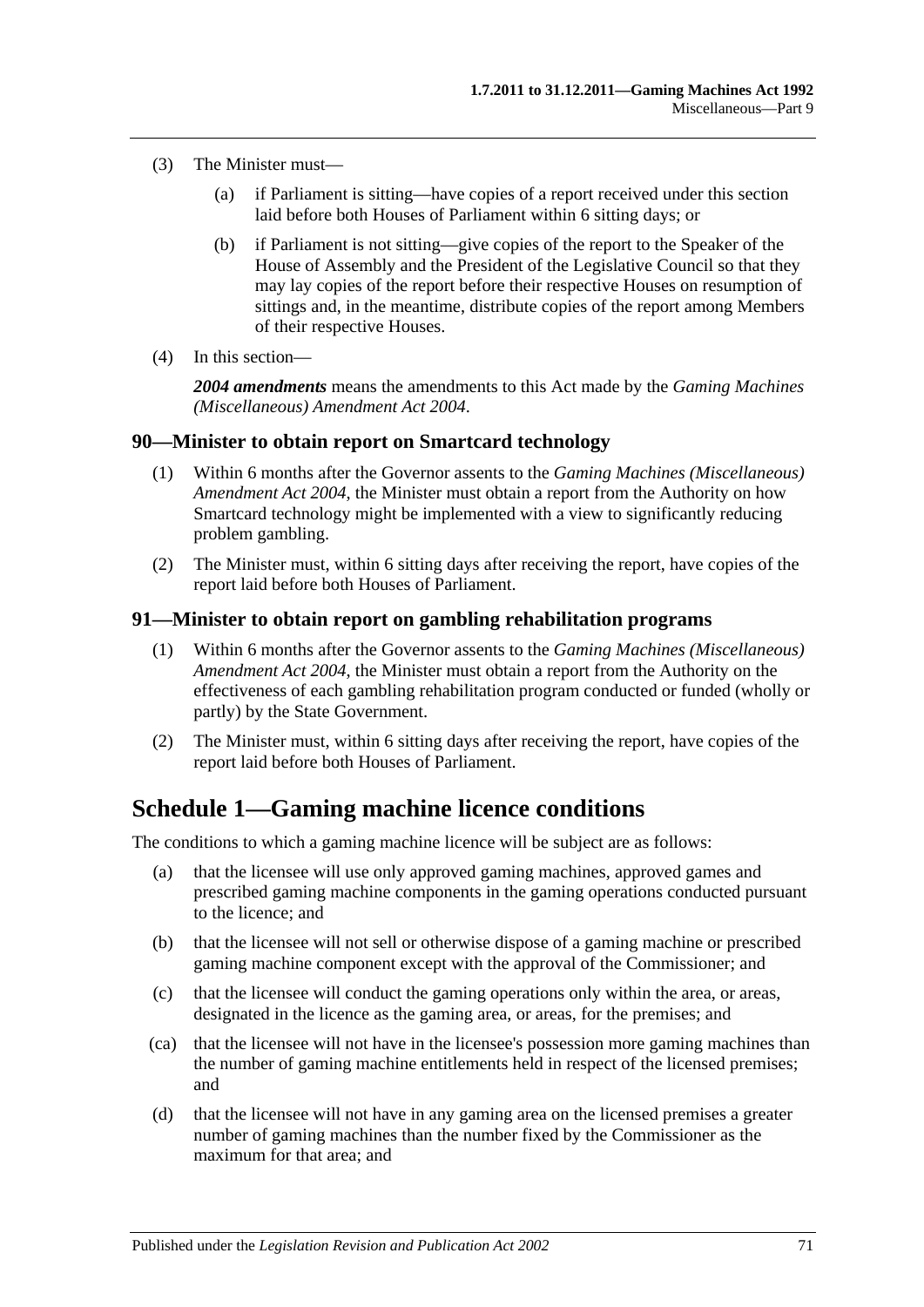- (e) that the licensee will not conduct the gaming operations within a gaming area unless the layout of the gaming machines within the area is in accordance with the layout approved by the Commissioner; and
- (f) that the licensee will not make any structural or other alterations within a gaming area on the licensed premises except with the approval of the Commissioner; and
- (g) that the licensee will not conduct the gaming operations outside the hours specified in the licence; and
- (j) that the licensee will not engage any person other than the holder of a gaming machine service licence to install, service or repair a gaming machine, gaming machine component or gaming equipment; and
- (k) that the licensee will not commence to conduct gaming operations pursuant to the licence until—
	- (i) he or she has entered into an arrangement, the terms of which have been approved by the Commissioner, for the monitoring by computer of the operation of all gaming machines on the licensed premises and that arrangement has been implemented; and
	- (ii) each gaming machine has been inspected and sealed by an authorised officer or approved gaming machine technician; and
	- (iii) such of the gaming equipment on the premises as the Commissioner may direct has been inspected and sealed by an authorised officer; and
- (l) that the licensee will not purchase for use, or use, in gaming machines any tokens other than approved gaming tokens that bear unique identification approved by the Commissioner; and
- (m) that the licensee will not purchase gaming tokens from a person other than an approved manufacturer of gaming tokens; and
- (n) that the licensee will not permit a gaming machine to be operated unless the machine, or the approved game played on the machine, returns winnings to players at a rate that is not less than—
	- (i) in the case of a machine or game installed before the commencement of this paragraph—85 per cent;
	- (ii) in the case of a machine or game installed after that commencement—87.5 per cent,

of the total amount of all bets made on the machine; and

(o) such other conditions (if any) as the Commissioner thinks fit and specifies in the licence.

# **Schedule 2—Gaming machine monitor licence conditions**

The conditions to which the gaming machine monitor licence will be subject are as follows:

(a) a condition that the licensee will not charge any fee for any service provided by the licensee in the course of carrying out the undertaking authorised by the licence unless the fee is in accordance with a scale of fees approved by the Minister for the purpose;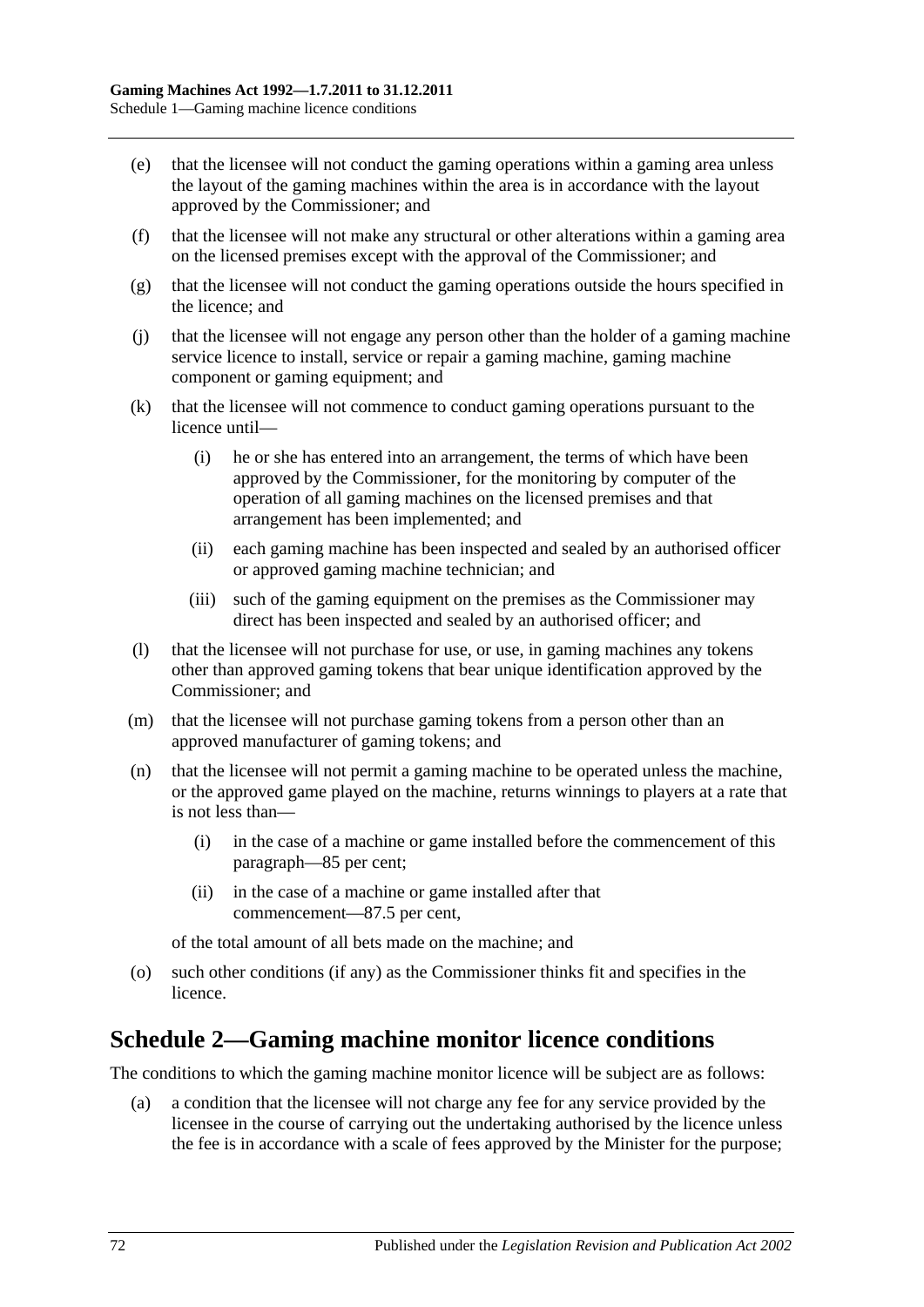- (b) a condition that the licensee will comply with such directions as the Minister or Commissioner may give in relation to—
	- (i) the keeping of books, accounts, financial statements and other records, and the manner in which they are to be kept and preserved, by the licensee in relation to the undertaking authorised by the licence; and
	- (ii) the furnishing of reports to the Minister or Commissioner on the financial affairs of the licensee in respect of that undertaking;
- (c) a condition that the licensee will not employ any person to carry out duties in connection with the undertaking authorised by the licence unless that person has first been approved by the Commissioner;
- (d) a condition that the licensee will not modify in any way the monitoring system operated pursuant to the licence without the prior approval of the Commissioner;
- (e) a condition that the licensee will not, in the course of carrying out the undertaking authorised by the licence, do any other specified thing without the prior approval of the Commissioner;
- (f) a condition that the licensee must modify or upgrade the monitoring system operated pursuant to the licence as the Commissioner may from time to time reasonably require:
- (g) a condition that the licensee will comply with such other directions as the Commissioner may, in the interests of ensuring the efficient and effective monitoring of all gaming operations conducted pursuant to this Act, give to the licensee in relation to carrying out the undertaking authorised by the licence;
- (h) such other conditions (if any) as the Commissioner thinks fit and specifies in the licence.

# **Schedule 3—Special provision for licence for Roosters Club Incorporated**

### **1—Gaming machine licence purportedly granted to Roosters Club Incorporated**

- (1) Despite [section](#page-17-0) 15A, the gaming machine licence purportedly granted by the Commissioner to The Roosters Club Incorporated in respect of premises at 255 Main North Road, Sefton Park, is to be taken to have been validly granted.
- (2) The licence will, if still in force on the relevant date, be taken to be suspended as from that date (but may be surrendered for the purposes of this Act by the licensee after that date despite its suspension).
- (3) The *relevant date* is the date on which [section](#page-17-1) 16 of this Act, as enacted by the *[Gaming Machines \(Miscellaneous\) Amendment Act 2004](http://www.legislation.sa.gov.au/index.aspx?action=legref&type=act&legtitle=Gaming%20Machines%20(Miscellaneous)%20Amendment%20Act%202004)*, comes into operation.

#### **2—Expiry of Schedule**

This Schedule will expire on a day to be fixed by proclamation.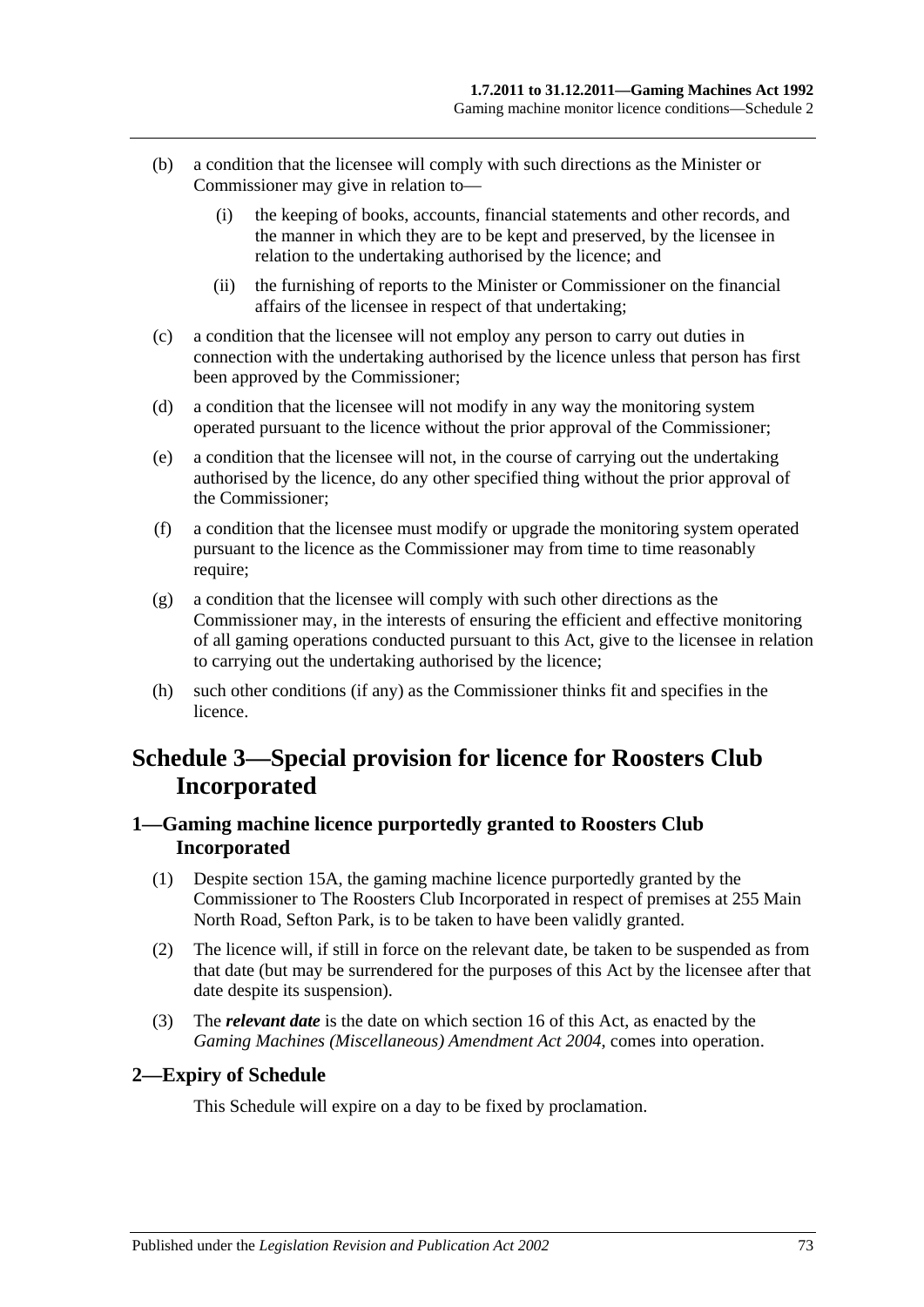# **Schedule 4—Transitional provision**

## **1—Gaming machine entitlements**

If—

- (a) an application for a gaming machine licence was made before 7 December 2000; and
- (b) the application is granted after the commencement of this Schedule,

the Commissioner may issue up to 32 new gaming machine entitlements to the licensee.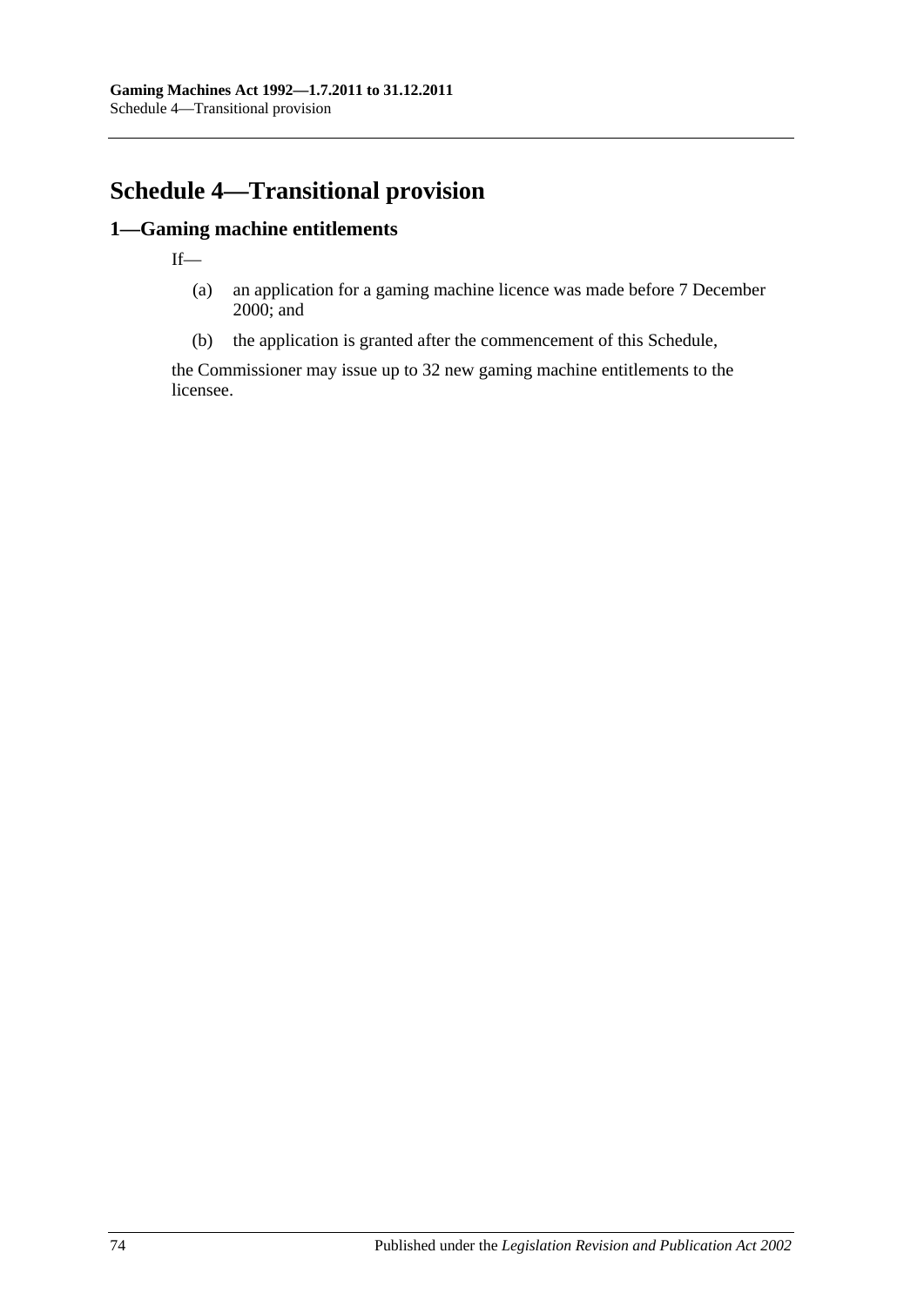# **Legislative history**

### **Notes**

- Amendments of this version that are uncommenced are not incorporated into the text.
- Please note—References in the legislation to other legislation or instruments or to titles of bodies or offices are not automatically updated as part of the program for the revision and publication of legislation and therefore may be obsolete.
- Earlier versions of this Act (historical versions) are listed at the end of the legislative history.
- For further information relating to the Act and subordinate legislation made under the Act see the Index of South Australian Statutes or www.legislation.sa.gov.au.

## **Principal Act and amendments**

New entries appear in bold.

| Year | N <sub>0</sub> | Title                                                                                          | Assent     | Commencement                                                                                           |
|------|----------------|------------------------------------------------------------------------------------------------|------------|--------------------------------------------------------------------------------------------------------|
| 1992 | 49             | <b>Gaming Machines Act 1992</b>                                                                | 17.9.1992  | 1.7.1993 (Gazette 24.6.1993 p2046)                                                                     |
| 1994 | 58             | Gaming Machines (Prohibition of<br>Cross Holdings, Profit Sharing, etc.)<br>Amendment Act 1994 | 27.10.1994 | 1.7.1993 except s 3-1.8.1994: s 2                                                                      |
| 1995 | 13             | <b>Statutes Amendment (Gaming</b><br>Supervision) Act 1995                                     | 23.3.1995  | 1.7.1995 (Gazette 29.6.1995 p2972)                                                                     |
| 1996 | 22             | Gaming Machines (Miscellaneous)<br>Amendment Act 1996                                          | 24.4.1996  | 1.7.1996 (Gazette 6.6.1996 p2874)                                                                      |
| 1997 | 72             | Gaming Machines (Gaming Venues in 18.12.1997<br>Shopping Centres) Amendment<br>Act 1997        |            | 18.12.1997 except s 3-17.8.1997: s 2                                                                   |
| 1998 | 38             | Gaming Machines (Gaming Tax)<br>Amendment Act 1998                                             | 30.7.1998  | 30.7.1998                                                                                              |
| 2000 | 27             | Gaming Machines (Miscellaneous)<br>Amendment Act 2000                                          | 29.6.2000  | $1.7.2000$ : s 2                                                                                       |
| 2000 | 85             | Gaming Machines (Freeze on Gaming 14.12.2000<br>Machines) Amendment Act 2000                   |            | 14.12.2000                                                                                             |
| 2001 | 18             | <b>Statutes Amendment (Gambling</b><br>Regulation) Act 2001                                    | 31.5.2001  | Pt 4 (s 21) $-$ 31.5.2001: s 2(1) except Pt 4<br>(ss 20, 22-29)-1.10.2001 (Gazette<br>13.9.2001 p4116) |
| 2002 | 5              | Gaming Machines (Limitation on<br>Exception to Freeze) Amendment<br>Act 2002                   | 25.7.2002  | 25.7.2002                                                                                              |
| 2002 | 31             | Gaming Machines (Gaming Tax)<br>Amendment Act 2002                                             | 7.11.2002  | 7.11.2002                                                                                              |
| 2003 | 5              | Gaming Machines (Extension of<br><b>Freeze on Gaming Machines)</b><br>Amendment Act 2003       | 29.5.2003  | 29.5.2003                                                                                              |
| 2003 | 7              | Gaming Machines (Roosters Club<br>Incorporated Licence) Amendment<br>Act 2003                  | 5.6.2003   | 5.6.2003                                                                                               |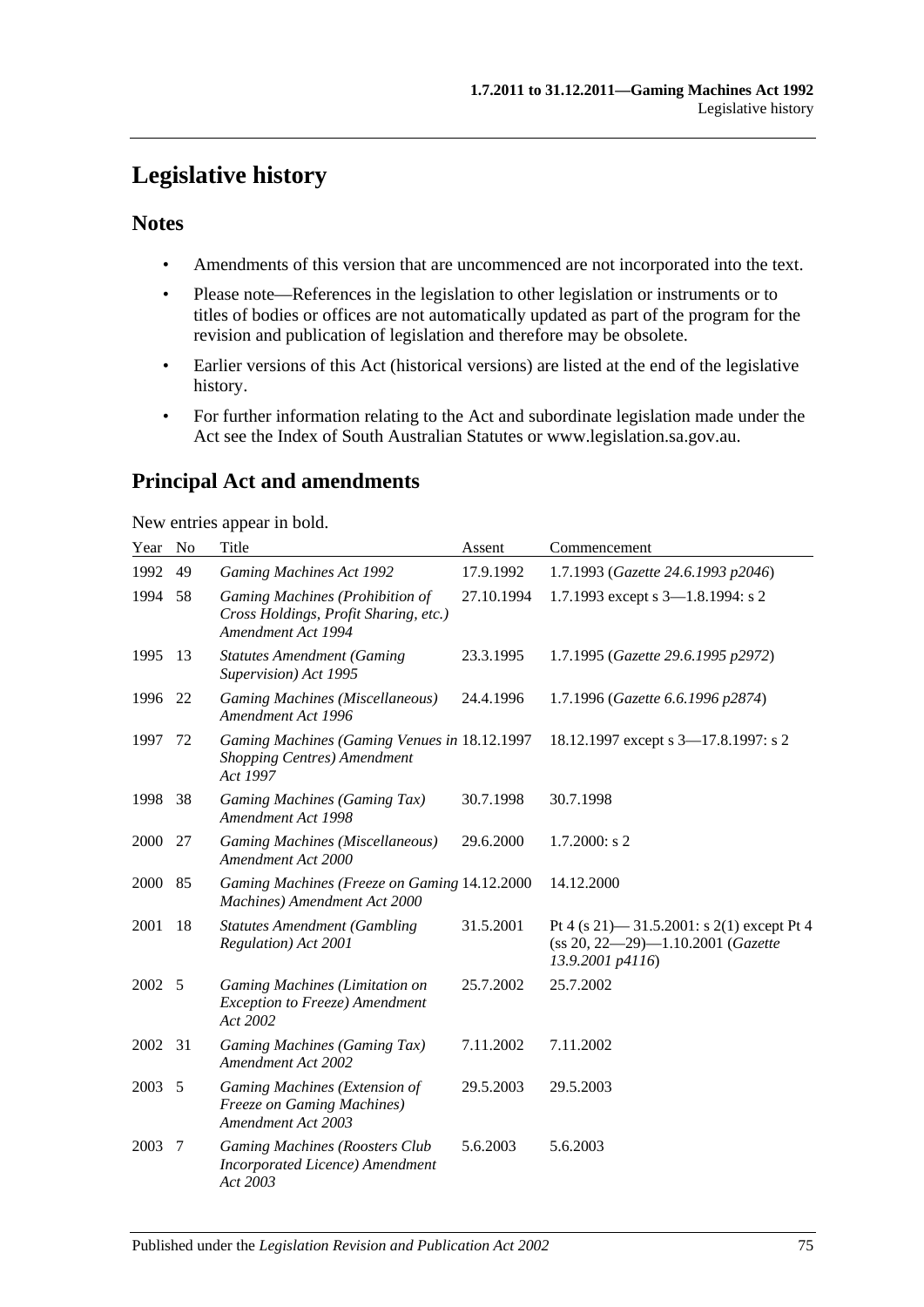| 2004        | 15 | Gaming Machines (Extension of<br>Freeze) Amendment Act 2004                    | 27.5.2004  | 27.5.2004                                                                                                                                                                                                                                                                                                                                                                                                                                                                                                                                   |
|-------------|----|--------------------------------------------------------------------------------|------------|---------------------------------------------------------------------------------------------------------------------------------------------------------------------------------------------------------------------------------------------------------------------------------------------------------------------------------------------------------------------------------------------------------------------------------------------------------------------------------------------------------------------------------------------|
| 2004        | 28 | State Procurement Act 2004                                                     | 29.7.2004  | Sch 1 (cl 2)-4.10.2005 (Gazette<br>15.9.2005 p3343)                                                                                                                                                                                                                                                                                                                                                                                                                                                                                         |
| 2004        | 46 | <b>Gaming Machines (Miscellaneous)</b><br>Amendment Act 2004                   | 9.12.2004  | 9.12.2004: s $2(2)$ except ss $5-8$ , $10-18$ ,<br>20, 21, 23, 25–29, 32, 33, new ss 48, 49<br>& 50A (as inserted by s 34), 36–42, 44,<br>45, 46(1), (3) & (4) and $48 - 1.2.2005$<br>(Gazette 13.1.2005 $p68$ ) and except<br>ss 9 & 19-1.7.2005 (Gazette 19.5.2005<br>$p1293$ ) and except ss 22, 24, 30, 31, new<br>s 50 (as inserted by s $34$ ), $35, 43$ and<br>46(2)-1.7.2006 (Gazette 22.6.2006<br>p2012                                                                                                                            |
| 2005        | 22 | Statutes Amendment (Liquor,<br>Gambling and Security Industries) Act<br>2005   | 9.6.2005   | Pt 2 (ss 4(4), 5—24), Sch 1 (cl 1) &<br>Sch 2-8.12.2005 (Gazette 8.12.2005<br>$p4195$ ; s 4(1)–(3) & (5)–1.2.2007<br>(Gazette 1.2.2007 p323)                                                                                                                                                                                                                                                                                                                                                                                                |
| 2006        | 43 | <b>Statutes Amendment (Domestic</b><br>Partners) Act 2006                      | 14.12.2006 | Pt 39 (ss 112-114)-1.6.2007 (Gazette<br>26.4.2007 p1352)                                                                                                                                                                                                                                                                                                                                                                                                                                                                                    |
| 2009        | 84 | <b>Statutes Amendment (Public Sector</b><br>Consequential Amendments) Act 2009 | 10.12.2009 | Pt 66 (s 161)-1.2.2010 (Gazette<br>28.1.2010 p320)                                                                                                                                                                                                                                                                                                                                                                                                                                                                                          |
| <b>2010</b> | 28 | <b>Gaming Machines (Miscellaneous)</b><br><b>Amendment Act 2010</b>            | 9.12.2010  | Pt 2 (ss 4(2), (5), 5, 6, 8, 9, 22(1), (2), 27,<br>35, 37, 38(1), (2), 39–49, 52, 54, 56,<br>$57(1)$ , (2) & Sch 1 (cl 6))-1.1.2011<br>(Gazette 16.12.2010 p5695); ss 4(1), (4),<br>$(6)$ — $(9)$ , 7, 10, 11, 13—17, 19(1), 20, 21,<br>$22(4)$ , $23-26$ , $29$ , new s 47 (as inserted<br>by s 36), 51, 55, 57(3) & Sch (cll 4 &<br>5)-1.6.2011 (Gazette 26.5.2011 p1582);<br>ss 4(3), 12, 18, 22(3), 28, 30–34, new<br>s 47A (as inserted by s 36), 38(3), 50,<br>53-1.7.2011 (Gazette 30.6.2011 p2869);<br>ss 19(2) & 57(4)—uncommenced |
| 2011        | 36 | <b>Statutes Amendment (Directors'</b><br>Liability) Act 2011                   | 22.9.2011  | Pt 10 (s 12)-1.1.2012 (Gazette<br>15.12.2011 p4988)                                                                                                                                                                                                                                                                                                                                                                                                                                                                                         |

## **Provisions amended**

New entries appear in bold.

Entries that relate to provisions that have been deleted appear in italics.

| Provision                         | How varied                                         | Commencement |
|-----------------------------------|----------------------------------------------------|--------------|
| Pt <sub>1</sub>                   |                                                    |              |
| s <sub>2</sub>                    | deleted by $72/1997 s 4 (Sch)$                     | 18.12.1997   |
| s <sub>3</sub>                    |                                                    |              |
| s(3(1))                           |                                                    |              |
| gambling<br>intervention training | advanced problem inserted by $28/2010$ s 4(1)      | 1.6.2011     |
| practice                          | advertising code of inserted by $28/2010$ s $4(1)$ | 1.6.2011     |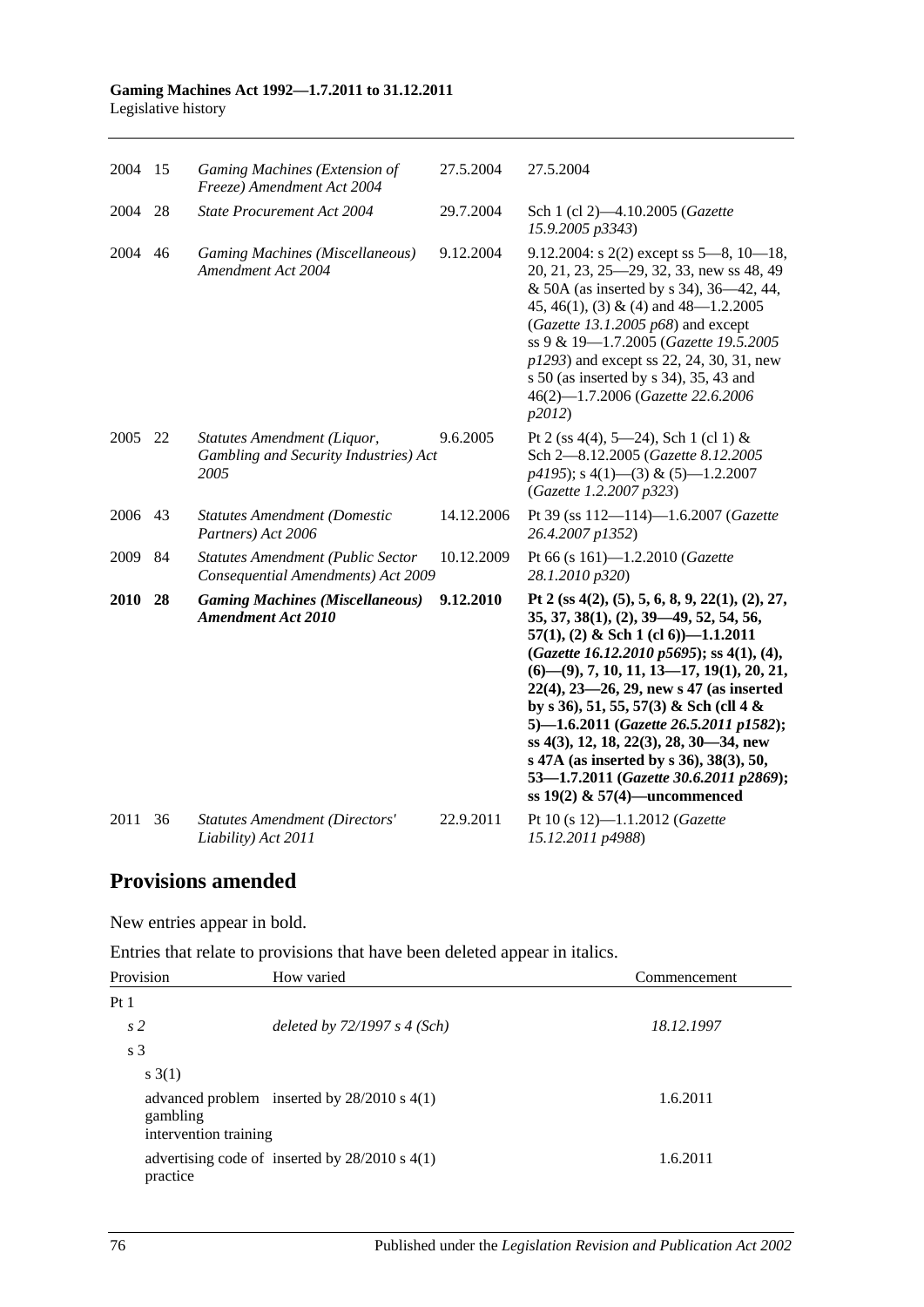| approved crowd<br>controller          | inserted by $22/2005$ s $4(1)$                     | 1.2.2007   |
|---------------------------------------|----------------------------------------------------|------------|
| approved gaming<br>machine employee   | inserted by $22/2005$ s $4(2)$                     | 1.2.2007   |
| approved gaming<br>machine manager    | inserted by $22/1996$ s 3                          | 1.7.1996   |
|                                       | amended by 46/2004 s 20                            | 1.2.2005   |
| approved gaming<br>machine technician | inserted by $28/2010$ s $4(2)$                     | 1.1.2011   |
| authorised officer                    | amended by 22/2005 Sch 2                           | 8.12.2005  |
| authorised person                     | substituted by $22/2005$ s 4(3)                    | 1.2.2007   |
| Authority                             | substituted by $13/1995$ s $11(a)$                 | 1.7.1995   |
|                                       | substituted by $18/2001$ s $20(a)$                 | 1.10.2001  |
| beneficiary                           | inserted by $31/2002$ s $2(a)$                     | 7.11.2002  |
| the Board                             | deleted by 28/2004 Sch 1 cl 2                      | 4.10.2005  |
| <b>Board</b>                          | inserted by 28/2004 Sch 1 cl 2                     | 4.10.2005  |
|                                       | deleted by 28/2010 4(3)                            | 1.7.2011   |
| cash facility                         | inserted by $18/2001$ s $20(b)$                    | 1.10.2001  |
| D offence                             | category A, B, C or inserted by $28/2010$ s $4(4)$ | 1.6.2011   |
| certificate                           | inserted by $28/2010$ s $4(4)$                     | 1.6.2011   |
| club licence                          | amended by 72/1997 s 4 (Sch)                       | 18.12.1997 |
| Club One                              | inserted by $46/2004$ s $5(1)$                     | 1.2.2005   |
| the Commissioner                      | amended by 72/1997 s 4 (Sch)                       | 18.12.1997 |
|                                       | amended by $18/2001$ s $20(c)$                     | 1.10.2001  |
| the Court                             | inserted by 13/1995 s 11(b)                        | 1.7.1995   |
| criminal<br>intelligence              | inserted by $22/2005$ s $4(4)$                     | 8.12.2005  |
| domestic partner                      | inserted by 43/2006 s 112(1)                       | 1.6.2007   |
| gaming equipment                      | amended by 28/2010 s 4(5)                          | 1.1.2011   |
| gaming machine<br>entitlement         | inserted by $46/2004$ s $5(2)$                     | 1.2.2005   |
| general facility<br>licence           | deleted by $72/1997 s 4 (Sch)$                     | 18.12.1997 |
| hotel licence                         | amended by 72/1997 s 4 (Sch)                       | 18.12.1997 |
| liquor licence                        | amended by 72/1997 s 4 (Sch)                       | 18.12.1997 |
| mandatory<br>provision                | inserted by $28/2010$ s $4(6)$                     | 1.6.2011   |
| non-profit<br>association             | inserted by $46/2004$ s $5(3)$                     | 1.2.2005   |
| officer                               | inserted by $31/2002$ s $2(b)$                     | 7.11.2002  |
| proposed premises<br>certificate      | inserted by $28/2010$ s $4(7)$                     | 1.6.2011   |
| responsible<br>gambling agreement     | inserted by $28/2010$ s $4(7)$                     | 1.6.2011   |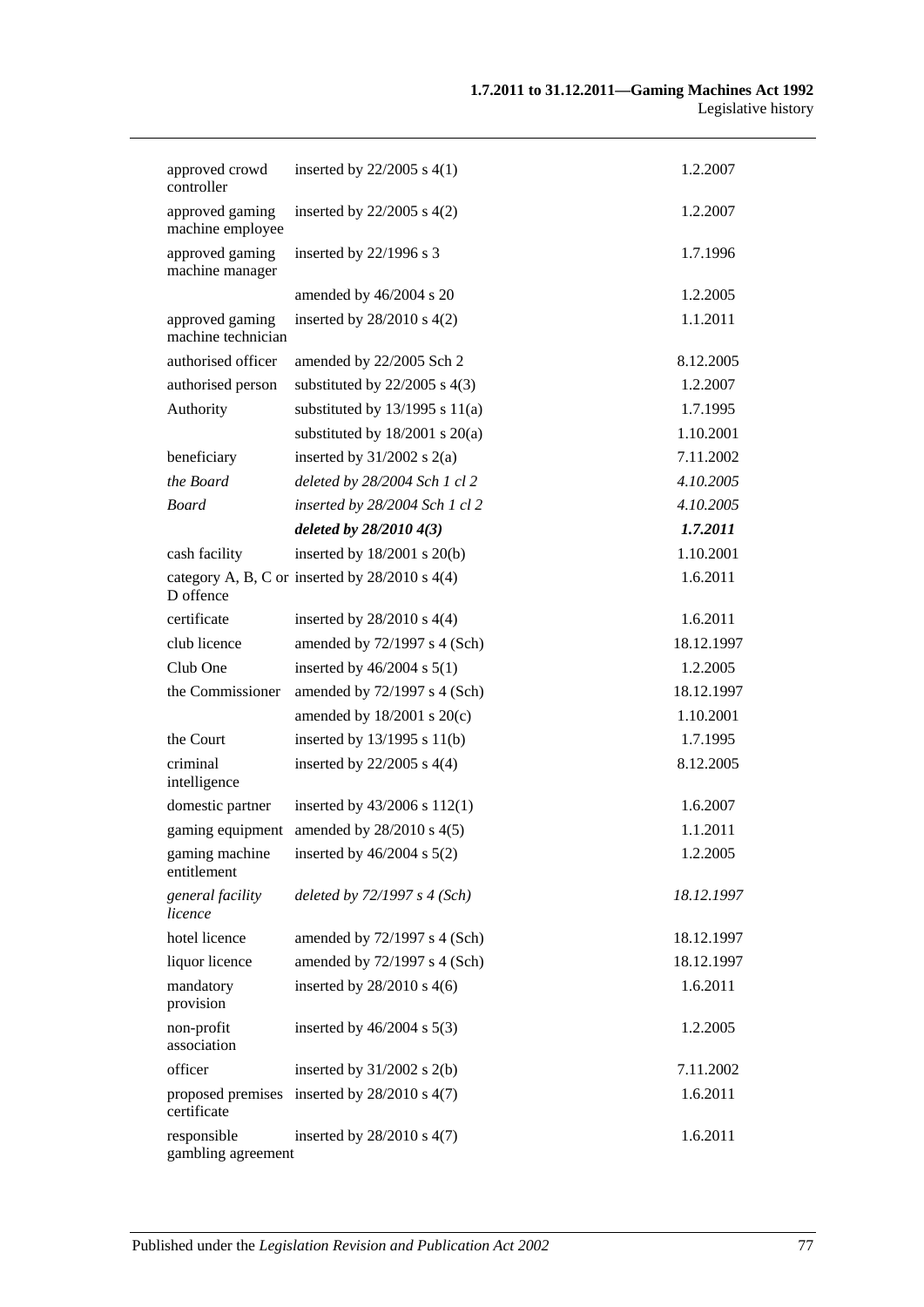| responsible<br>gambling code of<br>practice | inserted by $28/2010$ s $4(7)$                      | 1.6.2011   |
|---------------------------------------------|-----------------------------------------------------|------------|
|                                             | responsible person inserted by $22/2005$ s $4(5)$   | 1.2.2007   |
| social effect<br>certificate                | inserted by $28/2010$ s $4(8)$                      | 1.6.2011   |
|                                             | social effect inquiry inserted by 28/2010 s 4(8)    | 1.6.2011   |
| social effect<br>principles                 | inserted by $28/2010$ s $4(8)$                      | 1.6.2011   |
| special<br>circumstances<br>licence         | inserted by $72/1997$ s 4 (Sch)                     | 18.12.1997 |
| spouse                                      | inserted by $43/2006$ s $112(2)$                    | 1.6.2007   |
| trust                                       | inserted by $31/2002$ s $2(c)$                      | 7.11.2002  |
| trust or corporate<br>entity                | inserted by $31/2002$ s 2(c)                        | 7.11.2002  |
|                                             | variation of licence inserted by $28/2010$ s $4(9)$ | 1.6.2011   |
| $s \; 3(2)$                                 | substituted by $31/2002$ s 2(d)                     | 7.11.2002  |
| s(3)                                        | inserted by $31/2002$ s 2(d)                        | 7.11.2002  |
| s <sub>4</sub>                              |                                                     |            |
| s(4(1))                                     | amended by $72/1997$ s 4 (Sch)                      | 18.12.1997 |
| s(4(1a))                                    | inserted by 28/2010 s 5                             | 1.1.2011   |
| s(4(2)                                      | amended by 72/1997 s 4 (Sch)                        | 18.12.1997 |
| Pt 2                                        |                                                     |            |
| Pt Div 1                                    |                                                     |            |
| s <sub>5</sub>                              | substituted by 13/1995 s 12                         | 1.7.1995   |
| s <sub>6</sub>                              |                                                     |            |
| s(6(2)                                      | amended by 72/1997 s 4 (Sch)                        | 18.12.1997 |
| s 7                                         |                                                     |            |
| s(7(2)                                      | amended by 22/2005 s 5(1)                           | 8.12.2005  |
| $s \, 7(3)$                                 | deleted by 22/2005 s 5(2)                           | 8.12.2005  |
|                                             | inserted by 28/2010 s 6                             | 1.1.2011   |
| $s \, 7(4)$                                 | inserted by 28/2010 s 6                             | 1.1.2011   |
| s 7A                                        | inserted by 46/2004 s 21                            | 1.2.2005   |
| S 7A(1)                                     | amended by 28/2010 s 7(1)                           | 1.6.2011   |
| $S$ 7A(3)                                   | amended by 28/2010 s 7(2)                           | 1.6.2011   |
| s <sub>8</sub>                              |                                                     |            |
| s(1)                                        | amended by 31/2002 s 3                              | 7.11.2002  |
| s(2)                                        | amended by 22/2005 Sch 2                            | 8.12.2005  |
| s 8A                                        | inserted by 28/2010 s 8                             | 1.1.2011   |
| s 9                                         | amended by 28/2010 s 9                              | 1.1.2011   |
| Pt 2 Div 3                                  |                                                     |            |
| ss 10A and 10B                              | inserted by 28/2010 s 10                            | 1.6.2011   |
| s 11                                        | substituted by 13/1995 s 13                         | 1.7.1995   |
| s 11(2)                                     | amended by 72/1997 s 4 (Sch)                        | 18.12.1997 |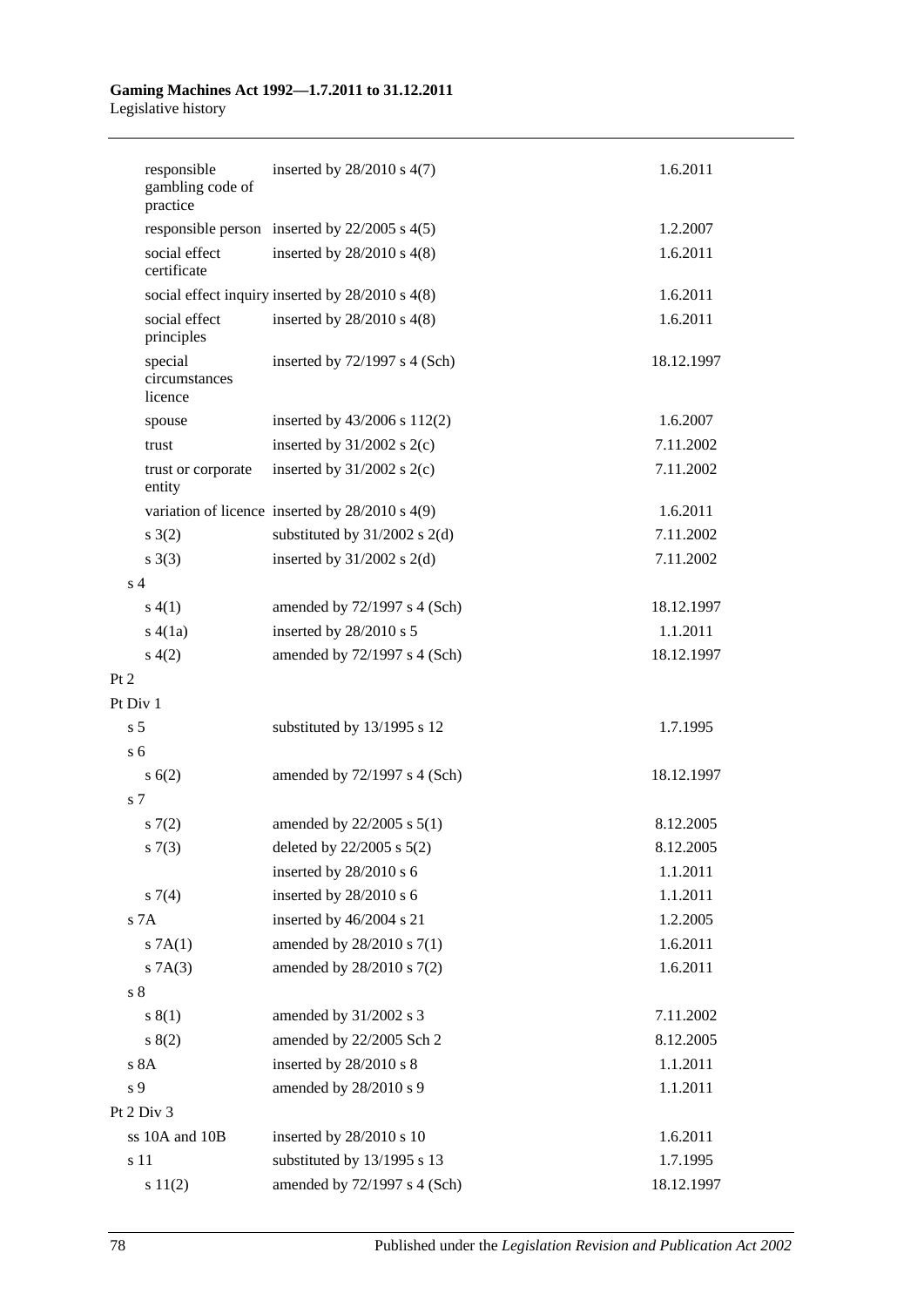| ss 12 and 13   | deleted by 13/1995 s 13                       | 1.7.1995   |
|----------------|-----------------------------------------------|------------|
| Pt 2 Div 4     | inserted by $22/2005$ s 6                     | 8.12.2005  |
| s 12           |                                               |            |
| 12(2)          | amended by 28/2010 s 11                       | 1.6.2011   |
| $Pt\,3$        |                                               |            |
| Pt 3 Div 1     |                                               |            |
| s 14           |                                               |            |
| s 14(1)        | amended by $46/2004$ s $6(1)$                 | 1.2.2005   |
|                | amended by 46/2004 s 22(1), (2)               |            |
|                |                                               | 1.7.2006   |
|                | amended by 28/2010 s 12(1)                    | 1.7.2011   |
|                | (c) deleted by $28/2010$ s $12(2)$            | 1.7.2011   |
| s 14(2)        | substituted by $46/2004$ ss $6(2)$            | 1.2.2005   |
|                | substituted by $46/2004$ s $22(3)$            | 1.7.2006   |
|                | (b) deleted by $28/2010$ 12(3)                | 1.7.2011   |
| Pt 3 Div 2     |                                               |            |
| by 46/2004     | s 14A before deletion inserted by 85/2000 s 2 | 14.12.2000 |
| s $14A(2)$     | amended by $5/2002$ s 2                       | 25.7.2002  |
| $s$ 14A(6)     | amended by 18/2001 s 21                       | 31.5.2001  |
|                | amended by $5/2003$ s 3                       | 29.5.2003  |
|                | substituted by $15/2004$ s 3                  | 27.5.2004  |
|                | deleted by $46/2004$ s 4                      | 9.12.2004  |
| $s$ 14 $A$     | deleted by $46/2004 s$ 7                      | 1.2.2005   |
| s 15           |                                               |            |
| s 15(1)        | amended by 58/1994 s 3                        | 1.8.1994   |
|                | amended by $22/1996$ s $4(a)$                 | 1.7.1996   |
|                | amended by 72/1997 s 4 (Sch)                  | 18.12.1997 |
|                | (d) deleted by $46/2004$ s 23                 | 1.2.2005   |
| s 15(1a)       | inserted by $46/2004$ s $8(1)$                | 1.2.2005   |
| s 15(2)        | amended by 22/1996 s 4(b)                     | 1.7.1996   |
| s 15(3a)       | inserted by $22/1996$ s $4(c)$                | 1.7.1996   |
| s 15(4)        | substituted by 28/2010 s 13                   | 1.6.2011   |
| s 15(5)        | substituted by $46/2004$ s $8(2)$             | 1.2.2005   |
|                | substituted by 28/2010 s 13                   | 1.6.2011   |
| s 15A          | inserted by 72/1997 s 3                       | 17.8.1997  |
| s 16           | substituted by 46/2004 s 9                    | 1.7.2005   |
| s 17           |                                               |            |
| 17(2)          | amended by 72/1997 s 4 (Sch)                  | 18.12.1997 |
| ss 17A and 17B | inserted by 28/2010 s 14                      | 1.6.2011   |
| Pt 3 Div 3     |                                               |            |
| heading        | substituted by 28/2010 s 15                   | 1.6.2011   |
| s 18           |                                               |            |
| s 18(1)        | amended by $28/2010$ s $16(1)$ —(4)           | 1.6.2011   |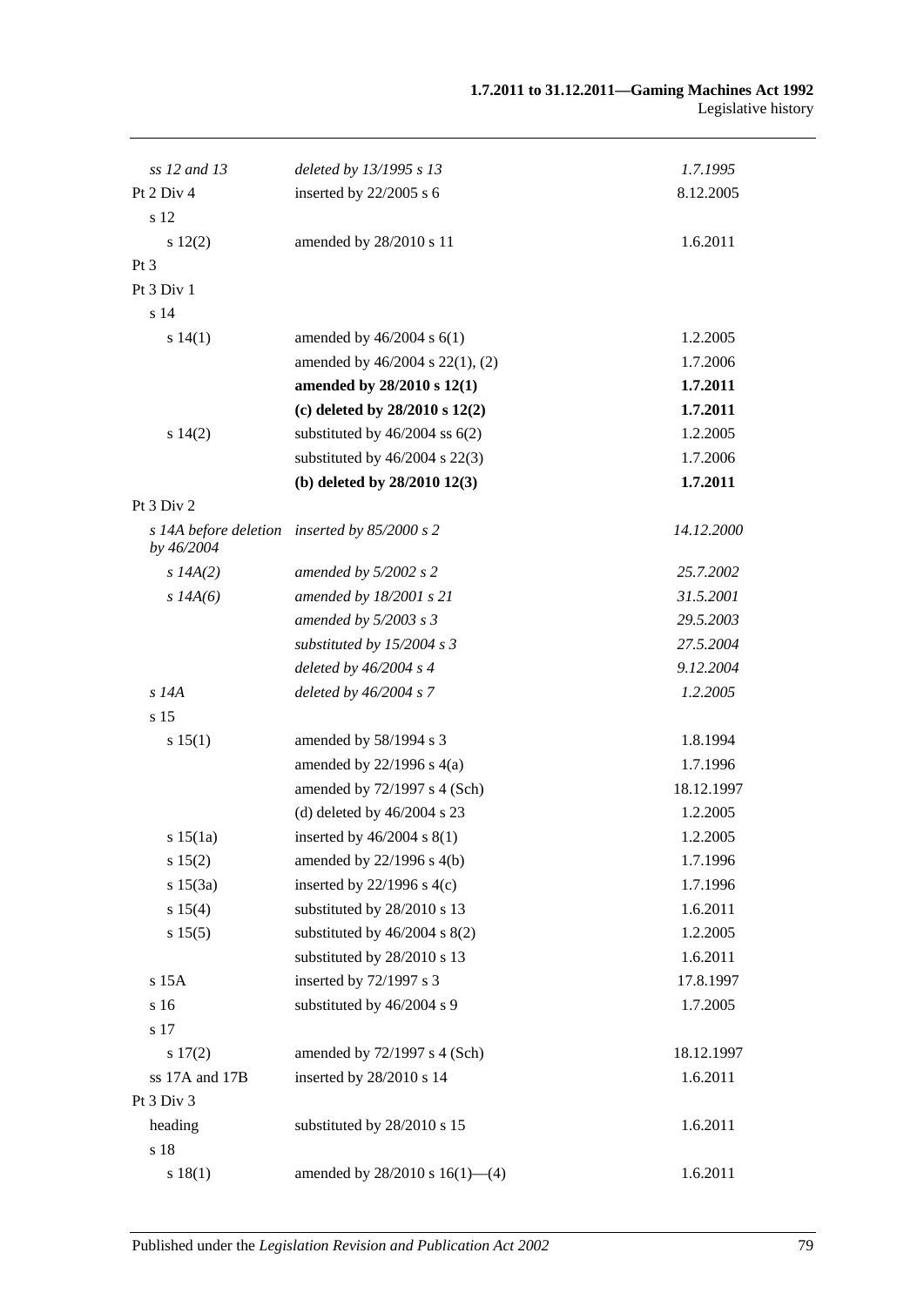| s 18(4)                            | amended by 28/2010 s 16(5)          | 1.6.2011                     |
|------------------------------------|-------------------------------------|------------------------------|
| s 19                               |                                     |                              |
| s 19(1)                            | amended by $31/2002$ s $4(a)$       | 7.11.2002                    |
| s 19(2)                            | amended by 31/2002 s 4(b)           | 7.11.2002                    |
|                                    | amended by 22/2005 s 7(1), (2)      | 8.12.2005                    |
| s 20                               | deleted by 58/1994 s 7 (Sch)        | 1.7.1993                     |
|                                    | inserted by 22/2005 s 8             | 8.12.2005                    |
| s 23                               |                                     |                              |
| $s\,23(1)$                         | amended by $31/2002$ s $5(a)$ , (b) | 7.11.2002                    |
| $s\,23(2)$                         | deleted by $31/2002$ s $5(c)$       | 7.11.2002                    |
| s23A                               | inserted by 28/2010 s 17            | 1.6.2011                     |
| s 24                               |                                     |                              |
| $s\,24(1)$                         | amended by 46/2004 s 10             | 1.2.2005                     |
| $s\,24(3)$                         | inserted by 22/2005 s 9             | 8.12.2005                    |
| s24A                               | inserted by 46/2004 s 11            | 1.2.2005                     |
| s 26 before deletion by<br>28/2010 |                                     |                              |
| $s \, 26(1)$                       | substituted by $46/2004$ s $24(1)$  | 1.7.2006                     |
| $s \, 26(2)$                       | amended by $46/2004$ s $24(2)$      | 1.7.2006                     |
| s <sub>26</sub>                    | deleted by 28/2010 s 18             | 1.7.2011                     |
| s26A                               | inserted by 31/2002 s 6             | 7.11.2002                    |
| s 27                               |                                     |                              |
| $s\,27(4)$ - (6)                   | deleted by $28/2010 s 19(1)$        | 1.6.2011                     |
| $s\,27(7)$                         | substituted by 22/1996 s 5          | 1.7.1996                     |
|                                    | amended by 28/2010 s 19(2)          | uncommenced-not incorporated |
| s 27AA                             | inserted by 28/2010 s 20            | 1.6.2011                     |
| Pt 3 Div 3A                        | inserted by 46/2004 s 12            | 1.2.2005                     |
| s 27A                              |                                     |                              |
| s $27A(3)$ and (4)                 | inserted by 28/2010 s 21            | 1.6.2011                     |
| s 27B                              |                                     |                              |
| $s \, 27B(1)$                      | amended by 28/2010 s 22(1), (2)     | 1.1.2011                     |
| s 27B(2)                           | substituted by $28/2010$ s $22(3)$  | 1.7.2011                     |
| $s$ 27B $(8)$                      | inserted by 28/2010 s 22(4)         | 1.6.2011                     |
| Pt 3 Div 4                         |                                     |                              |
| s 28                               |                                     |                              |
| s 28(1)                            | amended by $22/1996$ s $6(a)$       | 1.7.1996                     |
|                                    | amended by 72/1997 s 4 (Sch)        | 18.12.1997                   |
| s $28(1a)$ and $(1b)$              | inserted by $22/1996$ s $6(b)$      | 1.7.1996                     |
| $s\,28(3)$                         | amended by $22/1996$ s $6(c)$ , (d) | 1.7.1996                     |
|                                    | amended by 31/2002 s 7              | 7.11.2002                    |
| $s\,28(4)$                         | substituted by 22/2005 s 10         | 8.12.2005                    |
| $s\,28(5)$                         | amended by $22/1996$ s $6(e)$       | 1.7.1996                     |
|                                    | amended by 72/1997 s 4 (Sch)        | 18.12.1997                   |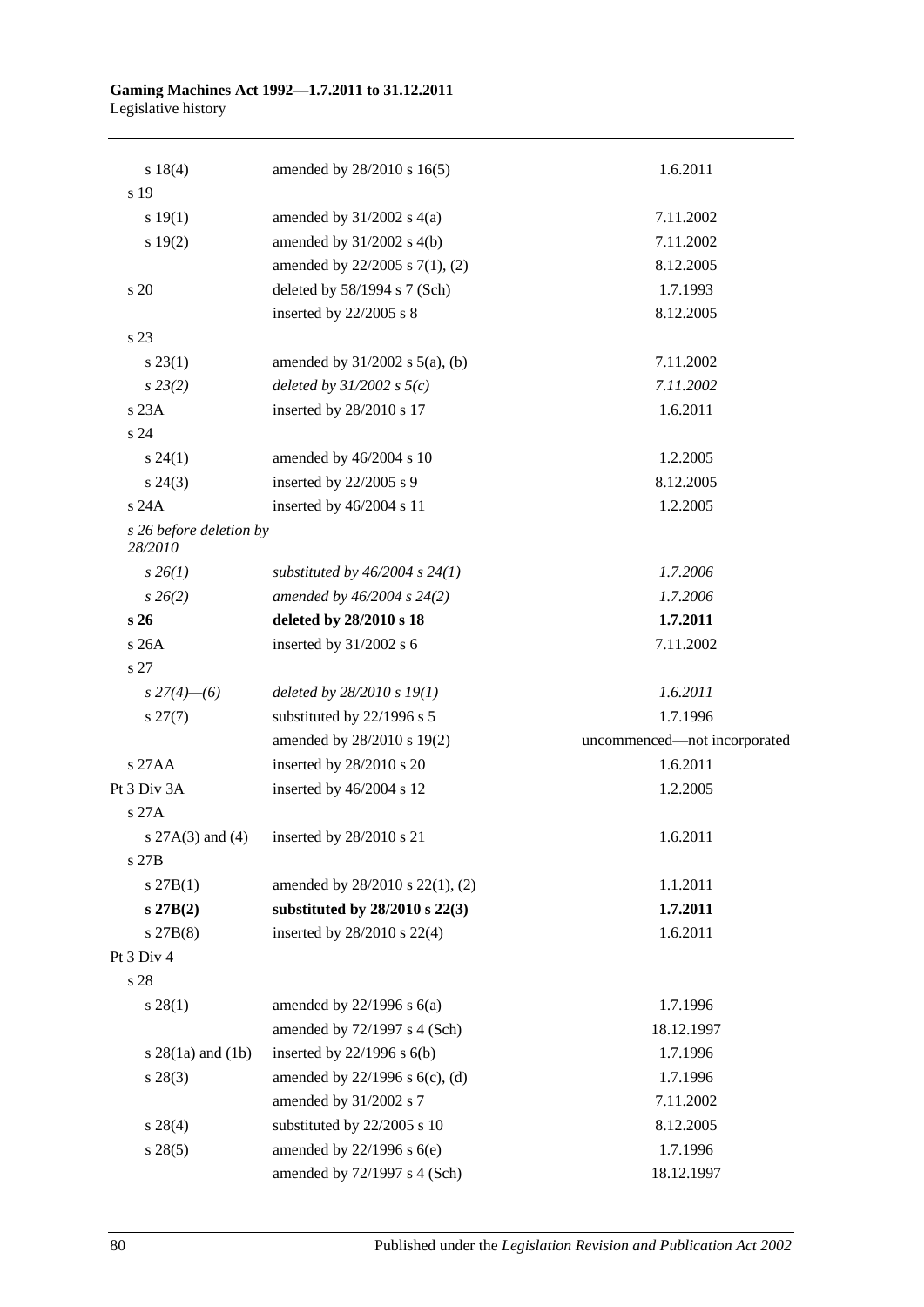| s 28(9)              | amended by $22/1996$ s $6(f)$                                                       | 1.7.1996   |
|----------------------|-------------------------------------------------------------------------------------|------------|
| $s\,28(10)$          | amended by $22/1996$ s $6(g)$                                                       | 1.7.1996   |
| ss 28AA and 28AAB    | inserted by 22/2005 s 11                                                            | 8.12.2005  |
| s 28A                | inserted by 31/2002 s 8                                                             | 7.11.2002  |
| Pt 3 Div 4A          | inserted by 46/2004 s 25                                                            | 1.2.2005   |
| Pt 3 Div 5           |                                                                                     |            |
| s 29                 |                                                                                     |            |
| $s\,29(1)$           | amended by 28/2010 s 23(1)                                                          | 1.6.2011   |
| $s\,29(2)$           | substituted by 27/2000 s 3                                                          | 1.7.2000   |
|                      | amended by 28/2010 s 23(2), (3)                                                     | 1.6.2011   |
| s 30                 |                                                                                     |            |
| $s \ 30(2)$          | amended by 22/2005 s 12                                                             | 8.12.2005  |
| $s \ 30(2a)$         | inserted by $46/2004$ s $26(1)$                                                     | 1.2.2005   |
| $s \ 30(7)$          | inserted by $46/2004$ s $26(2)$                                                     | 1.2.2005   |
| s 31                 |                                                                                     |            |
| $s \, 31(1)$         | substituted by 22/2005 s 13                                                         | 8.12.2005  |
| Pt 3 Div 6           |                                                                                     |            |
| heading              | amended by 28/2010 s 24                                                             | 1.6.2011   |
| s 32A                | inserted by 28/2010 s 25                                                            | 1.6.2011   |
| s 34                 | amended by 72/1997 s 4 (Sch)                                                        | 18.12.1997 |
| Pt 3 Div 7           |                                                                                     |            |
| s 35A                | inserted by 46/2004 s 27                                                            | 1.2.2005   |
| s <sub>36</sub>      |                                                                                     |            |
| $s \; 36(1)$         | s 36(1) amended by 31/2002 s 9                                                      | 7.11.2002  |
|                      | s 36(1) amended by 46/2004 s 28(1)                                                  | 1.2.2005   |
|                      | s 36(1) redesignated as s 36 under Legislation<br>Revision and Publication Act 2002 | 1.2.2005   |
|                      | s 36 amended and redesignated as s 36(1) by<br>$22/2005$ s $14(1)$ , (2)            | 8.12.2005  |
|                      | amended by 28/2010 s 26                                                             | 1.6.2011   |
| $s \; 36(2)$         | deleted by 46/2004 s 28(2)                                                          | 1.2.2005   |
|                      | inserted by 22/2005 s 14(2)                                                         | 8.12.2005  |
| $s \, 36(3)$ and (4) | deleted by $46/2004$ s $28(2)$                                                      | 1.2.2005   |
| s 36A                | inserted by 46/2004 s 29                                                            | 1.2.2005   |
| $s \, 36A(2)$        | amended by 22/2005 s 15                                                             | 8.12.2005  |
| s36B                 | inserted by 46/2004 s 29                                                            | 1.2.2005   |
| $s \, 36B(1)$        | amended by 28/2010 s 27                                                             | 1.1.2011   |
| Pt 4                 |                                                                                     |            |
| s 37                 |                                                                                     |            |
| $s \frac{37(1)}{2}$  | amended by 46/2004 s 13                                                             | 1.2.2005   |
| $s \frac{37}{2}$     | deleted by 22/1996 s 7                                                              | 1.7.1996   |
| $s \frac{37(3)}{2}$  | inserted by 58/1994 s 4                                                             | 1.7.1993   |
| s 38                 | amended by 31/2002 s 10                                                             | 7.11.2002  |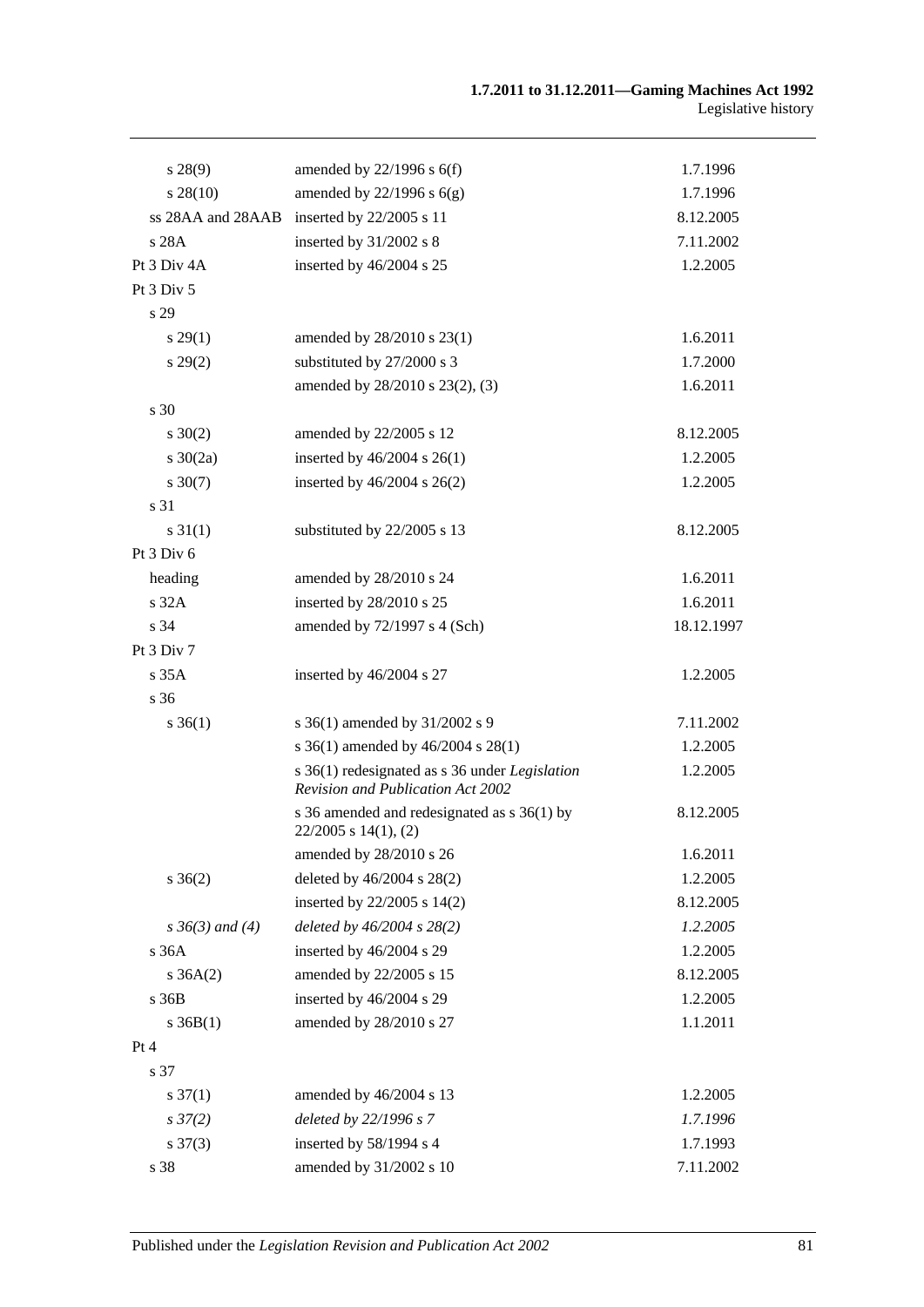| s 38A                                     | inserted by 31/2002 s 11                         | 7.11.2002  |
|-------------------------------------------|--------------------------------------------------|------------|
| s 38B                                     | inserted by 46/2004 s 30                         | 1.7.2006   |
| s 39 before<br>substitution by<br>28/2010 |                                                  |            |
| $s\,39(3)$                                | amended by 31/2002 s 12                          | 7.11.2002  |
|                                           | amended by 43/2006 s 113                         | 1.6.2007   |
| s <sub>39</sub>                           | substituted by 28/2010 s 28                      | 1.7.2011   |
| s <sub>40</sub>                           |                                                  |            |
| $s\ 40(1)$                                | s 40 redesignated as s $40(1)$ by $18/2001$ s 22 | 1.10.2001  |
| $s\,40(2)$                                | inserted by $18/2001$ s 22                       | 1.10.2001  |
|                                           | deleted by 28/2010 s 29(1)                       | 1.6.2011   |
| $s\ 40(3)$                                | inserted by 18/2001 s 22                         | 1.10.2001  |
| $s\ 40(4)$                                | inserted by 28/2010 s 29(2)                      | 1.6.2011   |
| s 41A                                     | inserted by 22/2005 s 16                         | 8.12.2005  |
| $s$ 41A(1)                                | amended by 28/2010 s 30                          | 1.7.2011   |
| s <sub>42</sub>                           |                                                  |            |
| $s\ 42(1a)$                               | inserted by $22/2005$ s $17(1)$                  | 8.12.2005  |
| $s\ 42(3a)$                               | inserted by $46/2004$ s $31(1)$                  | 1.7.2006   |
| $s\ 42(4)$                                | amended by 31/2002 s 13                          | 7.11.2002  |
| $s\,42(5)$                                | deleted by $28/201031(1)$                        | 1.7.2011   |
| $s\ 42(6)$                                | amended by 22/2005 s 17(2), (3)                  | 8.12.2005  |
|                                           | amended by $46/2004$ s $31(2)$                   | 1.7.2006   |
|                                           | amended by 28/2010 s 31(2)                       | 1.7.2011   |
| $s$ 42A                                   | inserted by 46/2004 s 32                         | 1.2.2005   |
| s 43                                      |                                                  |            |
| $s\,43(1)$                                | substituted by 46/2004 s 33                      | 1.2.2005   |
|                                           | substituted by 22/2005 s 18                      | 8.12.2005  |
|                                           | amended by 28/2010 s 32                          | 1.7.2011   |
| s 44                                      |                                                  |            |
| $s\,44(2)$                                | amended by 22/2005 s 19                          | 8.12.2005  |
| Pt 4A                                     | inserted by 58/1994 s 5                          | 1.7.1993   |
| s 44A                                     |                                                  |            |
| $s\,44A(4)$                               | amended by 22/2005 Sch 2                         | 8.12.2005  |
|                                           | amended by 43/2006 s 114                         | 1.6.2007   |
|                                           | amended by 28/2010 s 33                          | 1.7.2011   |
| Pt 5                                      |                                                  |            |
| s 45                                      | amended by $72/1997$ s 4 (Sch)                   | 18.12.1997 |
|                                           | amended by 28/2010 s 34                          | 1.7.2011   |
| s 46                                      | amended by 72/1997 s 4 (Sch)                     | 18.12.1997 |
|                                           | amended by 28/2010 s 35                          | 1.1.2011   |
| s 47                                      | amended by 72/1997 s 4 (Sch)                     | 18.12.1997 |
|                                           | substituted by 28/2010 s 36                      | 1.6.2011   |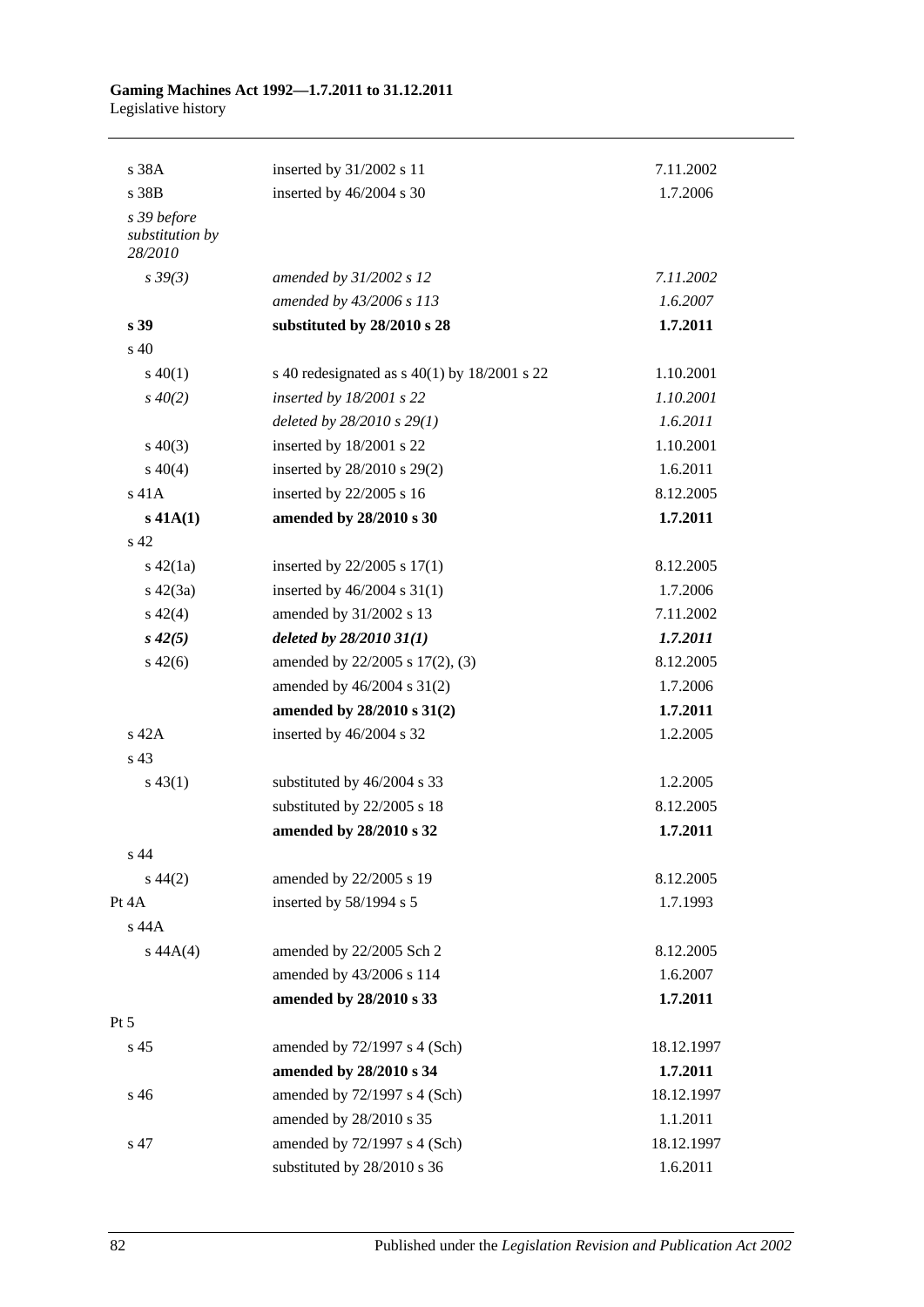| s 47A                          | inserted by 28/2010 s 36                                             | 1.7.2011   |
|--------------------------------|----------------------------------------------------------------------|------------|
| s 48 before<br>substitution by |                                                                      |            |
| 46/2004<br>$s\,48(1)$          | amended by $72/1997 s 4 (Sch)$                                       | 18.12.1997 |
| $s\,48(2)$                     | amended by $72/1997 s 4 (Sch)$                                       | 18.12.1997 |
|                                | amended by 31/2002 s 14                                              | 7.11.2002  |
| s <sub>48</sub>                | substituted by 46/2004 s 34                                          | 1.2.2005   |
| s 49                           | amended by 72/1997 s 4 (Sch)                                         | 18.12.1997 |
|                                | substituted by 46/2004 s 34                                          | 1.2.2005   |
| s <sub>50</sub>                | substituted by 46/2004 s 34                                          | 1.7.2006   |
| $s$ 50 $A$                     | inserted by 46/2004 s 34                                             | 1.2.2005   |
|                                |                                                                      |            |
| s <sub>51</sub>                | amended by 28/2010 s 37                                              | 1.1.2011   |
|                                |                                                                      |            |
| s 51(1)                        | amended by $72/1997$ s 4 (Sch)                                       | 18.12.1997 |
|                                | amended by 31/2002 s 15                                              | 7.11.2002  |
|                                | amended by 28/2010 s 38(1)                                           | 1.1.2011   |
| s 51(2)                        | amended by $72/1997$ s 4 (Sch)                                       | 18.12.1997 |
|                                | amended by 31/2002 s 15                                              | 7.11.2002  |
|                                | amended by 28/2010 s 38(2)                                           | 1.1.2011   |
| s 51(3)                        | amended by 58/1994 s 7 (Sch)                                         | 1.7.1993   |
|                                | amended by $72/1997$ s 4 (Sch)                                       | 18.12.1997 |
|                                | amended by 31/2002 s 15                                              | 7.11.2002  |
| s 51(4)                        | amended by 72/1997 s 4 (Sch)                                         | 18.12.1997 |
|                                | amended by 31/2002 s 15                                              | 7.11.2002  |
| s 51(4a)                       | inserted by 46/2004 s 35                                             | 1.7.2006   |
| s 51(5)                        | amended by $72/1997$ s 4 (Sch)                                       | 18.12.1997 |
|                                | (c) deleted by $28/2010 s 38(3)$                                     | 1.7.2011   |
| $s$ 51 $A$                     | inserted by 22/1996 s 8                                              | 1.7.1996   |
| s $51A(1)$ and $(5)$           | amended by 72/1997 s 4 (Sch)                                         | 18.12.1997 |
| $s$ 51A(6)                     | deleted by 18/2001 s 23                                              | 1.10.2001  |
| s 51B                          | inserted by 18/2001 s 24                                             | 1.10.2001  |
| s 52                           |                                                                      |            |
| s 52(1)                        | s 52 amended by 72/1997 s 4 (Sch)                                    | 18.12.1997 |
|                                | s 52 amended by 18/2001 s 25                                         | 1.10.2001  |
|                                | s 52 amended and redesignated as s 52(1) by<br>$46/2004$ s 36(1)–(3) | 1.2.2005   |
| $s\,52(2)$                     | inserted by $46/2004$ s $36(3)$                                      | 1.2.2005   |
| s 53                           | amended by 72/1997 s 4 (Sch)                                         | 18.12.1997 |
| s 53A                          | inserted by 18/2001 s 26                                             | 1.10.2001  |
| s 53B                          | inserted by 46/2004 s 37                                             | 1.2.2005   |
| s 54                           | amended by 72/1997 s 4 (Sch)                                         | 18.12.1997 |
|                                | amended by 28/2010 s 39                                              | 1.1.2011   |
| s 55                           | amended by $72/1997$ s 4 (Sch)                                       | 18.12.1997 |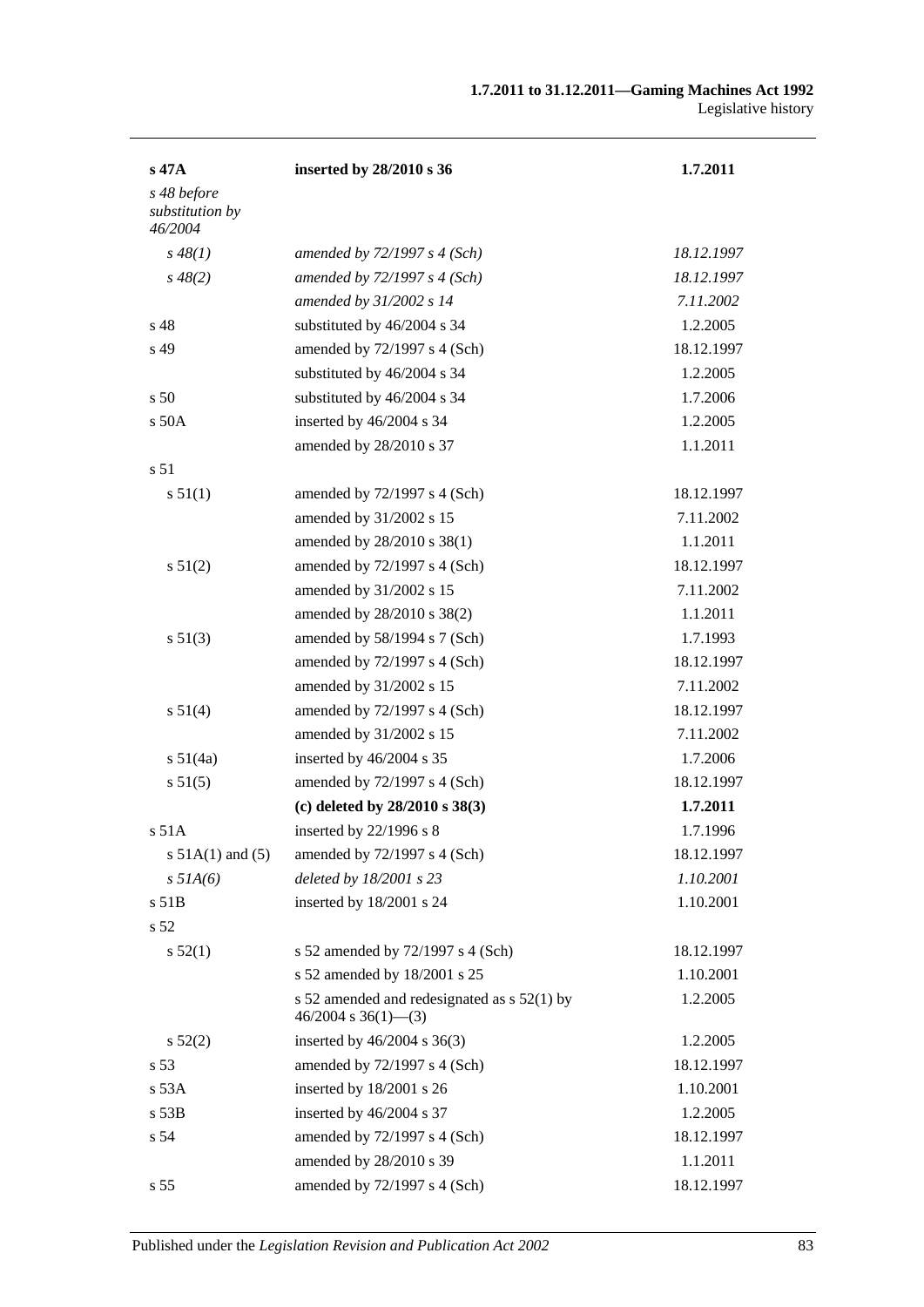| s <sub>56</sub>       |                                                   |            |
|-----------------------|---------------------------------------------------|------------|
|                       | s 56(1), (2) and (4) amended by 72/1997 s 4 (Sch) | 18.12.1997 |
| s 57                  |                                                   |            |
| s 57(3)               | amended by 72/1997 s 4 (Sch)                      | 18.12.1997 |
|                       | amended by 28/2010 s 40                           | 1.1.2011   |
| s 58                  |                                                   |            |
| s 58(2)               | amended by 72/1997 s 4 (Sch)                      | 18.12.1997 |
| s 58(5)               | inserted by 22/2005 s 20                          | 8.12.2005  |
|                       | amended by 28/2010 41(1), (2)                     | 1.1.2011   |
| s 59                  |                                                   |            |
| s 59(1)               | amended by $72/1997$ s 4 (Sch)                    | 18.12.1997 |
| s 59(4)               | amended by 72/1997 s 4 (Sch)                      | 18.12.1997 |
|                       | amended by 46/2004 s 38(1)                        | 1.2.2005   |
| s 59(5)               | inserted by 46/2004 s 38(2)                       | 1.2.2005   |
| s 60                  |                                                   |            |
| $s \ 60(3)$           | inserted by 22/2005 s 21                          | 8.12.2005  |
| s 62                  | amended by 72/1997 s 4 (Sch)                      | 18.12.1997 |
|                       | amended by 28/2010 s 42                           | 1.1.2011   |
| s <sub>63</sub>       | amended by 72/1997 s 4 (Sch)                      | 18.12.1997 |
|                       | amended by 28/2010 s 43                           | 1.1.2011   |
| s 64                  | amended by 58/1994 s 7 (Sch)                      | 1.7.1993   |
|                       | amended by 72/1997 s 4 (Sch)                      | 18.12.1997 |
|                       | substituted by 28/2010 s 44                       | 1.1.2011   |
| $ss 65$ and $66$      | amended by 72/1997 s 4 (Sch)                      | 18.12.1997 |
| s 67                  |                                                   |            |
| s 67(1)               | amended by 22/2005 s 22(1)                        | 8.12.2005  |
| s 67(2)               | amended by $72/1997$ s 4 (Sch)                    | 18.12.1997 |
| s 67(3)               | amended by 22/2005 s 22(2), (3)                   | 8.12.2005  |
| s 67(4)               | amended by 72/1997 s 4 (Sch)                      | 18.12.1997 |
| s $67(4a)$ and $(4b)$ | inserted by 22/2005 s 22(4)                       | 8.12.2005  |
| s 68                  |                                                   |            |
| s 68(1)               | amended by 72/1997 s 4 (Sch)                      | 18.12.1997 |
|                       | amended by 31/2002 s 16(a)                        | 7.11.2002  |
| s 68(2)               | amended by 31/2002 s 16(b)                        | 7.11.2002  |
|                       | substituted by 46/2004 s 14                       | 1.2.2005   |
| $s\,68(3)$            | inserted by $58/1994 s 6$                         | 1.7.1993   |
|                       | deleted by 46/2004 s 14                           | 1.2.2005   |
| $s\,68(4)$            | inserted by $58/1994 s 6$                         | 1.7.1993   |
|                       | amended by $72/1997 s 4 (Sch)$                    | 18.12.1997 |
|                       | amended by $31/2002 s 16(c)$                      | 7.11.2002  |
|                       | deleted by 46/2004 s 14                           | 1.2.2005   |
| $s\,68(5)$            | inserted by 58/1994 s 6                           | 1.7.1993   |
|                       | deleted by 46/2004 s 14                           | 1.2.2005   |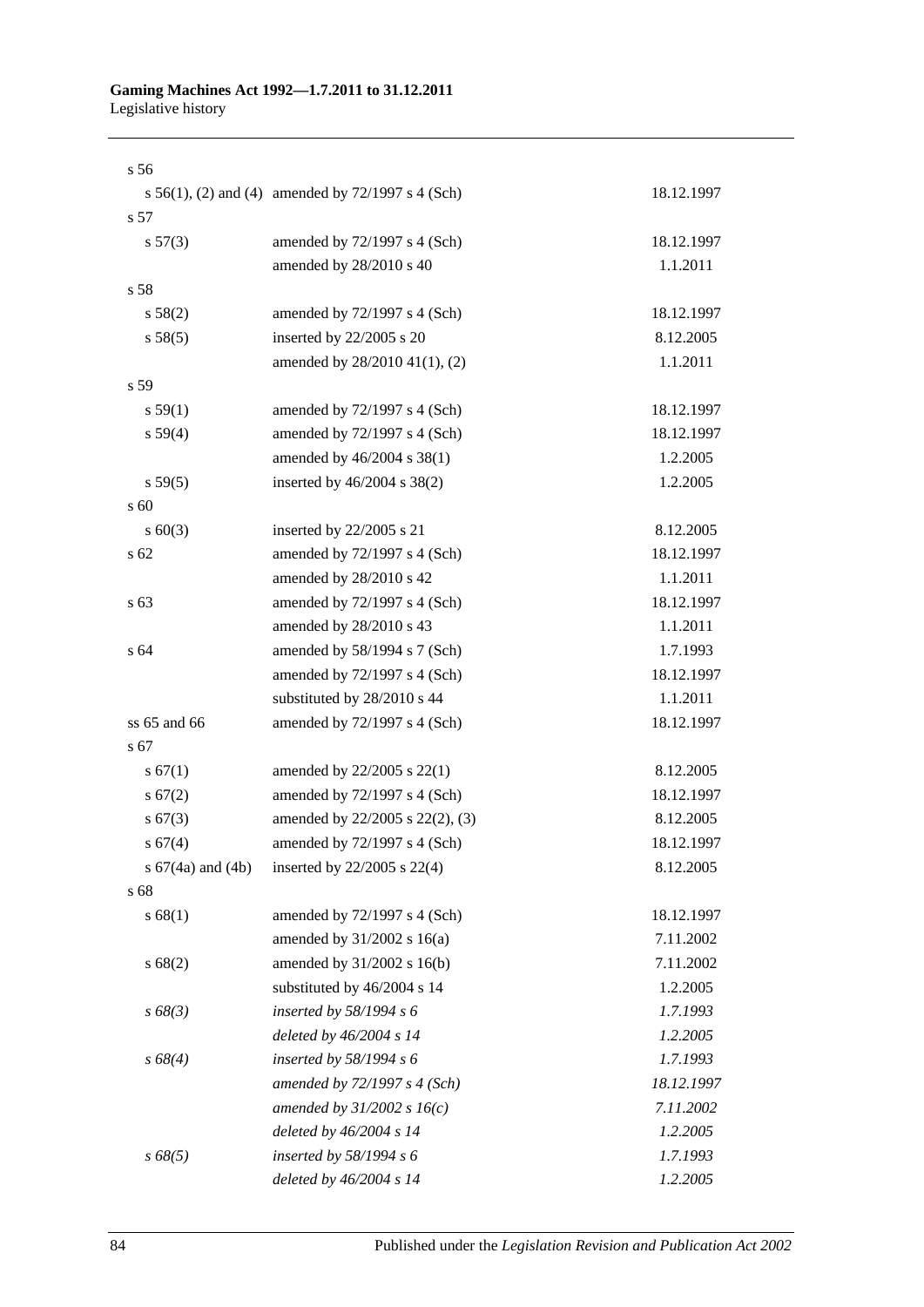| v<br>$\sim$<br>M. | I<br>۰, |
|-------------------|---------|
|-------------------|---------|

s 69

| s 69(1)         | substituted by $13/1995$ s $14(a)$              | 1.7.1995   |
|-----------------|-------------------------------------------------|------------|
|                 | substituted by 46/2004 s 39                     | 1.2.2005   |
| $s\,69(2)$      | substituted by $13/1995$ s $14(a)$              | 1.7.1995   |
| $s\,69(3)$      | amended by 13/1995 s 14(b)                      | 1.7.1995   |
| $s\,69(5)$      | amended by $13/1995$ s $14(c)$                  | 1.7.1995   |
| $s\ 69(6a)$     | inserted by 28/2010 s 45                        | 1.1.2011   |
| s 69(7)         | amended by 13/1995 s 14(d)                      | 1.7.1995   |
| s 70            |                                                 |            |
| 570(1)          | amended by 22/2005 Sch 2                        | 8.12.2005  |
| 570(2)          | substituted by 13/1995 s 15                     | 1.7.1995   |
|                 | substituted by 46/2004 s 15                     | 1.2.2005   |
| $s \, 70(3)$    | inserted by 46/2004 s 15                        | 1.2.2005   |
| s 70A           | inserted by 22/2005 s 23                        | 8.12.2005  |
| Pt 7            |                                                 |            |
| s 71            |                                                 |            |
| $s \, 71(6a)$   | inserted by 28/2010 s 46                        | 1.1.2011   |
| $s \, 71(7)$    | amended by 72/1997 s 4 (Sch)                    | 18.12.1997 |
| Pt 8            |                                                 |            |
| s 71A           | inserted by 46/2004 s 16                        | 1.2.2005   |
| s 72            | amended by 22/1996 s 9                          | 1.7.1996   |
|                 | substituted by 31/2002 s 17                     | 7.11.2002  |
| s 72A           | inserted by 22/1996 s 10                        | 1.7.1996   |
| $s$ 72A(1)      | amended by $27/2000$ s $4(a)$                   | 1.7.2000   |
|                 | substituted by $31/2002$ s $18(a)$              | 7.11.2002  |
| $s$ 72A(2)      | deleted by $27/2000 s 4(b)$                     | 1.7.2000   |
| $s$ 72A(3)      | amended by $27/2000$ s $4(c)$                   | 1.7.2000   |
| $s$ 72A $(3aa)$ | inserted by $31/2002$ s $18(b)$                 | 7.11.2002  |
|                 | s 72A(3a) and (3b) inserted by $27/2000$ s 4(d) | 1.7.2000   |
| $s$ 72A(4)      | amended by 31/2002 s 18(c)—(e)                  | 7.11.2002  |
|                 | amended by $46/2004$ s $40(1)$                  | 1.2.2005   |
| $s$ 72A $(5)$   | amended by 46/2004 s 40(2)                      | 1.2.2005   |
| $s$ 72A(6)      | amended by 38/1998 s $2(a)$ –(c)                | 30.7.1998  |
|                 | amended by $27/2000 s 4(e)$ , (f)               | 1.7.2000   |
|                 | deleted by $31/2002$ s $18(f)$                  | 7.11.2002  |
| s $72A(7)$ —(9) | deleted by $31/2002$ s $18(f)$                  | 7.11.2002  |
| $s$ 72A(10)     | inserted by $38/1998$ s $2(d)$                  | 30.7.1998  |
|                 | deleted by $31/2002$ s $18(f)$                  | 7.11.2002  |
| s 72B           | inserted by 22/1996 s 10                        | 1.7.1996   |
| $s$ 72B $(2a)$  | inserted by $46/2004$ s $41(1)$                 | 1.2.2005   |
| $s$ 72 $B(5)$   | deleted by $46/2004 s 41(2)$                    | 1.2.2005   |
| s 73            |                                                 |            |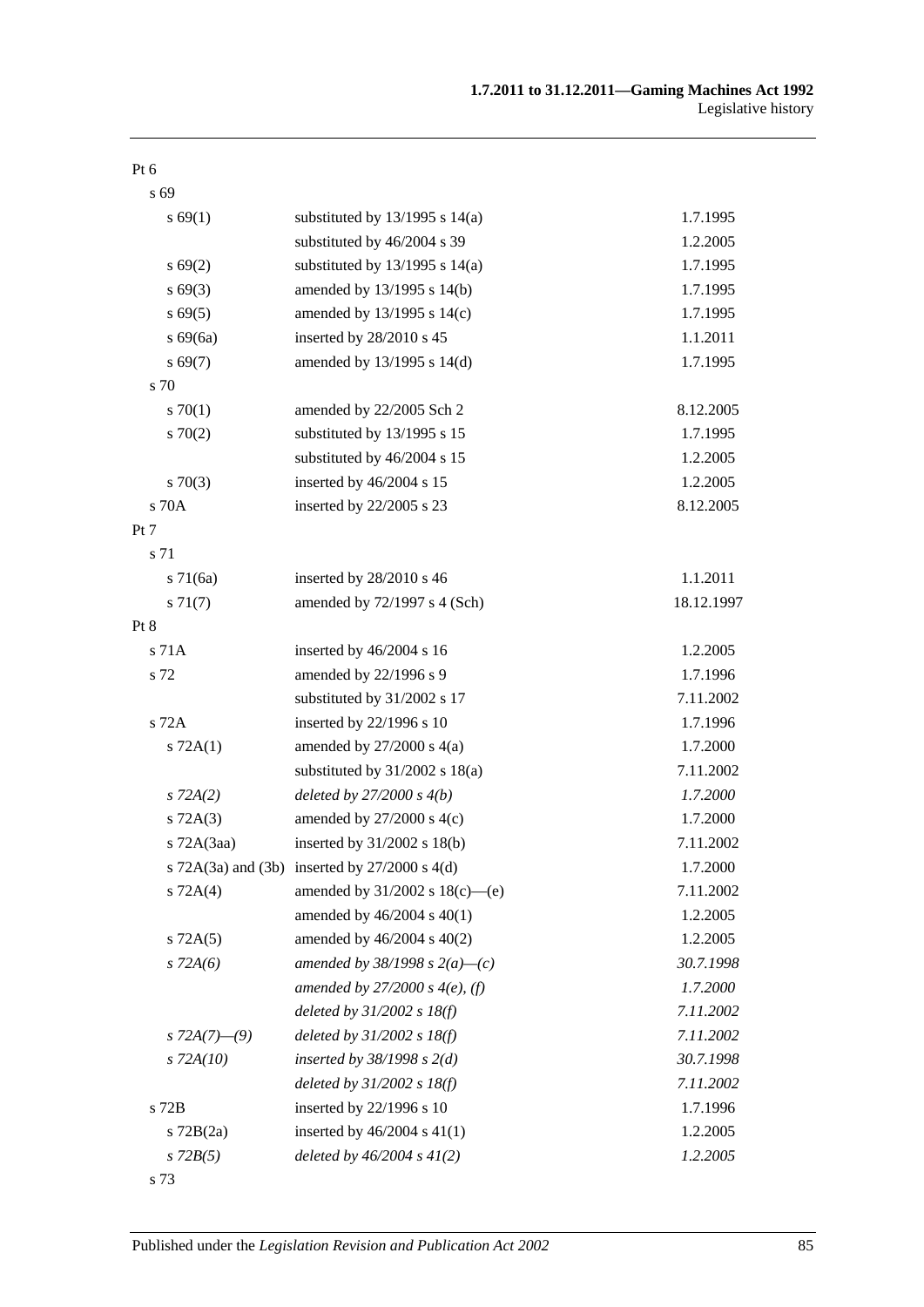| s 73(1)               | amended by $22/1996$ s $11(a)$   | 1.7.1996   |
|-----------------------|----------------------------------|------------|
| $s \, 73(3)$          | amended by 22/1996 s 11(b), (c)  | 1.7.1996   |
| s 73(4)               | amended by 72/1997 s 4 (Sch)     | 18.12.1997 |
| s 73A                 | inserted by 22/1996 s 12         | 1.7.1996   |
| s $73A(3)$ and $(4)$  | amended by 72/1997 s 4 (Sch)     | 18.12.1997 |
|                       | amended by 28/2010 s 47(1)       | 1.1.2011   |
| s 73A(5)              | amended by 72/1997 s 4 (Sch)     | 18.12.1997 |
|                       | amended by 28/2010 s 47(2)       | 1.1.2011   |
| s 73A(7)              | inserted by $28/2010$ s $47(3)$  | 1.1.2011   |
| s 73B                 | inserted by 22/1996 s 12         | 1.7.1996   |
| s $73B(3)$ and $(5)$  | amended by 72/1997 s 4 (Sch)     | 18.12.1997 |
|                       | amended by 28/2010 s 48          | 1.1.2011   |
| $s$ 73BA              | inserted by 46/2004 s 42         | 1.2.2005   |
| s $73BA(3)$ and $(4)$ | amended by 28/2010 s 49          | 1.1.2011   |
| s 73C                 | inserted by 22/1996 s 12         | 1.7.1996   |
| s $73C(4)$            | inserted by 31/2002 s 19         | 7.11.2002  |
| Pt 9                  |                                  |            |
| s 74                  |                                  |            |
| s74(3)                | amended by 46/2004 s 43          | 1.7.2006   |
|                       | substituted by 28/2010 s 50      | 1.7.2011   |
| ss 74A and 74B        | inserted by $18/2001$ s 27       | 1.10.2001  |
|                       | deleted by 28/2010 s 51          | 1.6.2011   |
| s 76A                 | inserted by 28/2010 s 52         | 1.1.2011   |
| s 77                  |                                  |            |
| s 77(1)               | amended by 72/1997 s 4 (Sch)     | 18.12.1997 |
|                       | amended by 28/2010 s 53(1)       | 1.7.2011   |
| $s\,77(2)$            | amended by 72/1997 s 4 (Sch)     | 18.12.1997 |
|                       | deleted by $28/2010 s 53(2)$     | 1.7.2011   |
| $s\,77(3)$            | amended by $72/1997$ s 4 (Sch)   | 18.12.1997 |
|                       | amended by 28/2010 s 53(3)       | 1.7.2011   |
| s 78                  | amended by 72/1997 s 4 (Sch)     | 18.12.1997 |
| s 79                  |                                  |            |
| $s \, 79(1)$          | amended by 72/1997 s 4 (Sch)     | 18.12.1997 |
|                       | amended by 28/2010 s 54(1), (2)  | 1.1.2011   |
| s79(2)                | amended by 72/1997 s 4 (Sch)     | 18.12.1997 |
|                       | amended by 28/2010 s 54(1), (3)  | 1.1.2011   |
| s 80                  | amended by 72/1997 s 4 (Sch)     | 18.12.1997 |
| s 82                  |                                  |            |
| s 82(1a)              | inserted by $46/2004$ s $44(1)$  | 1.2.2005   |
| s 82(2)               | amended by 46/2004 s 44(2)       | 1.2.2005   |
| s 83                  | deleted by 84/2009 s 161         | 1.2.2010   |
| s 84                  | substituted by 72/1997 s 4 (Sch) | 18.12.1997 |
|                       | amended by 27/2000 s 5           | 1.7.2000   |

86 Published under the *Legislation Revision and Publication Act 2002*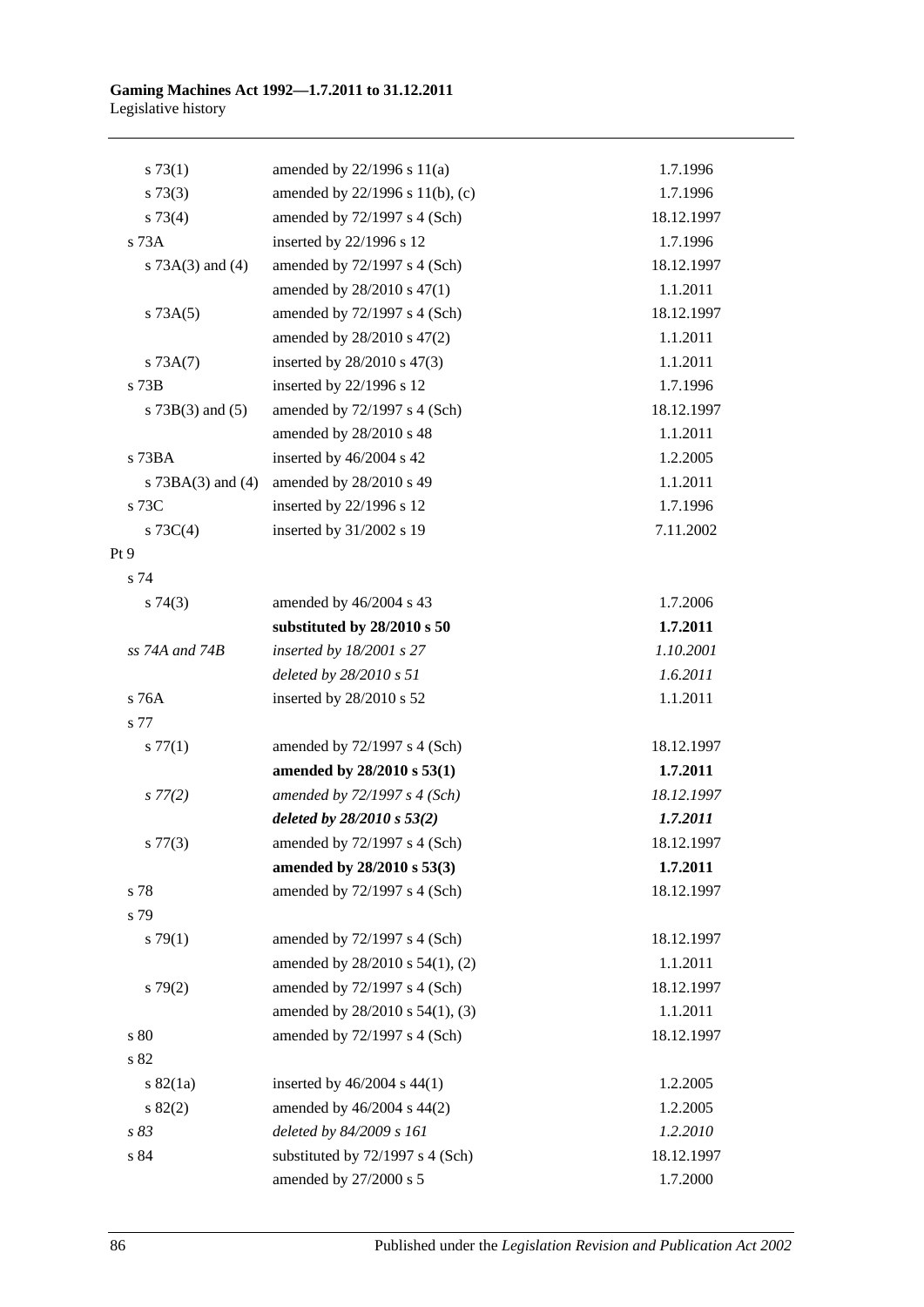| s 85                                   | substituted by 31/2002 s 20                     | 7.11.2002                    |
|----------------------------------------|-------------------------------------------------|------------------------------|
| s 85(3)                                | inserted by 46/2004 s 45                        | 1.2.2005                     |
| s 85A                                  | inserted by 22/2005 s 24                        | 8.12.2005                    |
| s 86                                   |                                                 |                              |
| s 86(1)                                | amended by 31/2002 s 21                         | 7.11.2002                    |
| s 86A                                  | inserted by 46/2004 s 17                        | 1.2.2005                     |
|                                        | deleted by 28/2010 s 55                         | 1.6.2011                     |
| s 87                                   |                                                 |                              |
| s 87(2)                                | amended by $72/1997$ s 4 (Sch)                  | 18.12.1997                   |
|                                        | amended by $28/2010$ s $56(1)$ —(3)             | 1.1.2011                     |
| s 87(4)                                | inserted by 28/2010 s 56(4)                     | 1.1.2011                     |
| ss 88-91                               | inserted by 46/2004 s 18                        | 1.2.2005                     |
| Sch 1                                  | heading substituted by 7/2003 s 3               | 5.6.2003                     |
|                                        | amended by 18/2001 s 28                         | 1.10.2001                    |
|                                        | (h) and (i) deleted $46/2004$ s $46(1)$         | 1.2.2005                     |
|                                        | amended by 46/2004 s 46(3), (4)                 | 1.2.2005                     |
|                                        | amended by 46/2004 s 19                         | 1.7.2005                     |
|                                        | amended by 46/2004 s 46(2)                      | 1.7.2006                     |
|                                        | amended by 28/2010 s 57(1), (2)                 | 1.1.2011                     |
|                                        | (na), (nb), (nc) deleted by $28/2010$ s $57(3)$ | 1.6.2011                     |
|                                        | amended by 28/2010 s 57(4)                      | uncommenced-not incorporated |
| Sch 2                                  | heading substituted by 7/2003 s 4               | 5.6.2003                     |
| Sch <sub>3</sub>                       | will expire by proclamation: cl 2               |                              |
|                                        | inserted by 7/2003 s 5                          | 5.6.2003                     |
| cl 1 before substitution<br>by 46/2004 |                                                 |                              |
| $cl$ $I(2)$                            | amended by $15/2004$ s 4                        | 27.5.2004                    |
| cl <sub>1</sub>                        | substituted by 46/2004 s 47                     | 9.12.2004                    |
| Sch 4                                  | inserted by 46/2004 s 48                        | 1.2.2005                     |

## **Transitional etc provisions associated with Act or amendments**

### *Gaming Machines (Prohibition of Cross Holdings, Profit Sharing, etc.) Amendment Act 1994*

#### **8—Transitional provisions**

(1) Sections 4 and 5 of this Act do not affect a decision made by the Commissioner in relation to an application for a licence or an approval under the principal Act if the decision was made before 19 April 1994.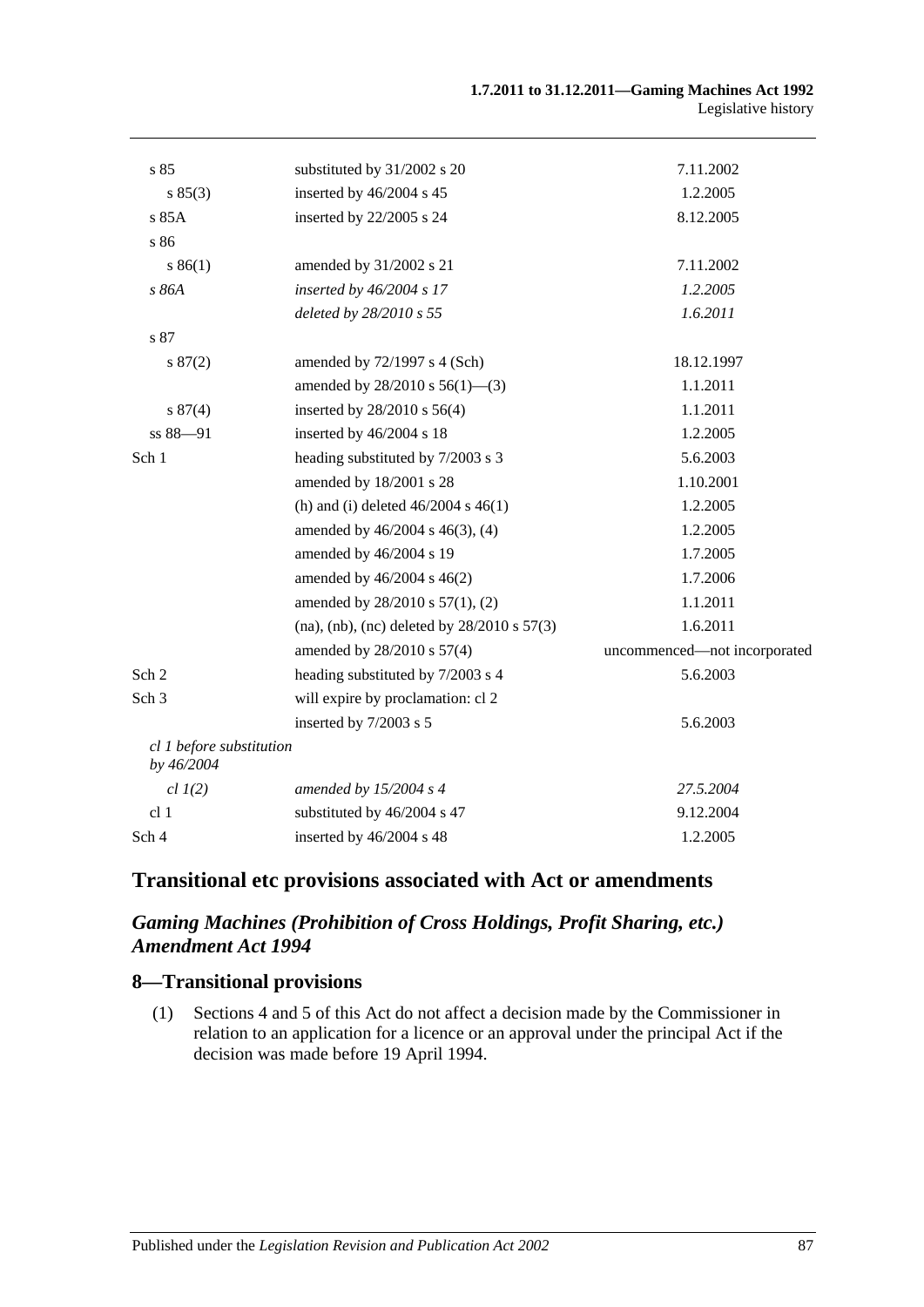- (2) Section 5 of this Act does not prevent the Commissioner from granting an application for approval to a person to assume a position of authority in a body corporate that is the holder of a gaming machine licence if—
	- (a) the person was, before 19 April 1994, approved under the *[Liquor Licensing](http://www.legislation.sa.gov.au/index.aspx?action=legref&type=act&legtitle=Liquor%20Licensing%20Act%201985)  Act [1985](http://www.legislation.sa.gov.au/index.aspx?action=legref&type=act&legtitle=Liquor%20Licensing%20Act%201985)* to hold a position of authority in a body corporate that held a licence under that Act; and
	- (b) the body corporate held the gaming machine licence at the time that approval was granted; and
	- (c) the Commissioner is satisfied that the applicant or some other person incurred significant irrecoverable costs or expenses on the assumption that, because approval was granted under the Liquor Licensing Act, the application under the principal Act would be granted.

#### *Gaming Machines (Miscellaneous) Amendment Act 1996*

#### **13—Transitional provision**

The Commissioner must, in relation to a gaming machine licence that is in force as at the commencement of this section, vary the condition fixing the hours during which gaming operations may be conducted on the licensed premises to such extent (if any) as is necessary to ensure—

- (a) that gaming operations cannot be conducted on the premises on Christmas Day or Good Friday; and
- (b) that at other times there are at least 6 hours in each 24 hour period (which may be a continuous period of 6 hours, or 2 separate periods of 3 hours or 3 separate periods of 2 hours) during which gaming operations cannot be conducted on the premises.

#### *Statutes Amendment (Gambling Regulation) Act 2001*

#### **29—Transitional provision**

- (1) On the commencement of this section, the holder of a gaming machine licence will be taken to have adopted the codes of practice relating to advertising and responsible gambling approved by the Minister, by notice in the Gazette, for the purposes of this section.
- (2) On approving a code of practice under this section, the Minister will cause a copy of the code to be given personally or by post to each holder of a gaming machine licence.
- (3) The codes of practice referred to in subsection (1) will, for the purposes of the principal Act (as amended by this Act), be taken to be codes of practice approved under the Act by the Independent Gambling Authority.

#### *Gaming Machines (Limitation on Exception to Freeze) Amendment Act 2002*

#### **3—Transitional provision**

The amendments effected by section 2 apply in respect of applications for a gaming machine licence made on or after 8 May 2002 or made, but not determined, before that date.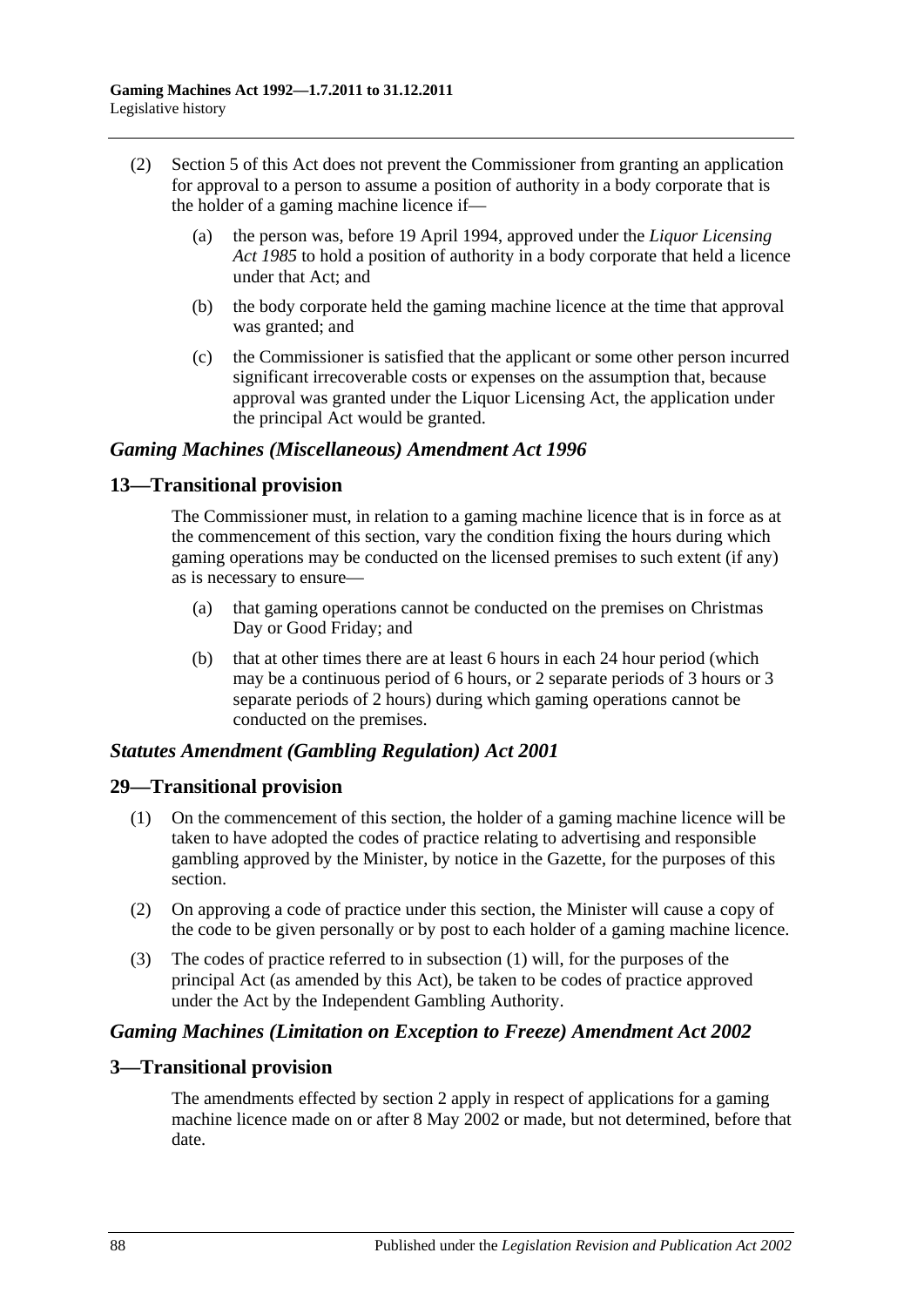## *Statutes Amendment (Liquor, Gambling and Security Industries) Act 2005, Sch 1—Transitional provisions*

### **1—***Gaming Machines Act 1992*

- (1) An amendment to the *[Gaming Machines Act](http://www.legislation.sa.gov.au/index.aspx?action=legref&type=act&legtitle=Gaming%20Machines%20Act%201992) 1992* effected by a provision of this Act applies in respect of an application under that Act if the application is determined after the commencement of that provision irrespective of whether the application was lodged before or after that commencement.
- (2) An amendment to the *[Gaming Machines Act](http://www.legislation.sa.gov.au/index.aspx?action=legref&type=act&legtitle=Gaming%20Machines%20Act%201992) 1992* effected by a provision of this Act applies in respect of a licence or approval granted under that Act, or a person licensed or approved under that Act, whether the licence or approval was granted before or after the commencement of that provision.

### *Gaming Machines (Miscellaneous) Amendment Act 2010, Sch 1—Transitional provisions*

### **4—Principles**

- (1) Section 10A(5) and (7) of the *[Gaming Machines Act](http://www.legislation.sa.gov.au/index.aspx?action=legref&type=act&legtitle=Gaming%20Machines%20Act%201992) 1992* as inserted by this Act do not apply to the first notice published in the Gazette under that section prescribing the principles for assessing whether a game is likely to lead to an exacerbation of problem gambling (and, consequently, consultation is not required and the notice need not be laid before both Houses of Parliament and is not subject to disallowance).
- <span id="page-88-0"></span>(2) The Authority must ensure that the principles for assessing whether a game is likely to lead to an exacerbation of problem gambling first prescribed by the Authority are substantially in the form of the guidelines in force for the purposes of section 40 of the *[Gaming Machines Act](http://www.legislation.sa.gov.au/index.aspx?action=legref&type=act&legtitle=Gaming%20Machines%20Act%201992) 1992* immediately before the commencement of this subsection.
- (3) Failure to comply with [subclause](#page-88-0) (2) does not affect the validity of the principles.

#### **5—Application for gaming machine licence**

If an application for a gaming machine licence has been made but not determined before the commencement of section 13 of this Act—

- (a) section 15(4) of the *[Gaming Machines Act](http://www.legislation.sa.gov.au/index.aspx?action=legref&type=act&legtitle=Gaming%20Machines%20Act%201992) 1992* as inserted by section 13 of this Act does not apply to the application; and
- (b) section 15(5) of the *[Gaming Machines Act](http://www.legislation.sa.gov.au/index.aspx?action=legref&type=act&legtitle=Gaming%20Machines%20Act%201992) 1992* as in force immediately before its deletion by section 13 of this Act continues to apply to the application as if it had not been so deleted and had been redesignated as section 15(4).

#### **6—Exemptions**

An exemption granted by notice in the Gazette under regulation 10(2) of the *[Gaming](http://www.legislation.sa.gov.au/index.aspx?action=legref&type=subordleg&legtitle=Gaming%20Machines%20Regulations%201993)  [Machines Regulations](http://www.legislation.sa.gov.au/index.aspx?action=legref&type=subordleg&legtitle=Gaming%20Machines%20Regulations%201993) 1993* and in force immediately before the commencement of section 76A of the *[Gaming Machines Act](http://www.legislation.sa.gov.au/index.aspx?action=legref&type=act&legtitle=Gaming%20Machines%20Act%201992) 1992* as inserted by this Act continues in force as if it had been granted under section 76A of the *[Gaming Machines Act](http://www.legislation.sa.gov.au/index.aspx?action=legref&type=act&legtitle=Gaming%20Machines%20Act%201992) 1992*.